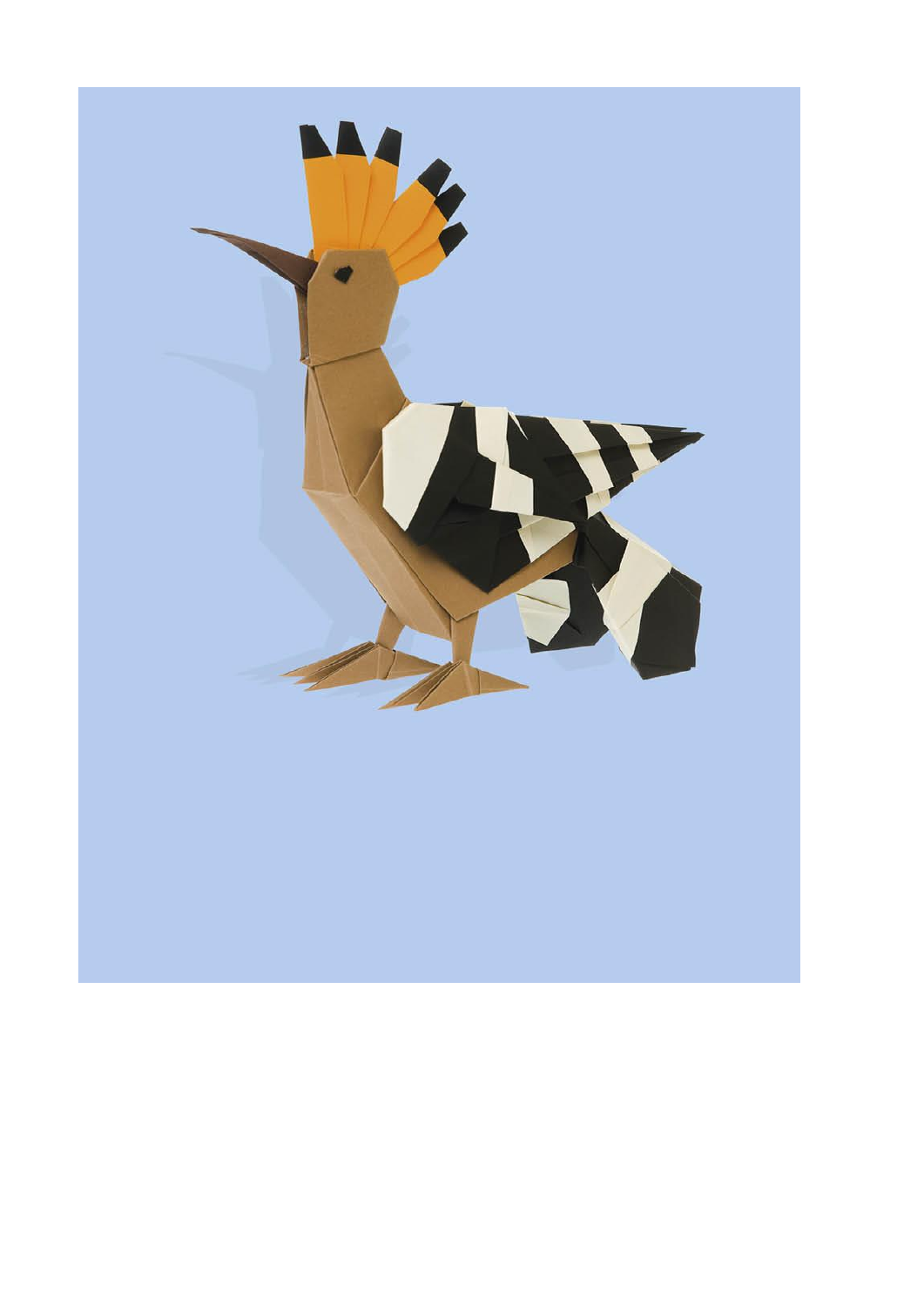

**GCSE (9-1) French vocabulary list**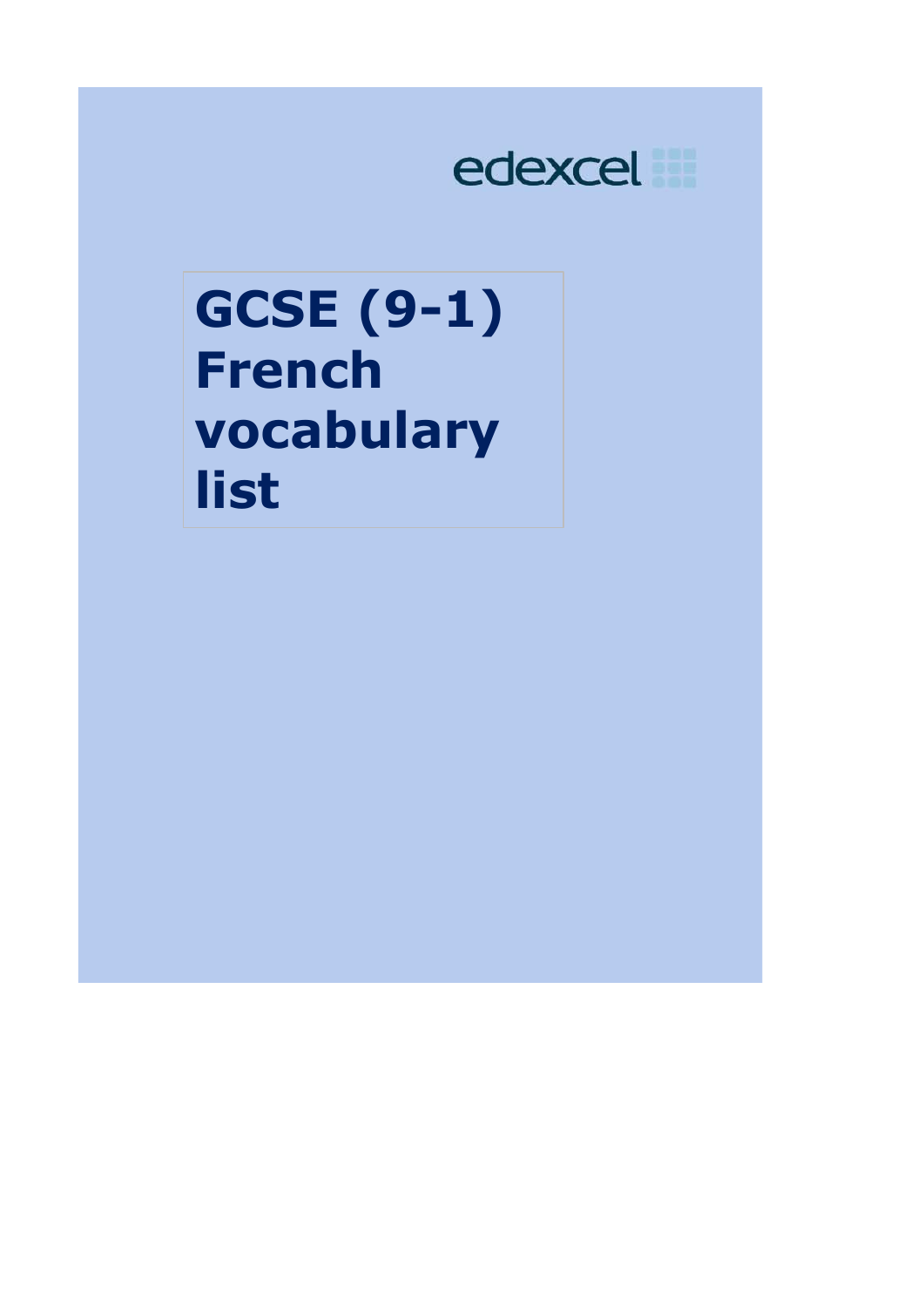#### **INFORMATION**

The following vocabulary list is intended to assist teachers in planning their work. It provides the core generic vocabulary that all students will need to acquire. It is an essential vocabulary list that students should refer to and build on when preparing for the duration of their study for the Pearson Edexcel Level 1/Level 2 GCSE (9-1) in French.

However, students entered for the Foundation tier are required to understand and respond to common or familiar words and/or forms of words that are not on the vocabulary list. Similarly, students entered for the Higher tier are required to understand and respond to common or familiar words and/or forms of words that are not on the vocabulary list and which are less common or familiar than those used in relation to Foundation tier assessments.

The vocabulary in this spreadsheet is divided into two sections, with vocabulary separated out into editable tabs for:

Section 1: High-frequency language

Section 2: Topic-specific language

#### **Created using Specification Issue 2**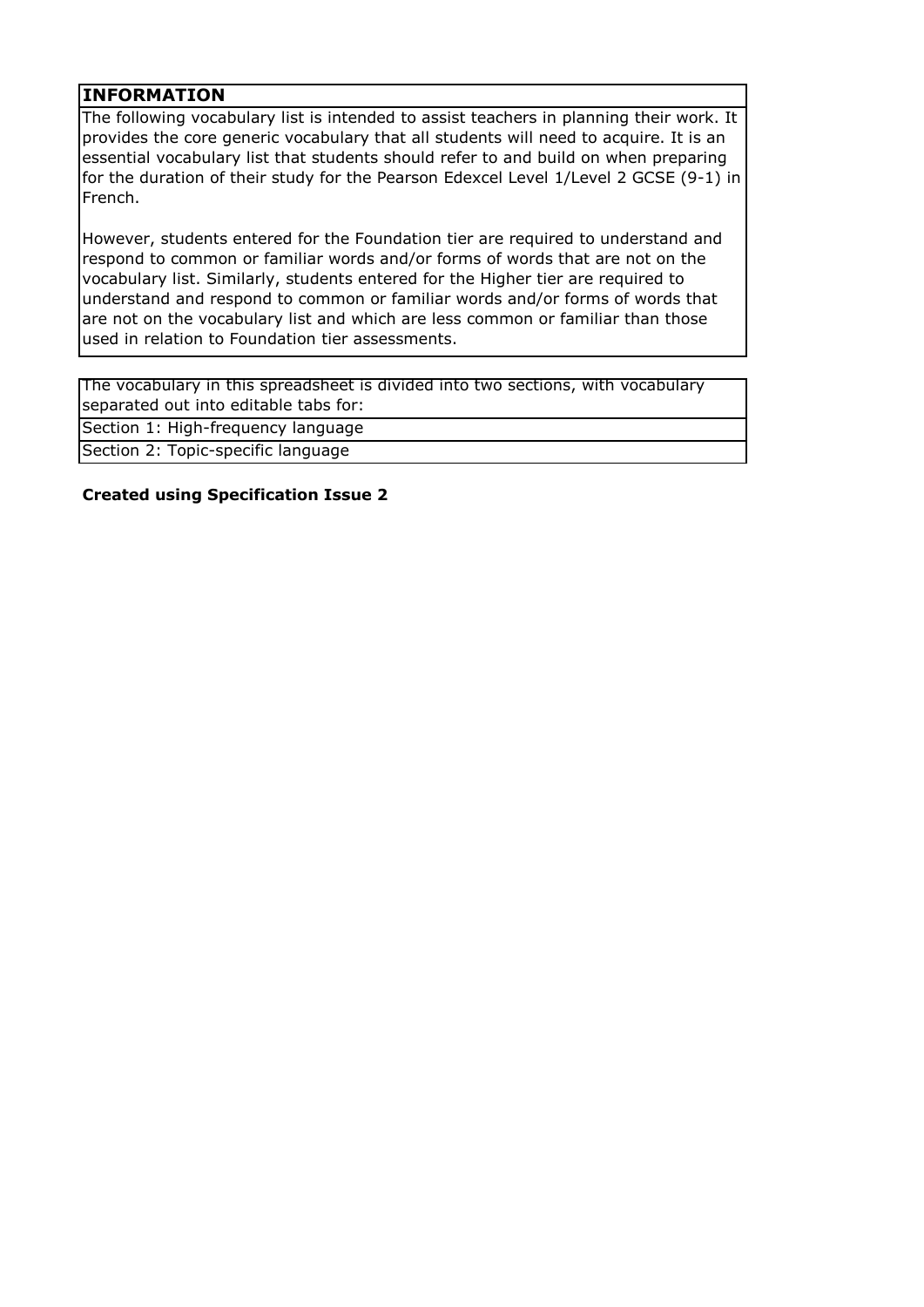#### **Section 1: High-frequency language**

- 1. Common verbs
- 2. Common adjectives
- 3. Common adverbs
- 4. Prepositions
- 5. Colours
- 6. Numbers
- 7. Ordinal numbers
- 8. Quantities and measures
- 9. Some useful connecting words
- 10. Time expressions
- 11. Times of day
- 12. Days of the week
- 13. Months and seasons of the year
- 14. Question words
- 15. Other useful expressions
- 16. Other high-frequency words
- 17. Countries
- 18. Continents
- 19. Nationalities
- 20. Administrative regions of France with English equivalents
- 21. Areas/mountains/seas
- 22. Useful acronyms
- 23. Social conventions
- 24. Language used in dialogue and messages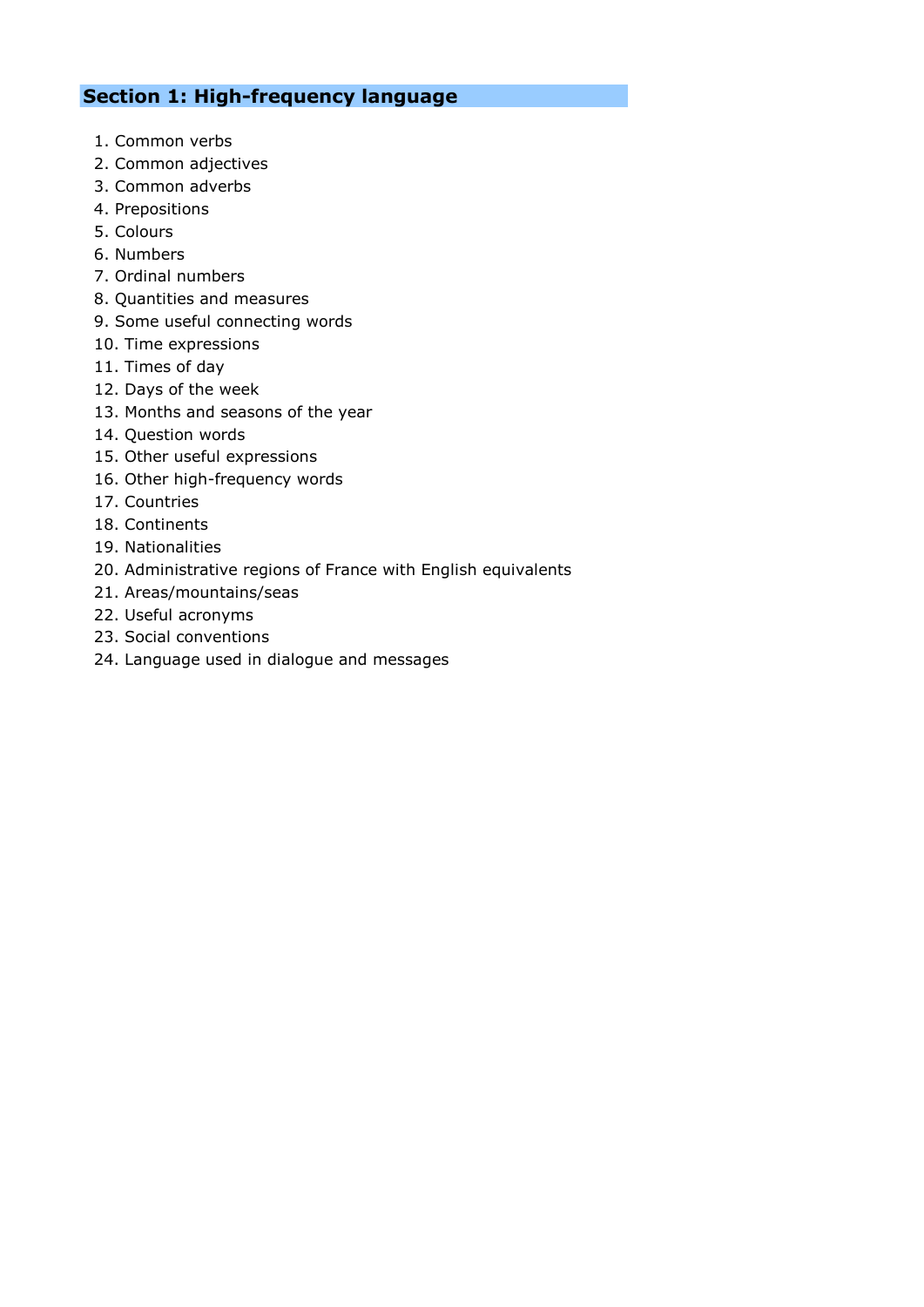#### **1. Common verbs**

| <b>English</b>             | <b>French</b>        |
|----------------------------|----------------------|
| to accept                  | accepter             |
| to check                   | vérifier             |
| to choose                  | choisir              |
| to clean                   | nettoyer             |
| to click (ICT)             | cliquer              |
| to climb; get on(to)       | monter               |
| to close                   | fermer               |
| to come                    | venir                |
| to contact                 | contacter            |
| to continue/carry on       | continuer            |
| to cope/manage/get by      | se débrouiller       |
| to copy                    | copier               |
| to cost                    | coûter               |
| to count, intend; count on | compter; compter sur |
| (someone)                  |                      |
| to cross, go across        | traverser            |
| to cry                     | pleurer              |
| to decide                  | décider              |
| to depart/leave            | partir               |
| to describe                | décrire              |
| to deserve                 | mériter              |
| to die                     | mourir               |
| to discuss                 | discuter             |
| to draw                    | dessiner             |
| to drink                   | boire                |
| to drive                   | conduire             |
| to earn                    | gagner               |
| to eat                     | manger               |
| to end                     | (se) terminer        |
| to enjoy oneself           | s'amuser             |
| to enter/go in             | entrer               |
| to escape                  | s'échapper           |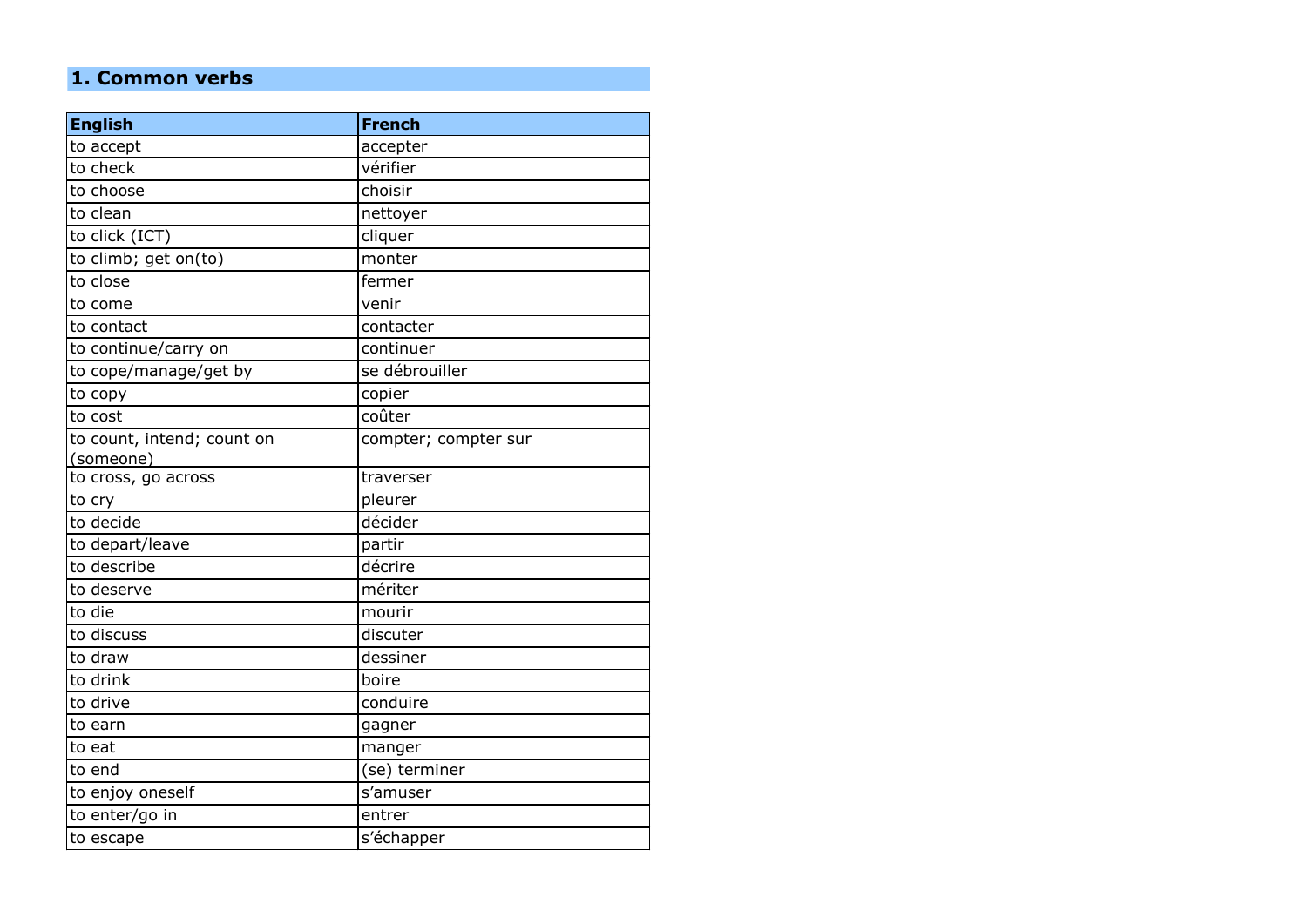| to explain                              | expliquer      |
|-----------------------------------------|----------------|
| to fail                                 | rater          |
| to fall                                 | tomber         |
| to fall asleep                          | s'endormir     |
| to feed, nourish                        | nourrir        |
| to fill/fill in                         | remplir        |
| to find                                 | trouver        |
| to finish, end                          | finir          |
| to fly                                  | voler          |
| to follow                               | suivre         |
| to forget; to leave something<br>behind | oublier        |
| to forgive                              | pardonner      |
| to get angry                            | se fâcher      |
| to get dressed                          | s'habiller     |
| to get undressed                        | se déshabiller |
| to give                                 | donner         |
| to give back                            | rendre         |
| to give (a gift)                        | offrir         |
| to go                                   | aller          |
| to go (in a car)                        | rouler         |
| to get dressed                          | s'habiller     |
| to get into (bus, car, train)           | monter (dans)  |
| to get out of (bus, car, train)         | descendre (de) |
| to get up                               | se lever       |
| to go down                              | descendre      |
| to go for a walk/a ride                 | se promener    |
| to go out                               | sortir         |
| to go to bed                            | se coucher     |
| to go up                                | monter         |
| to harm/damage                          | endommager     |
| to hate                                 | détester       |
| to have                                 | avoir          |
| to have to/must                         | devoir         |
| to hear                                 | entendre       |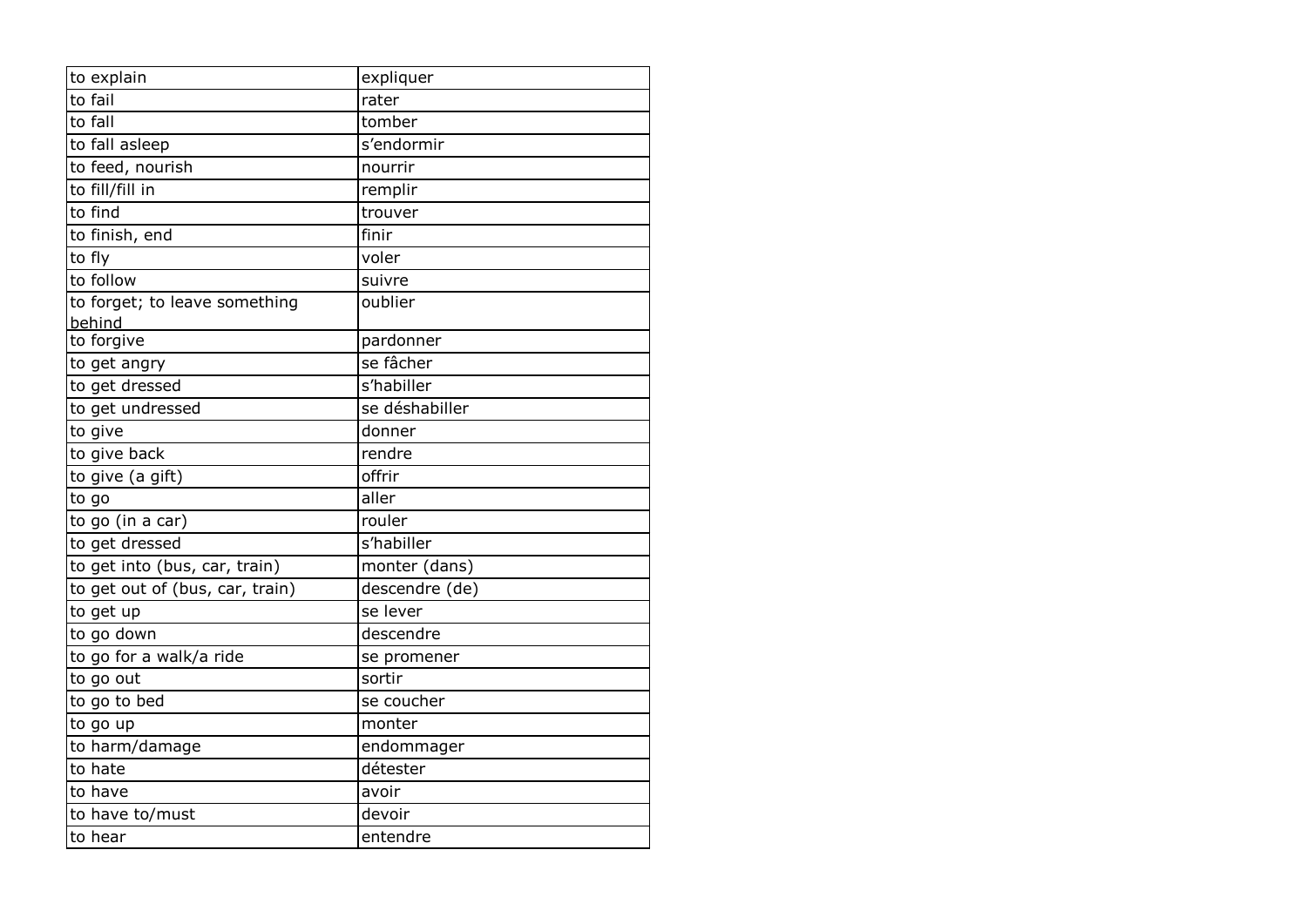| to help                         | aider            |
|---------------------------------|------------------|
| to hold                         | tenir            |
| to hope                         | espérer          |
| to hurry                        | se dépêcher      |
| to hurt (oneself)               | (se) faire mal   |
| to improve                      | améliorer        |
| to inform                       | informer         |
| to introduce (an item, an idea) | introduire       |
| to introduce (a person)         | présenter        |
| to invite                       | inviter          |
| to jump                         | sauter           |
| to knock, hit                   | frapper          |
| to knock over                   | renverser        |
| to know (a fact)                | savoir           |
| to know (person, place)         | connaître        |
| to land                         | atterrir         |
| to last                         | durer            |
| to laugh                        | rire             |
| to learn                        | apprendre        |
| to leave; to depart             | partir           |
| to leave (somewhere, somebody)  | quitter          |
| to leave behind (an object)     | laisser; oublier |
| to lend                         | prêter           |
| to light, turn/switch on        | allumer          |
| to like                         | aimer            |
| to listen                       | écouter          |
| to live (inhabit)               | habiter          |
| to live                         | vivre            |
| to look after1                  | s'occuper de     |
| to look after/mind (child, dog) | garder           |
| to look for                     | chercher         |
| to look like, to resemble       | ressembler       |
| to lose                         | perdre           |
| to love                         | adorer           |
| to manage, to cope              | se débrouiller   |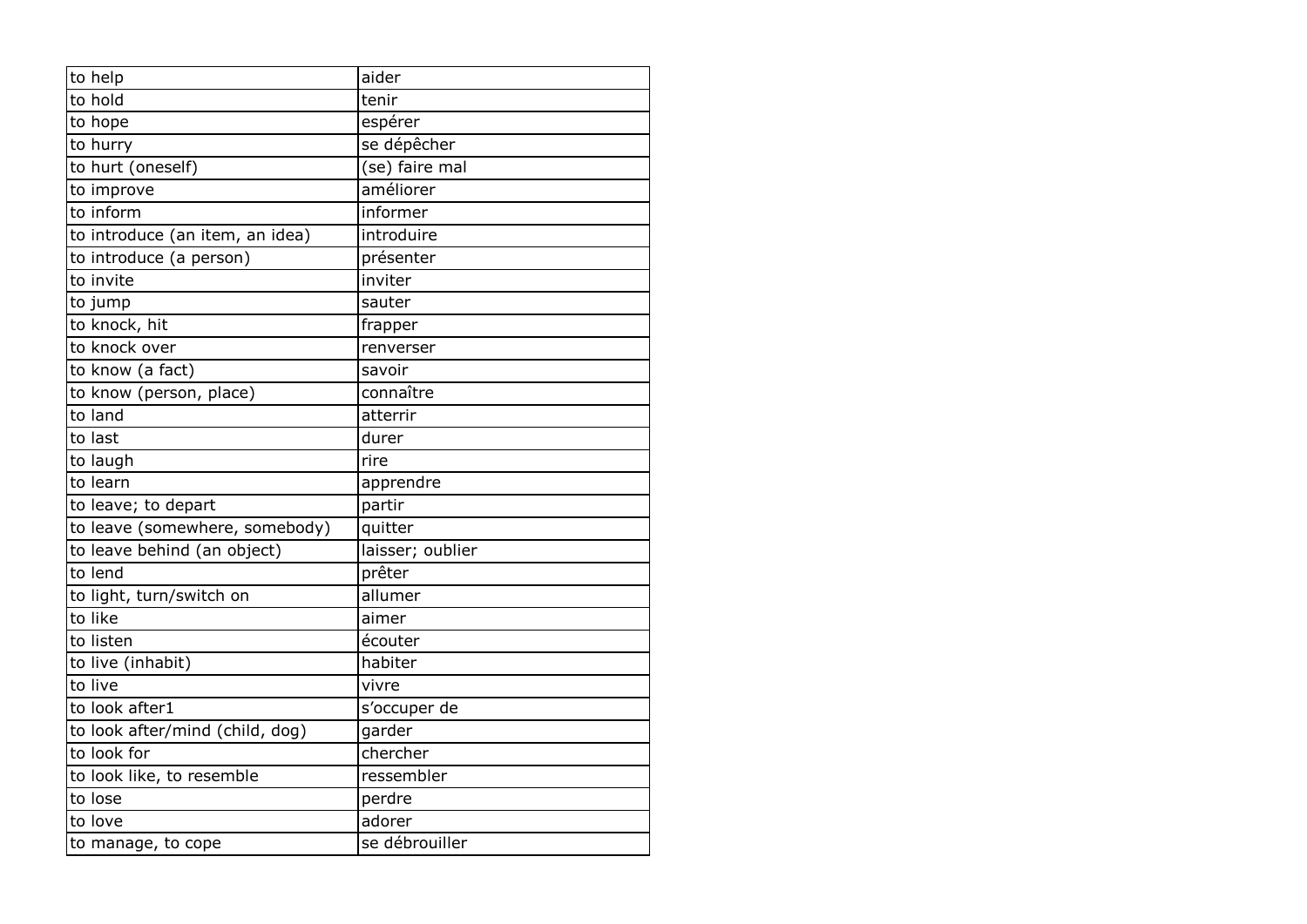| to manage (business)        | gérer                        |
|-----------------------------|------------------------------|
| to mean to (do)             | avoir l'intention de (faire) |
| to mean/to signify          | signifier                    |
| to meet                     | rencontrer                   |
| to miss; to be lacking      | manquer                      |
| to miss (train, bus etc.)   | rater                        |
| to need                     | avoir besoin de              |
| to note                     | noter                        |
| to offer; to give a present | offrir                       |
| to open                     | ouvrir                       |
| to order                    | commander                    |
| to organise                 | organiser                    |
| to park                     | garer; stationner            |
| to pass                     | passer                       |
| to phone                    | téléphoner                   |
| to place                    | poser                        |
| to please                   | plaire (à)                   |
| to prefer                   | préférer                     |
| to present                  | présenter                    |
| to prevent                  | empêcher                     |
| to produce                  | produire                     |
| to pull                     | tirer                        |
| to push                     | pousser                      |
| to put/to wear              | mettre                       |
| to put back/to wear again   | remettre                     |
| to read                     | lire                         |
| to receive                  | recevoir                     |
| to recommend                | recommander                  |
| to refund                   | rembourser                   |
| to regret, be sorry         | regretter                    |
| to remember                 | se rappeler/se souvenir      |
| to rent/to hire             | louer                        |
| to repair                   | réparer                      |
| to repeat                   | répéter                      |
| to replace                  | remplacer                    |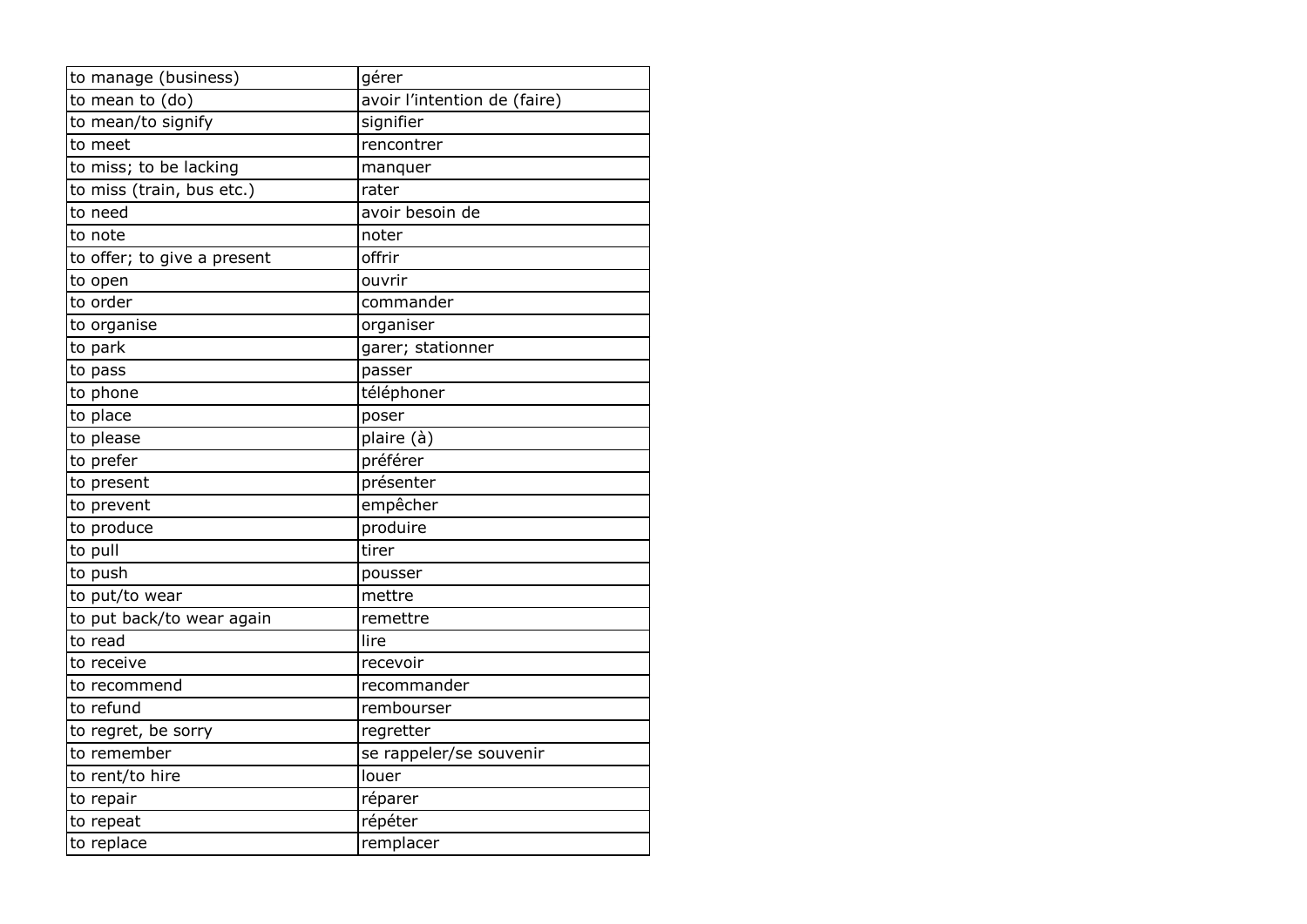| to reply                         | répondre                      |
|----------------------------------|-------------------------------|
| to research                      | faire des recherches          |
| to reserve                       | réserver                      |
| to rest                          | se reposer                    |
| to return; to go back            | rentrer (home); retourner (to |
|                                  | school)                       |
| to ring (a bell)                 | sonner                        |
| to save                          | sauver                        |
| to say                           | dire                          |
| to see                           | voir                          |
| to seem                          | sembler                       |
| to sell                          | vendre                        |
| to send                          | envoyer                       |
| to serve                         | servir                        |
| to show                          | montrer                       |
| to sign                          | signer                        |
| to sing                          | chanter                       |
| to sit down                      | s'asseoir                     |
| to sleep                         | dormir                        |
| to smile                         | sourire                       |
| to speak                         | parler                        |
| to spend (money)                 | dépenser                      |
| to spend (time)                  | passer                        |
| to squash                        | écraser                       |
| to stay                          | rester                        |
| to steal                         | voler                         |
| to stick                         | coller                        |
| to stop                          | (s)'arrêter                   |
| to study                         | étudier                       |
| to succeed                       | réussir                       |
| to switch off                    | fermer/éteindre               |
| to take                          | prendre                       |
| $\overline{to}$ take off (plane) | décoller                      |
| to take off (clothes etc.)       | ôter/enlever                  |
| to tell/recount                  | raconter                      |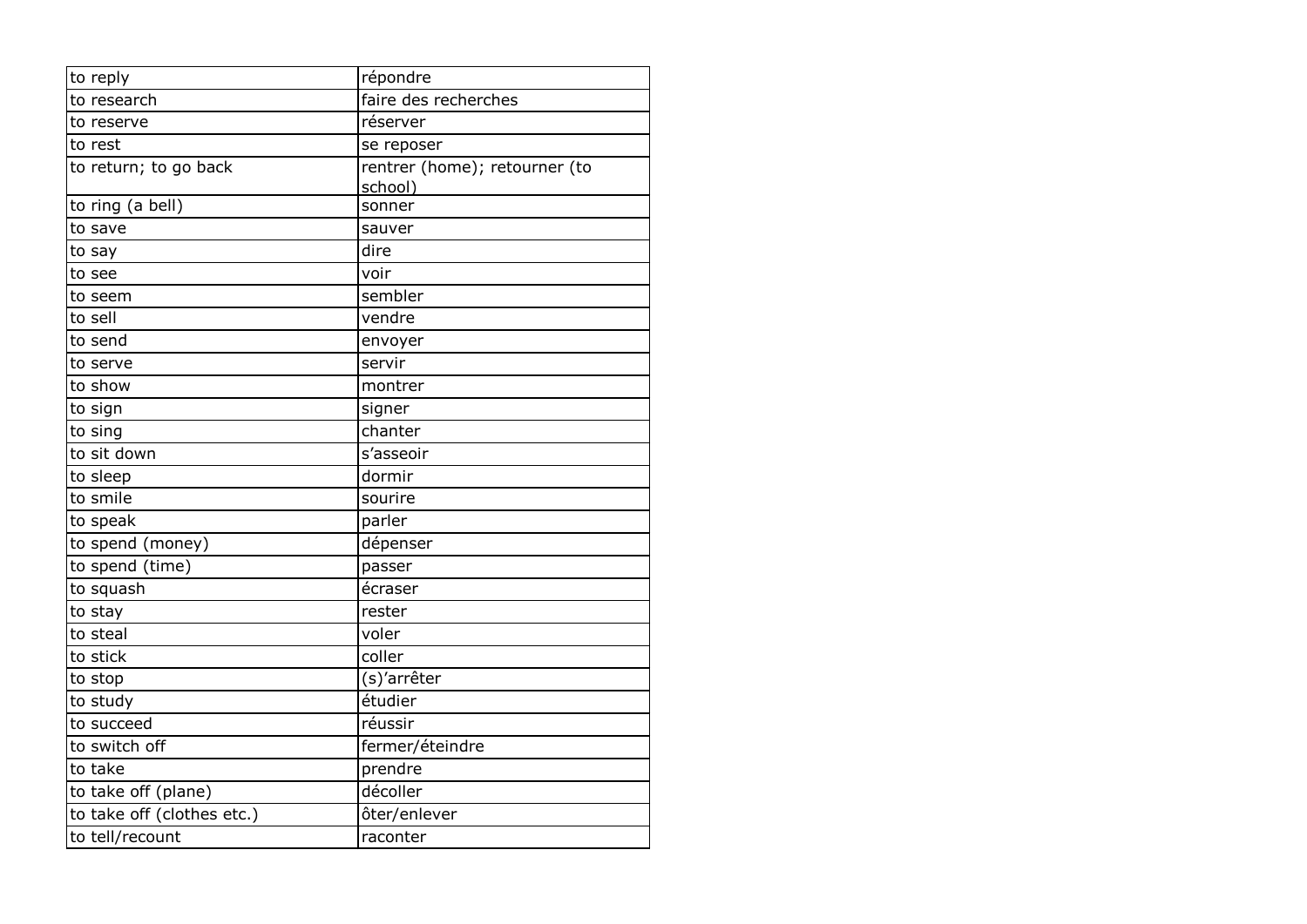| to tell/to say     | dire                   |
|--------------------|------------------------|
| to thank           | remercier              |
| to think (about)   | penser                 |
| to think, believe  | croire                 |
| to throw           | jeter                  |
| to touch           | toucher                |
| to travel          | voyager                |
| to try             | essayer                |
| to understand      | comprendre             |
| to use             | se servir de; utiliser |
| to visit (person)  | rendre visite à        |
| to visit (place)   | visiter                |
| to wait for        | attendre               |
| to wake up         | se réveiller           |
| to walk            | marcher; aller à pied  |
| to want            | vouloir                |
| to want, desire    | désirer                |
| to warn            | prévenir               |
| to wash            | (se) laver             |
| to wear            | porter                 |
| to weigh           | peser                  |
| to win             | gagner                 |
| to wish            | souhaiter              |
| to work            | travailler             |
| to work (function) | marcher                |
| to write           | écrire                 |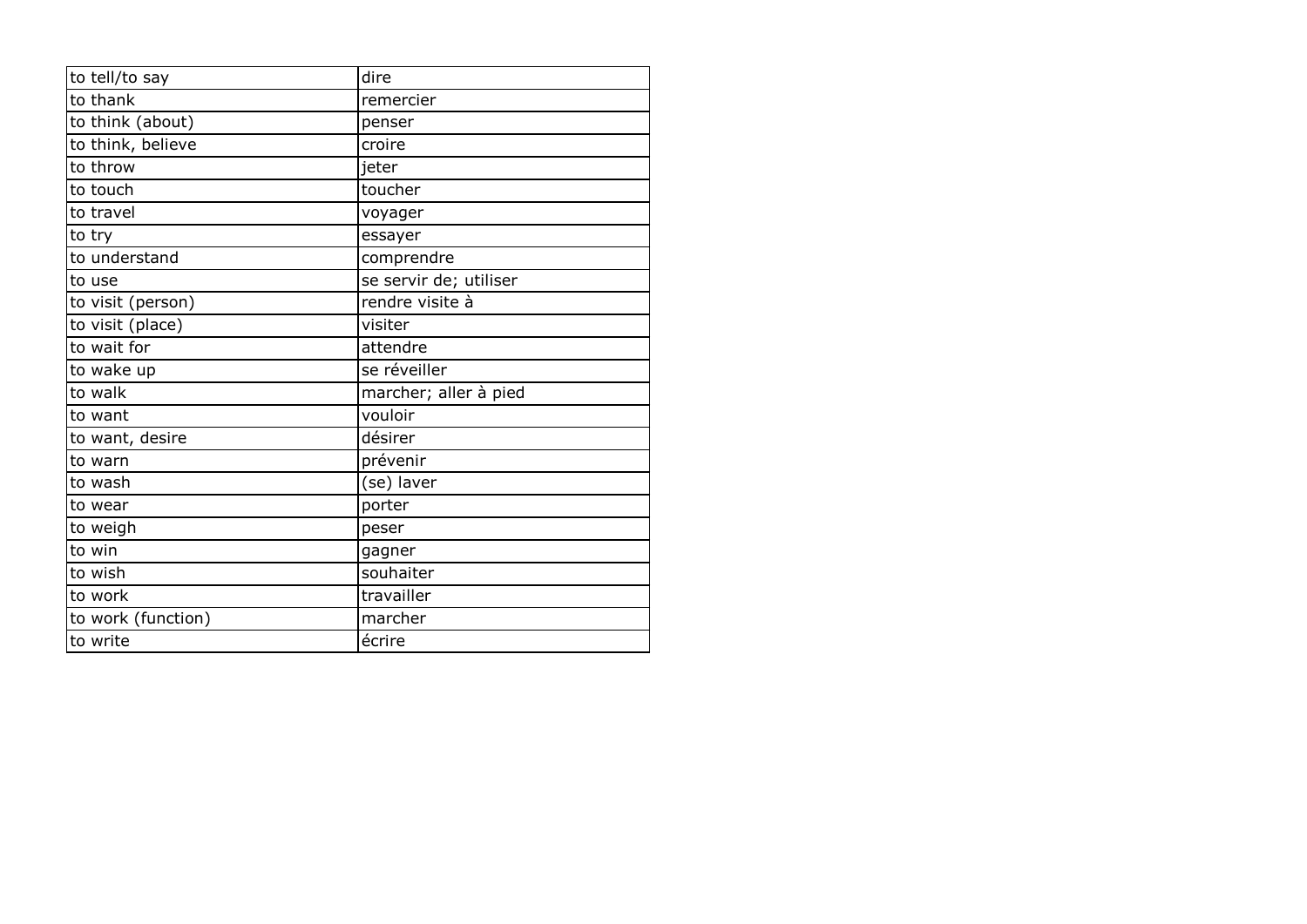# **2. Common adjectives**

| <b>English</b>               | <b>French</b>                |
|------------------------------|------------------------------|
| active                       | actif/active                 |
| alike; the same              | pareil/le                    |
| easy                         | facile; simple               |
| expensive                    | cher/chère                   |
| exciting                     | passionnant/excitant         |
| fair                         | juste                        |
| famous                       | célèbre                      |
| fantastic                    | fantastique                  |
| fashionable                  | $\overline{\dot{a}}$ la mode |
| fast                         | rapide                       |
| fat                          | gros/grosse                  |
| favourite                    | favori/favorite; préféré     |
| former                       | ancien/ne                    |
| free (at no cost)            | gratuit                      |
| free (unoccupied, available) | libre                        |
| friendly                     | sympathique                  |
| frightening                  | effrayant                    |
| full                         | plein                        |
| fun; amusing                 | amusant                      |
| funny (comical)              | drôle; marrant; rigolo/te    |
| generous                     | généreux/généreuse           |
| good                         | bon/ne                       |
| good (well-behaved)          | sage                         |
| grateful                     | reconnaissant                |
| great (fantastic)            | chouette; super; génial      |
| great (marvellous)           | formidable; merveilleux/euse |
| happy                        | content; heureux/euse        |
| hard                         | dur; difficile               |
| hardworking                  | travailleur/travailleuse     |
| healthy (food/way of life)   | sain                         |
| heavy                        | lourd                        |
| high; tall (building)        | haut                         |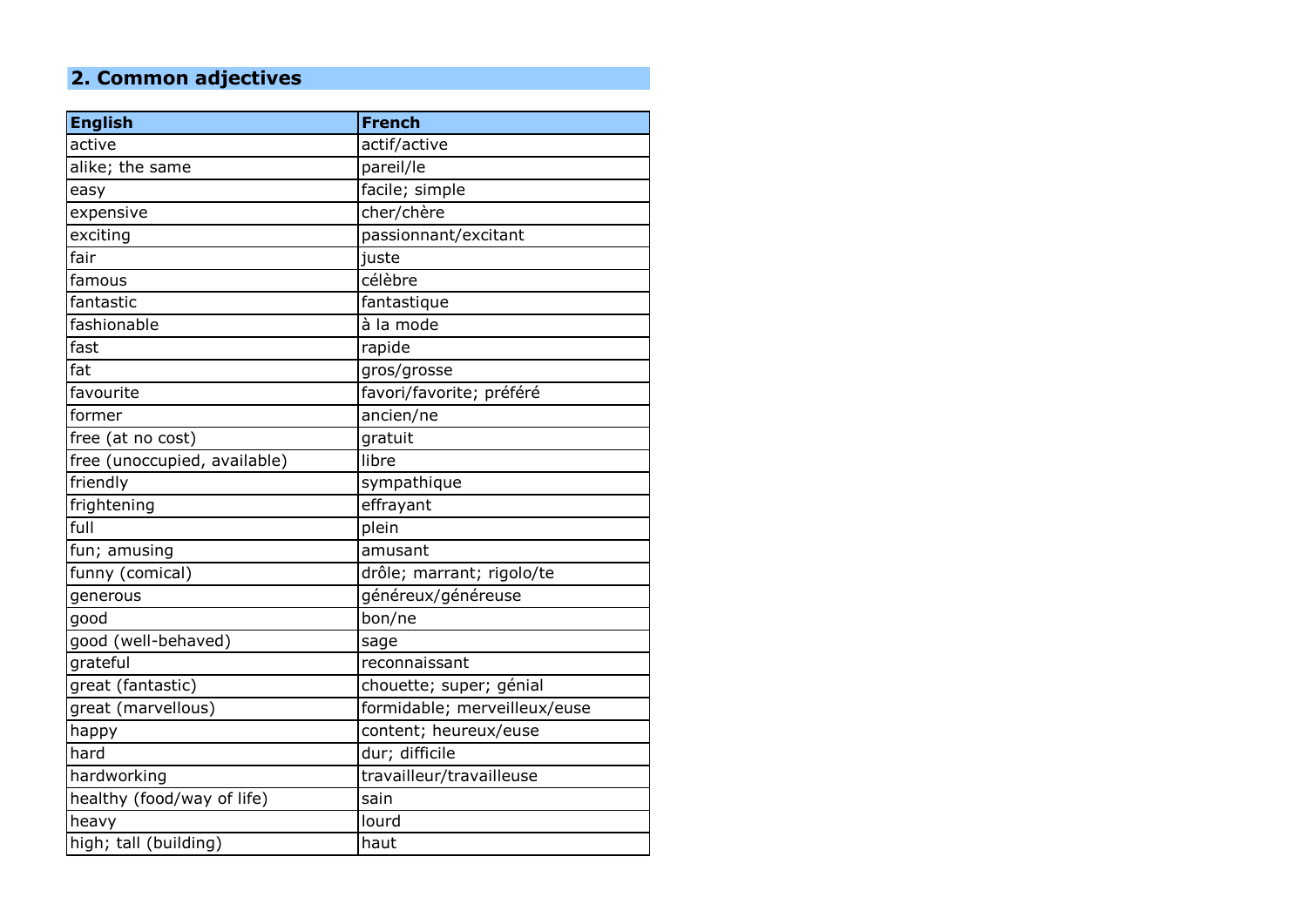| honest              | honnête                 |
|---------------------|-------------------------|
| hot                 | chaud                   |
| ideal               | idéal                   |
| in a good mood      | de bonne humeur         |
| in a hurry          | pressé                  |
| independent         | indépendant             |
| intelligent; clever | intelligent             |
| kind                | gentil/gentille         |
| large (object)      | grand                   |
| large (person)      | gros/grosse             |
| last                | dernier/dernière        |
| lazy                | paresseux/euse          |
| light               | léger/légère            |
| locked              | fermé à clef            |
| long                | long/ue                 |
| lost                | perdu                   |
| magnificent         | magnifique              |
| marvellous          | merveilleux/euse        |
| mature              | mûr                     |
| modern              | moderne                 |
| naughty             | méchant; vilain         |
| necessary           | nécessaire              |
| negative            | négatif/ve              |
| new (brand new)     | neuf/neuve              |
| new                 | nouveau/nouvel/nouvelle |
| next                | prochain                |
| nice; likeable      | sympa (sympathique)     |
| noisy               | bruyant                 |
| normal              | normal                  |
| numerous            | nombreux/euse           |
| old                 | vieux/vieil/vieille     |
| old (former)        | ancien/ne               |
| old fashioned       | démodé                  |
| open                | ouvert                  |
| optimistic          | optimiste               |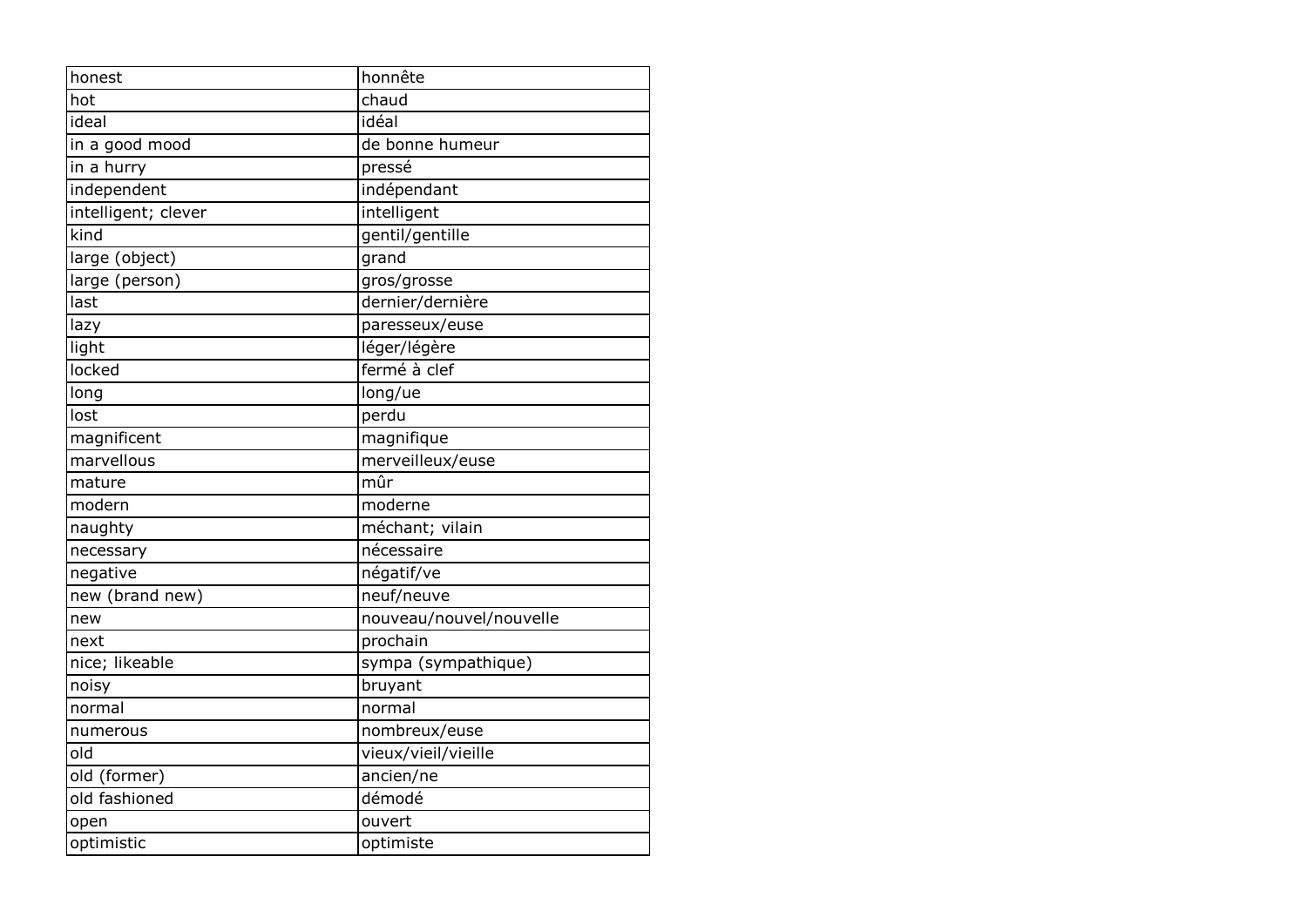| other                 | autre                        |
|-----------------------|------------------------------|
| own                   | propre                       |
| (im)patient           | (im)patient                  |
| peaceful              | tranquille; calme            |
| perfect               | parfait                      |
| pessimistic           | pessimiste                   |
| pleased               | content                      |
| pleasant (person)     | aimable                      |
| pleasant (thing)      | agréable                     |
| (im)polite            | (im)poli                     |
| popular               | populaire                    |
| positive              | positif/ve                   |
| practical             | pratique                     |
| pretty                | joli                         |
| quiet                 | tranquille; calme            |
| ready                 | prêt                         |
| real                  | réel/le                      |
| reasonable            | raisonnable                  |
| recent                | récent                       |
| recognised/well known | reconnu                      |
| responsible           | responsable                  |
| rich                  | riche                        |
| ridiculous            | ridicule                     |
| ripe                  | $m\overline{u}$ r            |
| rotten                | pourri                       |
| sad                   | triste                       |
| safe                  | sauf/sauve                   |
| same                  | même                         |
| satisfied             | satisfait                    |
| selfish               | égoïste                      |
| sensational           | sensationnel/elle; (sensass) |
| serious               | sérieux/ieuse; grave         |
| short                 | court                        |
| shy                   | timide                       |
| silent                | silencieux/ieuse             |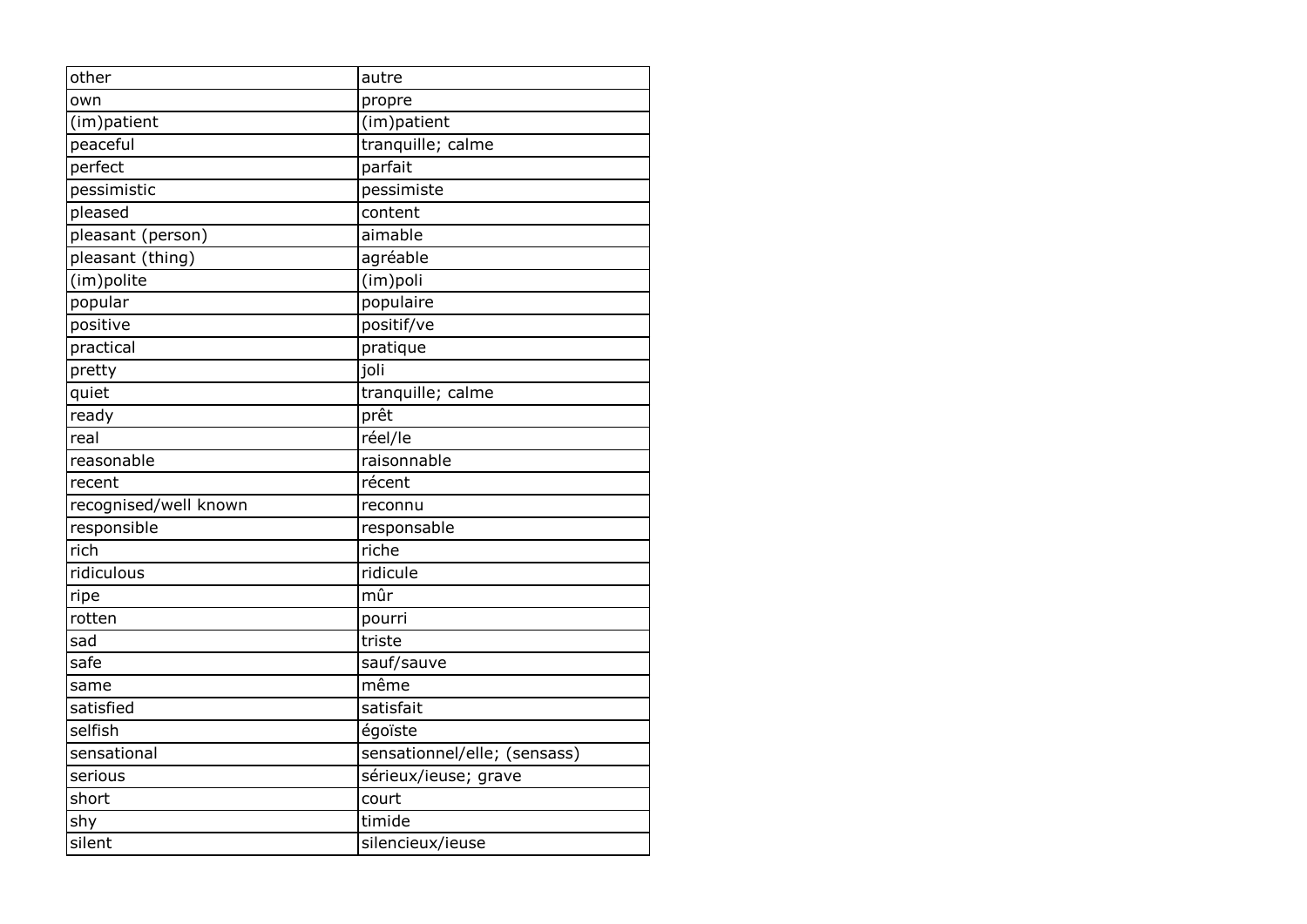| silly                 | bête                   |
|-----------------------|------------------------|
| situated              | situé                  |
| slim                  | mince                  |
| small; short (person) | petit                  |
| strict                | sévère; strict         |
| strong                | fort                   |
| superb                | superbe                |
| surprised             | surpris; étonné        |
| talkative             | bavard                 |
| thin, narrow          | étroit                 |
| tidy                  | rangé                  |
| tired                 | fatigué                |
| tiring                | fatigant               |
| true                  | vrai                   |
| typical               | typique                |
| ugly                  | laid; moche            |
| unbelievable          | incroyable             |
| unfair                | injuste                |
| unhappy               | malheureux/malheureuse |
| unhealthy             | malsain                |
| unpleasant            | désagréable            |
| useful                | utile                  |
| useless               | inutile                |
| valid                 | valable                |
| valuable              | d'une grande valeur    |
| weak                  | faible                 |
| wet                   | mouillé                |
| worried               | inquiet/inquiète       |
| wise                  | sage                   |
| young                 | jeune                  |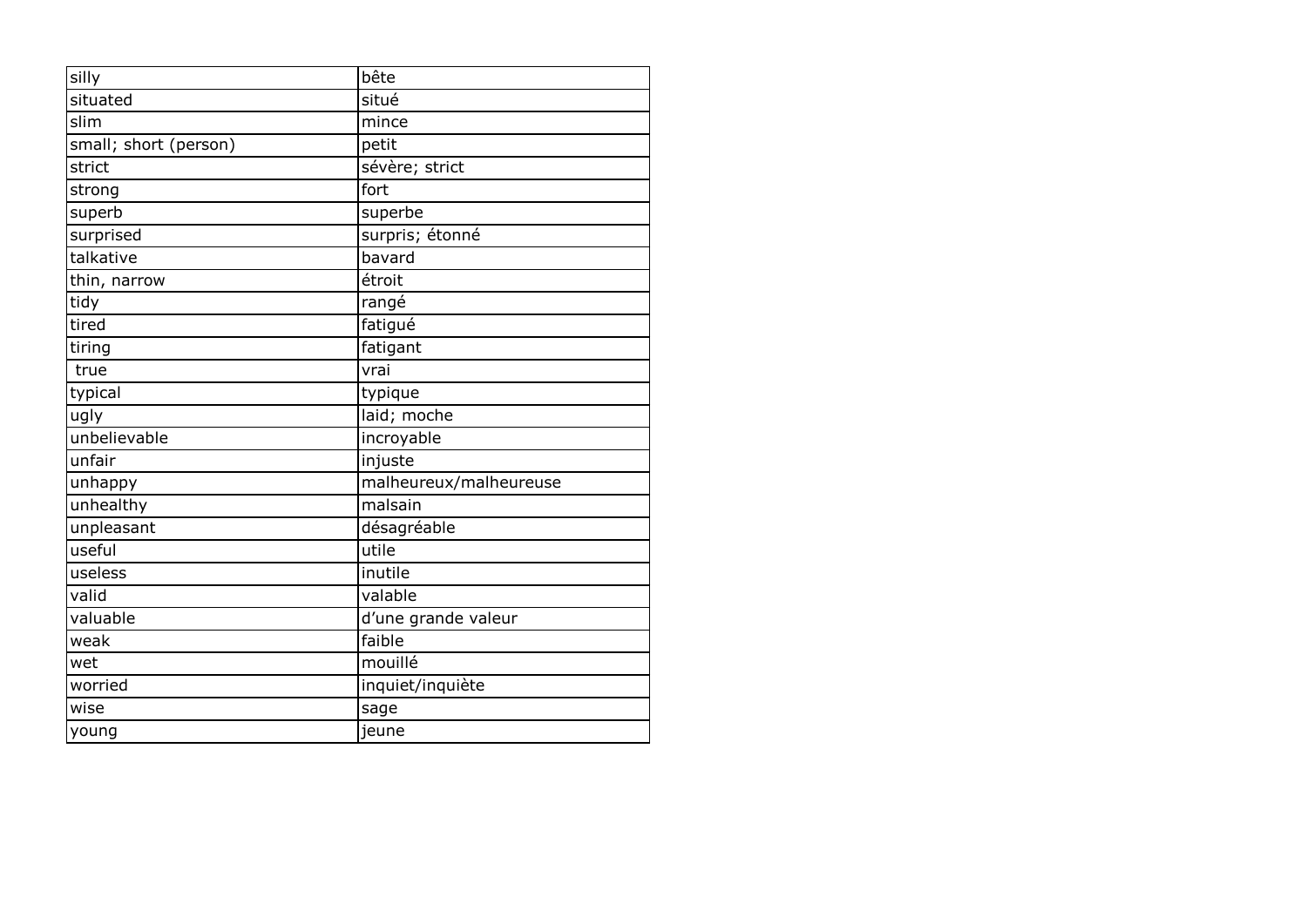#### **3. Common adverbs**

| <b>English</b>    | <b>French</b>                |
|-------------------|------------------------------|
| straight away     | tout de suite                |
| (for) a long time | longtemps                    |
| (un)fortunately   | (mal)heureusement            |
| again             | encore                       |
| almost            | presque                      |
| already           | déjà                         |
| always            | toujours                     |
| cheap(ly)         | bon marché                   |
| especially        | surtout                      |
| everywhere        | partout                      |
| fairly; quite     | assez                        |
| hardly            | à peine                      |
| here              | ici                          |
| immediately       | immédiatement; tout de suite |
| loud(ly)          | fort                         |
| never             | jamais                       |
| not yet           | pas encore                   |
| nowhere           | nulle part                   |
| often             | souvent                      |
| over there        | là-bas                       |
| perhaps           | peut-être                    |
| quickly           | vite                         |
| rarely            | rarement                     |
| rather            | plutôt                       |
| really            | vraiment                     |
| recently          | récemment                    |
| sometimes         | quelquefois                  |
| somewhere         | quelque part                 |
| soon              | bientôt                      |
| standing          | debout                       |
| still             | toujours                     |
| there             | là                           |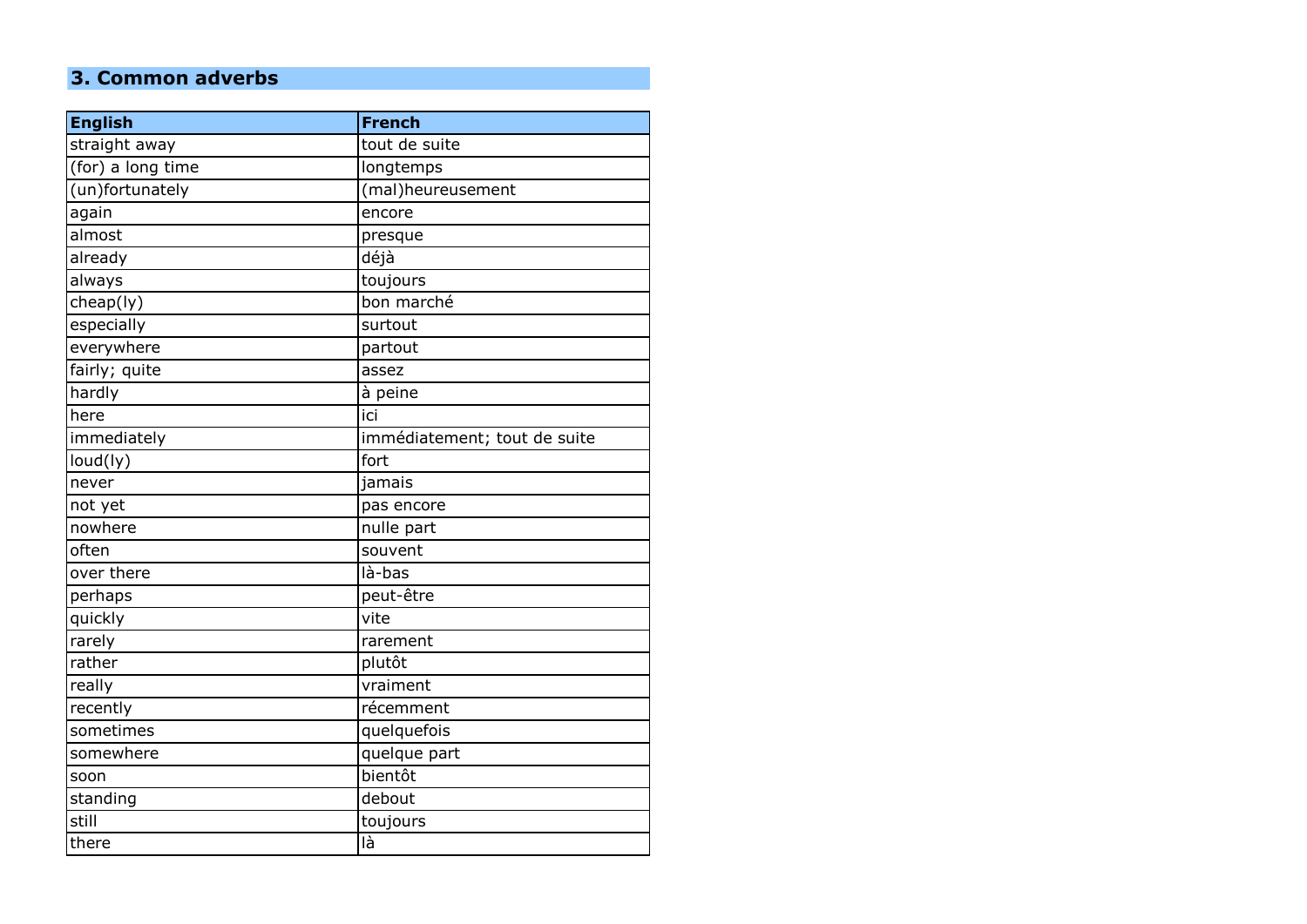| together | ensemble                |
|----------|-------------------------|
| too      | trop; aussi             |
| up there | là-haut                 |
| usually  | d'habitude; normalement |
| very     | <b>Itrès</b>            |
| well     | bien                    |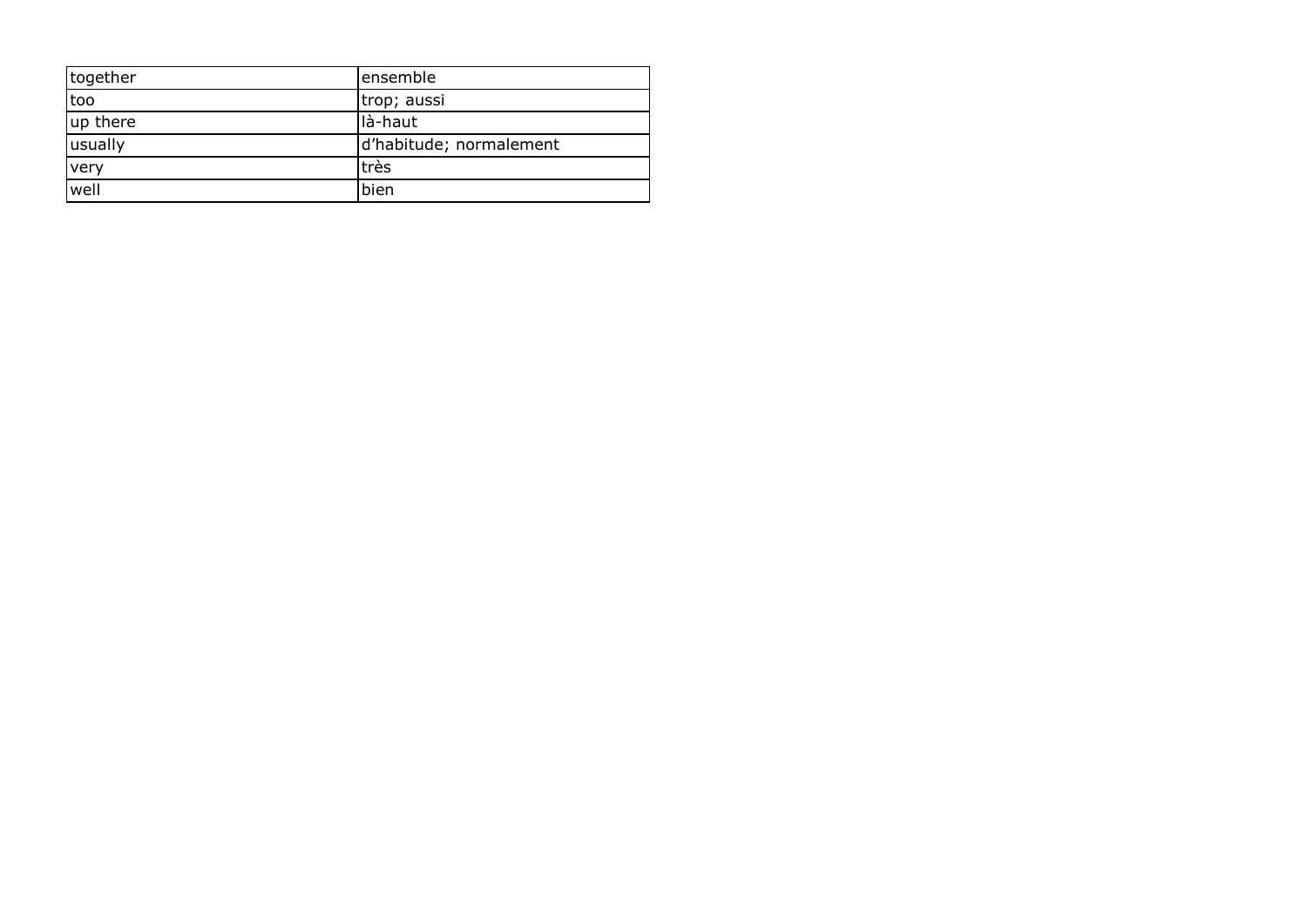### **4. Prepositions**

| <b>English</b>                 | <b>French</b>         |
|--------------------------------|-----------------------|
| above                          | en haut; au-dessus de |
| after                          | après                 |
| against                        | contre                |
| among                          | parmi                 |
| around                         | autour de             |
| at (someone's house)           | chez                  |
| at the end of                  | au bout de            |
| at, to                         | à                     |
| before                         | avant                 |
| behind                         | derrière              |
| between                        | entre                 |
| far from                       | loin de               |
| from                           | de/à partir de        |
| in (inside)                    | dans/dedans           |
| in front of; in the front      | devant                |
| in the background; at the back | au fond               |
| in the foreground              | au premier plan       |
| in the middle (of)             | au milieu (de)        |
| near (to)                      | près (de)             |
| next to                        | à côté de             |
| nowhere                        | nulle part            |
| on (on top of)                 | sur                   |
| opposite                       | en face de            |
| outside                        | dehors                |
| through                        | par                   |
| towards                        | vers                  |
| under                          | sous                  |
| until                          | jusqu'à               |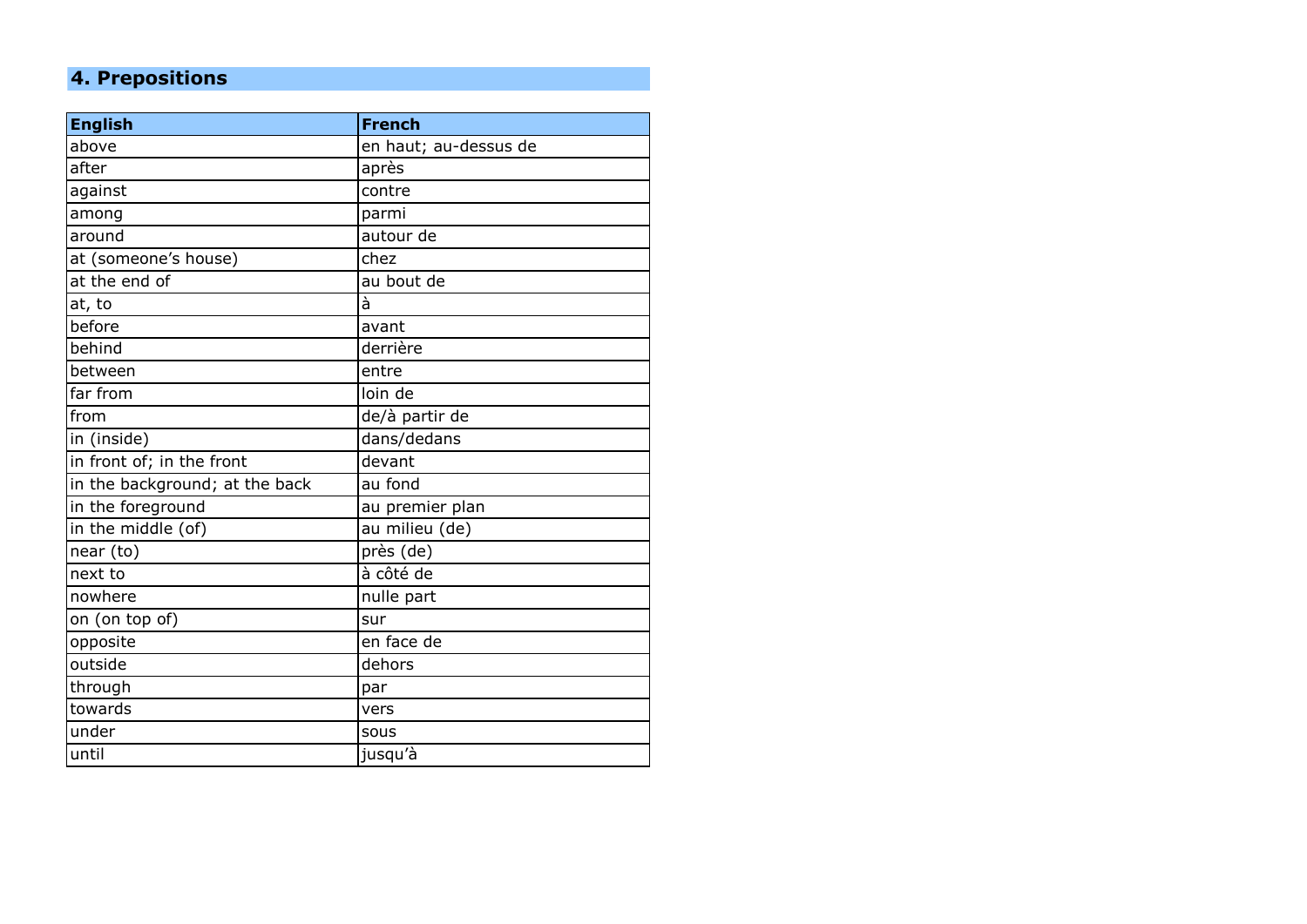#### **5. Colours**

| <b>English</b> | <b>French</b>                |
|----------------|------------------------------|
| black          | noir                         |
| blue           | bleu                         |
| brown          | marron; brun                 |
| chestnut brown | marron; châtain (invariable) |
| dark           | foncé                        |
| green          | vert                         |
| grey           | gris                         |
| light          | clair                        |
| pink           | rose                         |
| red            | rouge                        |
| violet         | violet                       |
| white          | blanc/he                     |
| yellow         | jaune                        |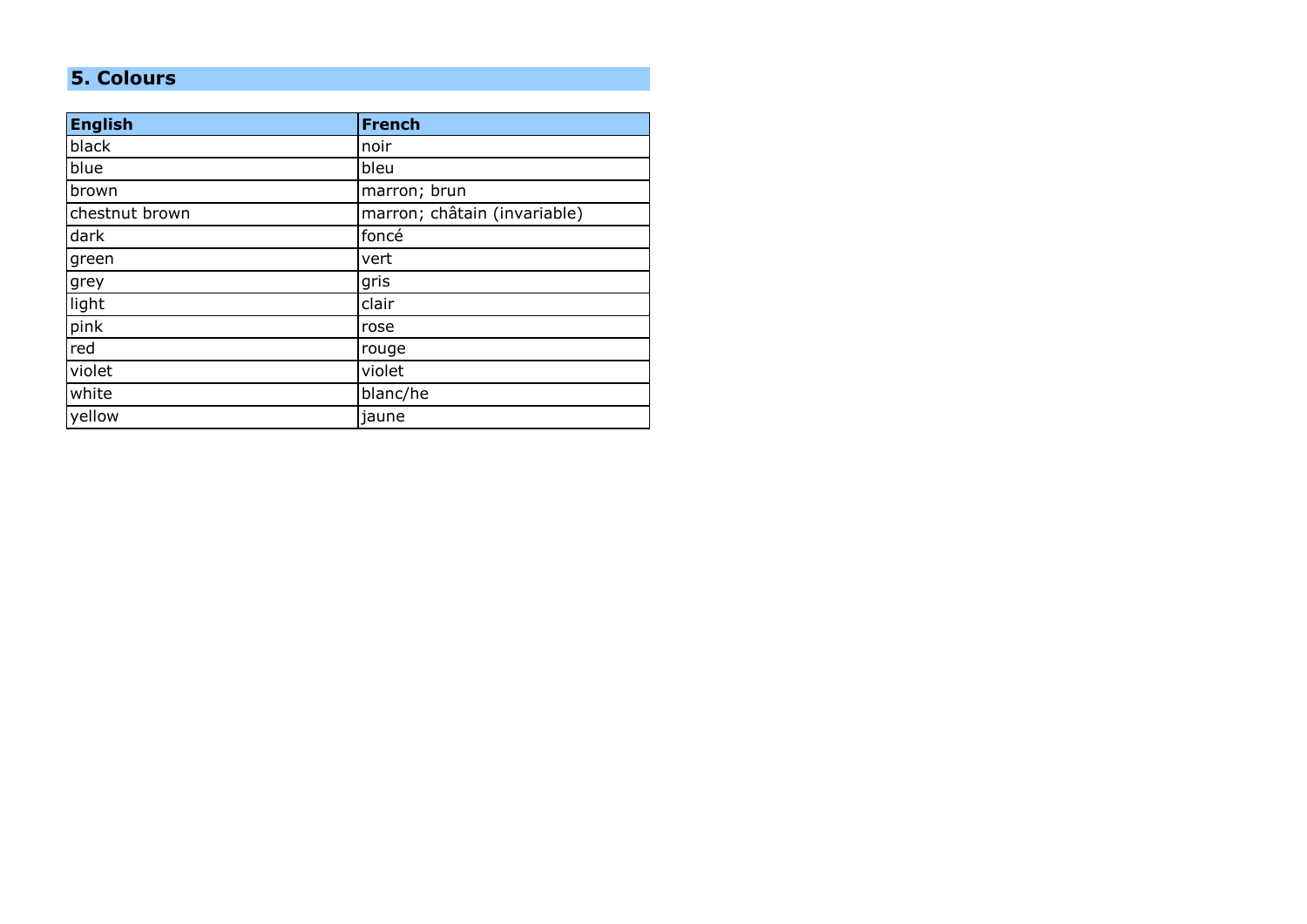#### **6. Numbers**

| <b>English</b>           | <b>French</b> | <b>English</b>       |
|--------------------------|---------------|----------------------|
| $\mathbf{1}$             | un(e)         | 31                   |
| $\overline{2}$           | deux          | $\overline{32}$ etc. |
| $\overline{3}$           | trois         | 40                   |
| $\overline{4}$           | quatre        | 50                   |
| $\overline{5}$           | cinq          | 60                   |
| $\overline{6}$           | six           | $\overline{70}$      |
| $\overline{\phantom{0}}$ | sept          | $\overline{71}$      |
| $\infty$                 | huit          | 72                   |
| $\overline{9}$           | neuf          | $\overline{73}$      |
| 10                       | dix           | $\overline{74}$      |
| $11\,$                   | onze          | $\overline{75}$      |
| $\overline{12}$          | douze         | 76                   |
| $\overline{13}$          | treize        | $\overline{77}$      |
| 14                       | quatorze      | $\overline{78}$      |
| 15                       | quinze        | $\overline{79}$      |
| 16                       | seize         | 80                   |
| $\overline{17}$          | dix-sept      | 81                   |
| 18                       | dix-huit      | $82$ etc.            |
| 19                       | $dix$ -neuf   | $\overline{90}$      |
| $\overline{20}$          | vingt         | 91                   |
| $\overline{21}$          | vingt et un   | $\overline{92}$ etc. |
| $\overline{22}$          | vingt-deux    | 100                  |
| 23                       | vingt-trois   | 101                  |
| 24                       | vingt-quatre  | 120                  |
| 25                       | vingt-cinq    | $\overline{200}$     |
| 26                       | vingt-six     | 1000                 |
| 27                       | vingt-sept    | 1100                 |
| $\overline{28}$          | vingt-huit    | 2000                 |
| $\overline{29}$          | vingt-neuf    | 1.000.000            |
| 30                       | trente        | 2.000.000            |

| <b>English</b>       |
|----------------------|
| 31                   |
| 32 etc.              |
| $\overline{40}$      |
| $\overline{50}$      |
| 60                   |
| $\overline{70}$      |
| $\overline{71}$      |
| $\overline{72}$      |
| $\overline{73}$      |
| $\overline{74}$      |
| $\overline{75}$      |
| $\overline{76}$      |
| $\overline{77}$      |
| $\overline{78}$      |
| $\overline{79}$      |
| 80                   |
| $\overline{81}$      |
| $\overline{82}$ etc. |
| $\overline{90}$      |
| 91                   |
| 92 etc.              |
| 100                  |
| 101                  |
| 120                  |
| 200                  |
| 1000                 |
| 1100                 |
| 2000                 |
| 1.000.000            |
| 2.000.000            |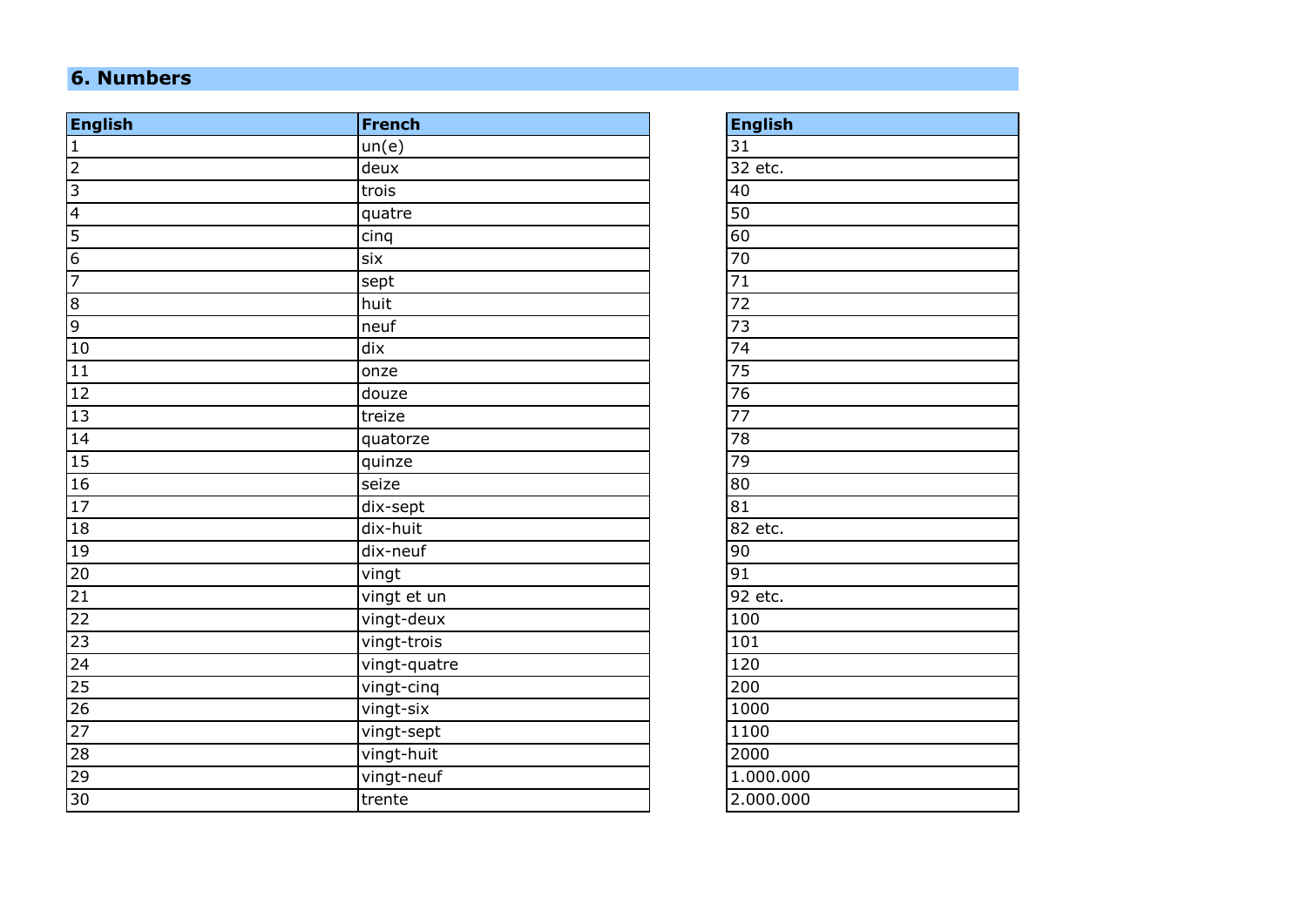| <b>French</b>      |
|--------------------|
| trente et un       |
| trente-deux        |
| quarante           |
| cinquante          |
| soixante           |
| soixante-dix       |
| soixante et onze   |
| soixante-douze     |
| soixante-treize    |
| soixante-quatorze  |
| soixante-quinze    |
| soixante-seize     |
| soixante-dix-sept  |
| soixante-dix-huit  |
| soixante-dix-neuf  |
| quatre-vingts      |
| quatre-vingt-un    |
| quatre-vingt-deux  |
| quatre-vingt-dix   |
| quatre-vingt-onze  |
| quatre-vingt-douze |
| cent (m)           |
| cent un(e)         |
| cent vingt         |
| deux cents         |
| mille (m)          |
| mille cent         |
| deux mille         |
| un million (m)     |
| deux millions (m)  |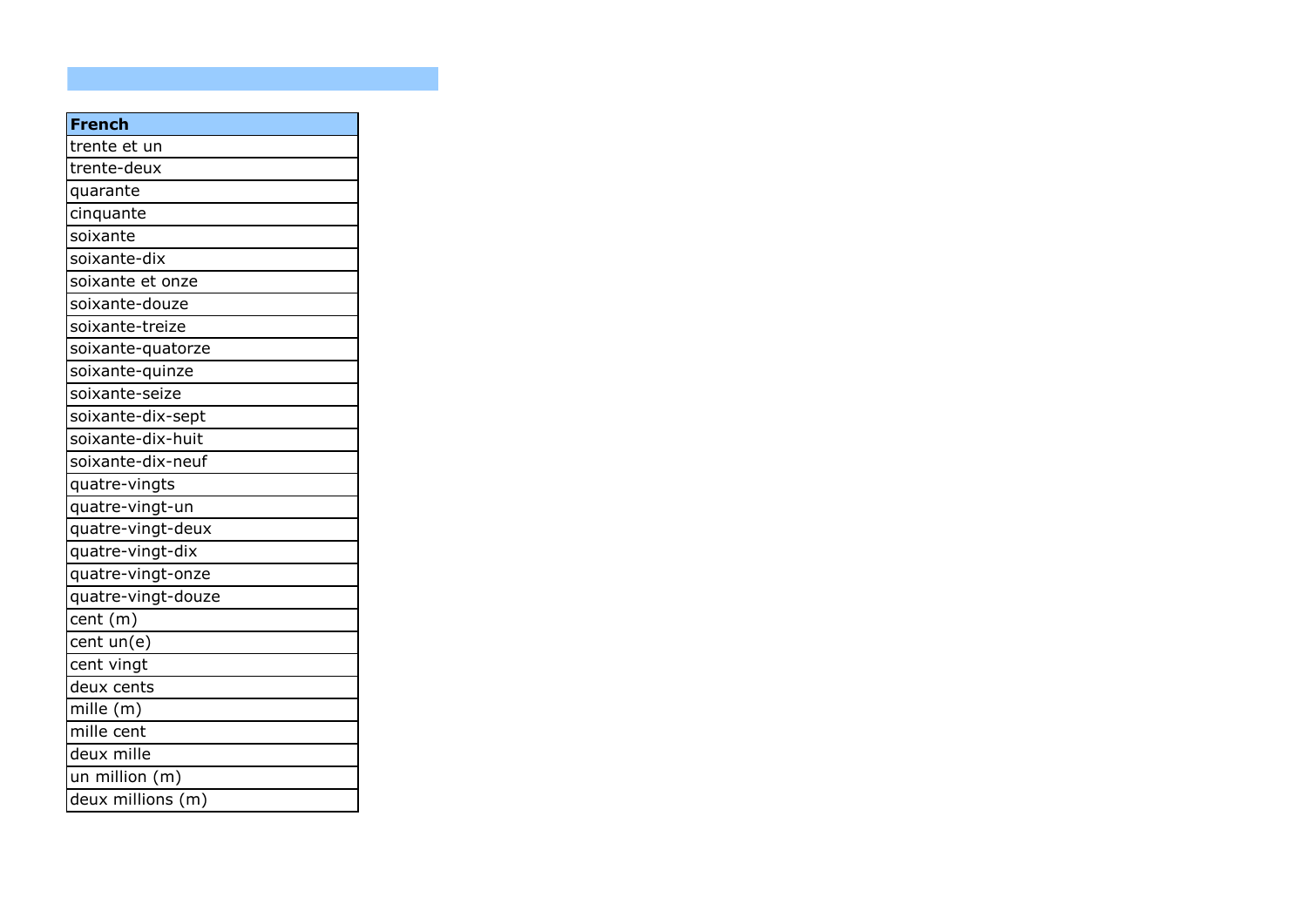#### **7. Ordinal numbers**

| <b>English</b> | <b> French</b>   |
|----------------|------------------|
| first          | premier/première |
| second         | deuxième         |
| eleventh       | lonzième         |
| twenty first   | vingt-et-unième  |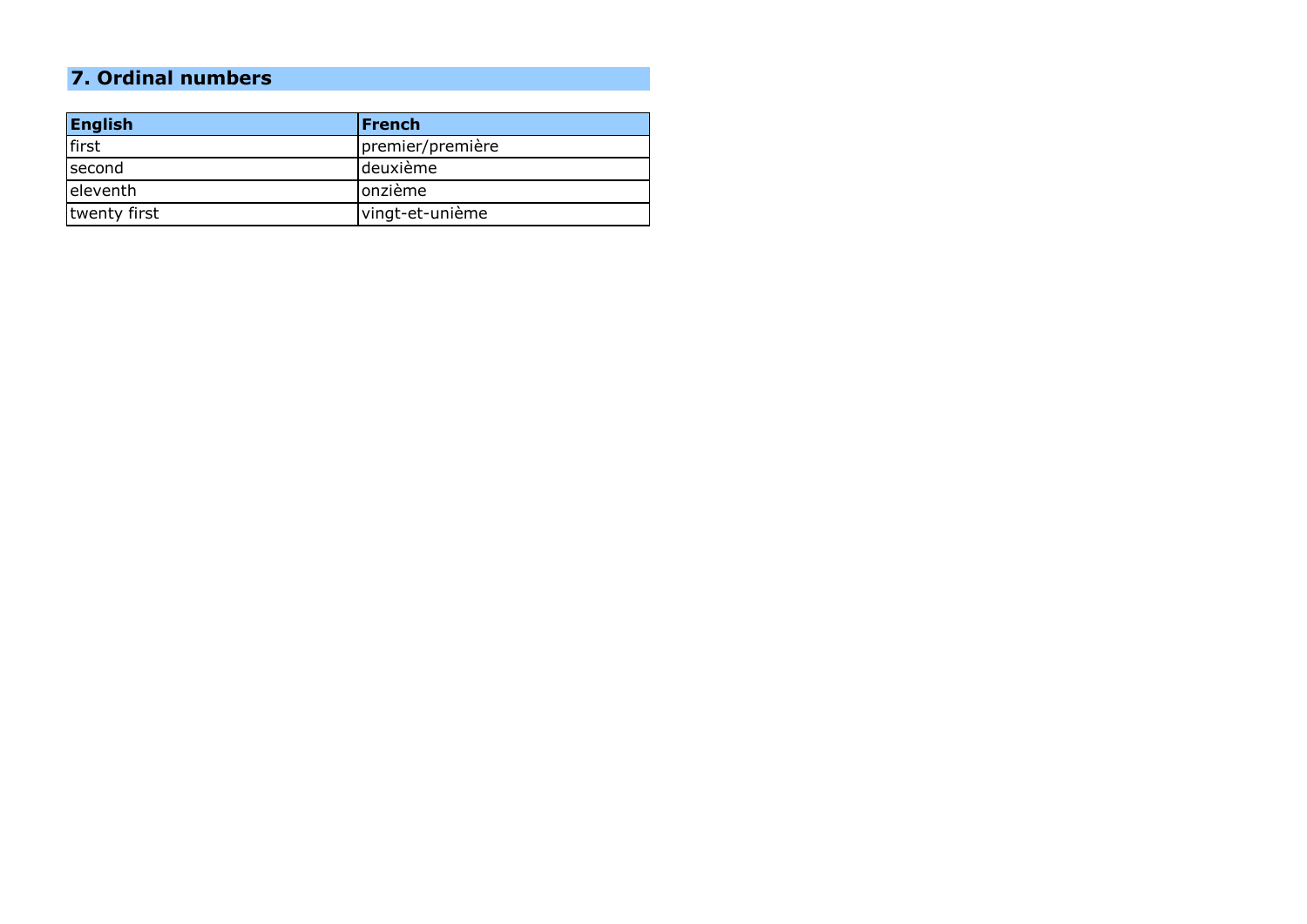# **8. Quantities and measures**

| <b>English</b>       | <b>French</b>      |
|----------------------|--------------------|
| a bottle (of)        | une bouteille (de) |
| about twenty         | une vingtaine (de) |
| about a hundred      | une centaine (de)  |
| a dozen              | une douzaine (de)  |
| a jar (of)           | un pot (de)        |
| a little of/few      | $(un)$ peu (de)    |
| a litre (of)         | un litre (de)      |
| a lot (of)           | beaucoup (de)      |
| a little (of)        | un peu (de)        |
| a kilo (of)          | un kilo (de)       |
| gramme               | gramme (m)         |
| centilitre           | centilitre (m)     |
| centimetre           | centimètre (m)     |
| metre                | mètre (m)          |
| kilometre            | kilomètre (m)      |
| less                 | moins (de)         |
| more                 | plus (de)          |
| (some) more          | encore (de)        |
| a packet (of)        | un paquet (de)     |
| a piece, a lump (of) | un morceau (de)    |
| a slice (of)         | une tranche $(de)$ |
| a tin, box (of)      | une boîte $(de)$   |
| enough               | assez (de)         |
| half                 | demi               |
| many                 | beaucoup (de)      |
| quantity             | quantité (f)       |
| quarter              | quart (m)          |
| quite a few          | pas mal (de)       |
| several              | plusieurs          |
| some                 | quelques           |
| third                | tiers (m)          |
| too much; too many   | trop (de)          |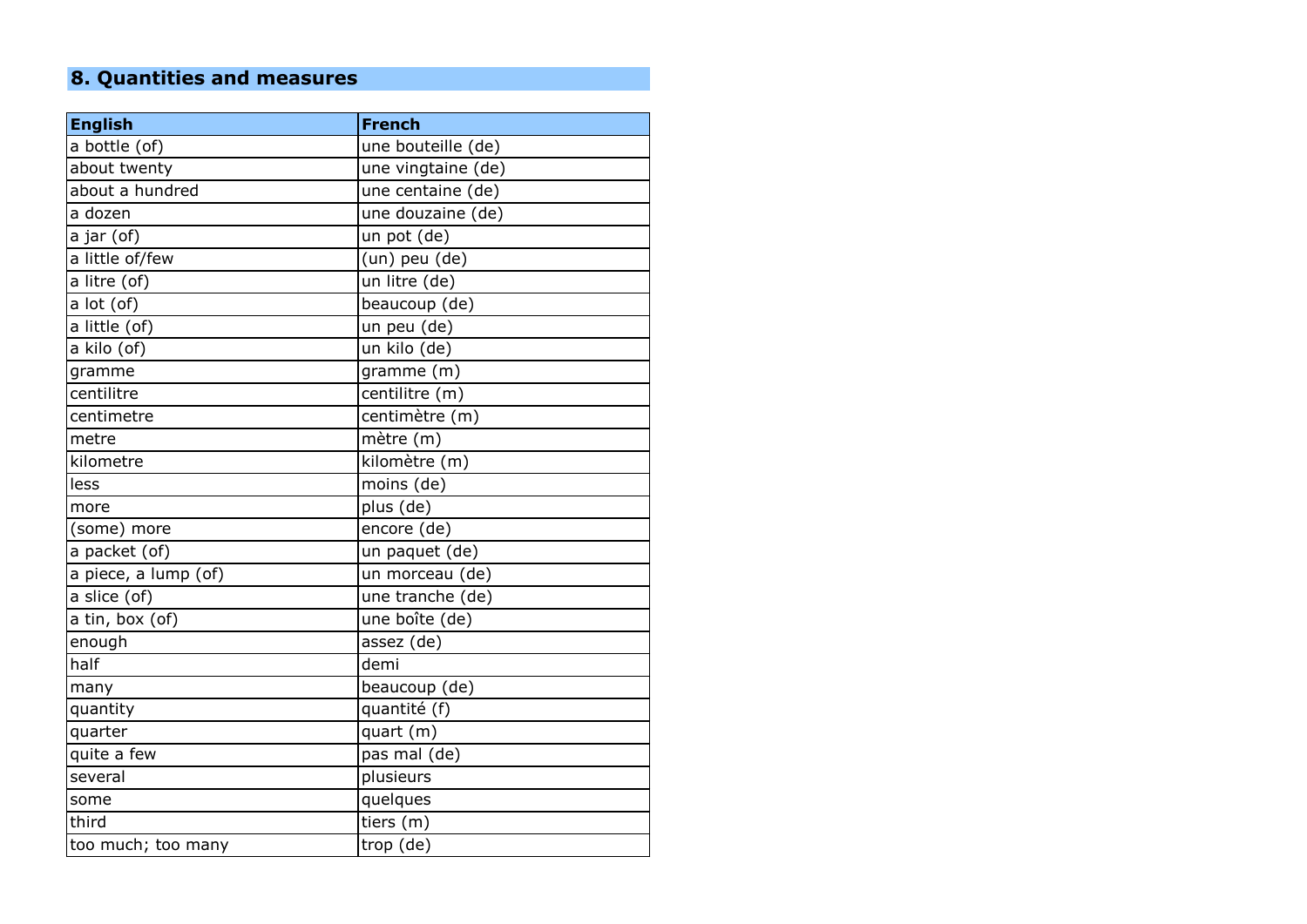| <u>lweight</u><br>91 I L | $\sim$<br>$\cdots$<br>. .<br>110 |
|--------------------------|----------------------------------|
|--------------------------|----------------------------------|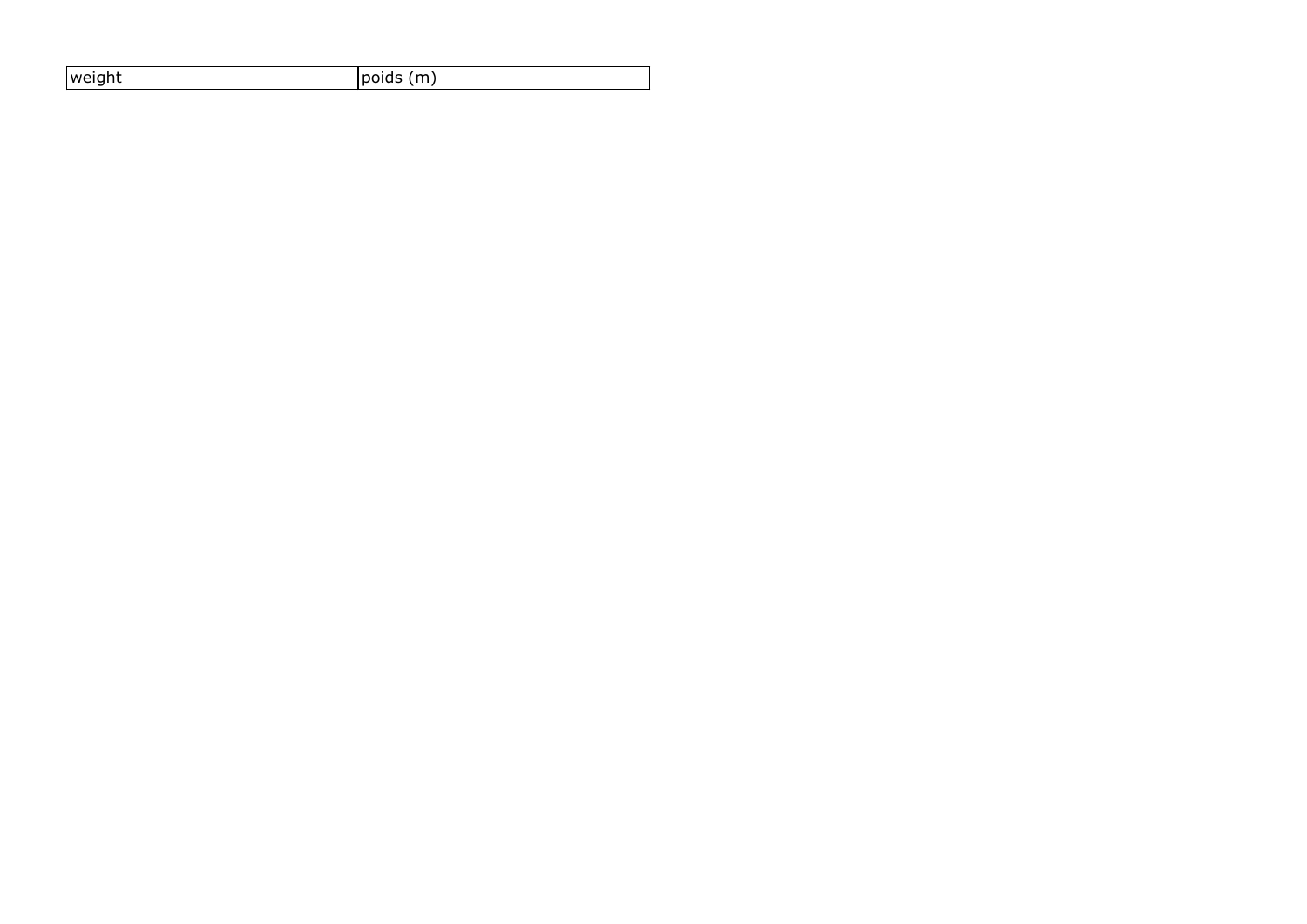# **9. Some useful connecting words**

| <b>English</b> | <b>French</b>        |
|----------------|----------------------|
| according to   | selon                |
| also           | aussi                |
| and            | et                   |
| because        | parce que; car       |
| because of     | à cause de           |
| but            | mais                 |
| even if        | même si              |
| finally        | enfin; finalement    |
| first of all   | (tout) d'abord       |
| however        | cependant; pourtant  |
| if             | si                   |
| in order to    | pour                 |
| or             | ou                   |
| perhaps        | peut-être            |
| since          | puisque              |
| SO             | donc                 |
| then           | alors; ensuite; puis |
| therefore      | donc                 |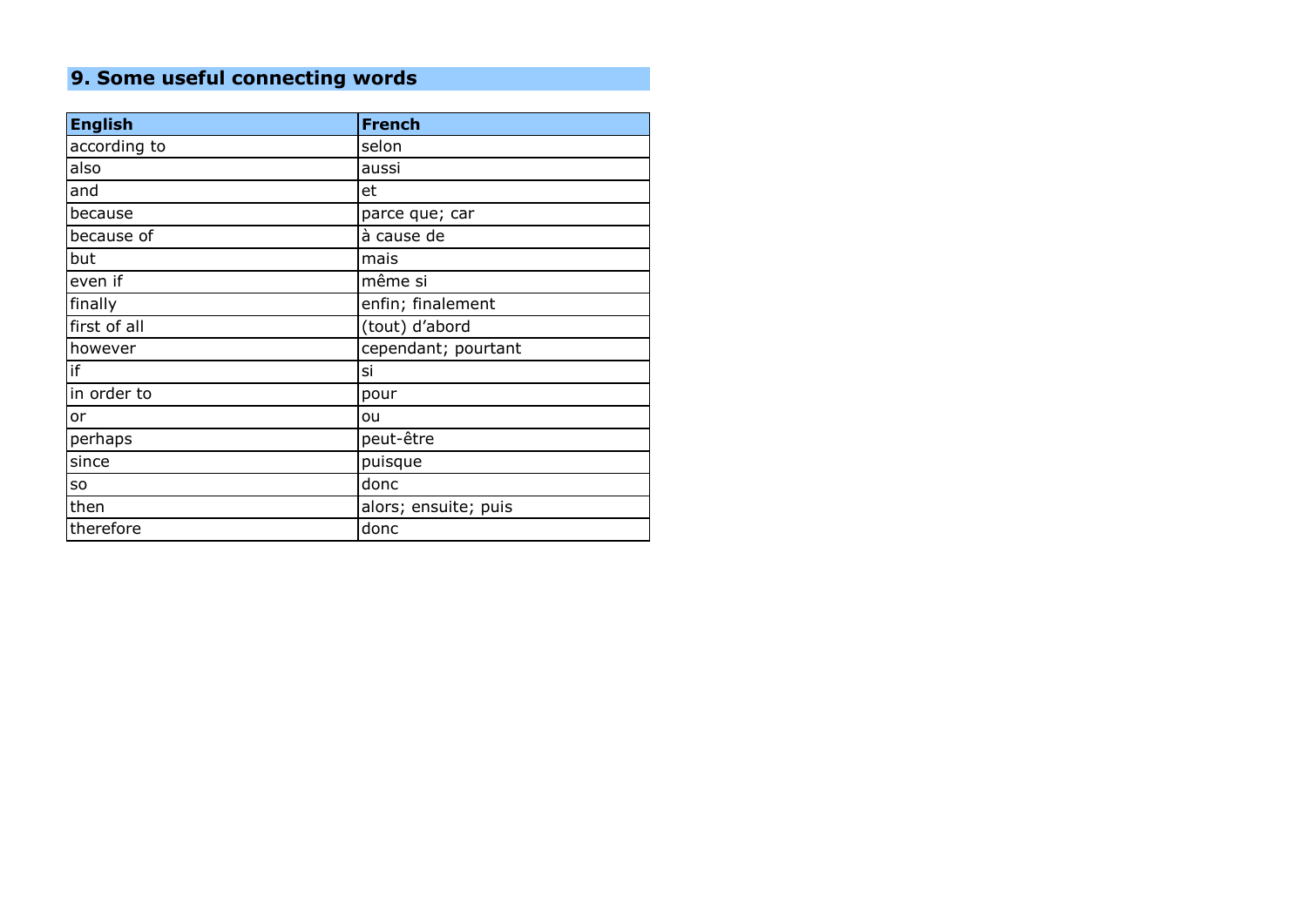# **10. Time expressions**

| <b>English</b>                 | <b>French</b>                |
|--------------------------------|------------------------------|
| after                          | après                        |
| afternoon                      | après-midi (m)               |
| already                        | déjà                         |
| always                         | toujours                     |
| as soon as                     | dès que                      |
| at the start                   | au début                     |
| at the same time               | en même temps                |
| before                         | avant                        |
| day                            | jour (m)                     |
| day (a whole day)              | journée (f)                  |
| during/for                     | pendant                      |
| early                          | de bonne heure; tôt          |
| evening                        | soir (m)                     |
| evening (a whole evening)      | soirée (f)                   |
| every day                      | tous les jours               |
| fortnight                      | quinzaine (f); quinze jours  |
| from                           | à partir de                  |
| from time to time              | de temps en temps            |
| hour                           | heure (f)                    |
| just now, in a little while    | tout à l'heure               |
| immediately                    | immédiatement; tout de suite |
| later                          | plus tard                    |
| last night (yesterday evening) | hier soir                    |
| last night (during the night)  | cette nuit                   |
| midday                         | midi                         |
| midnight                       | minuit                       |
| minute                         | minute (f)                   |
| morning                        | matin (m)                    |
| morning (the whole morning)    | matinée (f)                  |
| night                          | nuit (f)                     |
| now                            | maintenant                   |
| once                           | une fois                     |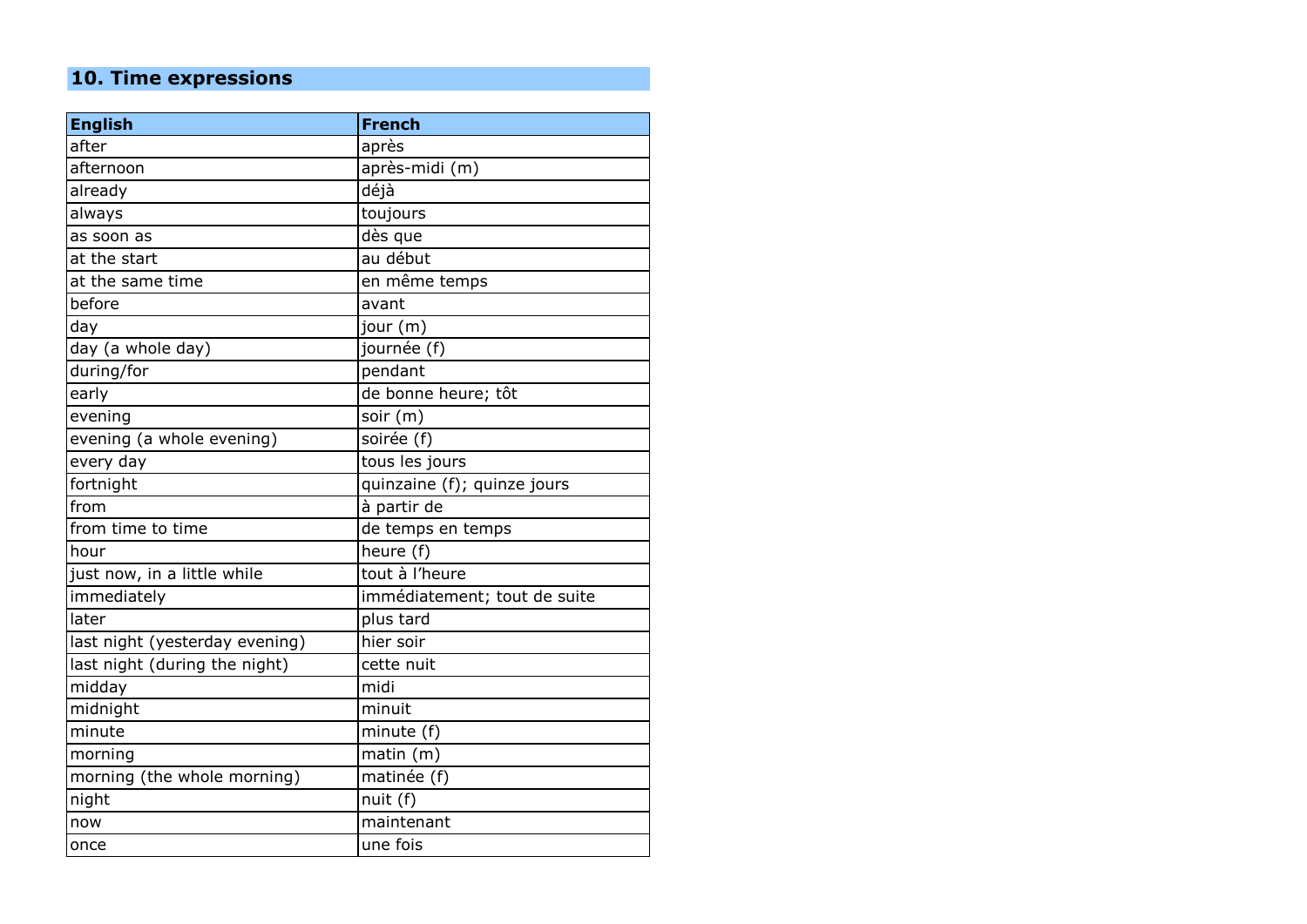| on time                     | à l'heure                        |
|-----------------------------|----------------------------------|
| since                       | depuis                           |
| soon                        | bientôt                          |
| the day after tomorrow      | après-demain                     |
| the day before yesterday    | avant-hier                       |
| the next day; following day | lendemain (m)                    |
| the night before; eve       | veille (f)                       |
| time                        | heure (f)                        |
| today                       | aujourd'hui                      |
| tomorrow                    | demain                           |
| twice                       | deux fois                        |
| week                        | semaine (f)                      |
| weekend                     | week-end (m); fin de semaine (f) |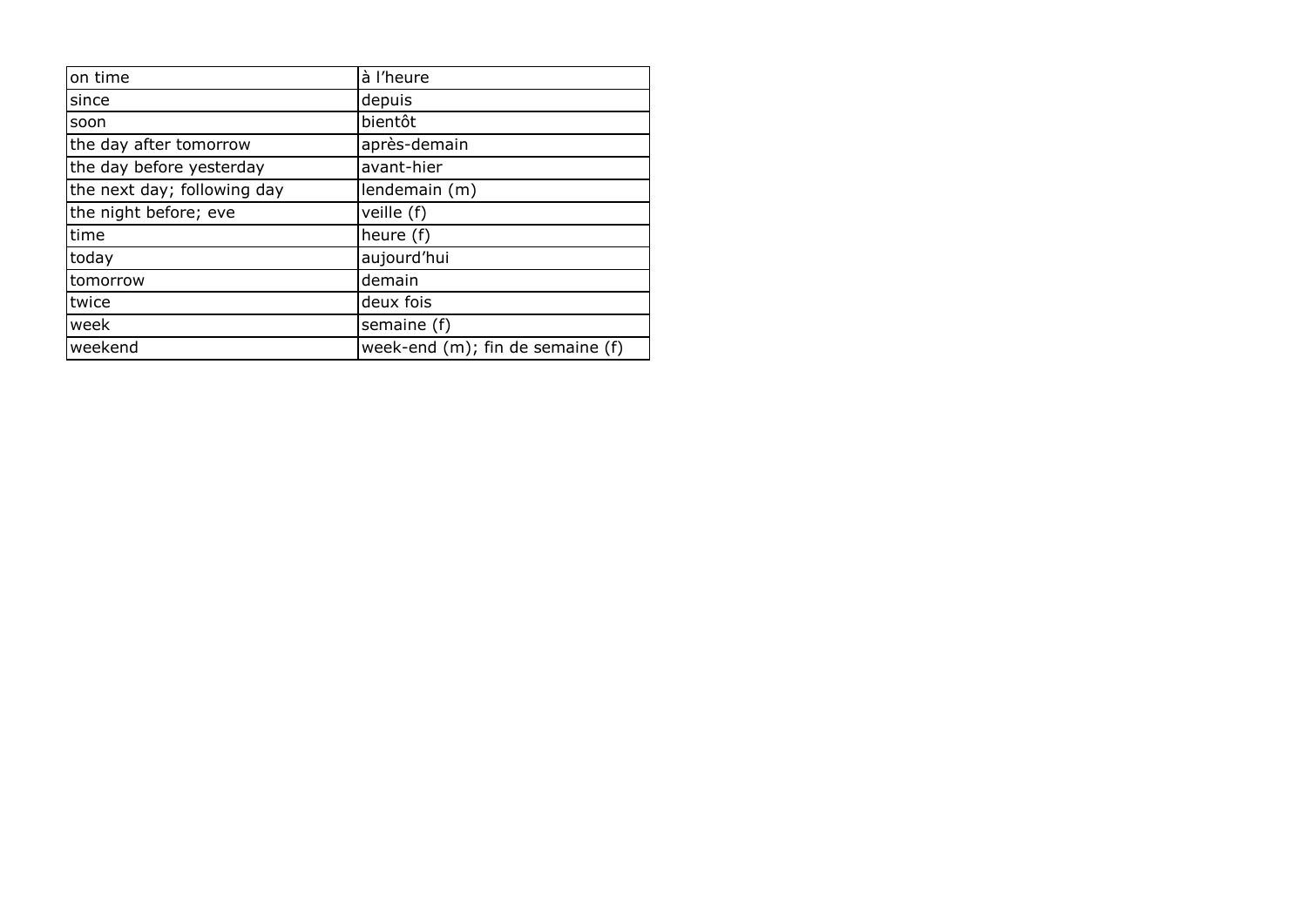# **11. Times of day**

| <b>English</b>              | <b>French</b>                    |
|-----------------------------|----------------------------------|
| $(at)$ 1 a.m.               | (à) une heure du matin; 1h00     |
| 1 p.m.                      | une heure de l'après-midi; 13h00 |
| nine o'clock in the evening | neuf heures du soir              |
| 13.00                       | treize heures; 13h00             |
| at exactly 2 o'clock        | à deux heures pile               |
| at about  o'clock           | vers  heure(s)                   |
| it is five past three       | il est trois heures cinq         |
| five to three               | trois heures moins cinq          |
| half past ten               | dix heures et demie              |
| ten past four               | quatre heures dix                |
| ten to four                 | quatre heures moins dix          |
| quarter to six              | six heures moins le quart/moins  |
|                             | quinze minutes                   |
| quarter past seven          | sept heures et quart/quinze      |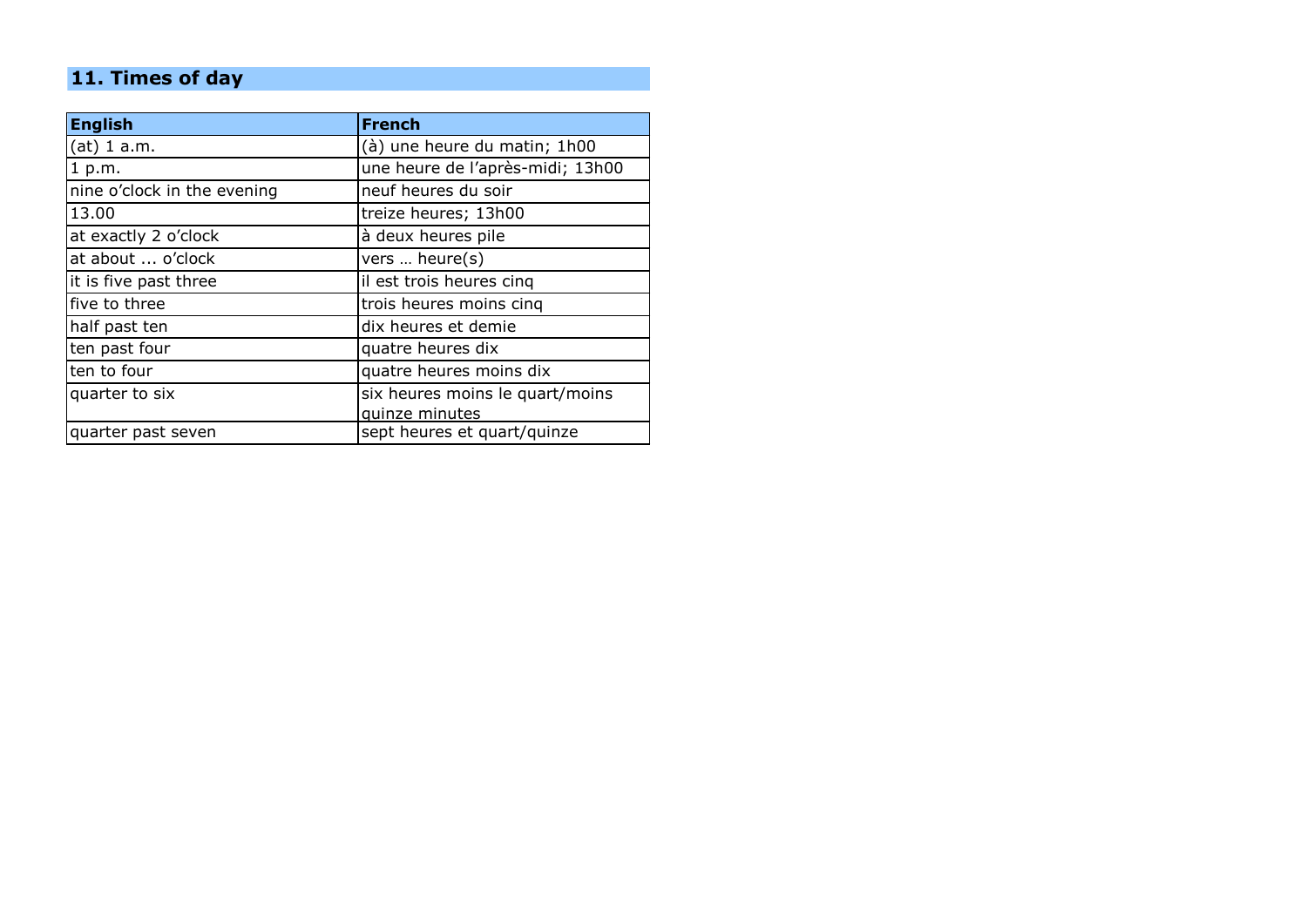# **12. Days of the week**

| <b>English</b>      | <b>French</b>                 |
|---------------------|-------------------------------|
| Monday              | lundi                         |
| Tuesday             | mardi                         |
| Wednesday           | mercredi                      |
| Thursday            | jeudi                         |
| Friday              | vendredi                      |
| Saturday            | samedi                        |
| Sunday              | dimanche                      |
| (on) Monday         | lundi                         |
| (on) Monday morning | lundi matin                   |
| (on) Monday evening | lundi soir                    |
| on Mondays          | le lundi                      |
| every Monday        | chaque lundi; tous les lundis |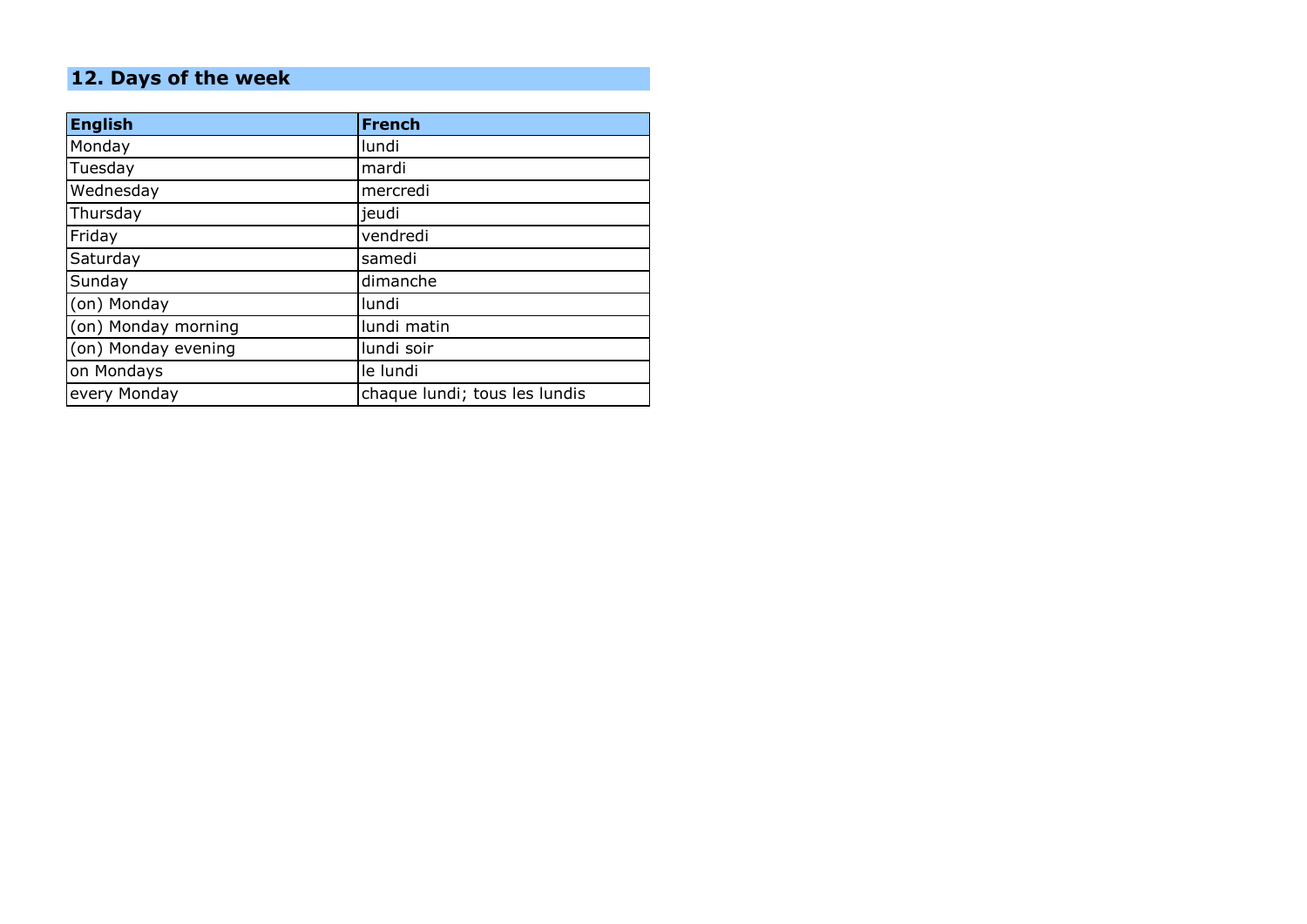# **13. Months and seasons of the year**

| <b>English</b> | <b>French</b>      |
|----------------|--------------------|
| month          | mois(m)            |
| January        | janvier            |
| February       | février            |
| March          | mars               |
| April          | avril              |
| May            | mai                |
| June           | juin               |
| July           | juillet            |
| August         | août               |
| September      | septembre          |
| October        | octobre            |
| November       | novembre           |
| December       | décembre           |
| season         | saison (f)         |
| (in) autumn    | (en) automne (m)   |
| (in) spring    | (au) printemps (m) |
| (in) summer    | (en) été (m)       |
| (in) winter    | (en) hiver (m)     |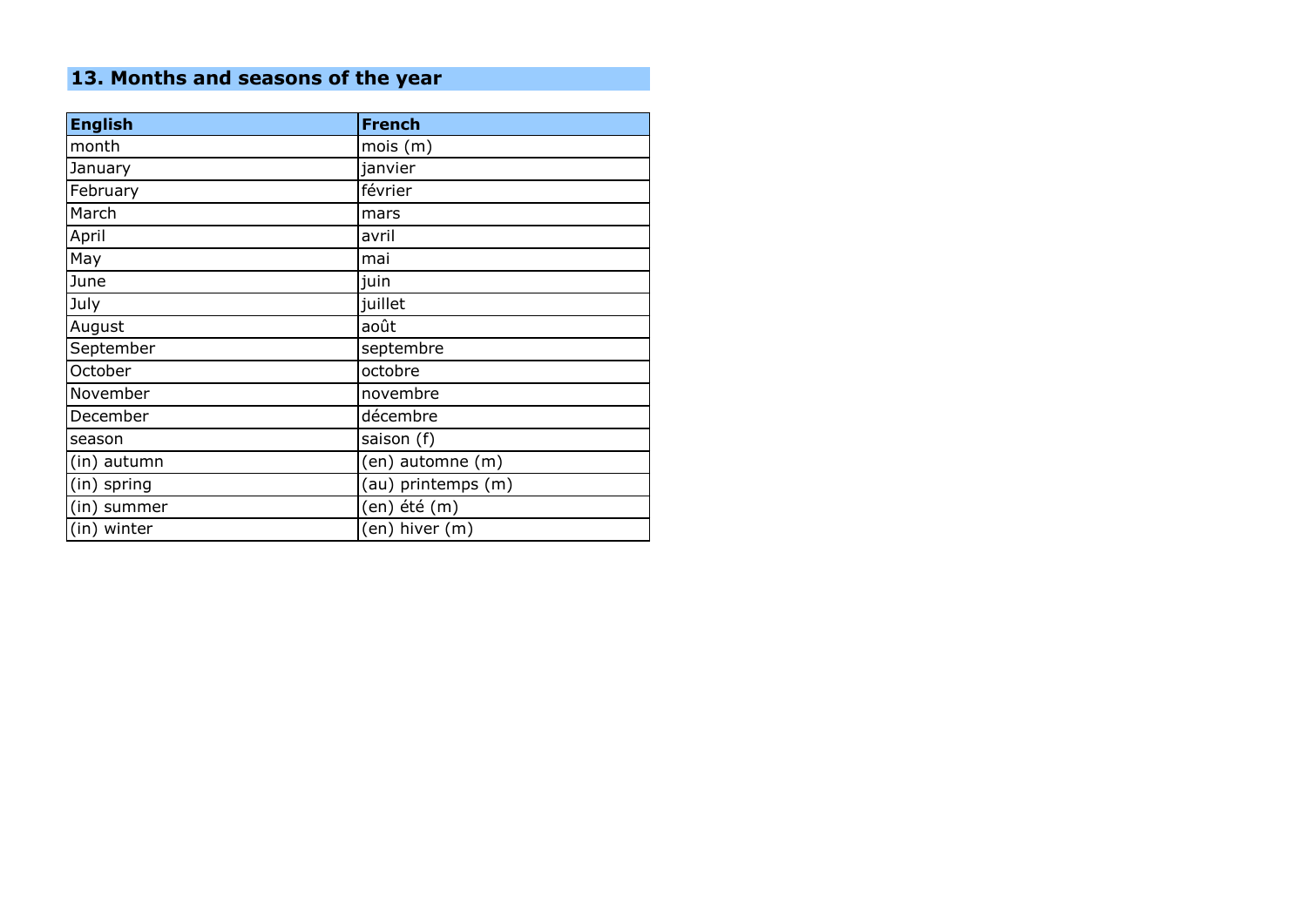### **14. Question words**

| <b>English</b>      | <b>French</b>                        |
|---------------------|--------------------------------------|
| how?                | comment?                             |
| how much, how many? | combien (de)?                        |
| what?               | que?; quoi?                          |
| what? (as subject)  | qu'est-ce qui?                       |
| what? (as object)   | qu'est-ce que?                       |
| what colour?        | de quelle couleur?                   |
| what like?          | comment?                             |
| (at) what time?     | à quelle heure?                      |
| what/which?         | quel/quelle?                         |
| when?               | quand?                               |
| where?              | où?                                  |
| which one (s)?      | lequel/laquelle/lesquels/lesquelles? |
| who?                | qui?                                 |
| why?                | pourquoi?                            |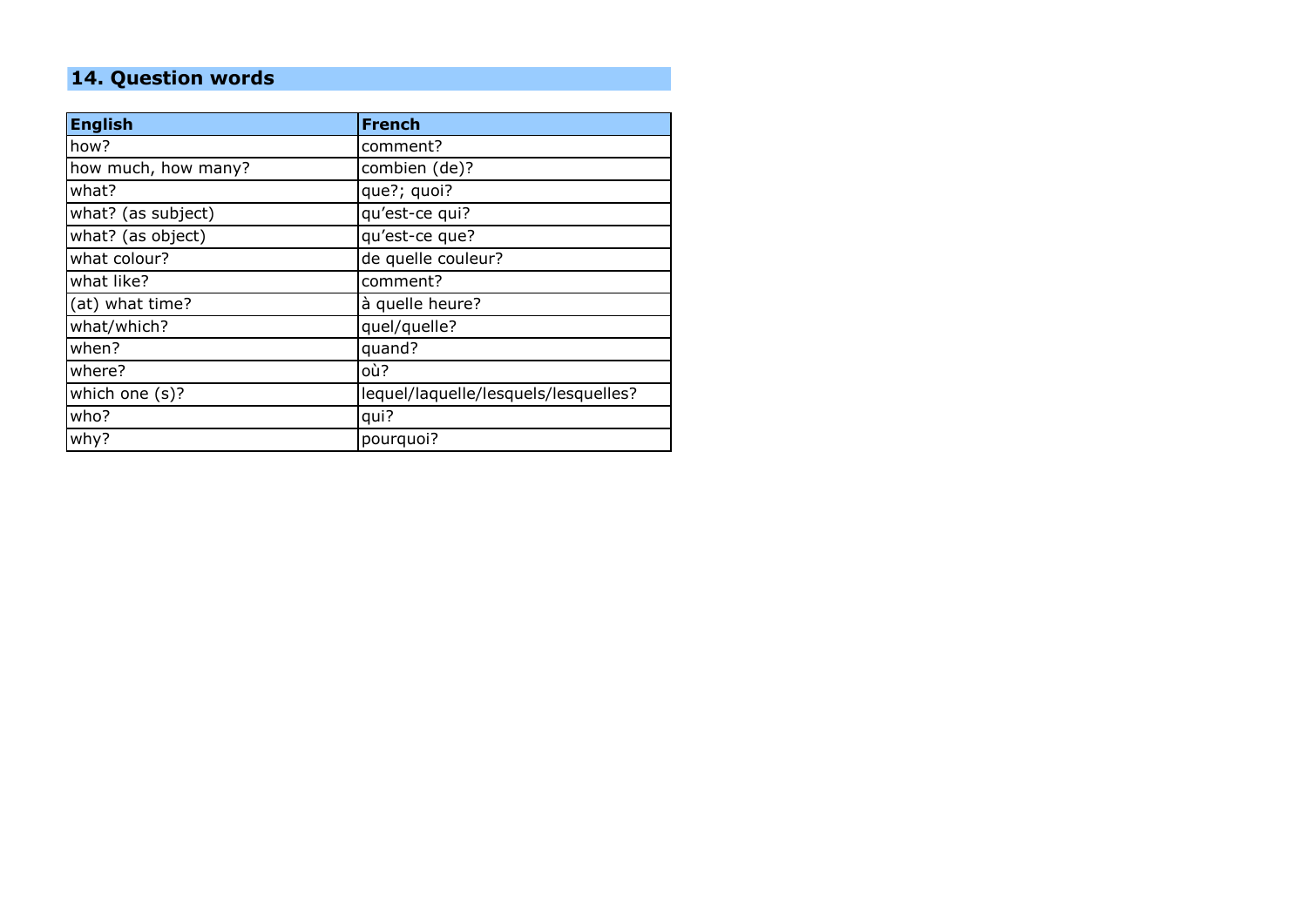# **15. Other useful expressions**

| <b>English</b>                     | <b>French</b>                  |
|------------------------------------|--------------------------------|
| all the better                     | tant mieux                     |
| good luck                          | bonne chance; bon courage      |
| here is/are                        | voici                          |
| how do you spell that?             | ça s'écrit comment?            |
| I don't know                       | je ne sais pas                 |
| I don't mind                       | ça m'est égal                  |
| I don't understand                 | je ne comprends pas            |
| I'm fine; it's OK                  | ça va                          |
| I've had enough                    | j'en ai assez/marre            |
| I like it                          | ça me plaît                    |
| in my opinion                      | à mon avis                     |
| it annoys me                       | ça m'énerve                    |
| it depends                         | ça dépend                      |
| it doesn't matter                  | ça ne fait rien                |
| it's all the same to me            | ça m'est égal                  |
| it makes me laugh                  | ça me fait rire                |
| it's not worth it                  | ce n'est pas la peine          |
| you are not allowed to             | il est interdit de; défense de |
| you must (one must)                | il faut                        |
| personally                         | personnellement                |
| of course                          | bien sûr                       |
| okay (in agreement)                | d'accord                       |
| once again                         | encore une fois                |
| so, so                             | comme ci comme ça              |
| so much the better                 | tant mieux                     |
| that doesn't interest/appeal to me | ça ne me dit rien              |
| that's enough                      | ça suffit                      |
| there is/are                       | il y a                         |
| there is/are (i.e.over there)      | voilà                          |
| to be about to                     | être sur le point de           |
| to be in the process of            | être en train de               |
| too bad, what a shame              | tant pis; quel dommage         |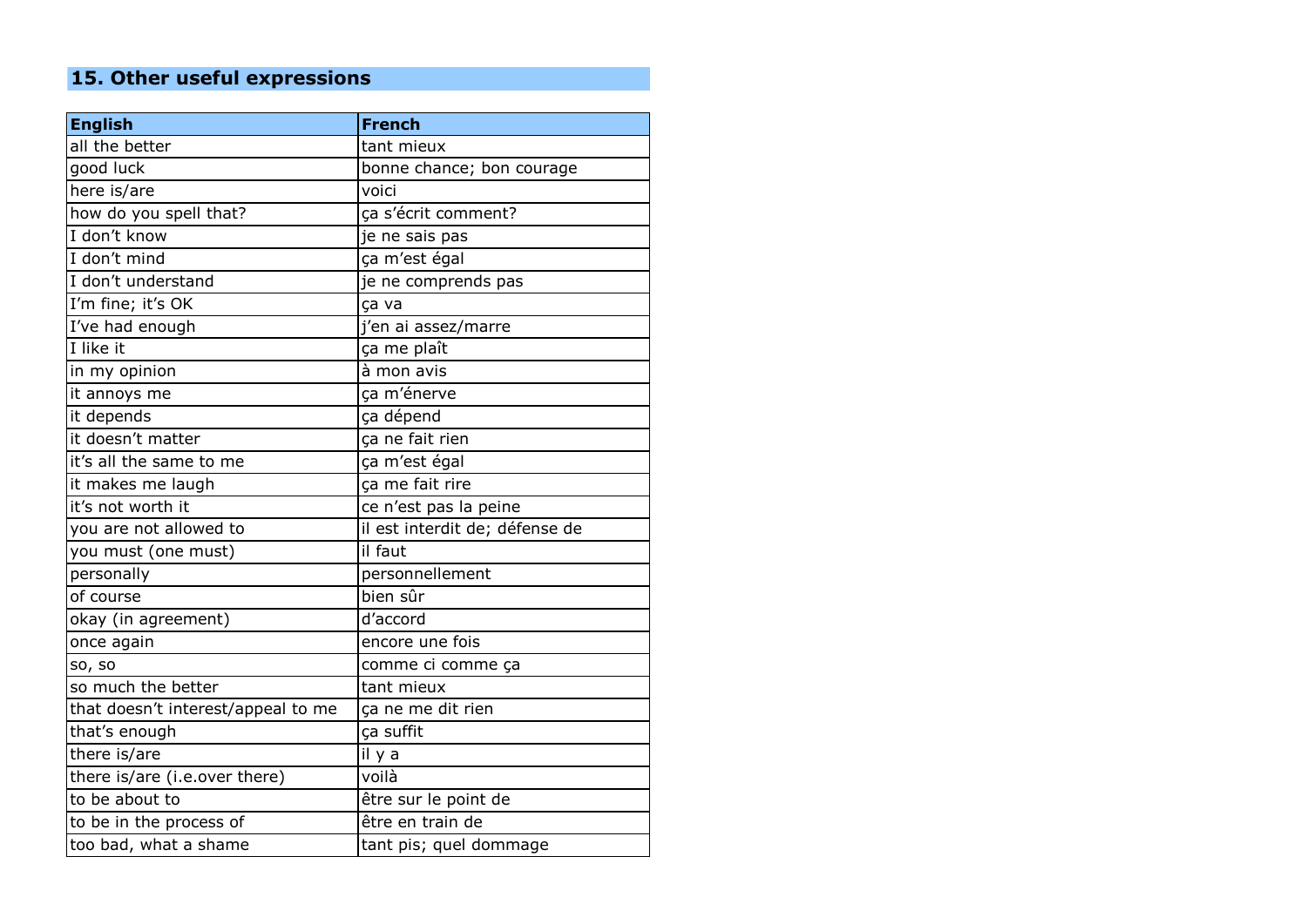| what does that mean? | qu'est-ce que cela veut dire? |
|----------------------|-------------------------------|
| with pleasure        | avec plaisir; volontiers      |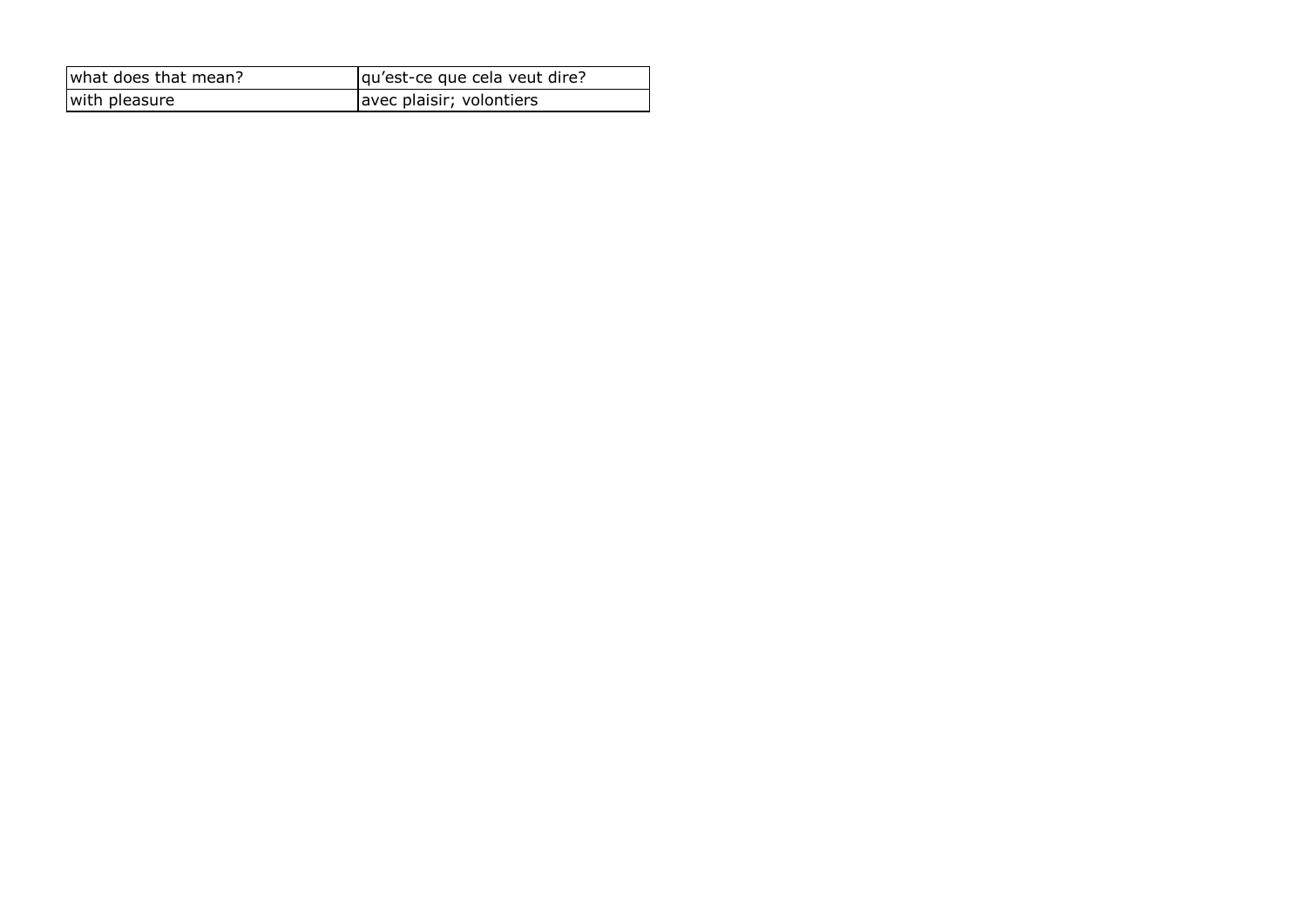# **16. Other high-frequency words**

| <b>English</b>             | <b>French</b>        |
|----------------------------|----------------------|
| as, like                   | comme                |
| end                        | fin $(f)$            |
| everybody                  | tout le monde        |
| except                     | sauf                 |
| figure (number)            | chiffre              |
| for example                | par exemple          |
| Miss                       | mademoiselle         |
| Mr (also Sir)              | monsieur             |
| Mrs (also Madam)           | madame               |
| number                     | nombre (m)           |
| number (e.g. phone number) | numéro               |
| someone                    | quelqu'un            |
| something                  | quelque chose        |
| that                       | ça/cela              |
| thing                      | chose (f)            |
| time (occasion)            | fois (f)             |
| type (kind of)             | genre (m); sorte (f) |
| way (manner)               | façon (f)            |
| with                       | avec                 |
| without                    | sans                 |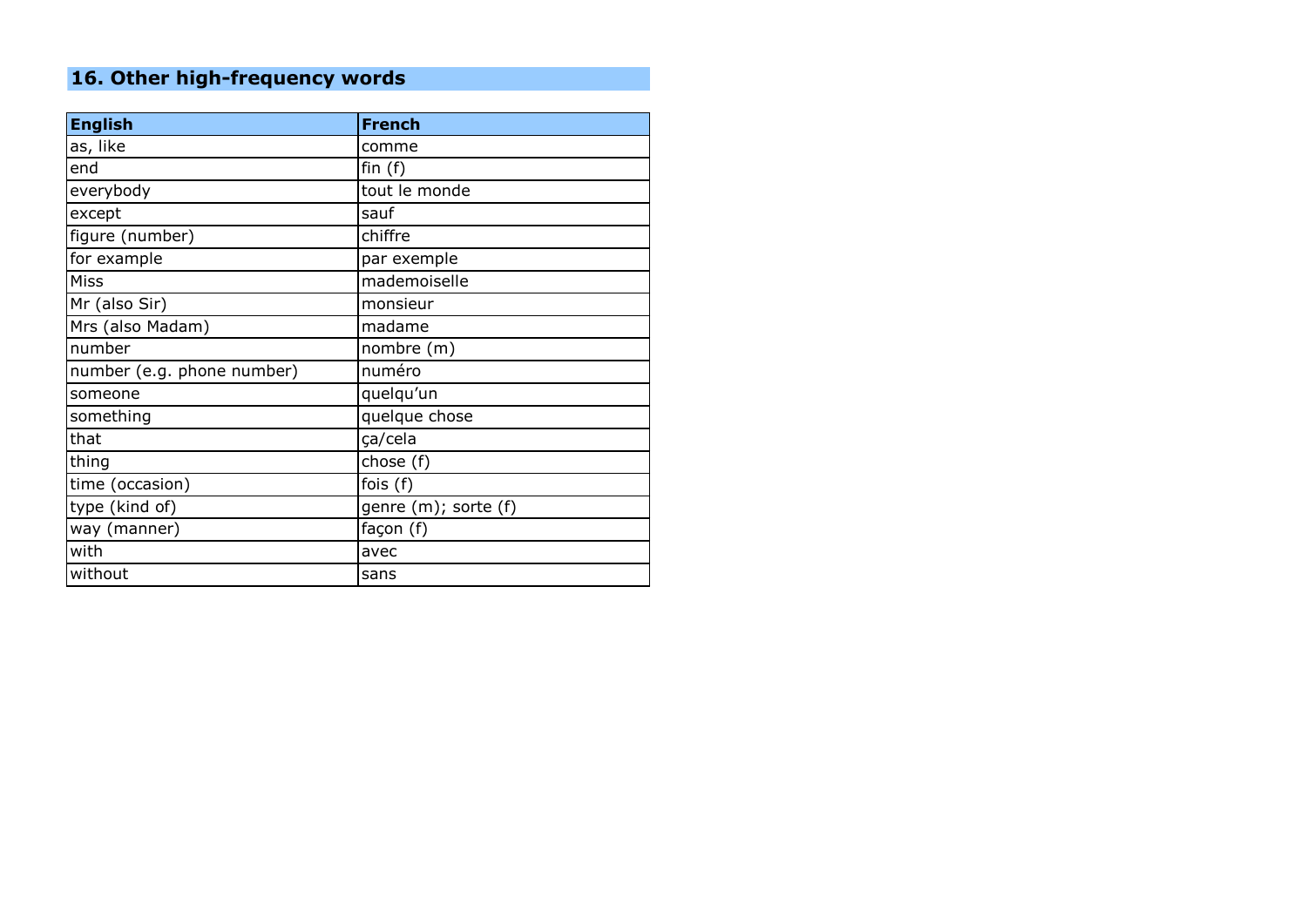#### **17. Countries**

| <b>English</b>       | <b>French</b>                  |
|----------------------|--------------------------------|
| Algeria              | Algérie (f)                    |
| Austria              | Autriche (f)                   |
| Belgium              | Belgique (f)                   |
| Canada               | Canada (m)                     |
| China                | Chine (f)                      |
| Denmark              | Danemark (m)                   |
| England              | Angleterre (f)                 |
| France               | France (f)                     |
| Germany              | Allemagne (f)                  |
| Great Britain        | Grande-Bretagne (f)            |
| Greece               | $G$ rèce (f)                   |
| Holland              | $\overline{H}$ ollande (f)     |
| India                | Inde $(f)$                     |
| Ireland              | $I$ rlande $(f)$               |
| Italy                | Italie $(f)$                   |
| Netherlands          | Pays-Bas (m/pl)                |
| Pakistan             | Pakistan (m)                   |
| <b>Russia</b>        | Russie (f)                     |
| Scotland             | $\overline{Écosse}$ (f)        |
| Senegal              | Sénégal (m)                    |
| Spain                | Espagne (f)                    |
| Switzerland          | $\overline{\text{Suisse}}$ (f) |
| Tunisia              | Tunisie (f)                    |
| Turkey               | Turquie (f)                    |
| United Kingdom       | Royaume-Uni (m)                |
| <b>United States</b> | Etats-Unis (m/pl)              |
| Wales                | Pays de Galles $(m)$           |

This list includes some, but not all, countries in which French is spoken. It also includes larger common European countries and non-European countries likely to be familiar to a large number of candidates in the UK. Other countries and nationalities should be taught according to the needs of the candidature.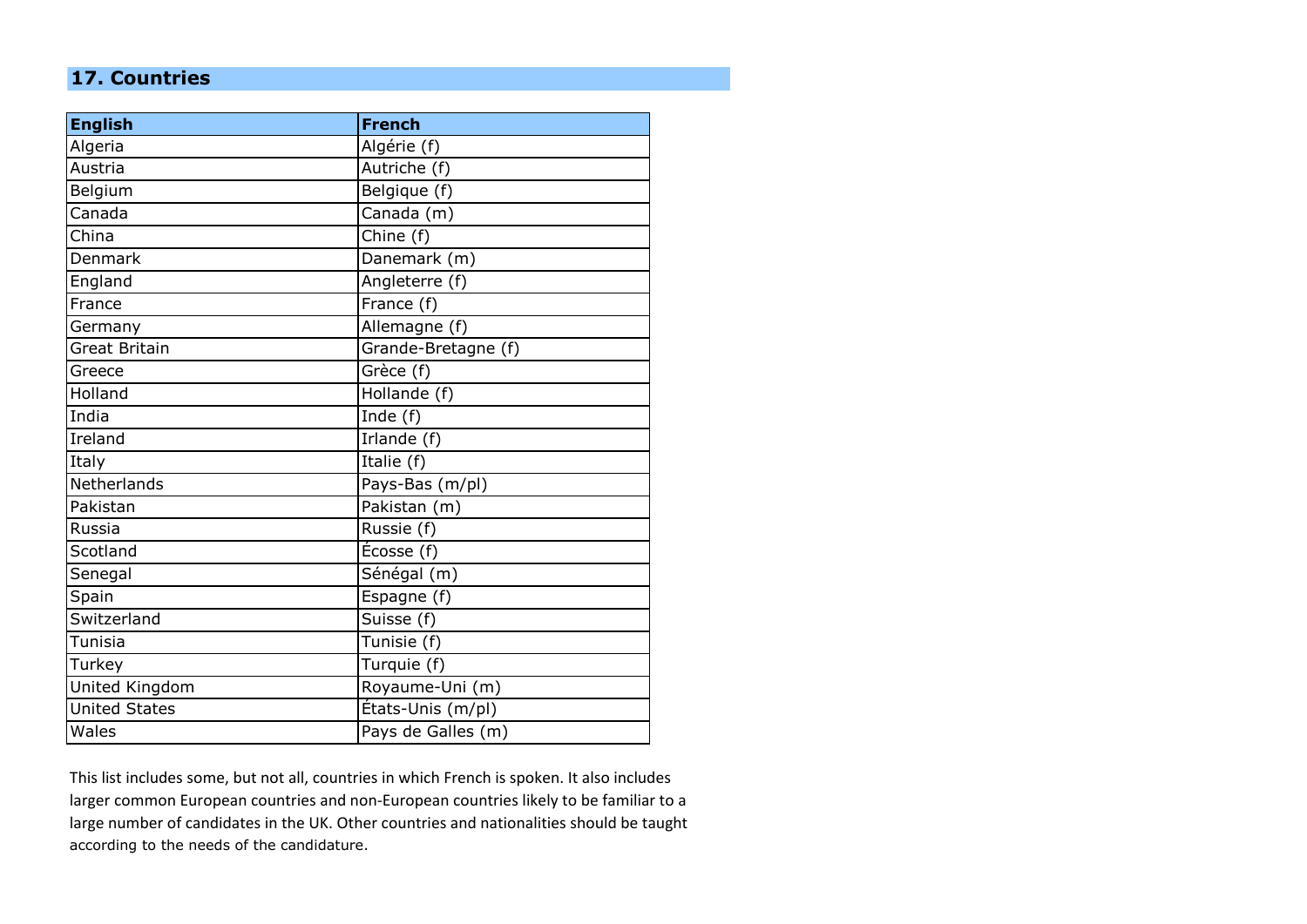#### **18. Continents**

| <b>English</b> | French               |
|----------------|----------------------|
| Africa         | Afrique (f)          |
| Asia           | Asie (f)             |
| Australia      | Australie (f)        |
| Europe         | Europe (f)           |
| North America  | Amérique du Nord (f) |
| South America  | Amérique du Sud (f)  |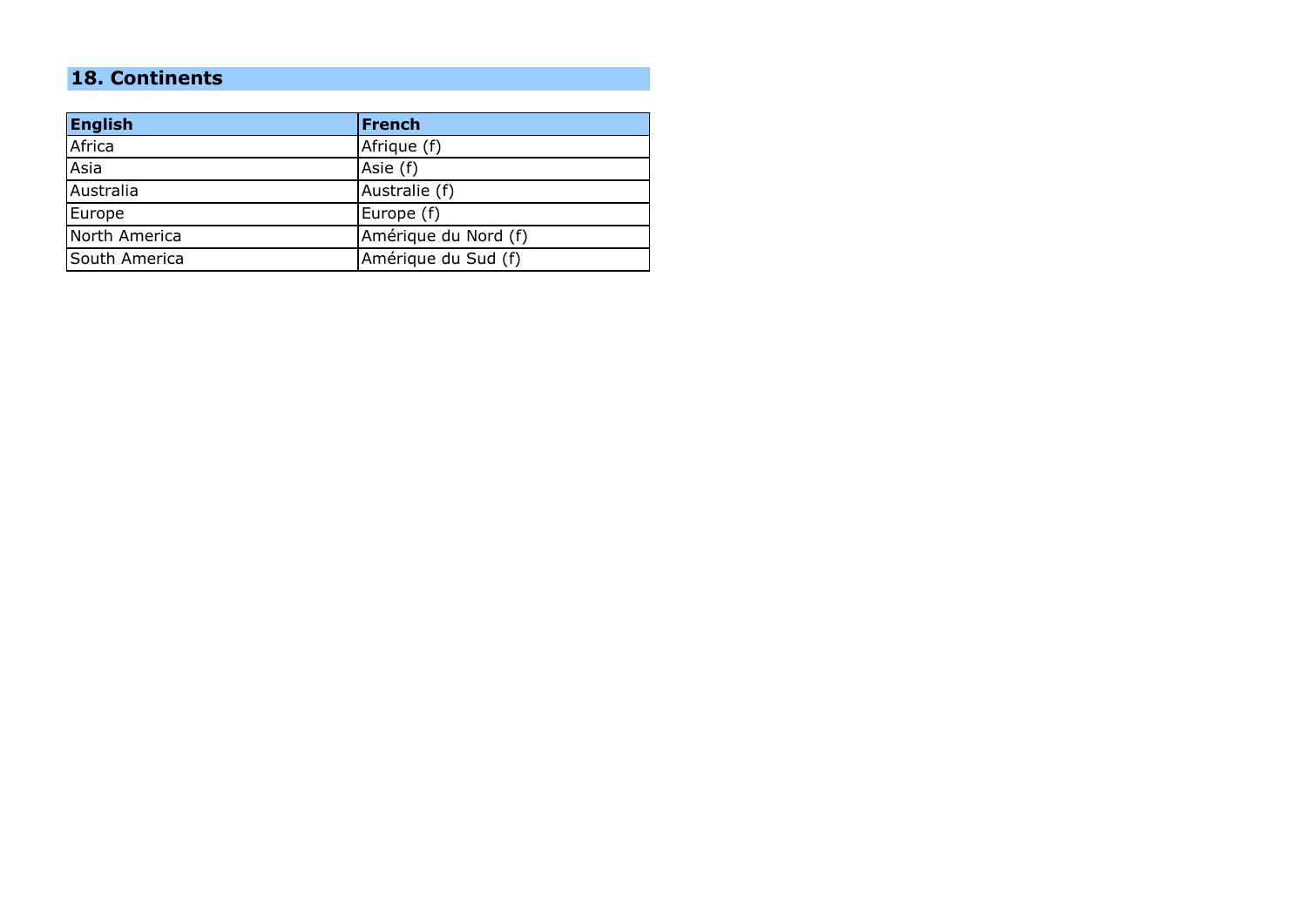#### **19. Nationalities**

| <b>English</b> | <b>French</b>           |
|----------------|-------------------------|
| Algerian       | algérien/algérienne     |
| American       | américain               |
| Austrian       | autrichien/autrichienne |
| Belgian        | belge                   |
| <b>British</b> | britannique             |
| Canadian       | canadien/canadienne     |
| Chinese        | chinois                 |
| Corsican       | corse                   |
| Danish         | danois                  |
| Dutch          | hollandais              |
| English        | anglais                 |
| European       | européen/européenne     |
| French         | français                |
| German         | allemand                |
| Greek          | grec/grecque            |
| Indian         | indien/indienne         |
| Irish          | irlandais               |
| Italian        | italien/italienne       |
| Pakistani      | pakistanais             |
| Russian        | russe                   |
| Scottish       | écossais                |
| Spanish        | espagnol                |
| <b>Swiss</b>   | suisse                  |
| Tunisian       | tunisien/tunisienne     |
| <b>Turkish</b> | turque                  |
| Welsh          | gallois                 |

N.B. when using the nationality as a noun (e.g. *she is French* – i.e. *a French woman* ) then write the nationality with a capital letter: *Elle est Française.*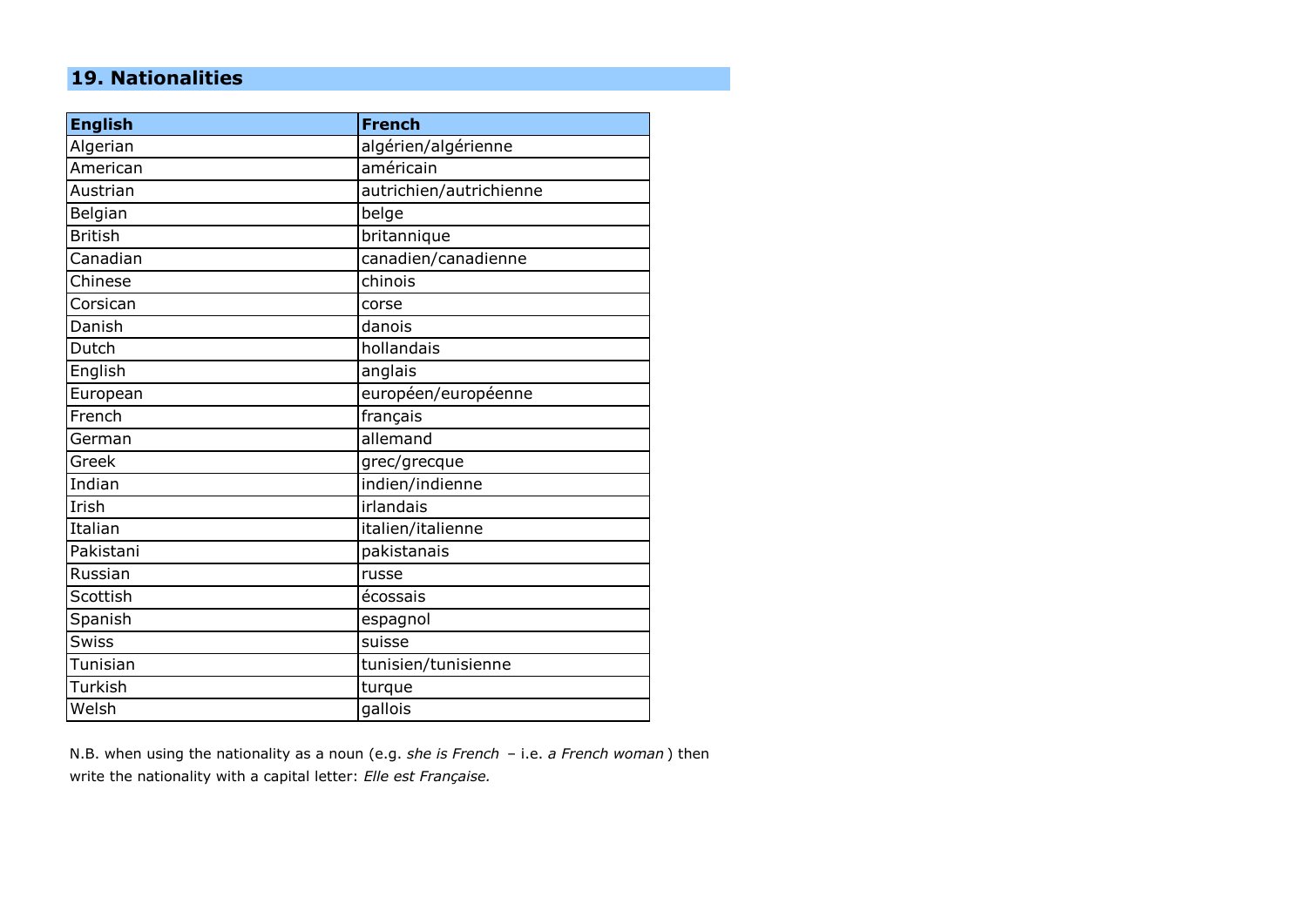## **20. Administrative regions of France with English equivalents (of their name)**

| <b>English</b> | French        |
|----------------|---------------|
| Brittany       | Bretagne (f)  |
| Burgundy       | Bourgogne (f) |
| Normandy       | Normandie (f) |
| Picardy        | Picardie (f)  |
| Corsica        | Corse (f)     |
| French Guiana  | Guyane (f)    |
| Reunion        | La Réunion    |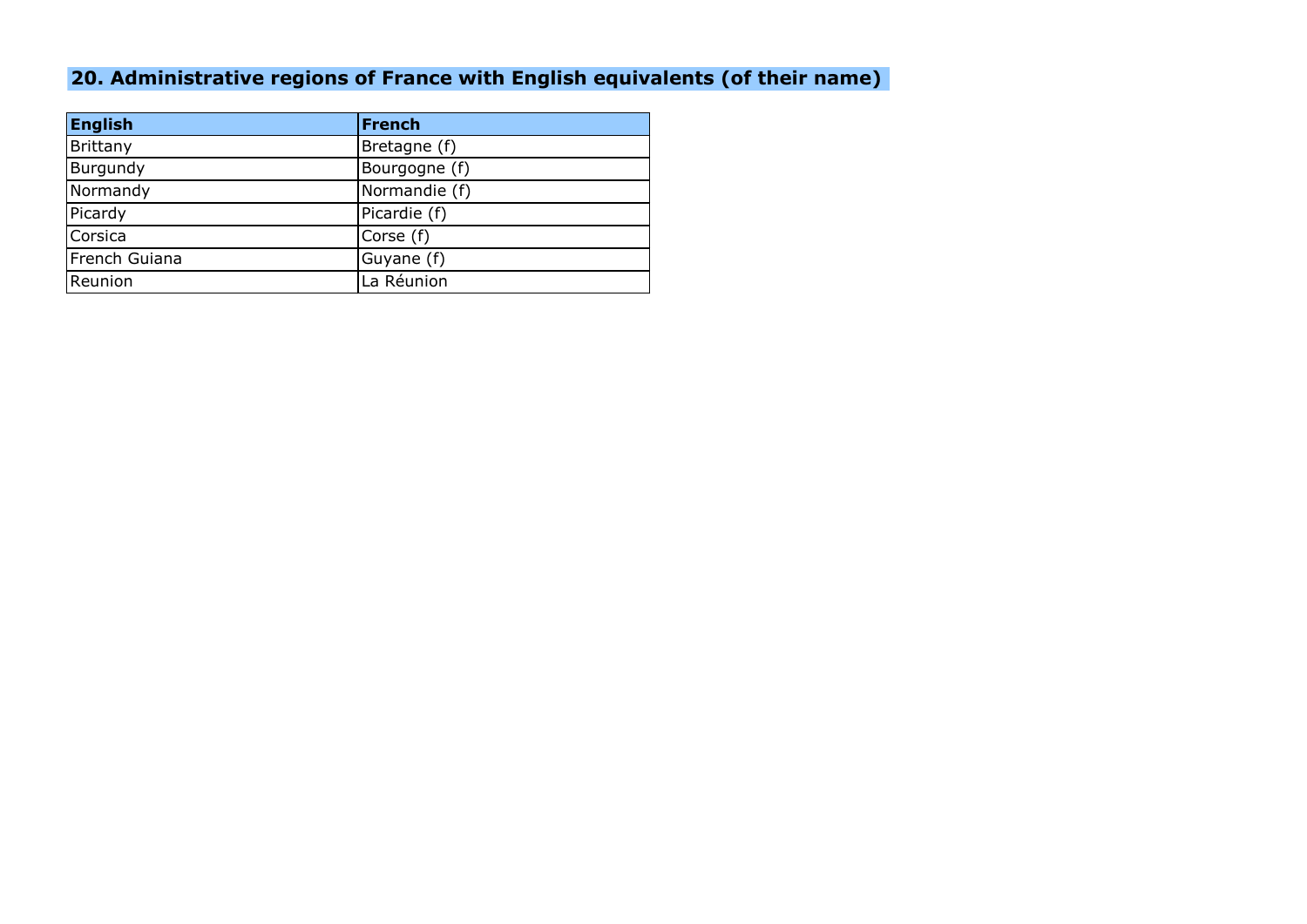## **21. Areas, mountains, seas**

| <b>English</b>                | <b>French</b>                  |
|-------------------------------|--------------------------------|
| administrative area of France | département                    |
| Atlantic ocean                | l'océan Atlantique (m)         |
| <b>Massif Central</b>         | le Massif Central (m)          |
| province                      | province (f)                   |
| region                        | région (f)                     |
| the Alps                      | les Alpes (f/pl)               |
| the Channel Tunnel            | le Tunnel (sous la Manche) (m) |
| the English Channel           | la Manche (f)                  |
| the Mediterranean sea         | la Mediterranée (f)            |
| the Pyrenees                  | les Pyrénées (f/pl)            |
| the south of France           | le Midi (m)                    |
| north                         | nord(m)                        |
| south                         | sud(m)                         |
| east                          | est(m)                         |
| west                          | ouest (m)                      |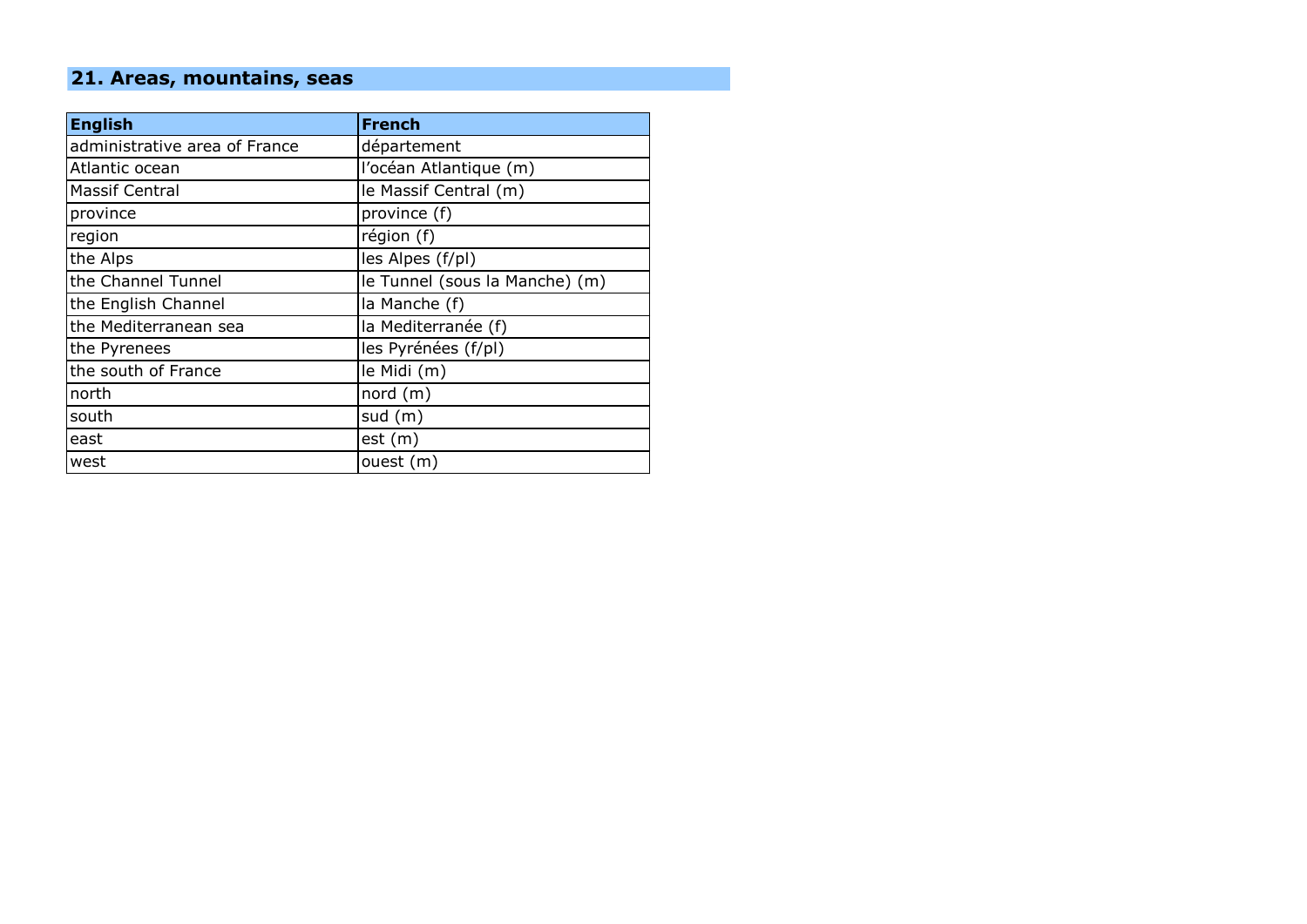## **22. Useful acronyms**

| <b>English</b>                      | <b>French</b>                                      |
|-------------------------------------|----------------------------------------------------|
| baccalauréat, school leaving exam   | BAC                                                |
| council house/social housing        | <b>HLM</b>                                         |
| main road (e.g. 'A' road)           | RN (route nationale)                               |
| secondary school                    | CES (collège d'enseignement<br>secondaire)         |
| French departments overseas         | DOM (m.pl) (départements d'outre-<br>mer)          |
| youth club and arts centre          | MJC (maison des jeunes et de la<br>culture $(f)$ ) |
| French post office and              | P et T; PTT                                        |
| telecommunications service          |                                                    |
| fast commuter train service (Paris) | <b>RER</b>                                         |
| French national railway company     | <b>SNCF</b>                                        |
| please (s'il vous plaît)            | <b>SVP</b>                                         |
| high speed train                    | TGV                                                |
| homeless                            | SDF (sans domicile fixe)                           |
| European Union                      | UE                                                 |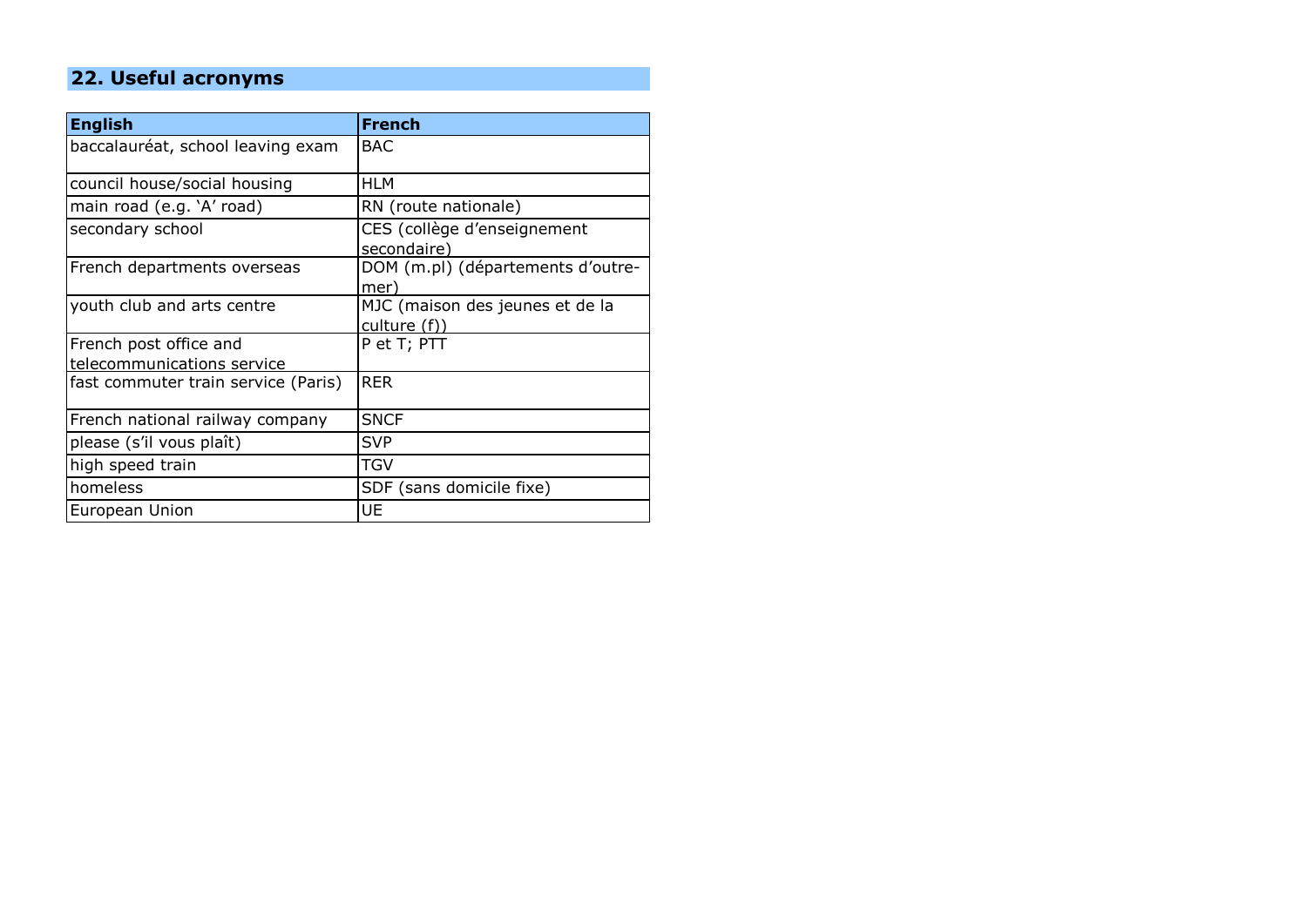### **23. Social conventions**

| <b>English</b>                    | <b>French</b>                 |
|-----------------------------------|-------------------------------|
| best wishes                       | amitiés                       |
| don't mention it                  | de rien                       |
| enjoy yourself/yourselves!        | amusez-vous bien!             |
| good evening                      | bonsoir                       |
| goodbye                           | au revoir                     |
| goodnight                         | bonne nuit                    |
| have a good journey               | bon voyage                    |
| have a good day/evening           | bonne journée/soirée          |
| hello (on the telephone)          | allô                          |
| hello; good morning               | bonjour                       |
| help!                             | au secours                    |
| hi                                | salut                         |
| I beg your pardon? Pardon?        | pardon?                       |
| It's a pleasure                   | je t'/vous en prie            |
| meeting; meeting place            | rendez-vous (m)               |
| meet you at 6 o'clock             | rendez-vous à six heures      |
| no thank you                      | non merci                     |
| of course                         | bien sûr                      |
| please (request - formal)         | prière de; veuillez           |
| please (informal) please (polite) | s'il te plaît/s'il vous plaît |
| see you later                     | à tout à l'heure; à plus tard |
| see you soon                      | à bientôt                     |
| see you tomorrow/on Friday        | à demain/vendredi             |
| sorry                             | désolé                        |
| (I'm) sorry (informal/formal)     | excuse-/excusez-moi           |
| thank you (very much)             | merci (bien)                  |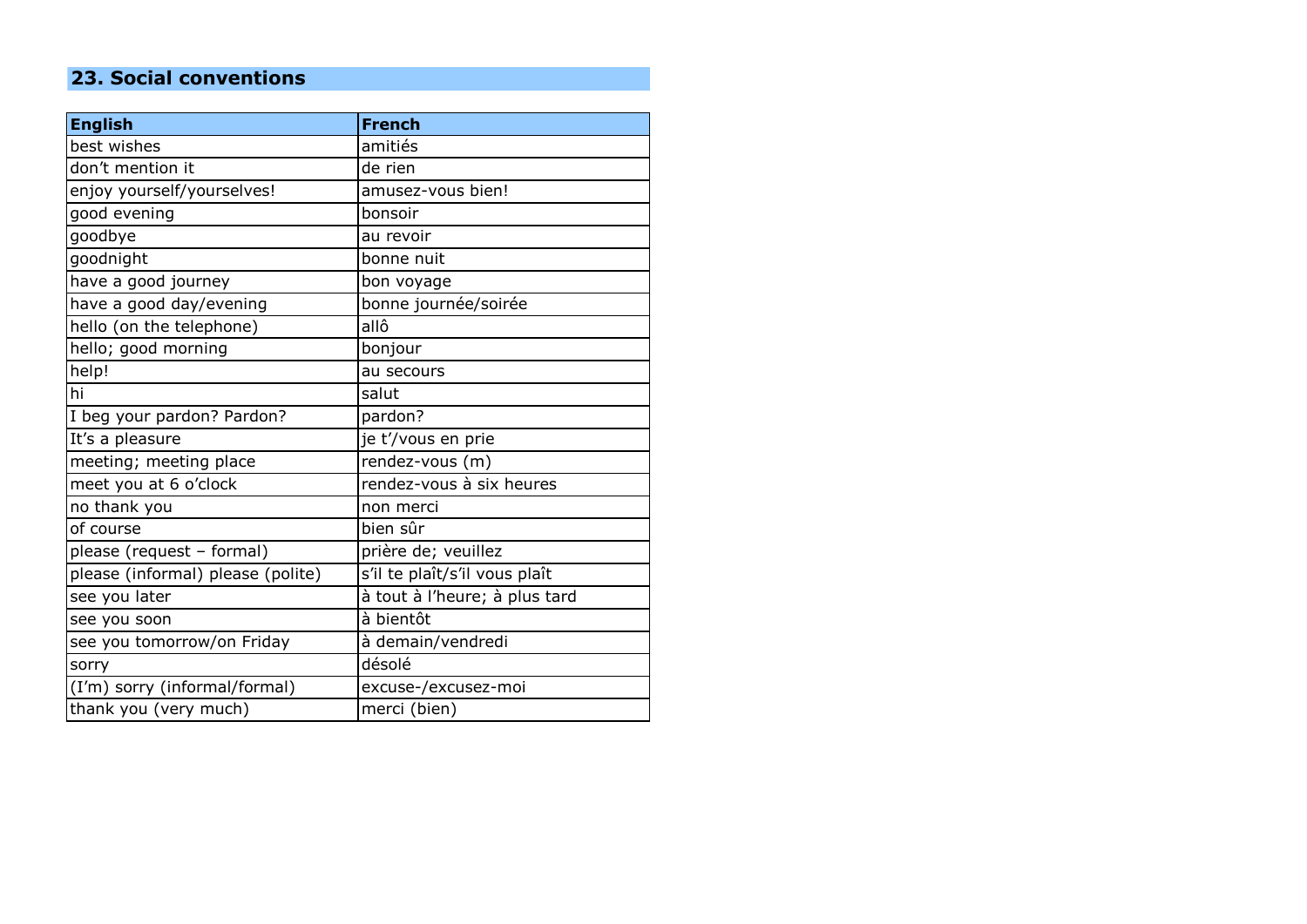# **24. Language used in dialogues and messages**

| <b>English</b>            | <b>French</b>              |
|---------------------------|----------------------------|
| address                   | adresse (f)                |
| area code                 | $\overline{indicatif}$ (m) |
| call me (informal/formal) | appelle-moi/appelez-moi    |
| dial the number           | composer le numéro         |
| email                     | mail (m); courriel (m)     |
| for the attention of      | à l'attention de           |
| further to/following      | suite à                    |
| I will put you through    | je vous le/la passe        |
| I'll be right back        | je reviens tout de suite   |
| I'm listening             | je vous écoute             |
| message                   | message (m)                |
| mobile phone              | portable (m)               |
| moment                    | instant (m)                |
| online                    | en ligne                   |
| on the line/speaking      | à l'appareil               |
| please repeat that        | répétez, s'il vous plaît   |
| postcode                  | code postal (m)            |
| receiver (telephone)      | combiné (m)                |
| sent by                   | envoi de (m)               |
| stay on the line          | ne quittez pas             |
| telephone                 | téléphone (m)              |
| text message              | texto                      |
| tone                      | bip sonore (m)             |
| voice mail                | messagerie vocale (f)      |
| wait                      | patientez                  |
| wrong number              | faux numéro (m)            |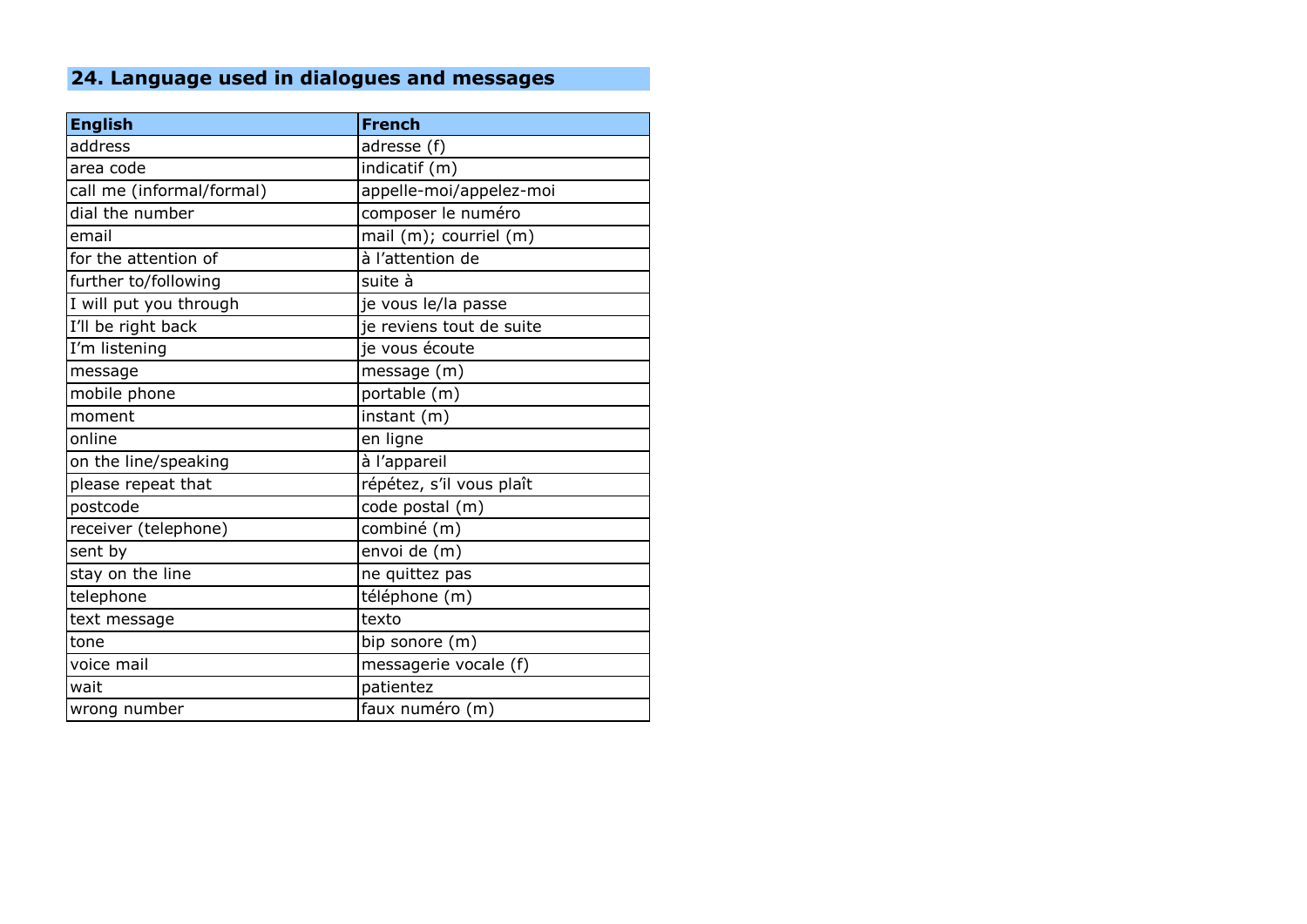#### **Section 2: Topic-specific language**

- 1. Identity and culture: daily life, food and drink, including eating out
- 2. Words relating to dress and style
- 3. Words on relations, relationships, personal and physical characteristics
- 4. Identity and culture: cultural life
- 5. Verbs associated with cultural life
- 6. Identity and culture: using social media
- 7. Local area, holiday and travel
- 8. Phrases associated with weather
- 9. Asking for directions
- 10. Dealing with problems
- 11. School
- 12. Future aspirations, study and work
- 13. International and global dimension: bringing the world together, environmental issues

**Note:** Although words on each tab are listed under specific topic headings, the words are not exclusive to those particular headings. Many words also relate to other themes but may be listed only in one. Many common verbs are given in the verb list with a few others included under a specific topic.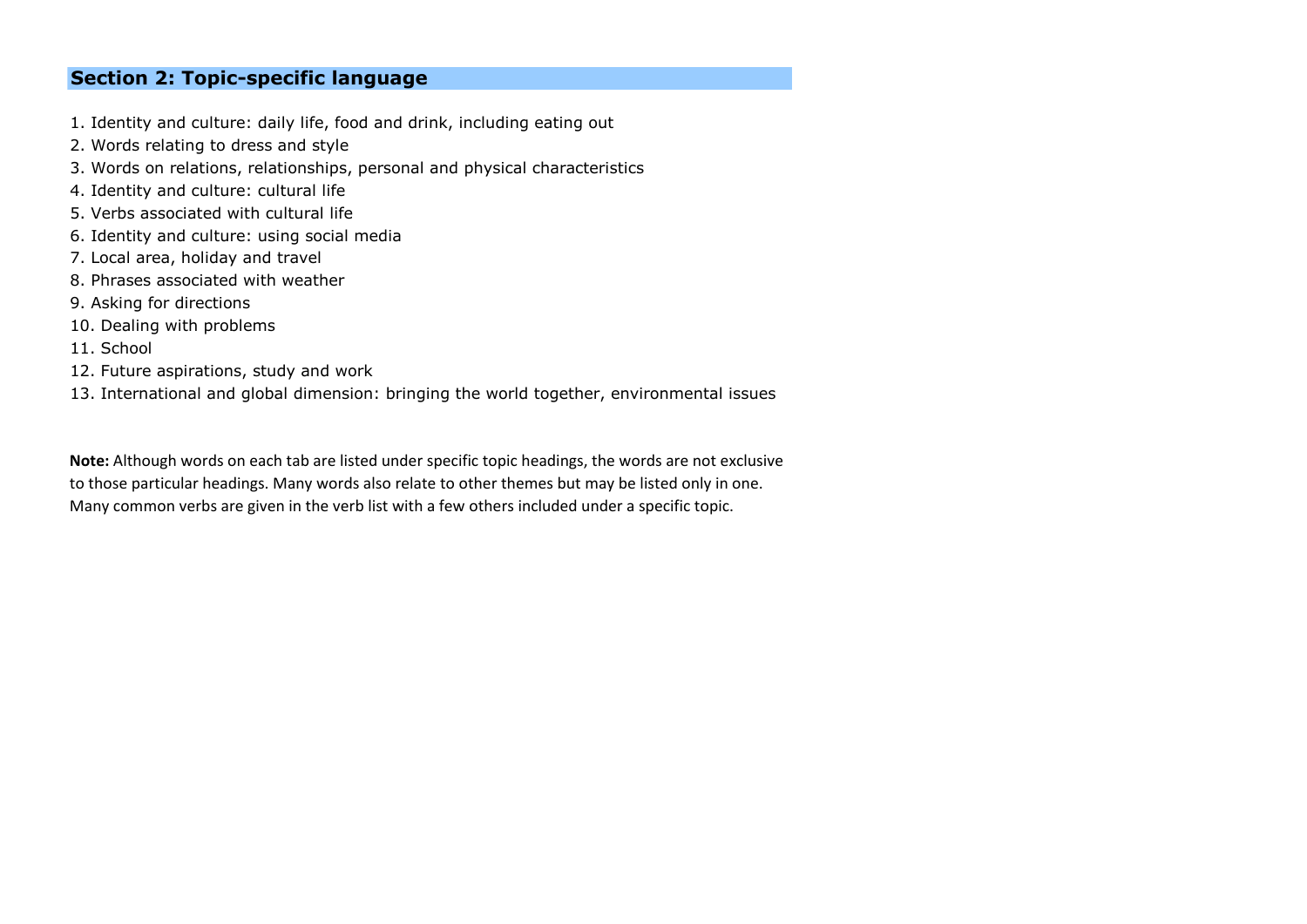# **1. Identity and culture: daily life, food and drink, including eating out**

| <b>English</b>        | <b>French (Foundation Tier)</b>  | <b>English</b>              |  |
|-----------------------|----------------------------------|-----------------------------|--|
| appetite              | appétit (m)                      | artichoke                   |  |
| apple                 | pomme (f)                        | appetising                  |  |
| apricot               | abricot (m)                      | beer (from the pump)        |  |
| banana                | banane (f)                       | bitter                      |  |
| bean                  | haricot (m)                      | boiled egg; hard-boiled egg |  |
| beer                  | bière (f)                        | cucumber                    |  |
| beef                  | boeuf (m)                        | drink before meal           |  |
| bill                  | addition (f)                     | duck                        |  |
| bill                  | addition (f)                     | fried egg                   |  |
| biscuit               | biscuit (m); petit gâteau (m)    | fruit tea                   |  |
| bottle                | bouteille (f)                    | frogs' legs                 |  |
| bread                 | pain (m)                         | full fat milk               |  |
| breakfast             | petit déjeuner (m)               | garlic                      |  |
| brussels sprouts      | choux de bruxelles (m.pl)        | goat's cheese               |  |
| butter                | beurre $(m)$                     | goose                       |  |
| cabbage               | chou (m)                         | goose liver pâté            |  |
| café                  | café (m)                         | gravy                       |  |
| cake                  | $\overline{g}$ âteau (m)         | homemade                    |  |
| carrot                | carotte (f)                      | honey                       |  |
| cauliflower           | chou-fleur (m)                   | leeks                       |  |
| cereals               | céréales (f/pl)                  | lettuce                     |  |
| champagne             | champagne (m)                    | loaf                        |  |
| cheese                | fromage (m)                      | medium (steak)              |  |
| cherry                | cerise (f)                       | noodles                     |  |
| chicken               | poulet (m)                       | pistachio                   |  |
| chips                 | frites (f/pl)                    | rare (steak)                |  |
| chocolate             | chocolat (m)                     | raw                         |  |
| choice                | choix (m)                        | raw vegetables starter      |  |
| chop (e.g. pork/lamb) | côtelette (f) (de porc/d'agneau) | salmon                      |  |
| cider                 | cidre (m)                        | saucer                      |  |
| closed (on Mondays)   | fermé (le lundi)                 | scrambled egg               |  |
| cocoa                 | cacao (m)                        | sea food                    |  |

| <b>English</b>              |
|-----------------------------|
| artichoke                   |
| appetising                  |
| beer (from the pump)        |
| bitter                      |
| boiled egg; hard-boiled egg |
| cucumber                    |
| drink before meal           |
| duck                        |
| fried egg                   |
| fruit tea                   |
| frogs' legs                 |
| full fat milk               |
| garlic                      |
| goat's cheese               |
| goose                       |
| goose liver pâté            |
| gravy                       |
| homemade                    |
| honey                       |
| leeks                       |
| lettuce                     |
| loaf                        |
| medium (steak)              |
| $\overline{$ noodles        |
| pistachio                   |
| rare (steak)                |
| raw                         |
| raw vegetables starter      |
| salmon                      |
| saucer                      |
| scrambled egg               |
| sea food                    |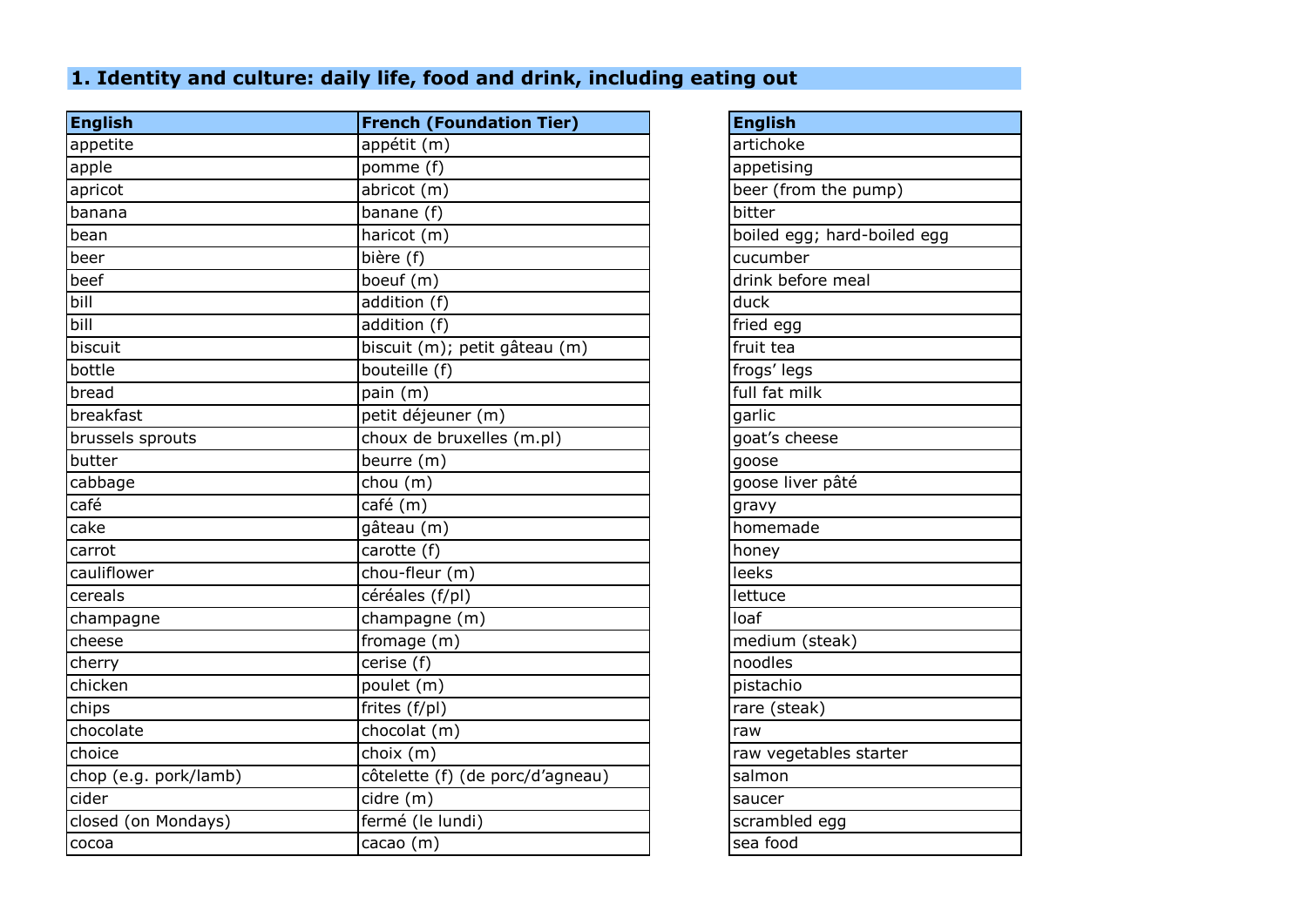| coffee                                 | café (m)                    | (semi-)skimmed milk |
|----------------------------------------|-----------------------------|---------------------|
| cold sliced meat (e.g. salami)         | saucisson (m)               | smoked              |
| cooked, boiled                         | cuit                        | spicy               |
| cream                                  | $\overline{c}$ rème (f)     | spinach             |
| crisps                                 | chips (m/pl)                | steak               |
| cucumber                               | concombre (m)               | steamed (boiled)    |
| cup                                    | tasse (f)                   | supper              |
| customer                               | client/cliente (m/f)        | tasty               |
| delicious                              | délicieux/délicieuse        | tray                |
| dessert                                | dessert (m)                 | trout               |
| dining room                            | salle à manger (f)          | turkey              |
| dish of the day                        | plat du jour (m)            | veal                |
| drink                                  | boisson (f)                 | well-cooked         |
| egg                                    | oeuf (m)                    |                     |
| enjoy your meal!                       | bon appétit                 |                     |
| euro                                   | euro (m)                    |                     |
| evening meal, dinner                   | repas du soir; dîner (m)    |                     |
| fish                                   | poisson (m)                 |                     |
| fixed price menu                       | menu à prix fixe (m)        |                     |
| food                                   | alimentation (f)            |                     |
| food                                   | nourriture (f)              |                     |
| food shopping                          | provisions (f/pl)           |                     |
| fork                                   | fourchette (f)              |                     |
| fruit                                  | fruit $(m)$                 |                     |
| fruit pie                              | tarte (aux pommes etc.) (f) |                     |
| fruit juice                            | jus de fruit (m)            |                     |
| French stick (i.e. long loaf of bread) | baguette (f)                |                     |
| glass                                  | verre (m)                   |                     |
| grapefruit                             | pamplemousse (m)            |                     |
| grapes                                 | raisins (m/pl)              |                     |
| green beans                            | haricots verts (m/pl)       |                     |
| ham                                    | jambon (m)                  |                     |
| hamburger                              | hamburger (m)               |                     |
| hot chocolate                          | chocolat chaud $(m)$        |                     |
| hypermarket                            | hypermarché (m)             |                     |
|                                        |                             |                     |

| (semi-)skimmed milk |
|---------------------|
| smoked              |
| spicy               |
| spinach             |
| steak               |
| steamed (boiled)    |
| supper              |
| tasty               |
| tray                |
| trout               |
| turkey              |
| veal                |
| well-cooked         |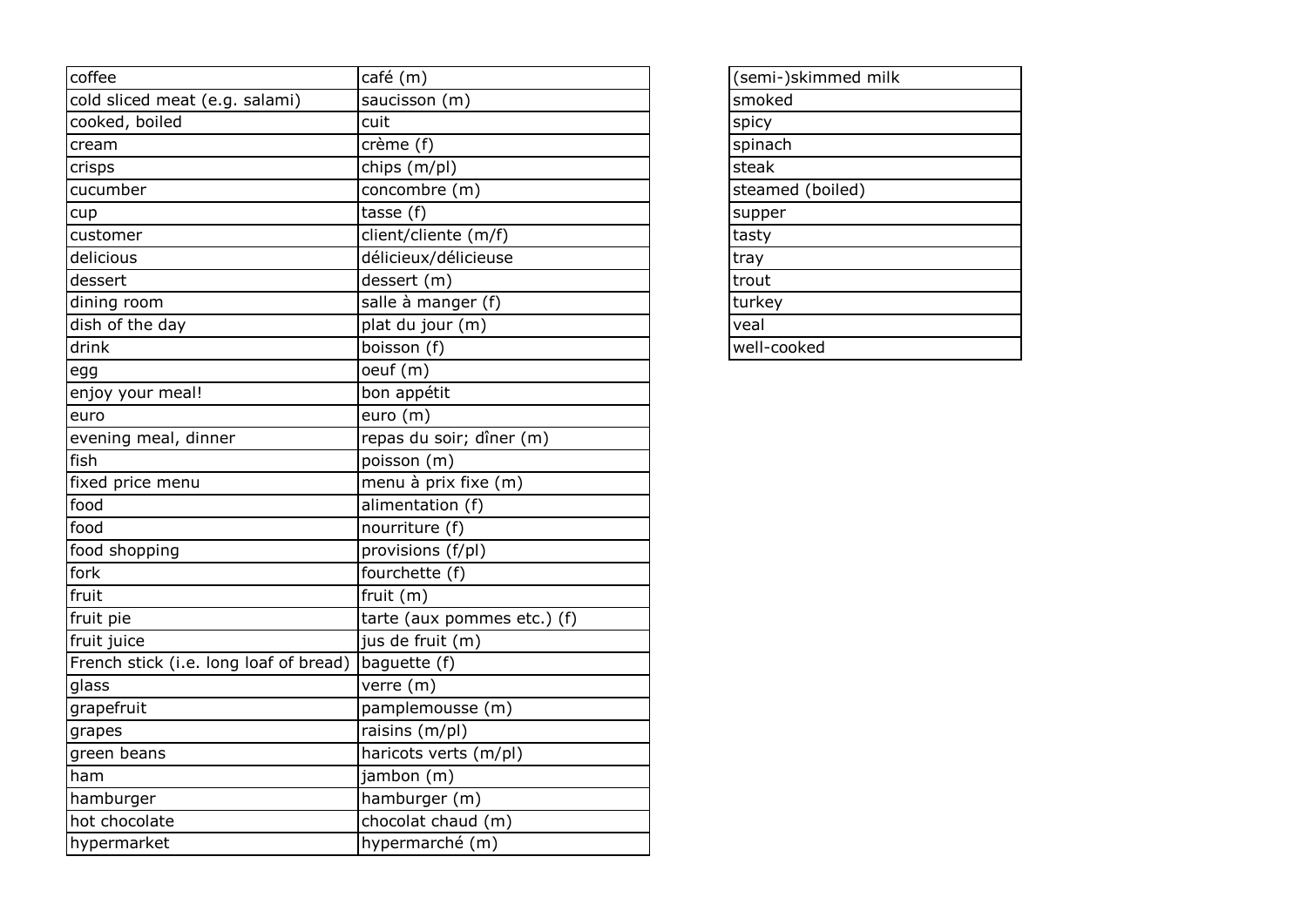| ice cream         | glace (f)          |
|-------------------|--------------------|
| ice cream parlour | glacier (m)        |
| inn (traditional) | auberge (f)        |
| jar               | pot (m)            |
| jam               | confiture (f)      |
| juice             | jus (m)            |
| kebab             | brochette (f)      |
| knife             | couteau (m)        |
| lamb              | agneau (m)         |
| lemon             | citron (m)         |
| lemonade          | limonade (f)       |
| lettuce, salad    | salade (f)         |
| lunch             | déjeuner (m)       |
| main course       | plat principal (m) |
| margarine         | margarine (f)      |
| meal              | repas (m)          |
| meat              | viande (f)         |
| meatball          | boulette (f)       |
| melon             | melon (m)          |
| menu              | carte (f)          |
| milk              | lait (m)           |
| mince             | viande hâchée (f)  |
| mineral water     | eau minérale (f)   |
| mixed             | mélangé            |
| money             | argent (m)         |
| mushroom          | champignon (m)     |
| mustard           | moutarde (f)       |
| napkin            | serviette (f)      |
| oil               | huile (f)          |
| onion             | oignon (m)         |
| omelette          | omelette (f)       |
| orange            | orange (f)         |
| packet            | paquet (m)         |
| pasta             | pâtes (f/pl)       |
| pâté              | pâté (m)           |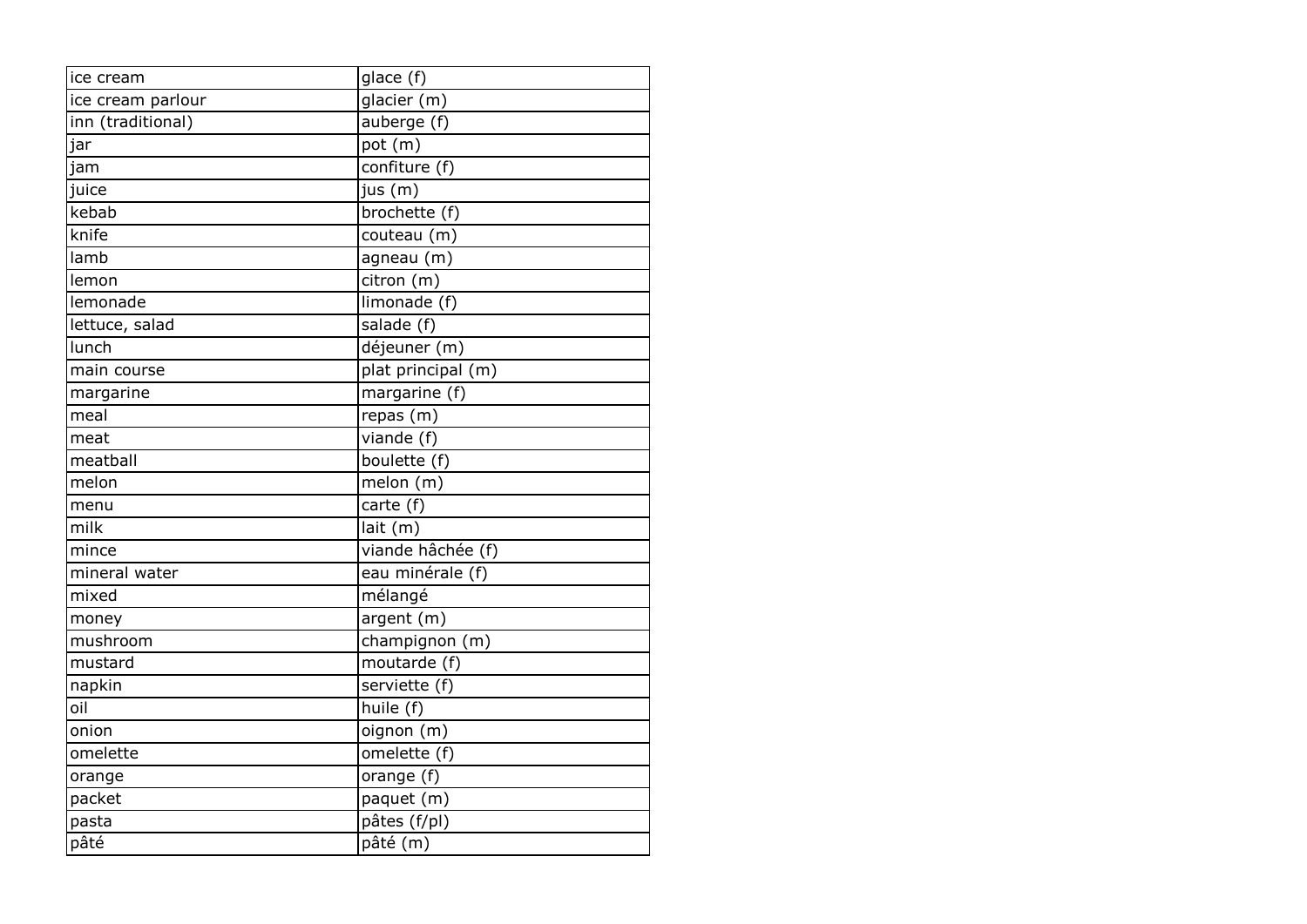| pastries                                          | pâtisseries (f/pl)        |
|---------------------------------------------------|---------------------------|
| peas                                              | petits pois (m/pl)        |
| peach                                             | pêche (f)                 |
| pear                                              | poire (f)                 |
| pizza                                             | pizza (f)                 |
| pepper                                            | poivre (m)                |
| pepper (vegetable)                                | poivron (m)               |
| piece of bread (with butter/jam ofter tartine (f) |                           |
| pineapple                                         | ananas $(m)$              |
| pizzeria, pizza restaurant                        | pizzeria (f)              |
| place setting                                     | couvert (m)               |
| plate                                             | assiette (f)              |
| plum                                              | prune (f)                 |
| pork                                              | porc (m)                  |
| portion                                           | portion (f)               |
| pot of coffee                                     | cafetière (f)             |
| potato                                            | pomme de terre (f)        |
| prepared food/ready meal                          | plat cuisiné (m)          |
| radish                                            | radis (m)                 |
| raspberry                                         | framboise (f)             |
| rest day, day off                                 | journée de repos (f)      |
| restaurant                                        | restaurant (m)            |
| rice                                              | riz(m)                    |
| roast                                             | rôti                      |
| roll (bread)                                      | petit pain (m)            |
| salt                                              | sel (m)                   |
| salty/savoury                                     | salé                      |
| salad dressing                                    | sauce vinaigrette (f)     |
| sandwich                                          | sandwich (m)              |
| sausage                                           | saucisse (f)              |
| self-service                                      | self-service (m) self (m) |
| service                                           | service (m)               |
| slice                                             | tranche $(f)$             |
| snack                                             | casse-croûte (m)          |
| snack bar                                         | snack (m); quick (m)      |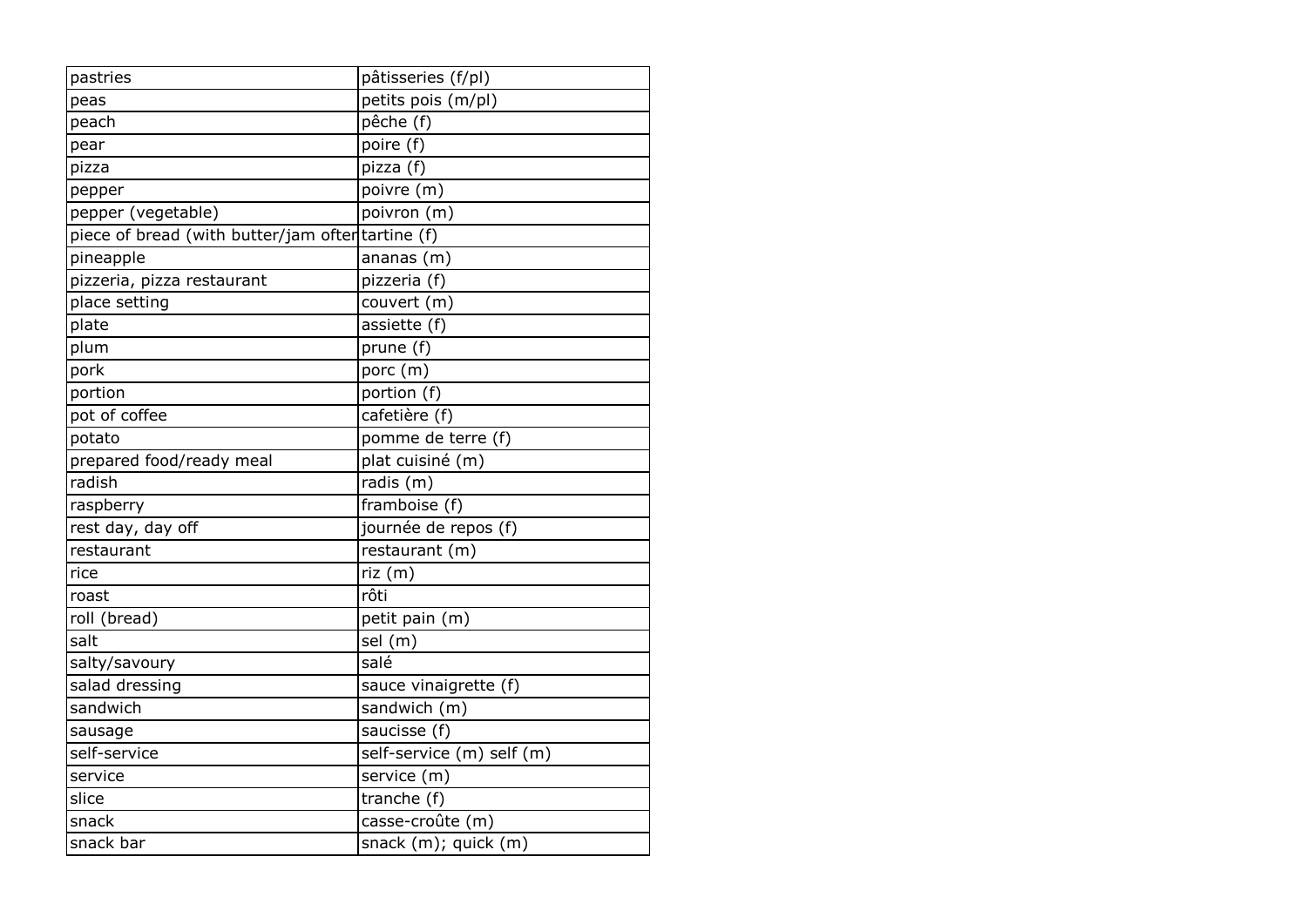| snails                     | escargots (m/pl)                        |
|----------------------------|-----------------------------------------|
| soup                       | soupe (f)/potage (m)                    |
| speciality                 | spécialité (f)                          |
| spoon                      | cuillère (f)                            |
| starter                    | hors d'oeuvre (m); entrée (f)           |
| strawberry                 | fraise (f)                              |
| steak                      | steak (m); bifteck (m)                  |
| sweet                      | bonbon (m)                              |
| sweet (tasting)            | sucré; doux/douce                       |
| sugar                      | sucre (m)                               |
| table                      | table (f)                               |
| table cloth                | nappe (f)                               |
| tart                       | tarte (f)                               |
| tasty                      | savoureux/savoureuse                    |
| tea                        | thé (m)                                 |
| tea time snack             | goûter (m)                              |
| tea room                   | salon de thé (m)                        |
| tea spoon                  | petite cuiller (f); petite cuillère (f) |
| tip (money)                | pourboire (m)                           |
| to order                   | commander                               |
| to pay                     | payer                                   |
| to serve                   | servir                                  |
| to taste                   | goûter                                  |
| to wait at table, to serve | servir                                  |
| tomato                     | tomate (f)                              |
| tuna                       | thon (m)                                |
| vanilla                    | vanille (f)                             |
| vegetable                  | légume (m)                              |
| vegetarian                 | végétarien/ne                           |
| vinegar                    | vinaigre (m)                            |
| waiter/waitress            | serveur (m)/serveuse (f)                |
| water                      | eau (f)                                 |
| wine                       | vin(m)                                  |
| yoghurt                    | yaourt (m)                              |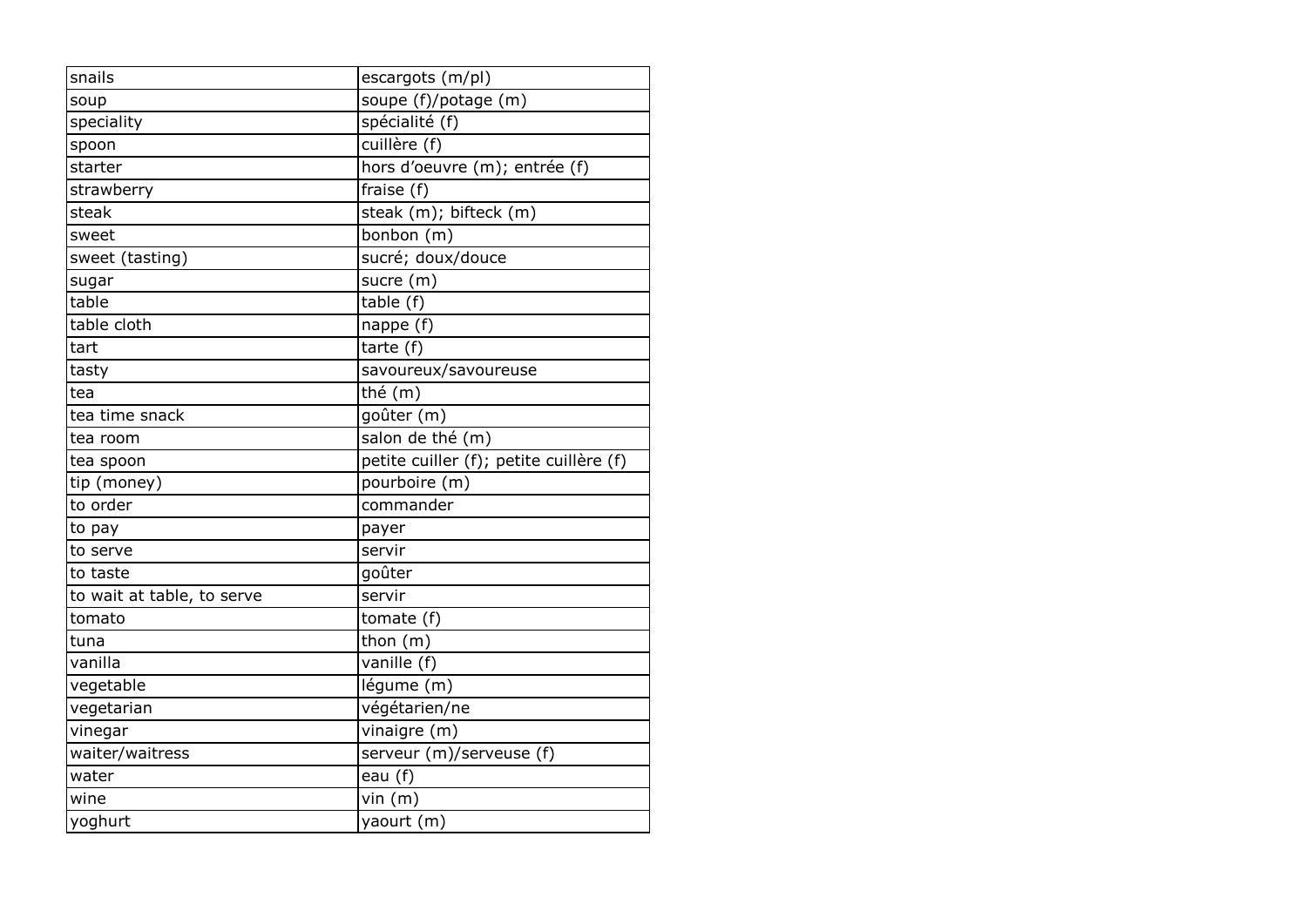| <b>French (Additional Higher Tier Vocabulary)</b> |
|---------------------------------------------------|
| artichaut (m)                                     |
| appétissant                                       |
| pression (f)                                      |
| amer/amère                                        |
| oeuf à la coque (m); oeuf dur (m)                 |
| concombre (m)                                     |
| apéritif (m)                                      |
| canard (m)                                        |
| oeuf au plat (m)                                  |
| infusion (f)                                      |
| cuisses de grenouille (f/pl)                      |
| lait entier (m)                                   |
| ail (m)                                           |
| fromage de chèvre (m)                             |
| oie (f)                                           |
| pâté de foie gras (m)                             |
| jus (m)                                           |
| fait(e) maison                                    |
| $miel$ (m)                                        |
| poireaux (m/pl)                                   |
| laitue (f)                                        |
| pain (m)                                          |
| à point                                           |
| nouilles (f/pl)                                   |
| pistache (f)                                      |
| saignant                                          |
| cru                                               |
| crudités (f/pl)                                   |
| saumon (m)                                        |
| soucoupe (f)                                      |
| oeufs brouillés (m/pl)                            |
| fruits de mer (m/pl)                              |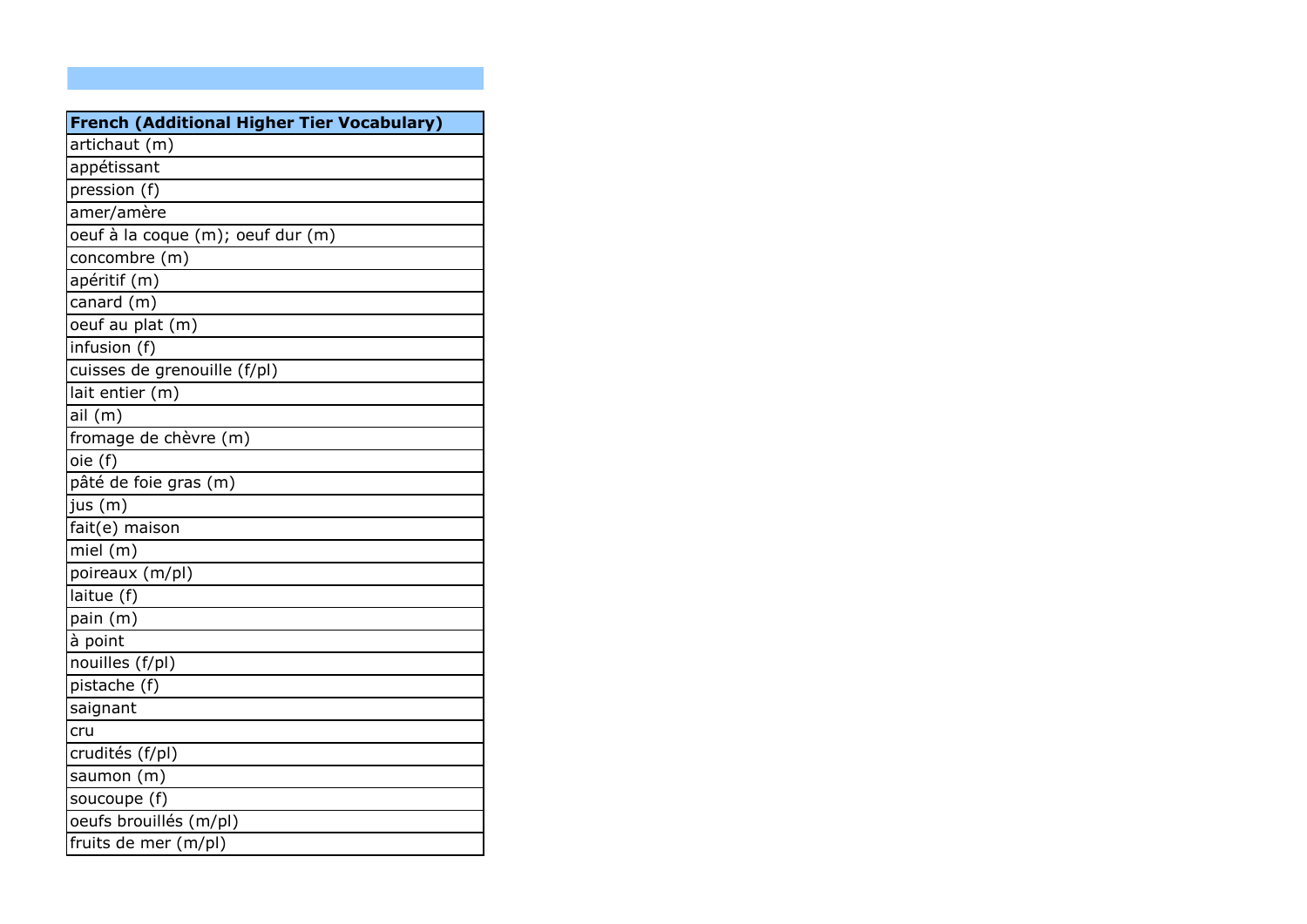| lait (demi)-écrémé (m) |
|------------------------|
| fumé                   |
| épicé                  |
| épinards (m/pl)        |
| entrecôte (f)          |
| à la vapeur            |
| souper (m)             |
| goûteux/goûteuse       |
| plateau (m)            |
| truite (f)             |
| dinde (f)              |
| veau (m)               |
| bien cuit/e            |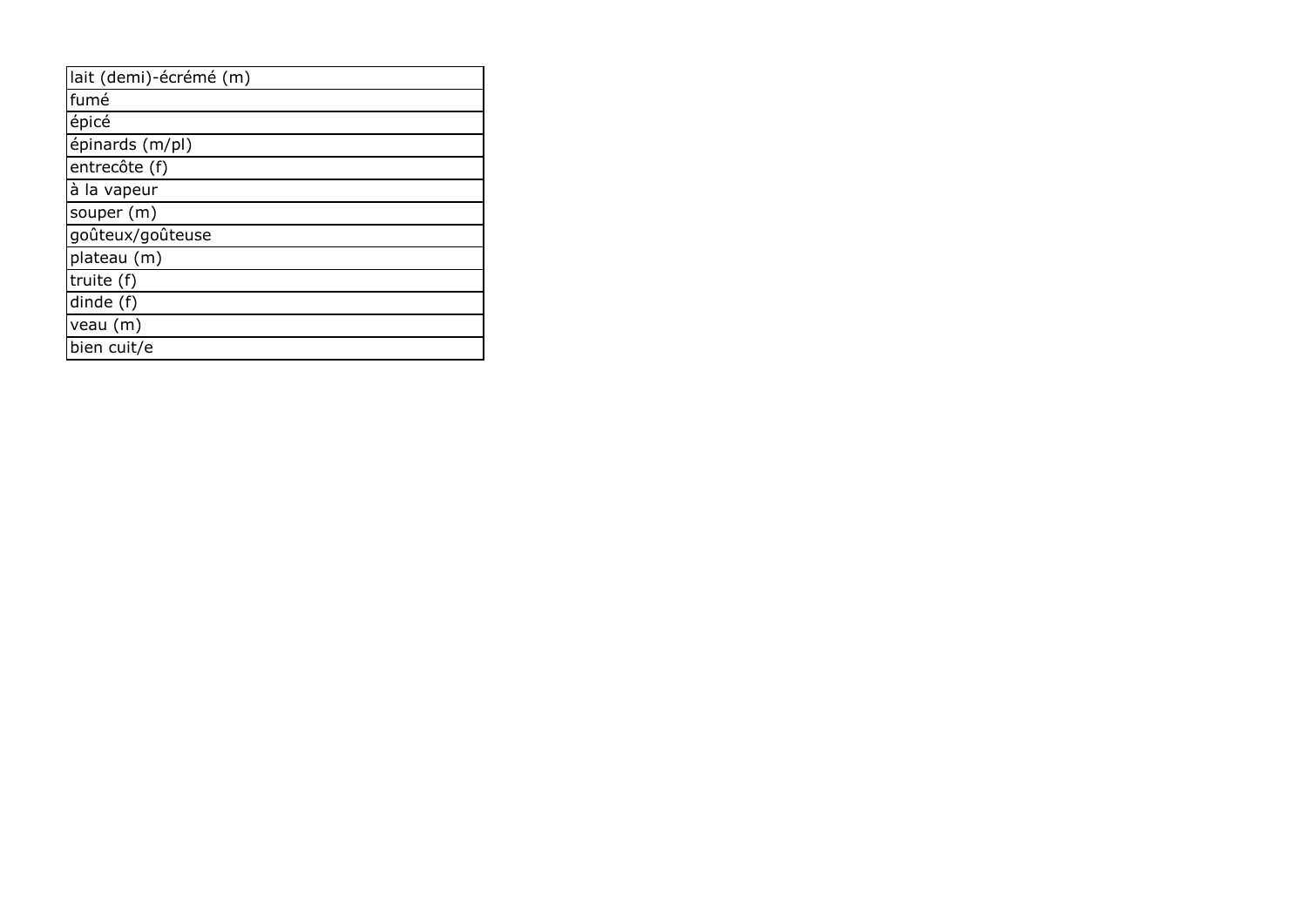#### **2. Identity and culture: what my friends and family are like** *Words relating to dress and style*

| <b>English</b>                       | <b>French (Foundation Tier)</b>          | <b>English</b>          |
|--------------------------------------|------------------------------------------|-------------------------|
| belt                                 | ceinture (f)                             | cap                     |
| boots                                | bottes (f/pl)                            | cardigan                |
| boxer shorts                         | caleçon (m)                              | dressing gown           |
| bra                                  | soutien-gorge (m)                        | dyed                    |
| bracelet                             | bracelet (m)                             | model                   |
| cap                                  | casquette (f)                            | silk (made of silk)     |
| casual jacket                        | blouson (m)                              | slippers                |
| changing room                        | cabine d'essayage (f)                    | straw hat               |
| clothes                              | vêtements (m/pl)                         | tight                   |
| clothes (familiar $-$ i.e. gear)     | fringues (f/pl)                          | to have one's hair cut  |
| clothes shop                         | magasin de mode (m)                      | to have one's hair done |
| coat/overcoat                        | manteau (m)                              | to put on makeup        |
| cotton (made of cotton)              | $\overline{\text{coton}}$ (m) (en coton) | velvet (made of velvet) |
| dress                                | robe (f)                                 |                         |
| dressed in                           | habillé/vêtu de                          |                         |
| earring                              | boucle d'oreille (f)                     |                         |
| fashion                              | mode (f)                                 |                         |
| fashionable                          | à la mode                                |                         |
| fitting room                         | cabine d'essayage (f)                    |                         |
| glove                                | gant (m)                                 |                         |
| handbag                              | sac à main (m)                           |                         |
| hat                                  | chapeau (m)                              |                         |
| it fits/suits you                    | il/elle (te/vous) va bien                |                         |
| jacket                               | veste (f)                                |                         |
| jeans                                | jean (m)                                 |                         |
| jeweller's (shop); jewellery (craft) | bijouterie (f)                           |                         |
| jewels                               | bijoux (m/pl)                            |                         |
| leather/made of leather              | cuir (m)/en cuir                         |                         |
| leggings                             | caleçon (m)                              |                         |
| linen (made of linen)                | lin (m) (en lin)                         |                         |

| <b>English</b>          |
|-------------------------|
| cap                     |
| cardigan                |
| dressing gown           |
| dyed                    |
| model                   |
| silk (made of silk)     |
| slippers                |
| straw hat               |
| tight                   |
| to have one's hair cut  |
| to have one's hair done |
| to put on makeup        |
| velvet (made of velvet) |
|                         |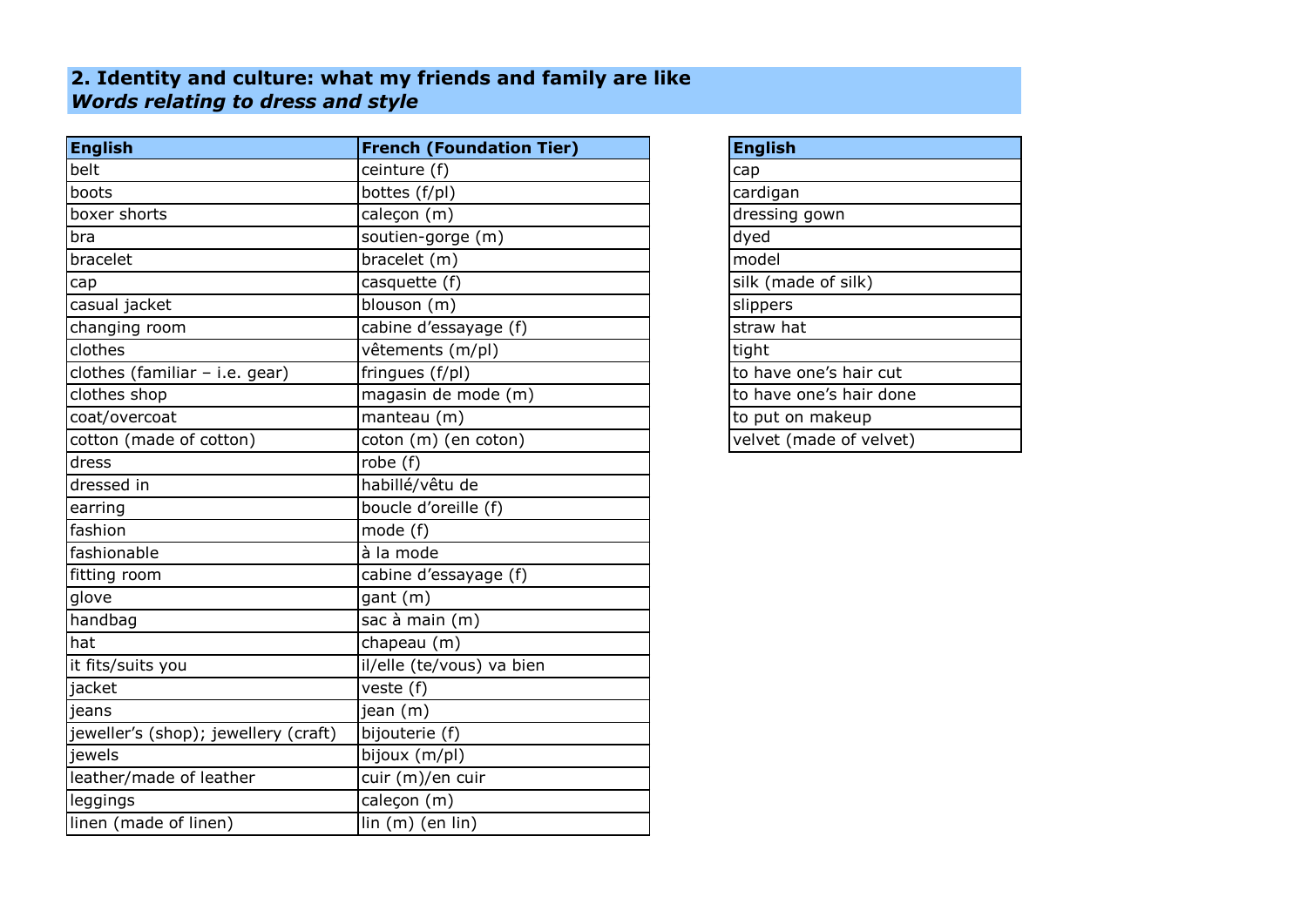| lipstick                             | rouge à lèvres (m)        |
|--------------------------------------|---------------------------|
| loose (i.e. too big)                 | large                     |
| make, brand                          | marque (f)                |
| makeup                               | maquillage (m)            |
| medium (size)                        | de taille moyenne         |
| necklace                             | collier $(m)$             |
| nightdress                           | chemise de nuit (f)       |
| old fashioned                        | démodé                    |
| old fashioned (vintage, retro style) | rétro                     |
| pants, briefs                        | culotte (f); slip (m)     |
| perfume                              | parfum (m)                |
| poloshirt                            | polo (m)                  |
| pyjamas                              | pyjama (m)                |
| ring                                 | bague (f)                 |
| scarf                                | écharpe (f)               |
| shirt                                | chemise (f)               |
| shoe                                 | chaussure (f)             |
| shoe shop                            | magasin de chaussures (m) |
| shorts                               | short (m)                 |
| size (general); shoe size            | taille (f); pointure (f)  |
| skirt                                | jupe (f)                  |
| slipper                              | pantoufle (f)             |
| small                                | petit                     |
| smart                                | chic                      |
| sock                                 | chaussette (f)            |
| sports kit                           | tenue de sport (f)        |
| sports shirt                         | maillot (de sport) (m)    |
| spotted                              | à points                  |
| striped                              | rayé/e                    |
| suit                                 | complet (m); costume (m)  |
| style                                | style (m)                 |
| sweater, jumper                      | tricot (m)/pullover (m)   |
| sweatshirt                           | sweat (m)                 |
| swimming costume/trunks              | maillot de bain (m)       |
| tattoo                               | tatouage (m)              |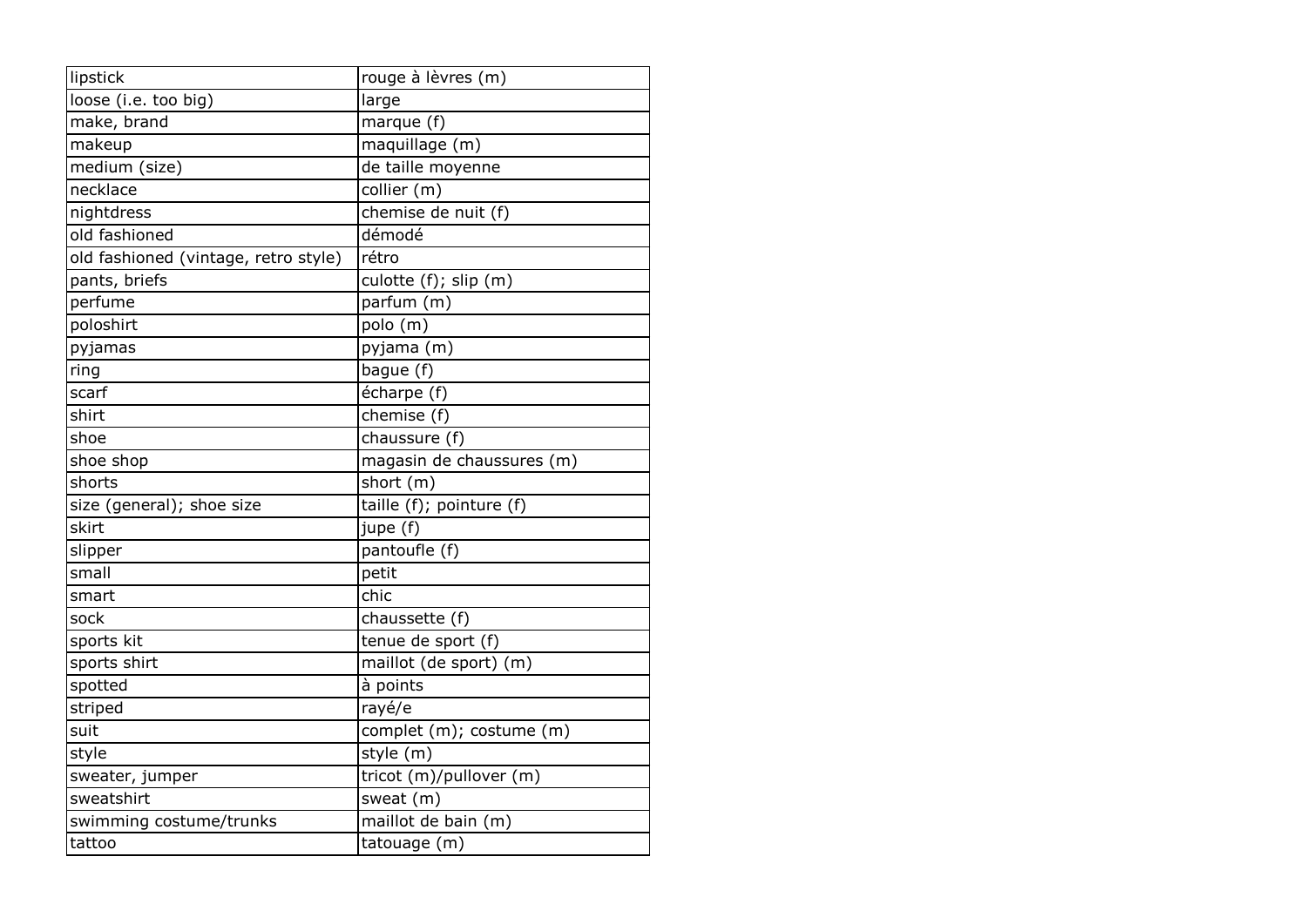| tee shirt      | t-shirt (m)                  |
|----------------|------------------------------|
| tie            | cravate (f)                  |
| tights         | collant (m)                  |
| tracksuit      | survêtement (m); jogging (m) |
| trainers       | baskets (f/pl)               |
| trousers       | pantalon (m)                 |
| umbrella       | parapluie (m)                |
| watch          | montre (f)                   |
| wool (woollen) | laine (f) (en laine)         |
|                |                              |
|                |                              |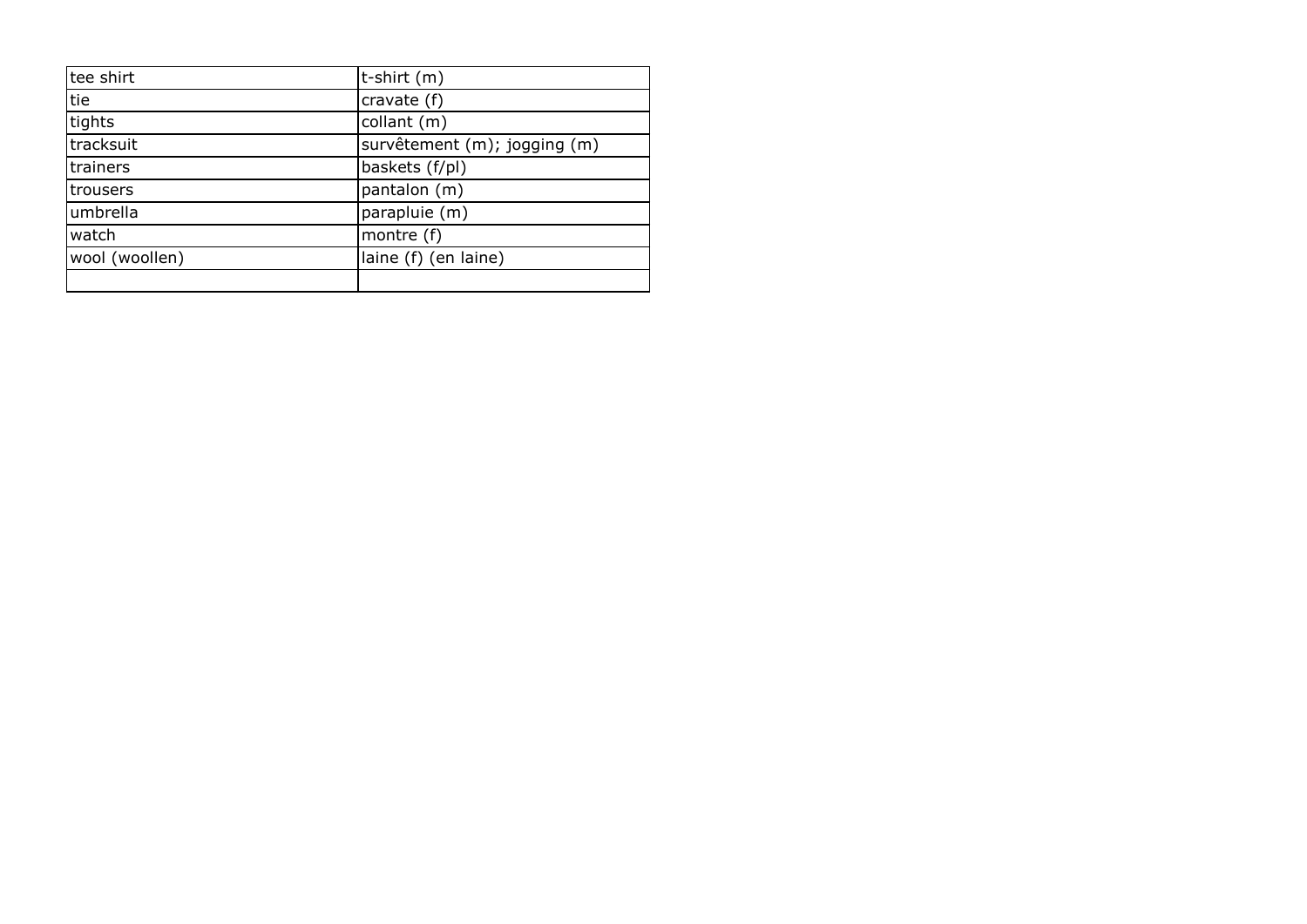| <b>French (Additional Higher Tier vocabulary)</b> |
|---------------------------------------------------|
| képi (m)                                          |
| gilet (m)                                         |
| robe de chambre (f)                               |
| teint                                             |
| mannequin $(m/f)$                                 |
| soie (f) (en soie)                                |
| pantoufles (f/pl)                                 |
| chapeau de paille (m)                             |
| serré                                             |
| se faire couper les cheveux                       |
| se faire coiffer                                  |
| se maquiller                                      |
| velours (m) (en velours)                          |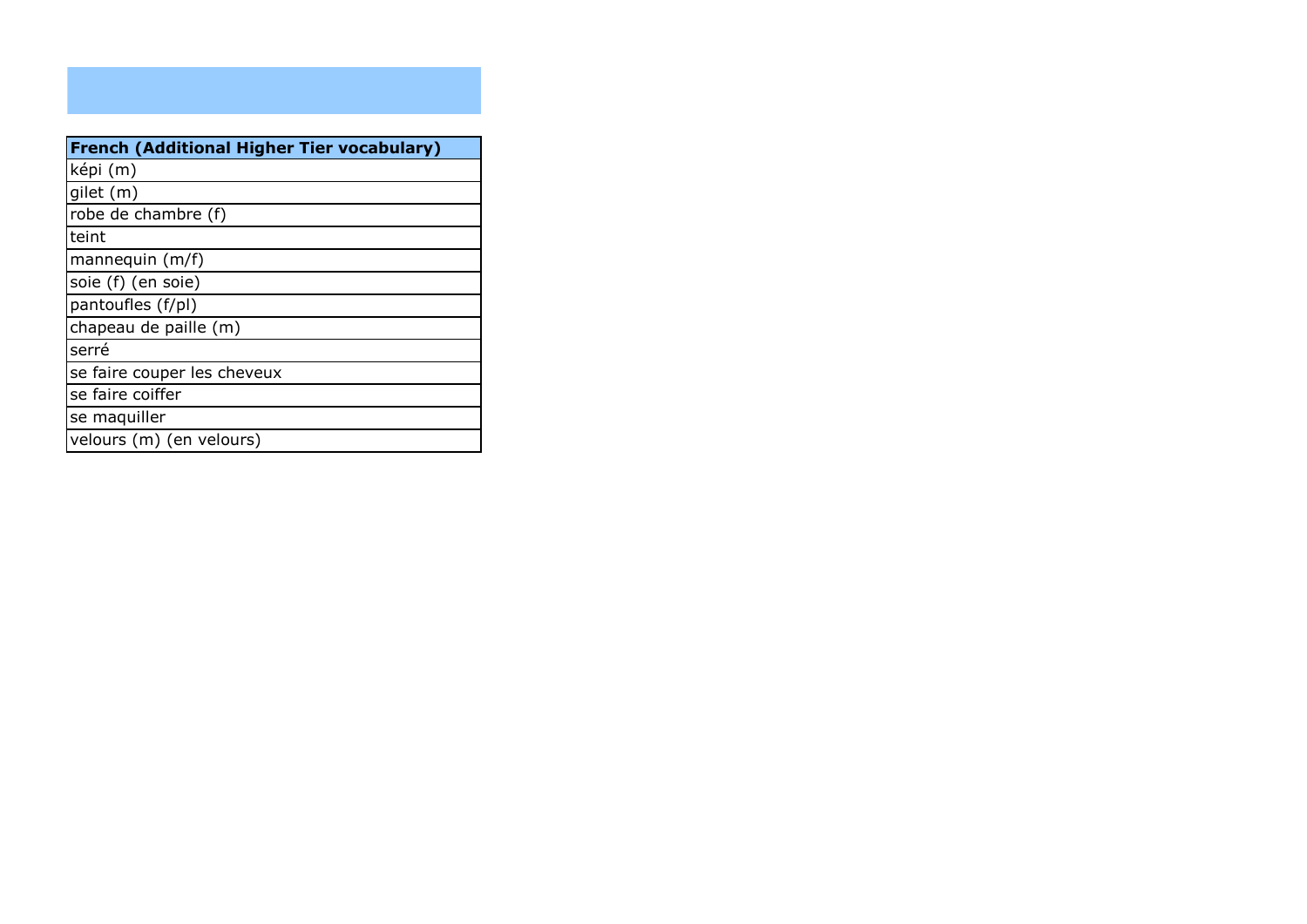### **3. Identity and culture: what my friends and family are like** *Words on relations, relationships, personal and physical characteristics*

| <b>English</b>                 | <b>French (Foundation Tier)</b>           | <b>English</b>            |
|--------------------------------|-------------------------------------------|---------------------------|
| adolescent                     | adolescent/e; ado (m/f)                   | a good deed               |
| adult, grown-up                | adulte (m/f)                              | acquaintance, friend      |
| adventurous                    | aventureux/aventureuse                    | adopted                   |
| age                            | âge (m)                                   | adventurous               |
| alone                          | seul                                      | annoying                  |
| armchair                       | fauteuil (m)                              | argument                  |
| at home; at my/our house       | chez moi/nous                             | career                    |
| aunt                           | tante (f)                                 | character trait           |
| baby                           | bébé (m)                                  | cheeky                    |
| bald                           | chauve                                    | comfortable (at ease)     |
| bathroom                       | salle de bain(s) (f)                      | conceited                 |
| beard; bearded                 | barbe (f); barbu                          | depressed                 |
| beautiful                      | beau/belle                                | discrimination            |
| bedroom                        | chambre (f)                               | faith (religious)         |
| (date of) birth                | (date de) naissance (f)                   | fiancé(e)                 |
| birthday                       | anniversaire (m)                          | furnished                 |
| birthplace                     | $\overline{\text{lieu}}$ de naissance (m) | gang                      |
| block (of flats)               | immeuble (m)                              | gender, sex               |
| born                           | né                                        | generous                  |
| bossy                          | autoritaire                               | hall (in house); lobby    |
| body piercing                  | piercing (m)                              | identical twins           |
| boy                            | garçon (m)                                | independent               |
| brother                        | frère (m)                                 | jealous                   |
| brother-in-law/sister-in-law   | beau-frère (m)/belle-soeur (f)            | loyal, faithful           |
| brothers and sisters, siblings | frères et soeurs (m/pl)                   | mad, crazy                |
| cat                            | chat(m)                                   | meeting                   |
| celebrity                      | célebrité (f); star (f)                   | old age/third age         |
| chair                          | chaise (f)                                | old people's home         |
| character                      | caractère (m)                             | pensioner, senior citizen |
| character, personality         | personnalité (f)                          | pretentious               |

| <b>English</b>            |
|---------------------------|
| a good deed               |
| acquaintance, friend      |
| adopted                   |
| adventurous               |
| annoying                  |
| argument                  |
| career                    |
| character trait           |
| cheeky                    |
| comfortable (at ease)     |
| conceited                 |
| depressed                 |
| discrimination            |
| faith (religious)         |
| fiancé(e)                 |
| furnished                 |
| gang                      |
| gender, sex               |
| generous                  |
| hall (in house); lobby    |
| identical twins           |
| independent               |
| jealous                   |
| loyal, faithful           |
| mad, crazy                |
| meeting                   |
| old age/third age         |
| old people's home         |
| pensioner, senior citizen |
| pretentious               |

 $\mathbf{r}$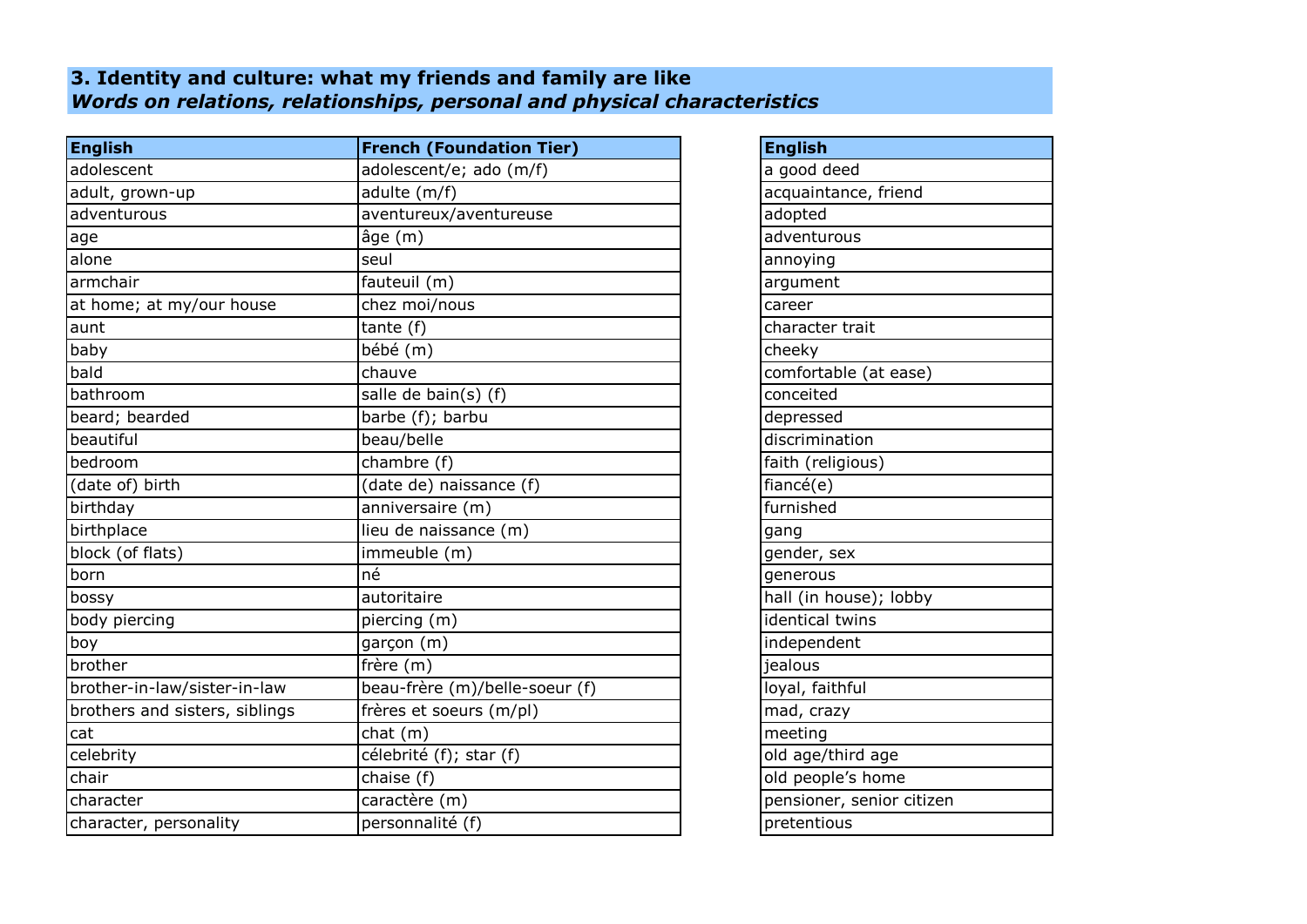| charming                            | charmant                            | priest                          |
|-------------------------------------|-------------------------------------|---------------------------------|
| chatty                              | bavard                              | racist                          |
| child                               | enfant (m/f)                        | relationship                    |
| clothes                             | vêtements (m/pl)                    | relative, relation              |
| comfortable (house, furniture)      | confortable                         | reliable                        |
| cousin                              | cousin (m); cousine (f)             | role model                      |
| curly                               | bouclé; frisé                       | self-confident                  |
| dad                                 | papa (m)                            | self-confident                  |
| daughter                            | fille(f)                            | sensitive                       |
| dead                                | mort                                | sexist                          |
| dining room                         | salle à manger (f)                  | similar                         |
| divorced                            | divorcé                             | single parent                   |
| dog                                 | chien (m)                           | single person; single           |
| engaged                             | fiancé/e                            | spoilt                          |
| eyes                                | yeux (m/pl)                         | spot, pimple                    |
| face                                | $\overline{v}$ isage (m)            | stubborn                        |
| family                              | famille (f)                         | study; home office              |
| famous                              | célèbre                             | to disadvantage                 |
| father                              | père (m)                            | to experience                   |
| feeling                             | sentiment (m)                       | to pick on, to harass, to bully |
| first name                          | prénom (m)                          | to ressemble/look like          |
| flat; apartment                     | appartement (m)                     | to support                      |
| friend                              | ami/amie (m/f)                      | to thank                        |
| friend (also boyfriend, girlfriend) | $\overline{copain/copine (m/f)}$    | underage                        |
| friendly                            | amical/e                            | understanding                   |
| friendship                          | amitié (f)                          | well-balanced                   |
| furniture                           | meubles (m/pl)                      |                                 |
| garden                              | jardin (m)                          |                                 |
| garage                              | garage (m)                          |                                 |
| girl                                | fille(f)                            |                                 |
| glasses                             | $\overline{\text{Iunettes (f/pl)}}$ |                                 |
| goldfish                            | poisson rouge (m)                   |                                 |
| grandad                             | papy (m)/pépé (m)                   |                                 |
| grandchild                          | petit-fils (m)/petite-fille (f)     |                                 |
| grandfather                         | grand-père (m)                      |                                 |

| priest                          |
|---------------------------------|
| racist                          |
| relationship                    |
| relative, relation              |
| reliable                        |
| role model                      |
| self-confident                  |
| self- confident                 |
| sensitive                       |
| sexist                          |
| similar                         |
| single parent                   |
| single person; single           |
| spoilt                          |
| spot, pimple                    |
| stubborn                        |
| study; home office              |
| to disadvantage                 |
| to experience                   |
| to pick on, to harass, to bully |
| to ressemble/look like          |
| to support                      |
| to thank                        |
| underage                        |
| understanding                   |
| well-balanced                   |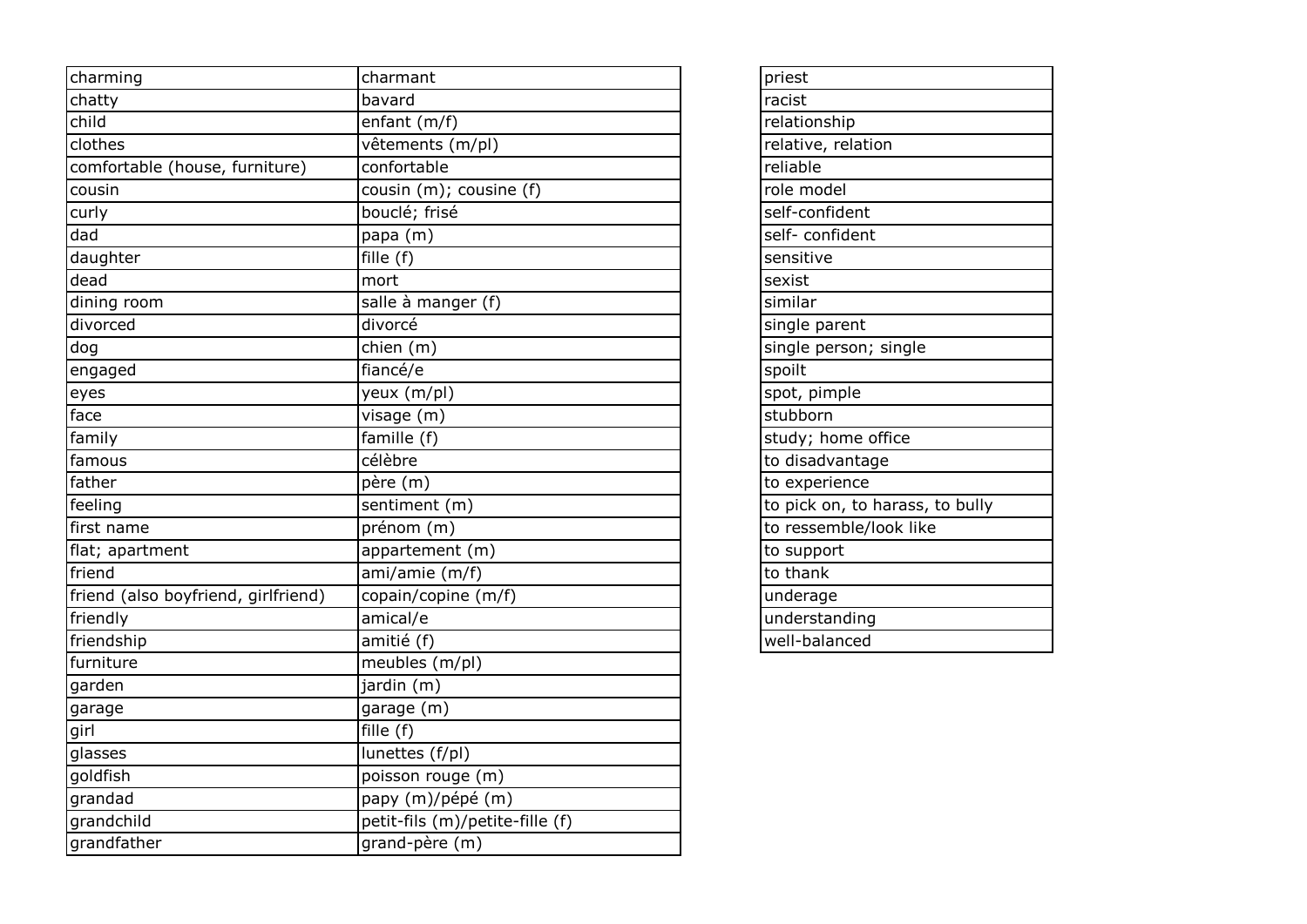| grandma, granny         | mamie (f)/mémé (f)                     |  |
|-------------------------|----------------------------------------|--|
| grandmother             | grand-mère (f)                         |  |
| grandparents            | grands-parents (m/pl)                  |  |
| guinea pig              | $\overline{\text{co}}$ chon d'Inde (m) |  |
| guy, dude, bloke        | mec(m)                                 |  |
| hair                    | cheveux (m/pl)                         |  |
| half (half-sister etc.) | demi- (demi-soeur etc.)                |  |
| hamster                 | hamster (m)                            |  |
| honest                  | honnête                                |  |
| house                   | maison (f)                             |  |
| husband                 | mari (m)                               |  |
| ideal                   | idéal                                  |  |
| in a good/bad mood      | de bonne/mauvaise humeur               |  |
| in love                 | amoureux/amoureuse                     |  |
| intelligent             | intelligent                            |  |
| invitation              | invitation (f)                         |  |
| kitchen                 | cuisine (f)                            |  |
| kiss                    | baiser (m)                             |  |
| lazy                    | paresseux/paresseuse                   |  |
| life                    | vie (f)                                |  |
| lively                  | animé                                  |  |
| living room, front room | salle de séjour (f); séjour (m)        |  |
| loft                    | grenier (m)                            |  |
| lounge                  | salon (m)                              |  |
| man                     | homme (m)                              |  |
| married                 | marié                                  |  |
| mean, nasty             | méchant                                |  |
| member of the family    | membre de la famille (m)               |  |
| mood                    | humeur (f)                             |  |
| mother                  | mère (f)                               |  |
| moustache               | moustache (f)                          |  |
| mouth                   | bouche (f)                             |  |
| multicultural           | multiculturel                          |  |
| mum                     | maman                                  |  |
| naughty                 | méchant; vilain                        |  |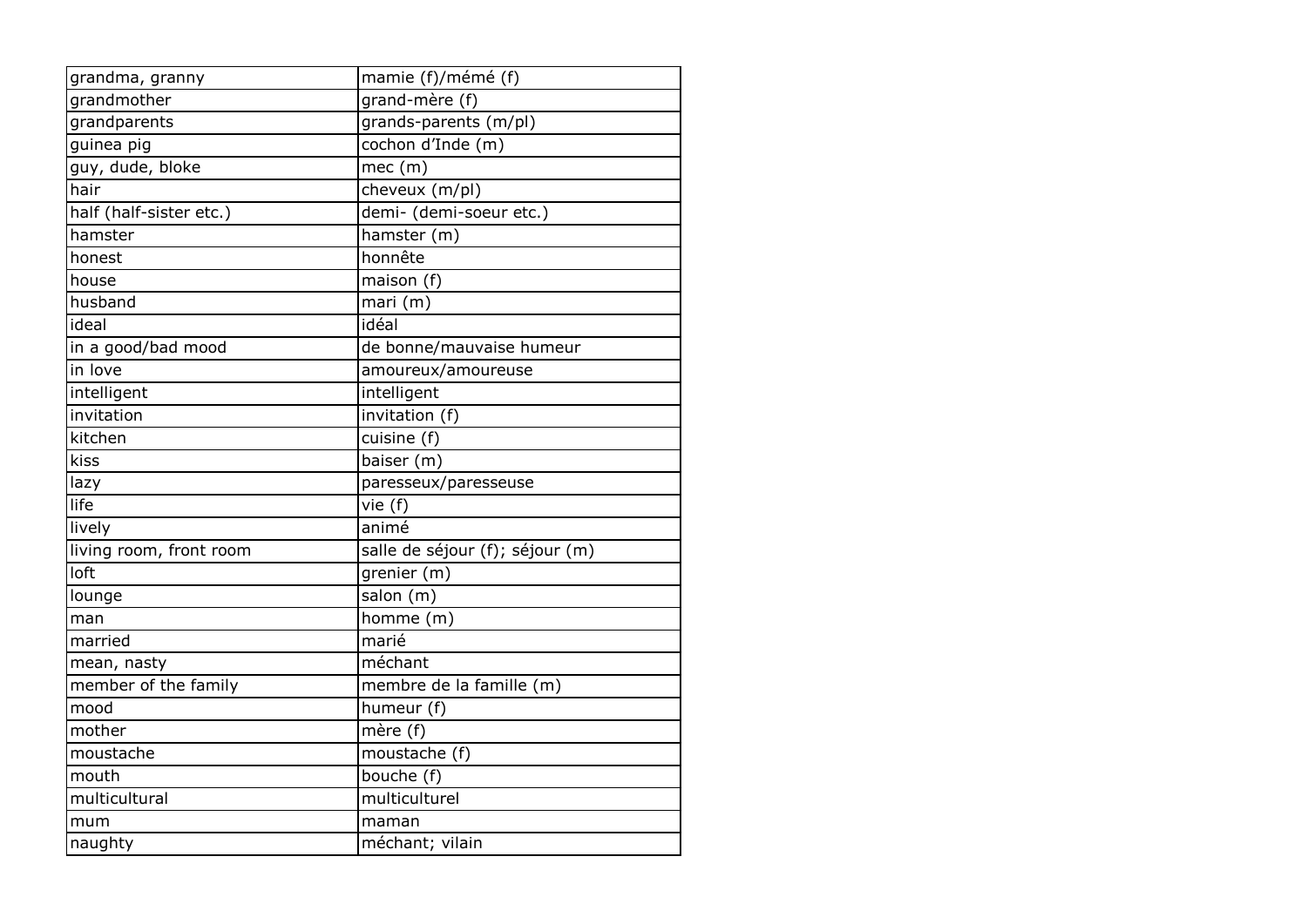| neighbour                    | voisin/voisine (m/f)               |
|------------------------------|------------------------------------|
| nephew                       | neveu (m)                          |
| nice, kind                   | gentil/le                          |
| nice, likeable               | sympa (invariable)                 |
| nickname                     | surnom (m)                         |
| niece                        | nièce (f)                          |
| normal                       | normal/e                           |
| old                          | vieux/vieille                      |
| old fashioned                | démodé                             |
| older                        | plus âgé/e                         |
| oldest (brother/sister)      | aîné/e                             |
| only child                   | fils unique (m)/fille unique (f)   |
| optimistic                   | optimiste                          |
| parents                      | parents (m/pl)                     |
| party                        | fête (f)                           |
| party                        | surprise-partie (f)                |
| penfriend                    | correspondant/correspondante (m/f) |
| people                       | gens (m/pl)                        |
| person                       | personne (f)                       |
| pessimistic                  | pessimiste                         |
| pet                          | animal domestique (m)              |
| picture                      | image (f)                          |
| place of residence           | domicile (m)                       |
| present; gift                | cadeau (m)                         |
| rabbit                       | lapin (m)                          |
| reasonable                   | raisonnable                        |
| relationship                 | rapports (m/pl)                    |
| religion                     | religion (f)                       |
| self (myself, yourself etc.) | moi-même/toi-même etc.             |
| selfish                      | égoïste                            |
| semi-detached house          | maison jumelée (f)                 |
| sense of humour              | sens de l'humour (m)               |
| separated                    | séparé                             |
| serious                      | sérieux/sérieuse                   |
| single                       | célibataire                        |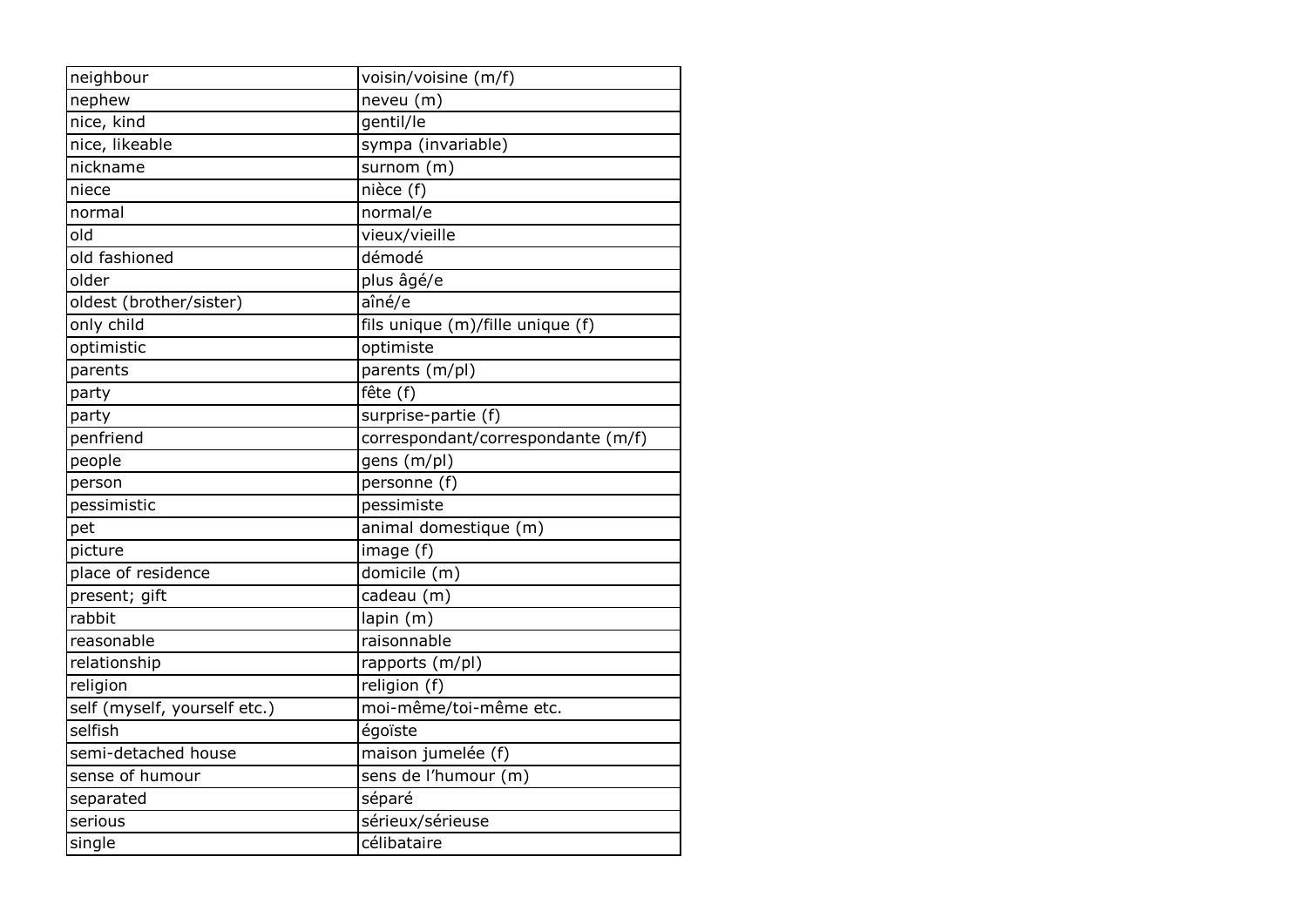| sister                          | soeur (f)                     |
|---------------------------------|-------------------------------|
| sofa; settee                    | sofa (m)                      |
| son                             | fils(m)                       |
| son-in-law/daughter-in-law      | beau-fils (m)/belle-fille (f) |
| step (members of family)        | beau-/belle- e.g. beau-frère  |
| straight (hair)                 | raide                         |
| study (room)                    | bureau (m)                    |
| surname                         | nom de famille (m)            |
| survey                          | sondage (m)                   |
| terraced house                  | maison mitoyenne (f)          |
| thin/slim                       | mince                         |
| tidy; neat                      | rangé                         |
| to annoy                        | agacer                        |
| to argue, to quarrel            | se disputer                   |
| to babysit                      | faire du baby-sitting         |
| to be called                    | s'appeler                     |
| to be in a good/bad mood        | être de bonne/mauvaise humeur |
| to care for, to look after      | garder                        |
| to celebrate                    | fêter                         |
| to chat, chatter                | bavarder                      |
| to get divorced                 | divorcer                      |
| to get on (well) with           | s'entendre (bien) avec        |
| to look (e.g. angry/happy etc.) | avoir l'air                   |
| to respect                      | respecter                     |
| to separate, to split up        | séparer                       |
| tortoise                        | tortue (f)                    |
| tropical fish                   | poisson tropical (m)          |
| twin                            | jumeau/jumelle                |
| twin brothers                   | frères jumeaux (mpl)          |
| ugly                            | moche; laid                   |
| uncle                           | oncle (m)                     |
| unemployed                      | au chômage                    |
| unbearable                      | insupportable                 |
| untidy                          | en désordre                   |
| visit                           | visite (f)                    |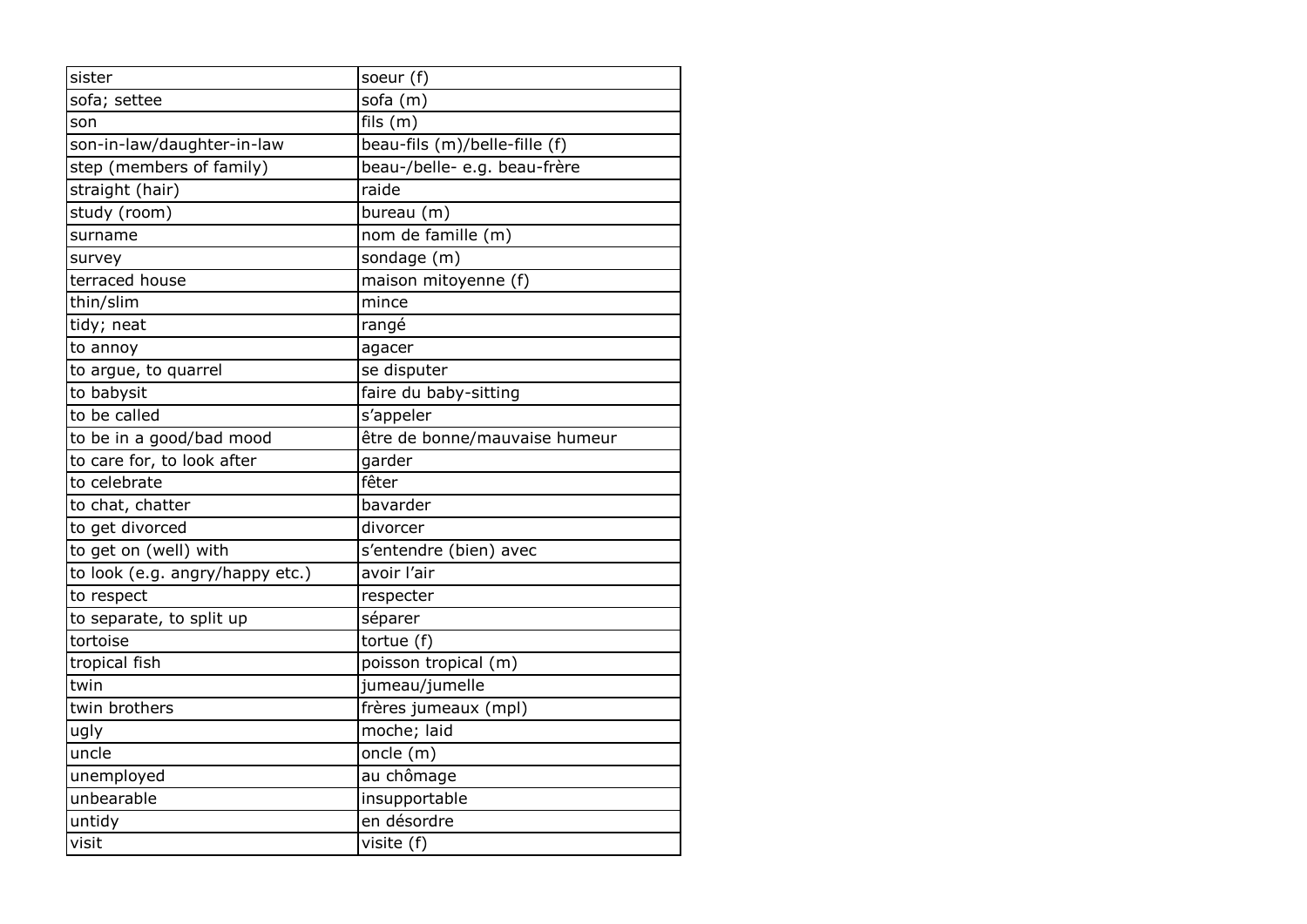| well behaved                 | Isage             |
|------------------------------|-------------------|
| wife, woman                  | $[$ femme $( f )$ |
| youth (i.e the time of life) | lieunesse (f)     |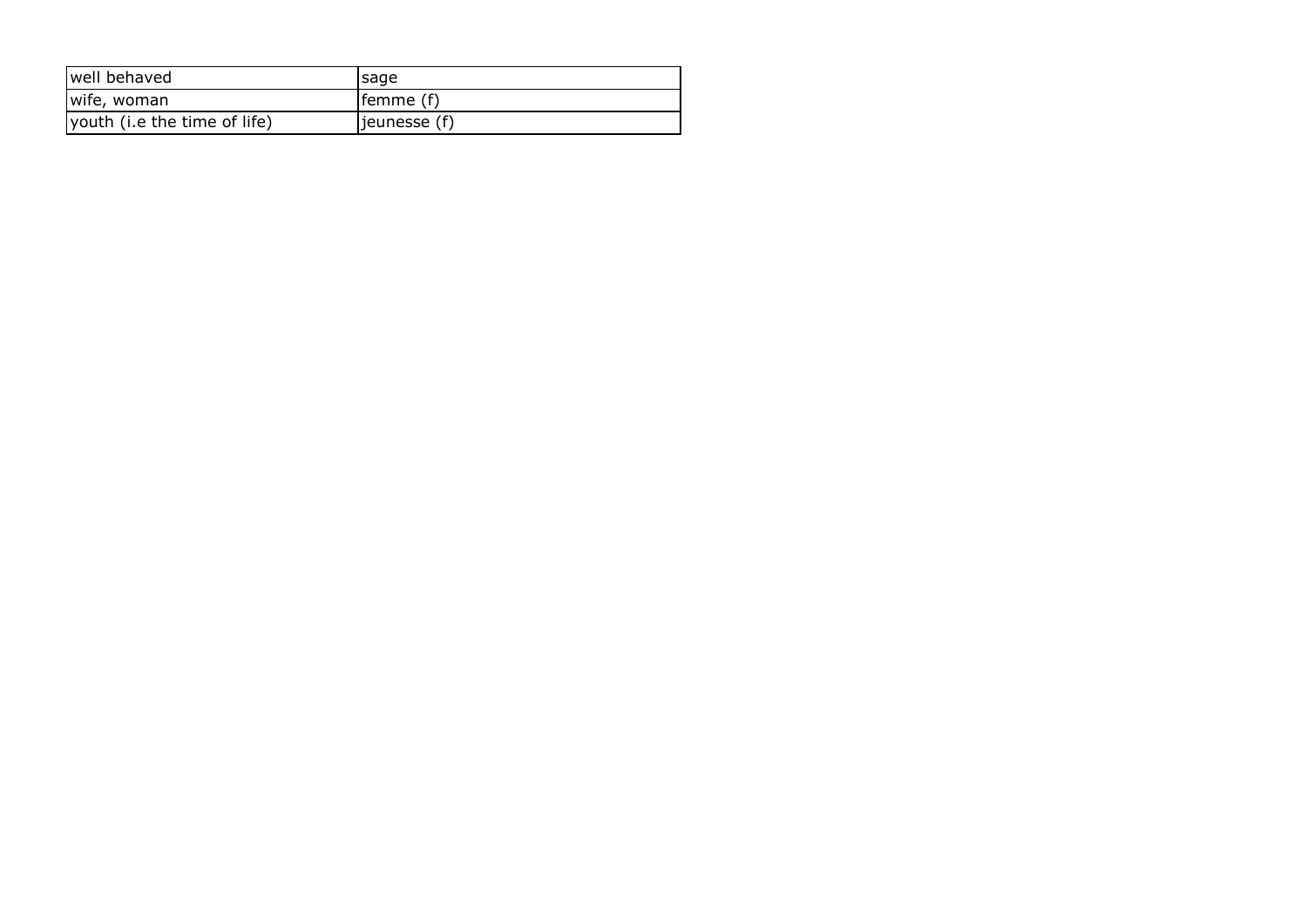| <b>French (Additional Higher Tier Vocabulary)</b> |
|---------------------------------------------------|
| une bonne action (f)                              |
| connaissance (f)                                  |
| adopté                                            |
| aventureux/aventureuse                            |
| agaçant                                           |
| dispute (f)                                       |
| carrière (f)                                      |
| trait (m)                                         |
| effronté                                          |
| à l'aise                                          |
| vaniteux/vaniteuse                                |
| déprimé                                           |
| discrimination (f)                                |
| foi (f)                                           |
| fiancé (m) fiancée (f)                            |
| meublé                                            |
| bande (f)                                         |
| sexe (m)                                          |
| généreux/généreuse                                |
| vestibule (m)                                     |
| vrais jumeaux (m); vraies jumelles (f)            |
| indépendant/e                                     |
| jaloux/jalouse                                    |
| fidèle                                            |
| fou/folle                                         |
| réunion (f)                                       |
| troisième âge (m)                                 |
| maison de retraite (f)                            |
| retraité                                          |
| prétentieux/prétentieuse                          |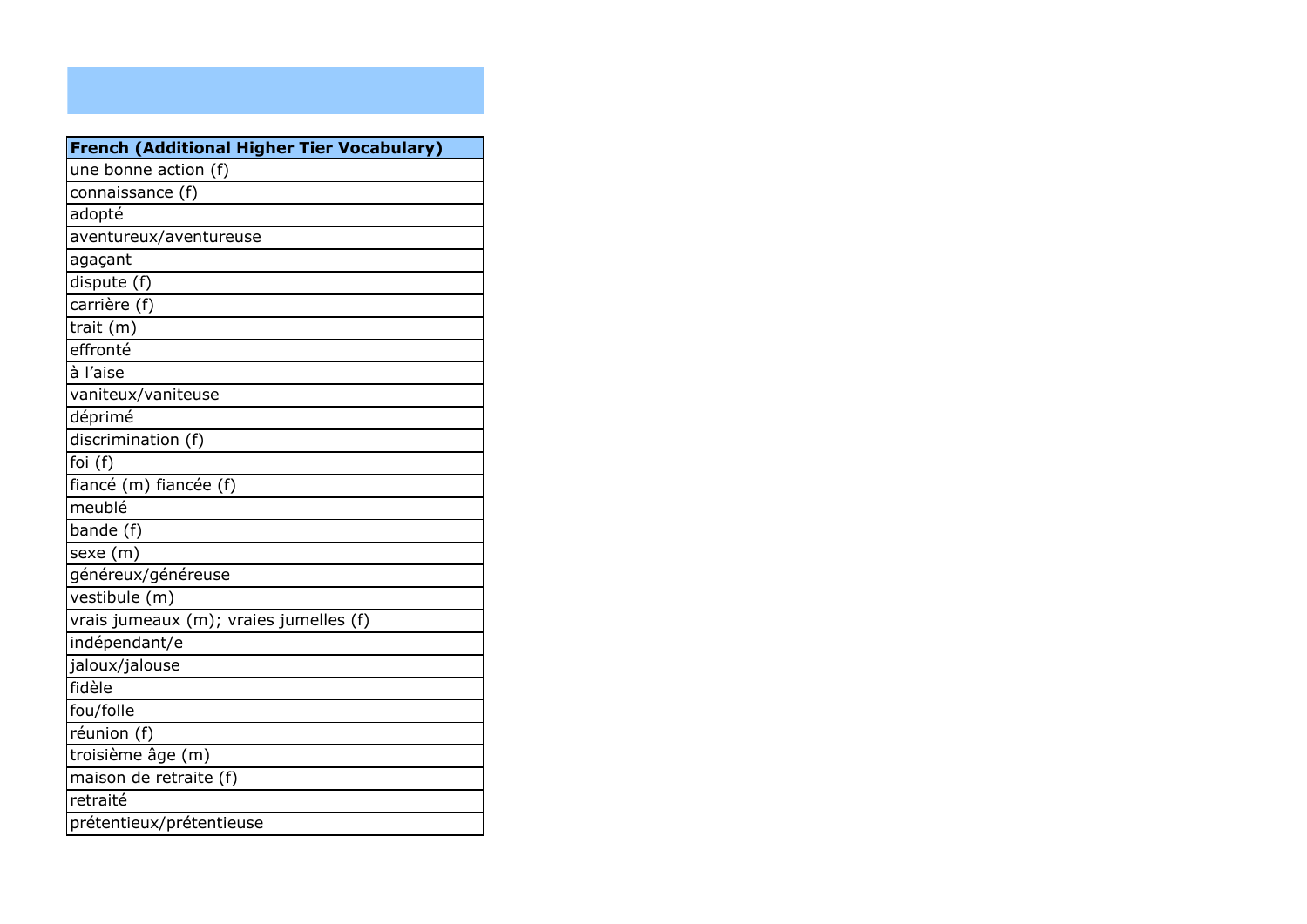| prêtre (m); curé (m)               |
|------------------------------------|
| raciste                            |
| rapports (m/pl)                    |
| parent (m); parente (f)            |
| fiable                             |
| modèle (m)                         |
| confiant                           |
| sûr de soi                         |
| sensible                           |
| sexiste                            |
| similaire                          |
| mère/père célibataire              |
| célibataire (m/f)                  |
| gâté                               |
| bouton (m)                         |
| têtu                               |
| cabinet de travail (m); bureau (m) |
| désavantager                       |
| expérimenter                       |
| harceler                           |
| ressembler à                       |
| soutenir                           |
| remercier                          |
| mineur/e                           |
| compréhensif/ve                    |
| équilibré                          |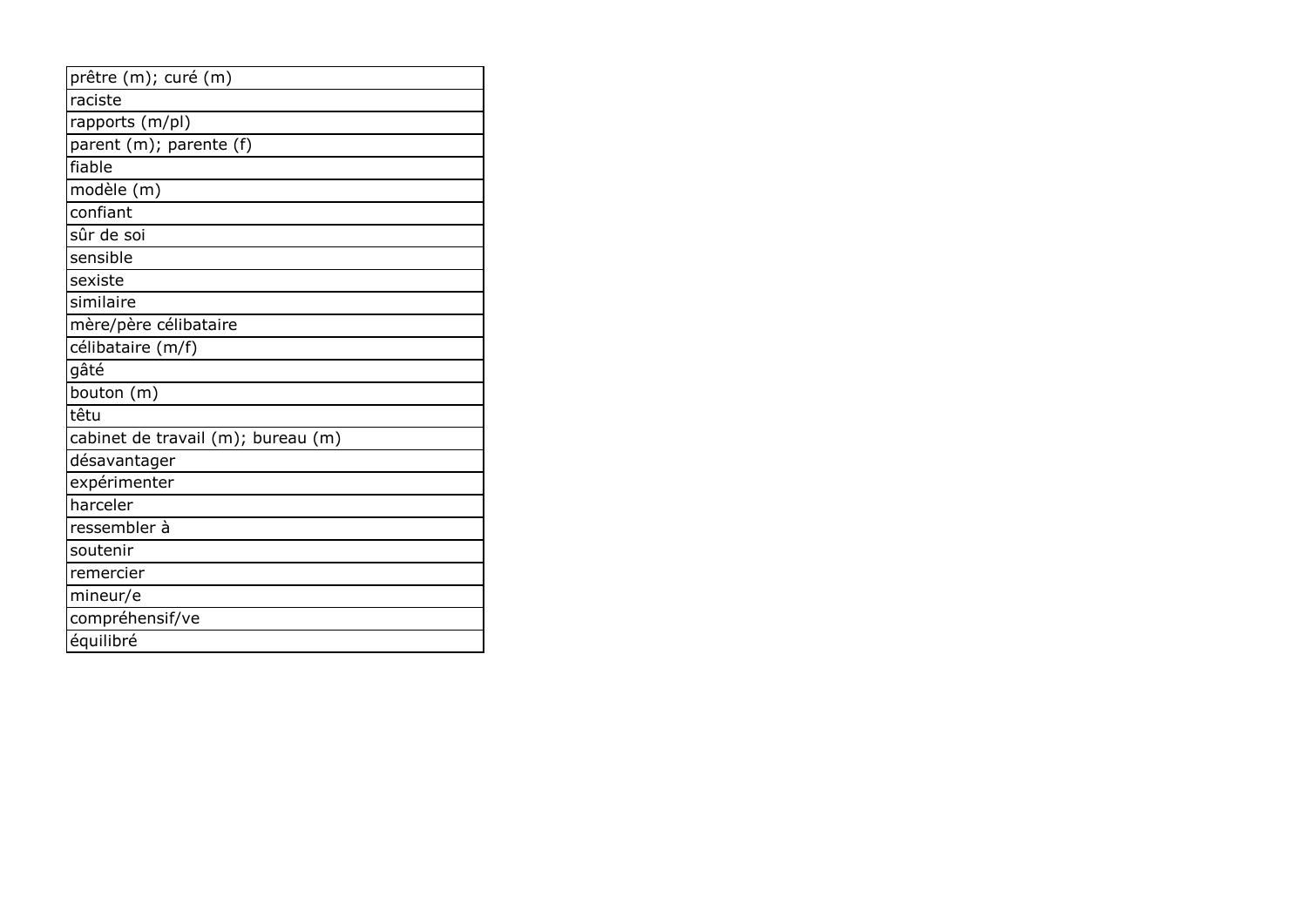## **4. Identity and culture: cultural life**

| <b>English</b>         | <b>French (Foundation Tier)</b> | <b>English</b>                  |
|------------------------|---------------------------------|---------------------------------|
| activity               | activité (f)                    | archery                         |
| adventure film         | film d'aventure/d'action        | board game, electronic game     |
| athletics              | athlétisme (m)                  | cable TV                        |
| badminton              | badminton (m)                   | camcorder/video camera          |
| ball                   | ballon (m)                      | championship                    |
| band/group             | groupe (m)                      | detective/mystery/police (film) |
| basketball             | basket (m)                      | DIY (do it yourself)            |
| body building          | musculation (f)                 | drama (TV etc.)                 |
| book                   | livre (m)                       | dubbed (film)                   |
| boxing                 | boxe (f)                        | earphones                       |
| bridegroom             | marié (m)                       | engagement                      |
| camera                 | appareil photo (m)              | fencing                         |
| canoeing               | canoë-kayak (m)                 | fishing rod                     |
| cartoon                | dessin animé (m)                | goal                            |
| cat                    | chat/chatte (m/f)               | half-time                       |
| CD (compact disc)      | disque compact (m); CD          | knowledge                       |
| celebration, party     | fête (f)                        | league; division (sports)       |
| changing rooms         | vestiaires (m/pl)               | marriage ceremony; wedding      |
| chess                  | jeu d'échecs (m); échecs (mpl)  | melody/tune                     |
| Christmas              | $\overline{\text{No}}$ ël (m)   | musical comedy (a musical)      |
| Christmas Eve          | veille de Noël (f)              | original version                |
| clarinet               | clarinette (f)                  | remote control                  |
| classical, classic     | classique                       | rowing                          |
| climbing/rock climbing | escalade (f)                    | sailing boat                    |
| club                   | club(m)                         | satellite TV                    |
| collect                | collectionner                   | scuba diving                    |
| collection             | collection (f)                  | sitcom                          |
| comic (magazine)       | BD(m)                           | sports equipment                |
| competition            | concours (m); compétition (f)   | subtitles                       |
| computer game          | jeu vidéo (m)                   | tournament                      |
| concert                | concert (m)                     | viewer/audience                 |
| cycling                | cyclisme (m)                    |                                 |

| <b>English</b>                  |
|---------------------------------|
| archery                         |
| board game, electronic game     |
| cable TV                        |
| camcorder/video camera          |
| championship                    |
| detective/mystery/police (film) |
| DIY (do it yourself)            |
| drama (TV etc.)                 |
| dubbed (film)                   |
| earphones                       |
| engagement                      |
| fencing                         |
| fishing rod                     |
| goal                            |
| half-time                       |
| knowledge                       |
| league; division (sports)       |
| marriage ceremony; wedding      |
| melody/tune                     |
| musical comedy (a musical)      |
| original version                |
| remote control                  |
| rowing                          |
| sailing boat                    |
| satellite TV                    |
| scuba diving                    |
| sitcom                          |
| sports equipment                |
| subtitles                       |
| tournament                      |
| viewer/audience                 |
|                                 |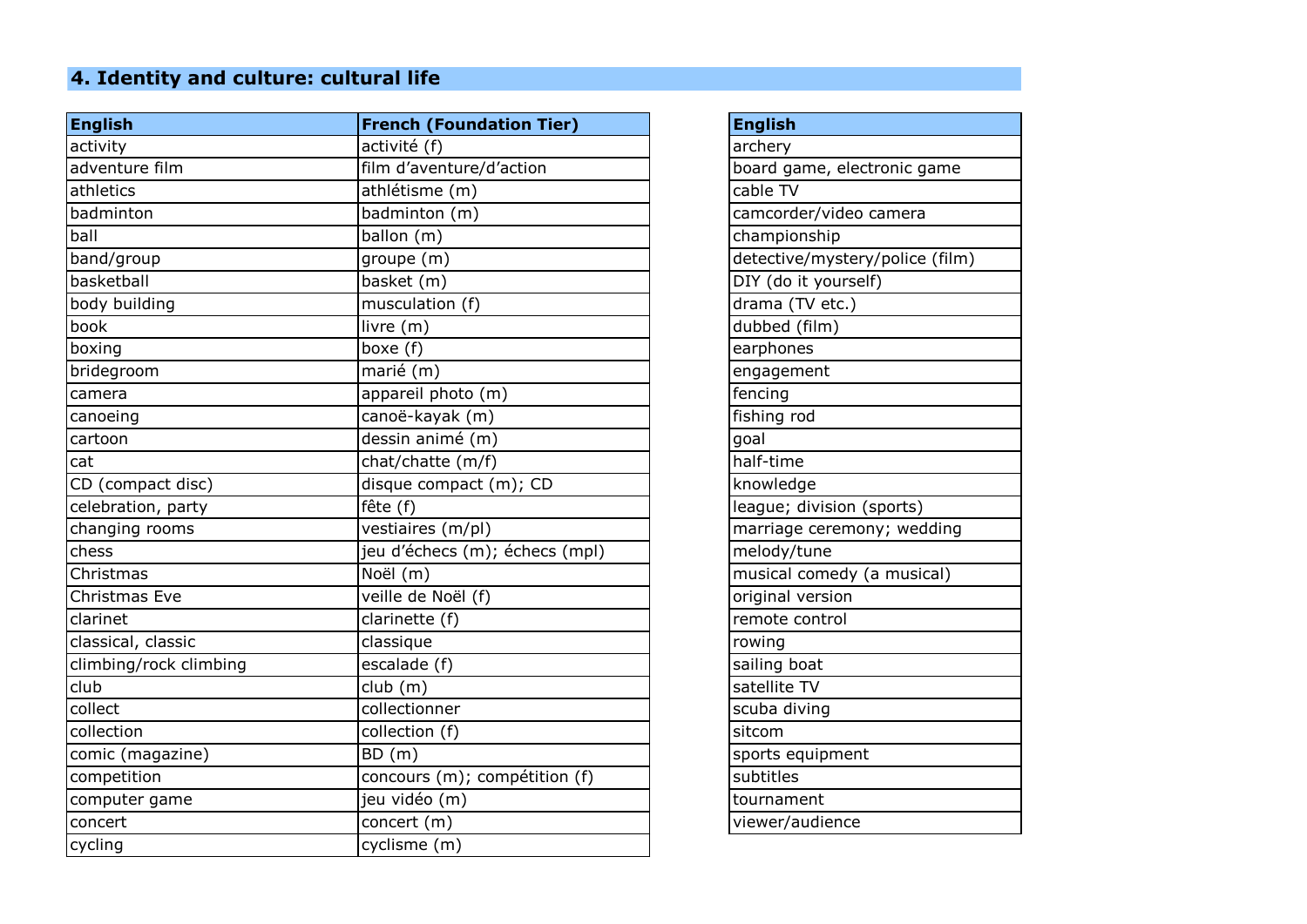| dance/dancing                      | danse (f)                          |
|------------------------------------|------------------------------------|
| detective/police (story)           | roman policier (m)                 |
| disco (place)                      | disco(thèque) (f)                  |
| documentary                        | documentaire (m)                   |
| drums                              | batterie (f)                       |
| Easter                             | Pâques                             |
| Easter Monday                      | lundi de Pâques (m)                |
| engagement                         | fiançailles (f/pl)                 |
| entertainment                      | divertissement (m)                 |
| equipment                          | équipement (m)                     |
| extreme sports                     | sports extrêmes (m/pl)             |
| fanatical about                    | fanatique de                       |
| fantasy film                       | $\overline{film}$ de fantaisie (m) |
| flute                              | flûte (f)                          |
| folk music                         | musique folk (f)                   |
| football                           | football (m)                       |
| free time                          | temps libre (m)                    |
| game                               | jeu (m)                            |
| games console                      | console de jeux (f)                |
| Good Friday                        | vendredi saint (m)                 |
| guitar                             | guitar (f)                         |
| gymnastics                         | gymnastique (f)                    |
| handball                           | handball (m)                       |
| Happy birthday!                    | Bon anniversaire                   |
| <b>Happy New Year!</b>             | Bonne année!                       |
| hobby; leisure activity            | passe-temps (m)                    |
| hockey                             | hockey (m)                         |
| horror film                        | film d'épouvante/d'horreur         |
| ice skating                        | patinage (m); patin à glace (m)    |
| judo                               | judo(m)                            |
| karate                             | karaté (m)                         |
| keyboard                           | clavier (m)                        |
| leisure                            | loisirs (m/pl)                     |
| Lent (period leading up to Easter) | Carême (m)                         |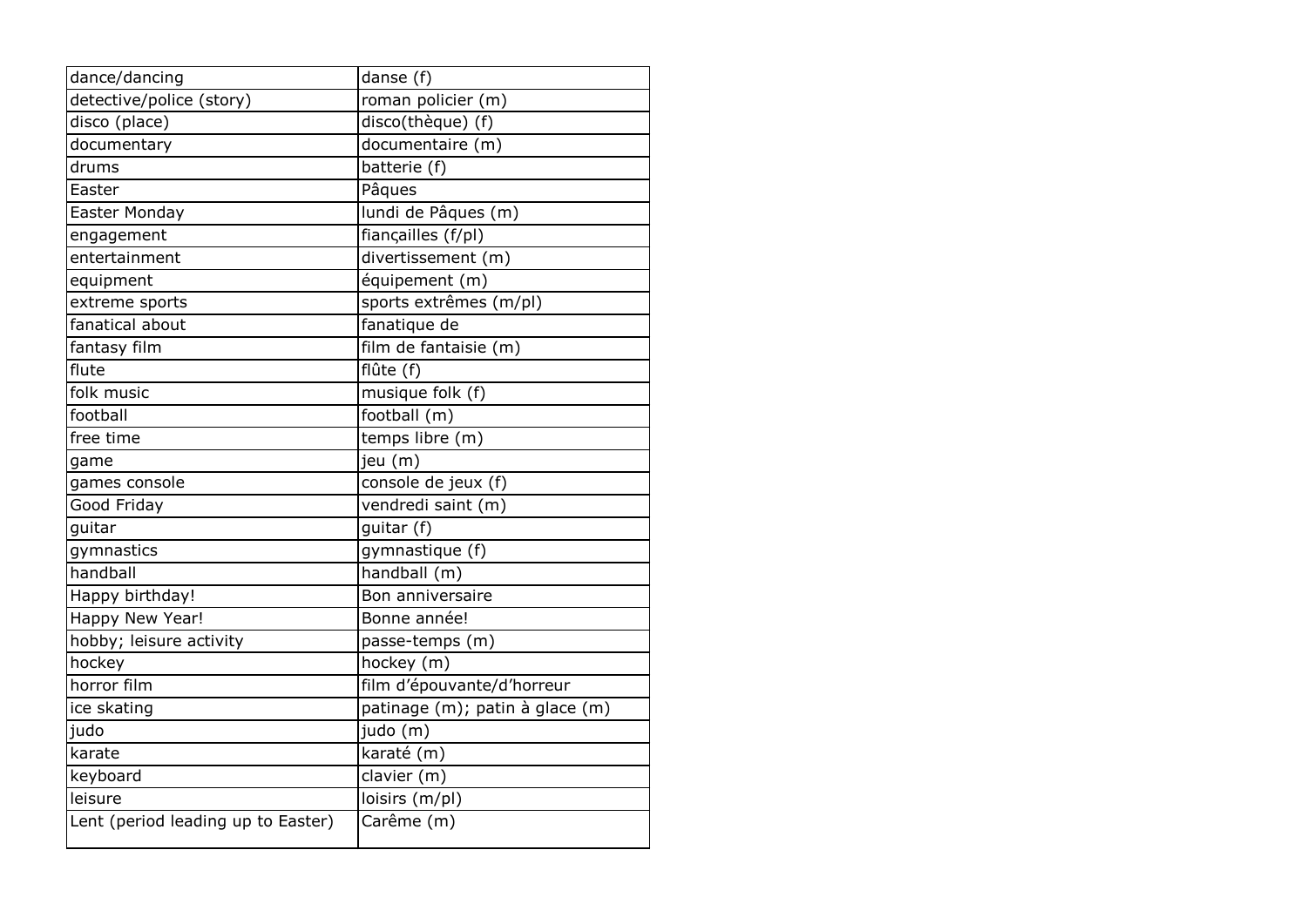| life                                        | vie (f)                                          |
|---------------------------------------------|--------------------------------------------------|
| magazine                                    | magazine (m); revue (f)                          |
| marriage; wedding                           | mariage (m)                                      |
| martial arts                                | arts martiaux (m/pl)                             |
| mobile phone                                | portable (m)                                     |
| mothers' day                                | fête des mères (f)                               |
| mountain bike                               | VTT (m) (vélo tout terrain)                      |
| mountaineering                              | alpinisme (m)                                    |
| MP3 player                                  | $mp3$ (m)                                        |
| music                                       | musique (f)                                      |
| <b>New Year</b>                             | Nouvel An (m)                                    |
| news                                        | actualités (f/pl); informations (f/pl);<br>infos |
| nightclub                                   | boîte de nuit (f)                                |
| orchestra                                   | orchestre (m)                                    |
| parachuting                                 | parachutage (m)                                  |
| paragliding                                 | parapente (f)                                    |
| petanque (outdoor game similar to<br>bowls) | pétanque (f); boules (f/pl)                      |
| piano                                       | piano (m)                                        |
| play (theatre)                              | pièce de théâtre (f)                             |
| player                                      | joueur (m) joueuse (f)                           |
| pleasure/amusement                          | plaisir $(m)$                                    |
| pocket money                                | argent de poche (m)                              |
| pop music                                   | musique pop (f)                                  |
| quiz show                                   | jeu télévisé (m)                                 |
| race/racing                                 | course (f)                                       |
| rap                                         | rap $(m)$                                        |
| reading                                     | lecture (f)                                      |
| recorder (instrument)                       | flute à bec (f)                                  |
| referee                                     | arbitre (m)                                      |
| riding                                      | équitation (f)                                   |
| rock music                                  | rock (m)                                         |
| roller blading                              | roller (m)                                       |
| romantic                                    | romantique                                       |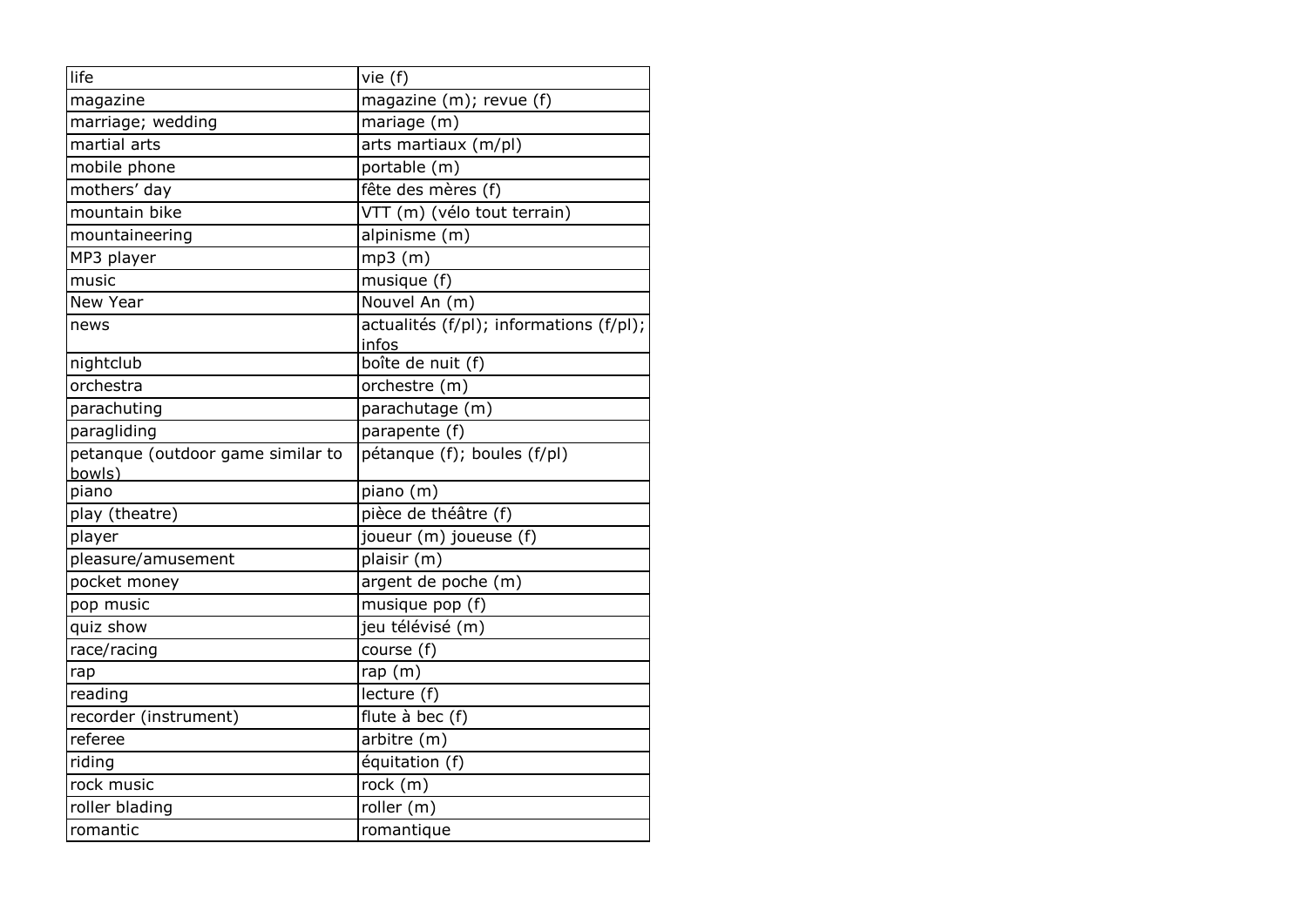| romantic film/love film                        | film romantique (m)                |
|------------------------------------------------|------------------------------------|
| rugby                                          | rugby (m)                          |
| sailing                                        | voile (f)                          |
| saxophone                                      | saxophone (m)                      |
| science fiction film                           | film de science-fiction (m)        |
| series                                         | série (f)                          |
| show (theatre etc.); TV show                   | spectacle (m); émission (f)        |
| singer                                         | chanteur/chanteuse (m/f)           |
| skate boarding                                 | skate $(m)$                        |
| skiing                                         | ski (m)                            |
| soap (opera)                                   | feuilleton (m)                     |
| song                                           | chanson (f)                        |
| sport                                          | sport (m)                          |
| sports ground                                  | terrain de sport (m)               |
| sporty                                         | sportif/sportive                   |
| spy story                                      | histoire d'espionnage (f)          |
| squash                                         | squash (m)                         |
| stage                                          | scène (f)                          |
| stereo system/music centre                     | chaîne hi-fi (f)                   |
| straight (hair)                                | raide                              |
| surfing                                        | $\overline{\text{s}}$ urf (m)      |
| swimming                                       | natation (f)                       |
| table tennis                                   | tennis de table (m); ping-pong (m) |
| team                                           | équipe (f)                         |
| tennis                                         | tennis (m)                         |
| thriller                                       | (film/histoire) de suspense (m/f)  |
| to take out for a walk (dog)                   | promener                           |
| toy                                            | jouet (m)                          |
| trampolining                                   | trampoline (m)                     |
| trumpet                                        | trompette (f)                      |
| TV channel                                     | chaîne (f)                         |
| twelfth night/Epiphany/6 <sup>th</sup> January | fête des Rois (f)                  |
| violin                                         | violon (m)                         |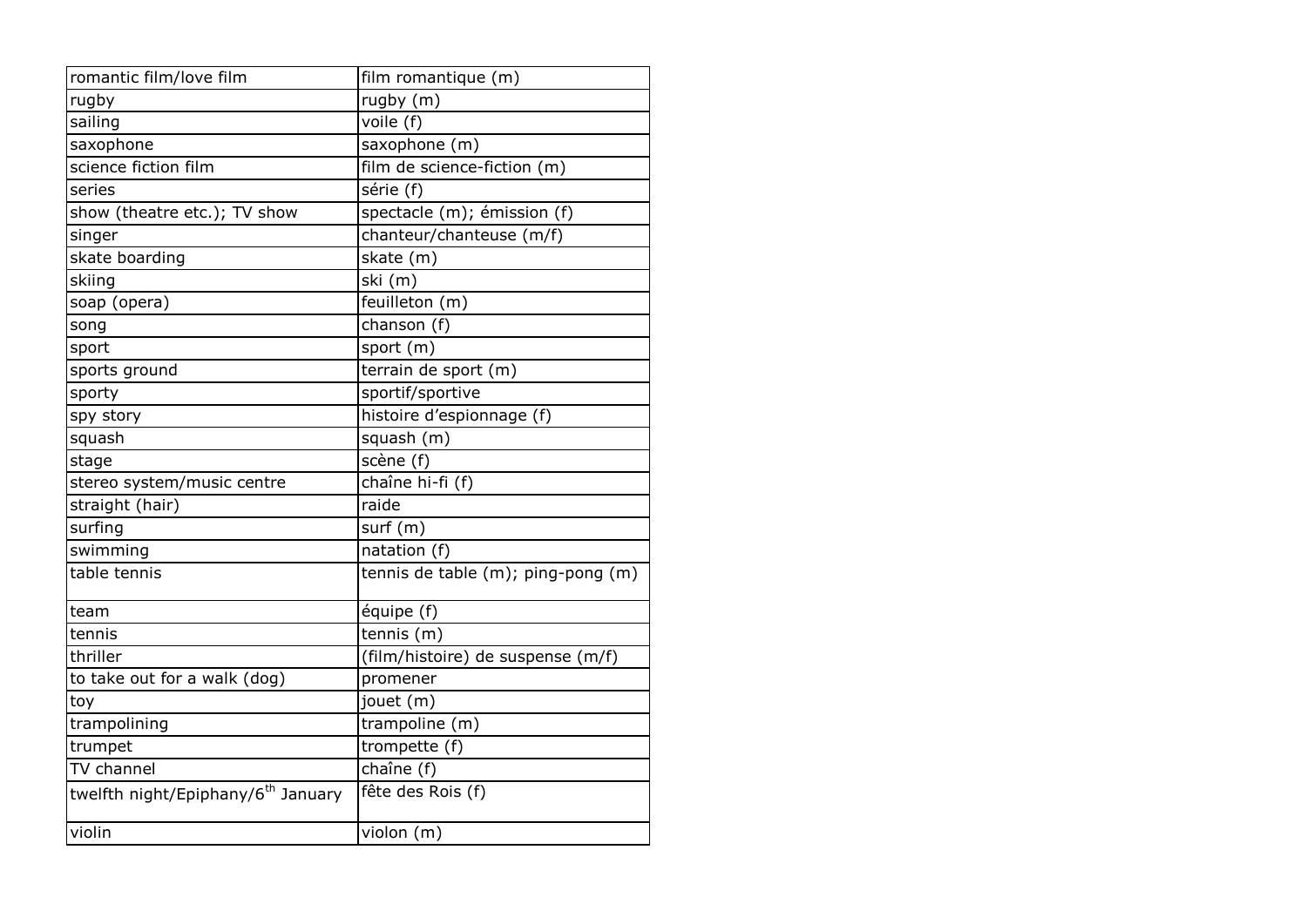| volleyball          | volley (m)                      |
|---------------------|---------------------------------|
| water skiing        | ski nautique (m)                |
| western (film etc.) | Western (m)                     |
| windsurfing         | planche à voile (f)             |
| X box               | $X$ box $(f)$                   |
| youth club          | club des jeunes (m); maison des |
|                     | jeunes (f)                      |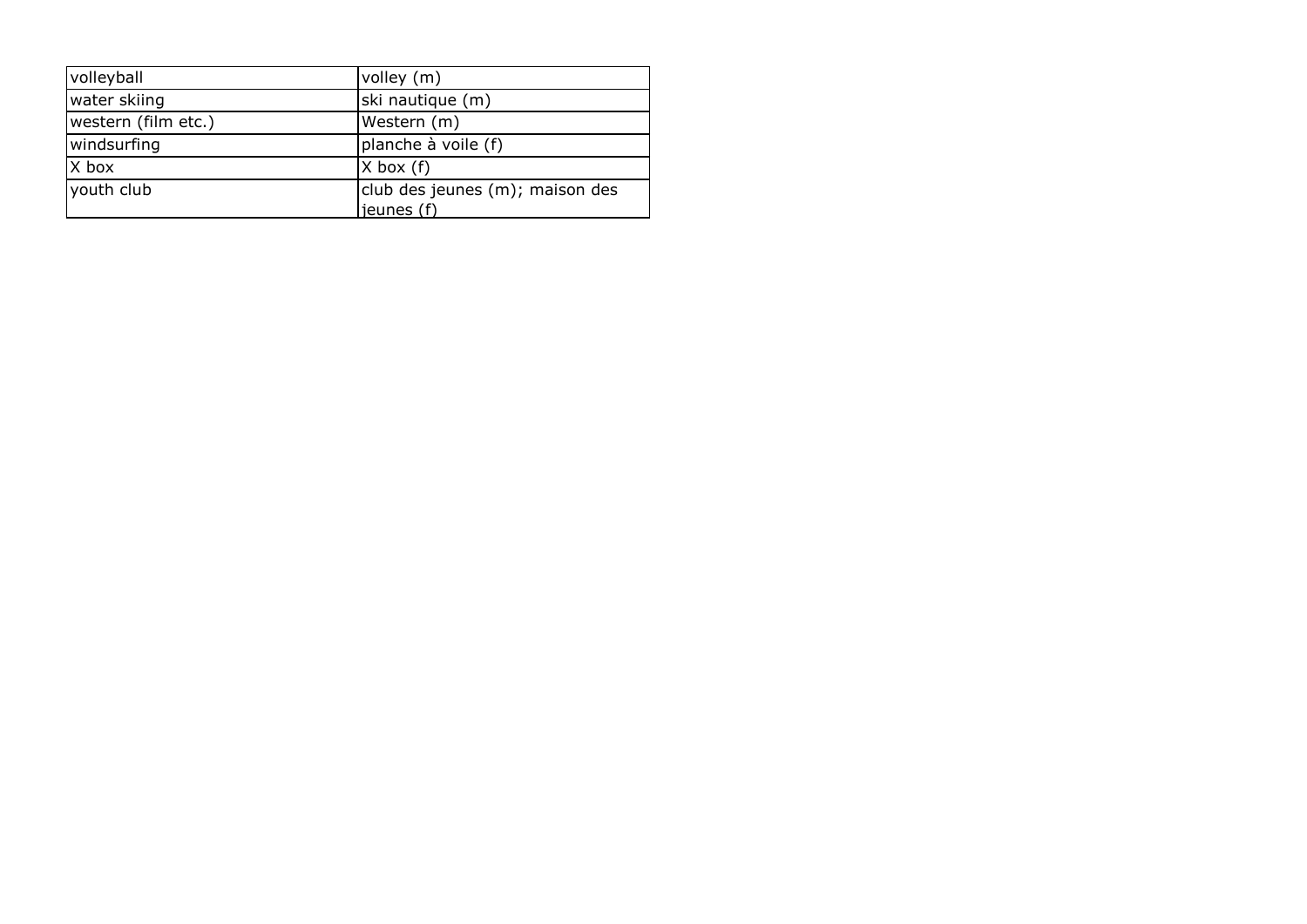| <b>French (Additional Higher Tier vocabulary)</b> |
|---------------------------------------------------|
| tir à l'arc $(m)$                                 |
| jeu de société ; jeu électronique (m)             |
| télévision par câble (f); câble (m)               |
| caméra (f)                                        |
| championnat (m)                                   |
| polar (m); film policier (m)                      |
| bricolage (m)                                     |
| comédie dramatique (f)                            |
| doublé                                            |
| écouteurs (m/pl)                                  |
| fiançailles (f/pl)                                |
| escrime (f)                                       |
| canne à pêche (f)                                 |
| but (m)                                           |
| mi-temps (f)                                      |
| connaissances (f/pl)                              |
| ligue (f)                                         |
| noces (f/pl)                                      |
| mélodie (f)                                       |
| comédie musicale (f)                              |
| version originale (f)                             |
| télécommande (f)                                  |
| aviron (m)                                        |
| voilier (m)                                       |
| télévision satellite (f)                          |
| plongée sous-marine (f)                           |
| comédie de situation (f)                          |
| articles de sport (m/pl)                          |
| sous-titres (m/pl)                                |
| tournoi (m)                                       |
| spectateur (m); spectatrice (f)                   |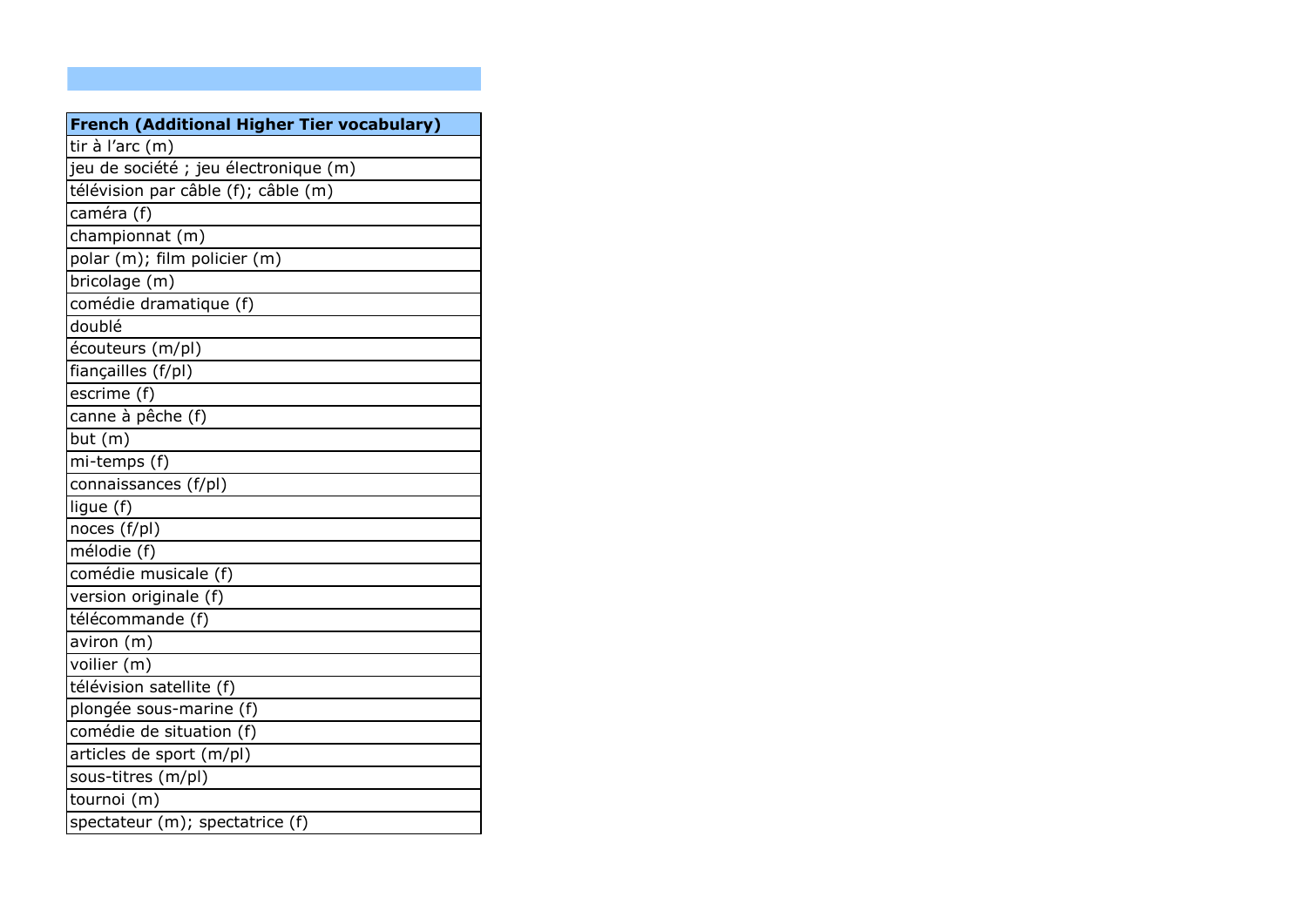### **5. Verbs associated with cultural life**

| <b>English</b>          | <b>French</b>                   |
|-------------------------|---------------------------------|
| to attend (match etc.)  | assister à                      |
| to be a member of       | faire partie de                 |
| to congratulate         | féliciter                       |
| to get married          | se marier                       |
| to go bowling (tenpin)  | faire du bowling                |
| to dance                | danser                          |
| to do sport             | faire du sport                  |
| to do gymnastics        | faire de la gymnastique         |
| to exercise             | faire de l'exercice             |
| to fish/go fishing      | pêcher; aller à la pêche        |
| to go for a walk/stroll | se promener                     |
| to go for a walk/stroll | faire une promenade             |
| to go horse riding      | faire de l'équitation/du cheval |
| to hike, ramble         | faire des randonnées            |
| to roller-skate         | faire du patin à roulettes      |
| to sail                 | faire de la voile               |
| to score a goal         | marquer un but                  |
| to shoot                | tirer                           |
| to skateboard           | faire du skate                  |
| to swim                 | nager; faire de la natation     |
| to take part (in)       | participer (à)                  |
| to train                | s'entrainer                     |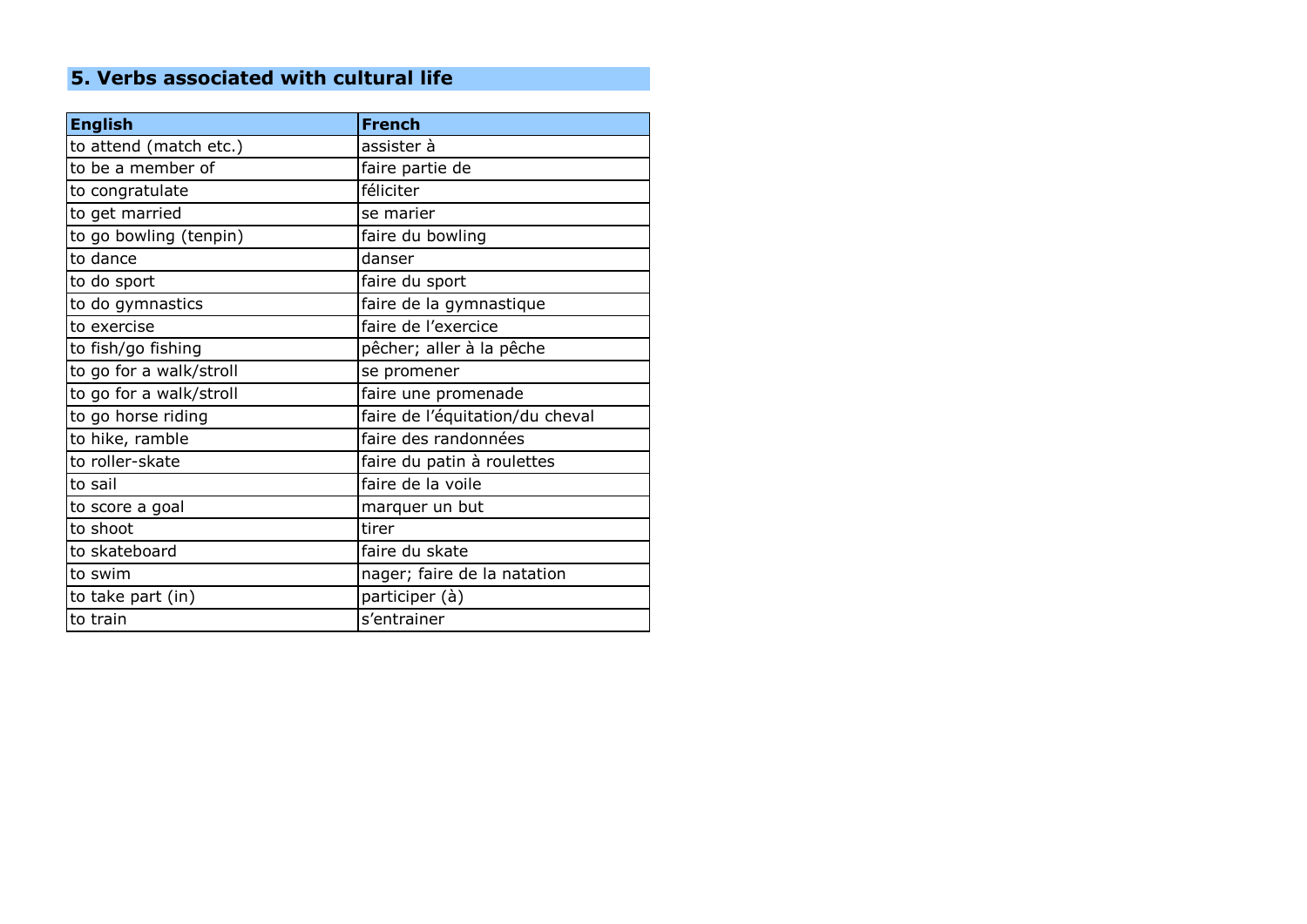## **6. Identity and culture: using social media**

| <b>English</b>    | <b>French</b>                       |
|-------------------|-------------------------------------|
| blog              | blog (m)                            |
| chatroom          | forum (m)                           |
| (to) chat online  | tchatter (en ligne)                 |
| computer          | ordinateur (m)                      |
| connection        | lien (m); connexion (f)             |
| cyber bullying    | cyber harcèlement (m)               |
| digital           | numérique                           |
| disk              | disquette (f)                       |
| e-mail            | mail (m); courrier électronique (m) |
| homepage          | page d'accueil (f)                  |
| internet          | internet (m)                        |
| internet page     | page internet (f)                   |
| password          | mot de passe (m)                    |
| risk              | risque (m)                          |
| screen            | écran (m)                           |
| security          | sécurité (f)                        |
| social network    | réseau social (m)                   |
| software          | logiciel (m)                        |
| to burn           | copier                              |
| to download       | télécharger                         |
| to erase, delete  | effacer                             |
| to load           | charger                             |
| to save, to store | sauvegarder                         |
| to surf (the net) | surfer sur internet                 |
| to type           | taper                               |
| to upload         | mettre en ligne                     |
| virus             | virus (m)                           |
| web               | toile (f); web (m)                  |
| webcam            | webcam (f)                          |
| web page          | page web (f)                        |
| website           | site internet (m); site web (m)     |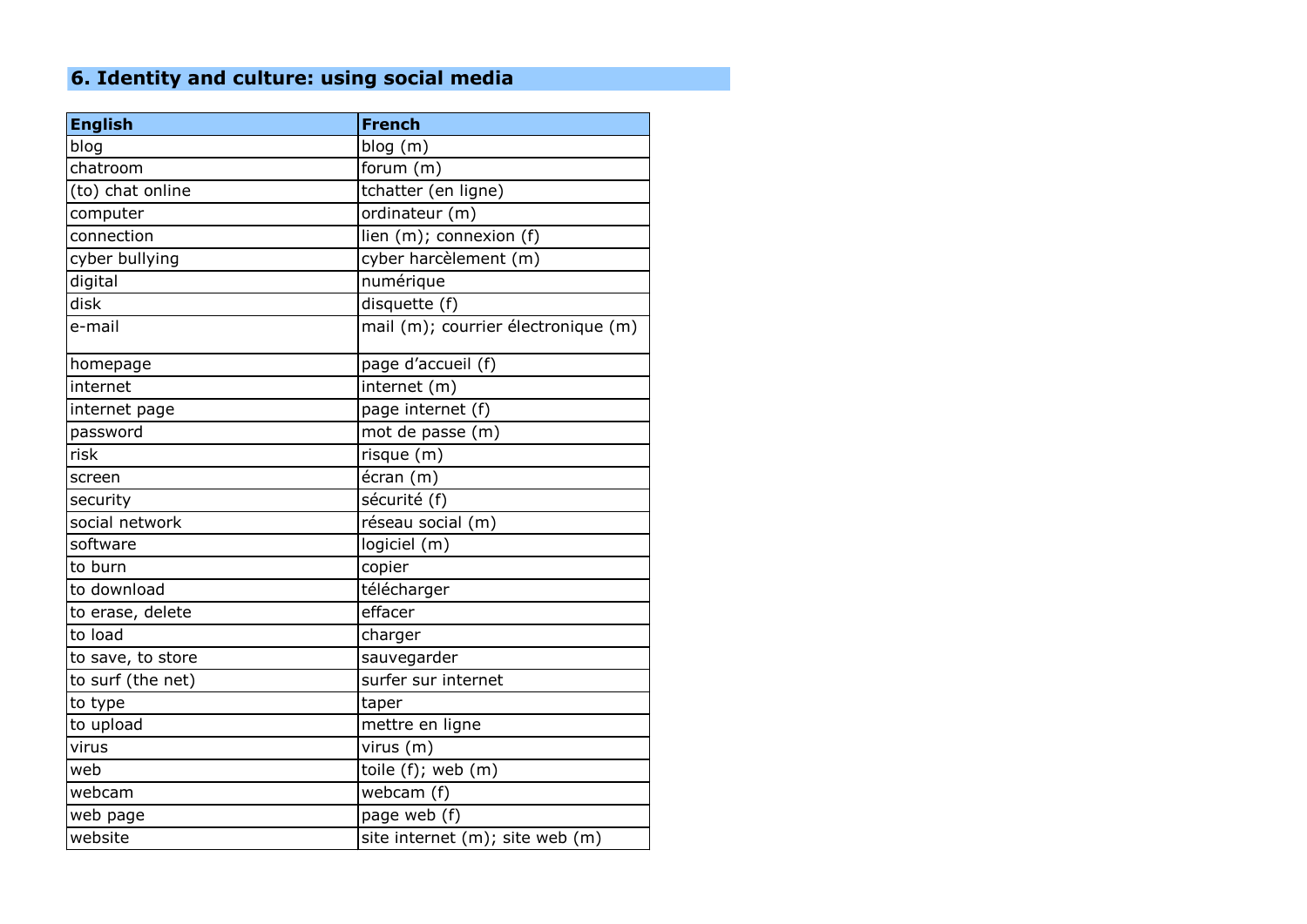## **7. Local area, holiday and travel**

| <b>English</b>                  | <b>French (Foundation Tier)</b>  | <b>English</b>                           |
|---------------------------------|----------------------------------|------------------------------------------|
| abroad                          | à l'étranger                     | ATM/cash point                           |
| accommodation                   | logement (m)                     | air transport                            |
| adult                           | adulte                           | bed and breakfast accommodation          |
| agricultural                    | agricole                         | bedlinen                                 |
| air conditioning/air-con        | climatisation (f)                | (bike) hire                              |
| airport                         | aéroport (m)                     | (to) board (plane, ship)                 |
| area (in town)                  | quartier (m)                     | (to) brake                               |
| arrival                         | arrivée (f)                      | brakes                                   |
| art gallery                     | galerie d'art (f)                | canal                                    |
| bakery; baker's shop            | boulangerie (f)                  | coming/arriving from (planes,<br>trains) |
| balcony                         | balcon (m)                       | Customs                                  |
| bank                            | banque (f)                       | door (of train etc.)                     |
| bar                             | bar(m)                           | dry cleaner's; dry cleaning              |
| basement                        | sous-sol (m)                     | emergency exit                           |
| bath                            | bain (m)                         | event                                    |
| bathroom                        | salle de bains $(f)$             | fast train                               |
| beach                           | plage (f)                        | fireworks                                |
| bed                             | lit(m)                           | fountain                                 |
| bed and breakfast accommodation | chambre d'hôte (f)               | heavy goods vehicle (HGV)                |
| bed linen                       | linge de lit (m)                 | helicopter                               |
| bicycle/bike                    | vélo (m); bicyclette (f)         | hospitality                              |
| boat                            | bateau (m)                       | hypermarket                              |
| book of tickets                 | carnet (m)                       | ironmonger's/hardware shop               |
| border                          | frontière (f)                    | launderette                              |
| bowling alley                   | bowling (m)                      | level crossing                           |
| brand/make                      | marque (f)                       | motorway junction                        |
| bridge                          | pont (m)                         | motorway services                        |
| brochure/leaflet                | brochure (f)                     | no entry (when driving)                  |
| building                        | $\overline{\text{båtiment}}$ (m) | no parking                               |

| <b>English</b>                  |
|---------------------------------|
| ATM/cash point                  |
| air transport                   |
| bed and breakfast accommodation |
| bedlinen                        |
| (bike) hire                     |
| (to) board (plane, ship)        |
| (to) brake                      |
| brakes                          |
| canal                           |
| coming/arriving from (planes,   |
| trains)                         |
| Customs                         |
| door (of train etc.)            |
| dry cleaner's; dry cleaning     |
| emergency exit                  |
| event                           |
| fast train                      |
| fireworks                       |
| fountain                        |
| heavy goods vehicle (HGV)       |
| helicopter                      |
| hospitality                     |
| hypermarket                     |
| ironmonger's/hardware shop      |
| launderette                     |
| level crossing                  |
| motorway junction               |
| motorway services               |
| no entry (when driving)         |
| no parking                      |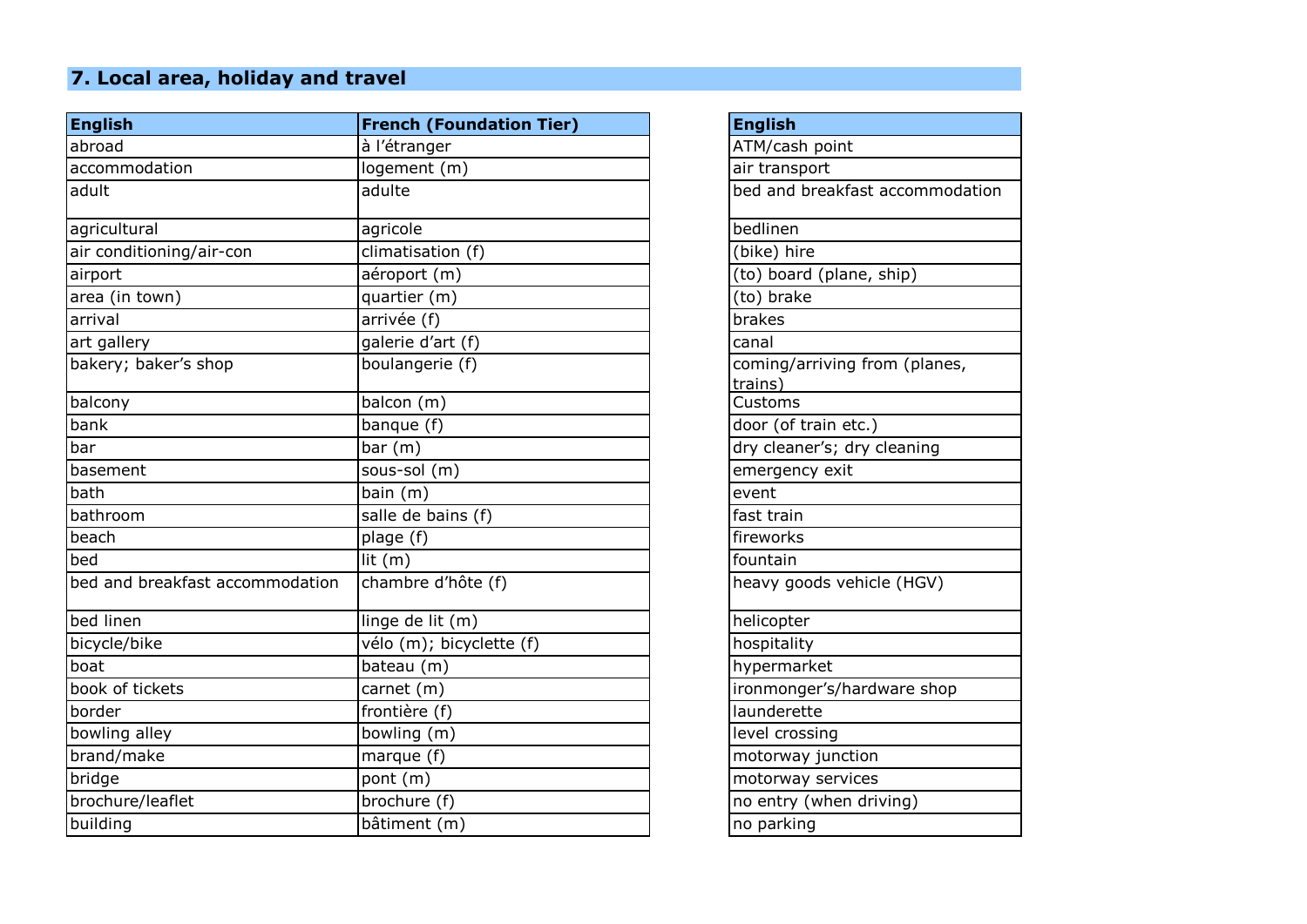| bus (by bus)          | (auto)bus (m) (en bus)     | noise                                        |
|-----------------------|----------------------------|----------------------------------------------|
| bus/coach station     | gare routière $(f)$        | (to) overtake                                |
| bus stop              | arrêt de bus (m)           | package holiday                              |
| business/trade        | commerce (m)               | park; green space                            |
| butcher's shop        | boucherie (f)              | policeman                                    |
| café                  | café (m)                   | police station                               |
| calm/peaceful         | calme; tranquille          | procession                                   |
| campsite              | camping (m)                | registration/booking in                      |
| to camp               | faire du camping           | roundabout (in road)                         |
| car                   | voiture $(f)$ ; auto $(f)$ | run over (traffic accident)                  |
| caravan               | caravane (f)               | rush hour                                    |
| car park              | parking (m)                | savings bank                                 |
| castle                | château (m)                | seaside resort                               |
| cathedral             | cathédrale (f)             | seat belt                                    |
| church                | église (f)                 | sound and light (show)                       |
| cinema                | cinéma (m)                 | speed                                        |
| closed                | fermé                      | speed limit                                  |
| closing               | fermeture (f)              | surrounding area, vicinity                   |
| coach                 | car (m)                    | to put someone up; accommodate               |
| coast                 | côte (f)                   | to take place                                |
| comfortable           | confortable                | to stay (for a holiday)                      |
| commercial            | commercial                 | $\overline{\text{toll}}$                     |
| compartment           | compartiment (m)           | (to) validate a ticket (e.g. train,<br>tram) |
| concert               | concert (m)                | winter/skiing holiday                        |
| connection            | correspondance (f)         | vehicle                                      |
| corner                | coin (m)                   |                                              |
| country (i.e. nation) | pays (m)                   |                                              |
| countryside           | campagne (f)               |                                              |
| crossing (ferry)      | traversée (f)              |                                              |
| crossroads            | carrefour (m)              |                                              |
| cycle path            | piste cyclable (f)         |                                              |
| degree                | degré (m)                  |                                              |
| delay                 | retard (m)                 |                                              |

| noise                                               |
|-----------------------------------------------------|
| (to) overtake                                       |
| package holiday                                     |
| park; green space                                   |
| policeman                                           |
| police station                                      |
| procession                                          |
| registration/booking in                             |
| roundabout (in road)                                |
| run over (traffic accident)                         |
| rush hour                                           |
| savings bank                                        |
| seaside resort                                      |
| seat belt                                           |
| sound and light (show)                              |
| speed                                               |
| speed limit                                         |
| surrounding area, vicinity                          |
| to put someone up; accommodate                      |
| to take place                                       |
| to stay (for a holiday)                             |
| toll                                                |
| (to) validate a ticket (e.g. train,<br><u>tram)</u> |
| winter/skiing holiday                               |
| vehicle                                             |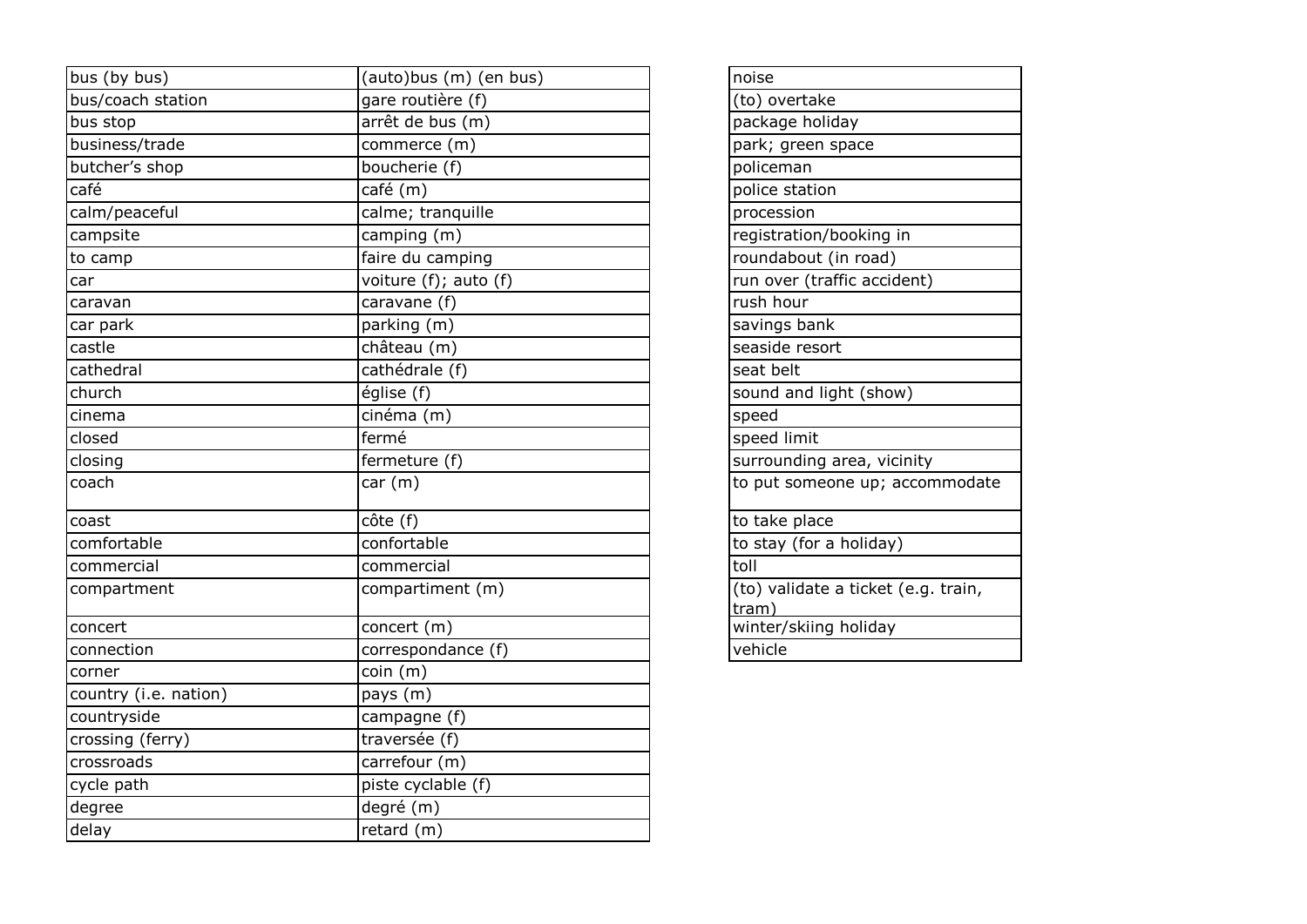| department (in a shop)            | rayon (m)                       |
|-----------------------------------|---------------------------------|
| department store                  | grand magasin (m)               |
| departure                         | départ (m)                      |
| destination                       | destination (f)                 |
| diesel (fuel)                     | gasoil (m)                      |
| direct                            | direct                          |
| direction                         | $\overline{d}$ irection (f)     |
| disco                             | discothèque/disco (f)           |
| double room                       | chambre pour deux personnes (f) |
| driver                            | conducteur (m); conductrice (f) |
| driving licence                   | permis de conduire (m)          |
| electrical goods (retailer)       | (magasin d')électroménager (m)  |
| emergency                         | urgence (f)                     |
| enjoy your stay!                  | bon séjour!                     |
| entertainment, things to do       | distractions (f/pl)             |
| entrance                          | entrée (f)                      |
| exhibition                        | exposition (f)                  |
| exit                              | sortie (f)                      |
| factory                           | usine (f)                       |
| fare                              | tarif (m)                       |
| farm                              | $F$ <sub>ferme</sub> $(f)$      |
| ferry                             | ferry (m)                       |
| free (available, vacant)          | libre                           |
| flight                            | vol (m)                         |
| floor (1st, 2nd)                  | étage (m)                       |
| (it is) forbidden to              | défense de; interdit de         |
| foreigner                         | étranger/étrangère (m/f)        |
| form                              | fiche (f)                       |
| full (hotel etc.)                 | complet                         |
| full board (all meals included)   | pension complète (f)            |
| games room                        | salle de jeux (f)               |
| garage, service station, petrol   | station service (f)             |
| station<br>grocery; grocer's shop | épicerie (f)                    |
| ground floor                      | rez-de-chaussée (m)             |
|                                   |                                 |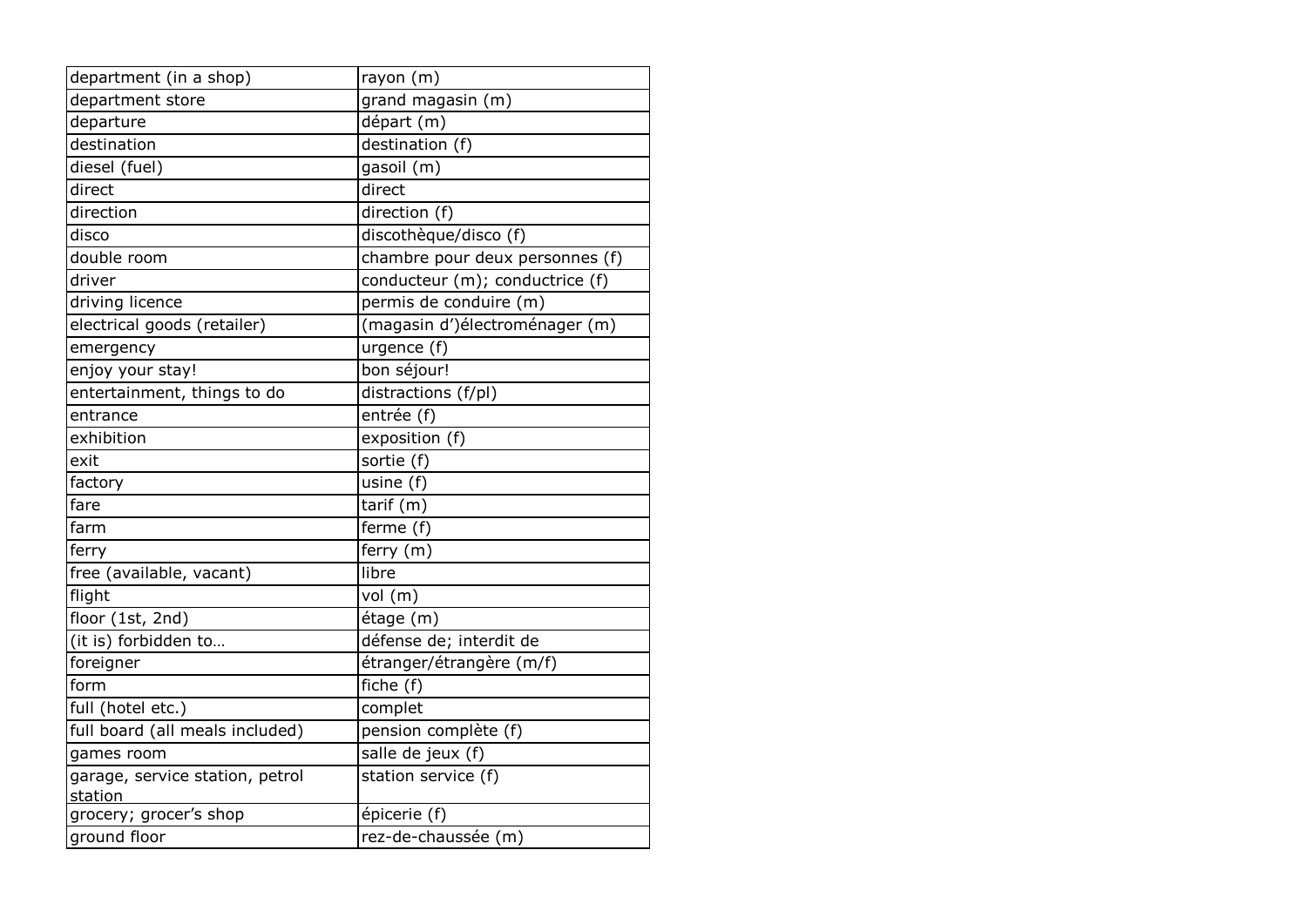| guest (in a hotel); customer       | client (m)                         |  |
|------------------------------------|------------------------------------|--|
| guided tour                        | visite guide (f)                   |  |
| half board (B and B and evening    | demi-pension (f)                   |  |
| meal)                              |                                    |  |
| heating                            | chauffage (m)                      |  |
| hill                               | colline (f)                        |  |
| hire of/hiring/renting (e.g. bike; | location (f)                       |  |
| house)                             |                                    |  |
| to hire                            | louer                              |  |
| historic                           | historique                         |  |
| holiday, fair, festival            | fête (f)                           |  |
| hospital                           | hôpital (m)                        |  |
| hotel                              | hôtel (m)                          |  |
| household goods shop (cleaning     | droguerie (f)                      |  |
| materials etc.)                    |                                    |  |
| hypermarket                        | hypermarché (m)                    |  |
| ice rink                           | patinoire (f)                      |  |
| identification; ID                 | pièce d'identité (f)               |  |
| in advance                         | en avance                          |  |
| included                           | inclus                             |  |
| indoor swimming pool               | piscine couverte (f)               |  |
| industry                           | industrie (f)                      |  |
| industrial                         | industriel/le                      |  |
| information office                 | bureau d'accueil/de renseignements |  |
|                                    | (m)                                |  |
| inside                             | à l'intérieur                      |  |
| journey                            | voyage (m)                         |  |
| journey (short)                    | trajet (m)                         |  |
| key                                | clef/clé (f)                       |  |
| lake                               | lac(m)                             |  |
| left luggage office/locker         | consigne (f)                       |  |
| leisure centre                     | centre de loisirs (m)              |  |
| library                            | bibliothèque (f)                   |  |
| lift                               | ascenseur (m)                      |  |
| line/route                         | ligne (f)                          |  |
| litter/rubbish bin                 | poubelle (f)                       |  |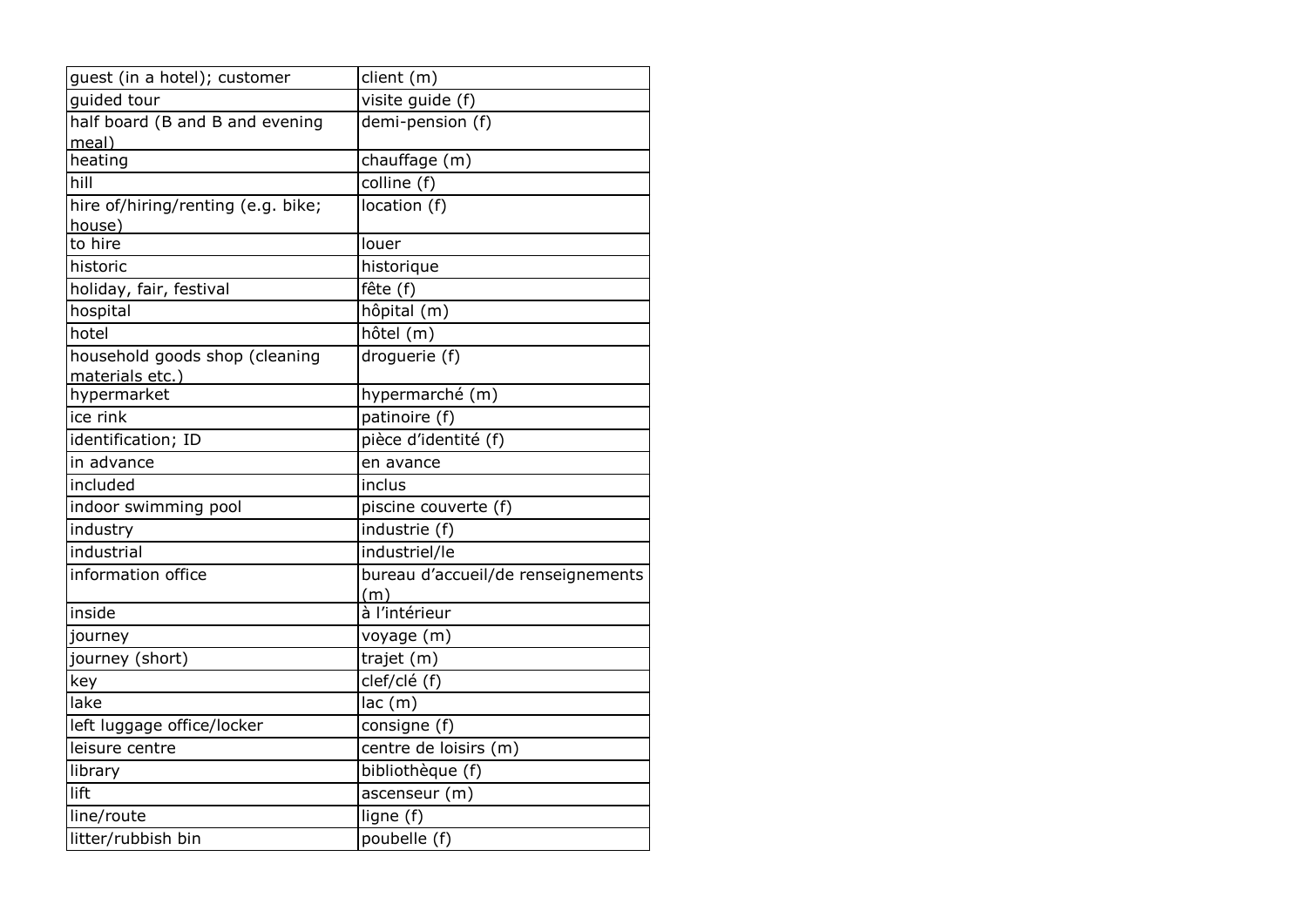| lively                       | animé                         |  |
|------------------------------|-------------------------------|--|
| local inhabitant             | habitant/e (m/f)              |  |
| lorry                        | camion (m)                    |  |
| lost property office         | bureau des objets trouvés (m) |  |
| luggage                      | bagages (m/pl)                |  |
| luxurious                    | de luxe                       |  |
| map (of a country, road map) | carte (f)                     |  |
| map (of the town)            | plan (de la ville) (m)        |  |
| market                       | marché (m)                    |  |
| means of transport           | moyen de transport (m)        |  |
| monument                     | monument (m)                  |  |
| moped                        | mobylette (f)                 |  |
| motorbike                    | moto (f)                      |  |
| motorway                     | autoroute (f)                 |  |
| mountain                     | montagne (f)                  |  |
| mosque                       | mosquée (f)                   |  |
| museum                       | musée (m)                     |  |
| newspaper stall              | kiosque à journaux (m)        |  |
| nightclub                    | boîte de nuit (f)             |  |
| occupied/taken               | occupé                        |  |
| office                       | bureau (m)                    |  |
| open                         | ouvert                        |  |
| on foot                      | à pied                        |  |
| on the left                  | à gauche                      |  |
| on the right                 | à droite                      |  |
| one way street               | sens interdit/unique (m)      |  |
| outing; trip                 | excursion (f)                 |  |
| outside                      | à l'extérieur                 |  |
| outside/in the open air      | en plein air                  |  |
| to pack/unpack (cases)       | faire/défaire la valise       |  |
| palace                       | palais (m)                    |  |
| park                         | jardin public (m); parc (m)   |  |
| passenger                    | passager/passagère (m/f)      |  |
| passport                     | passeport (m)                 |  |
| passport control             | contrôle des passeports (m)   |  |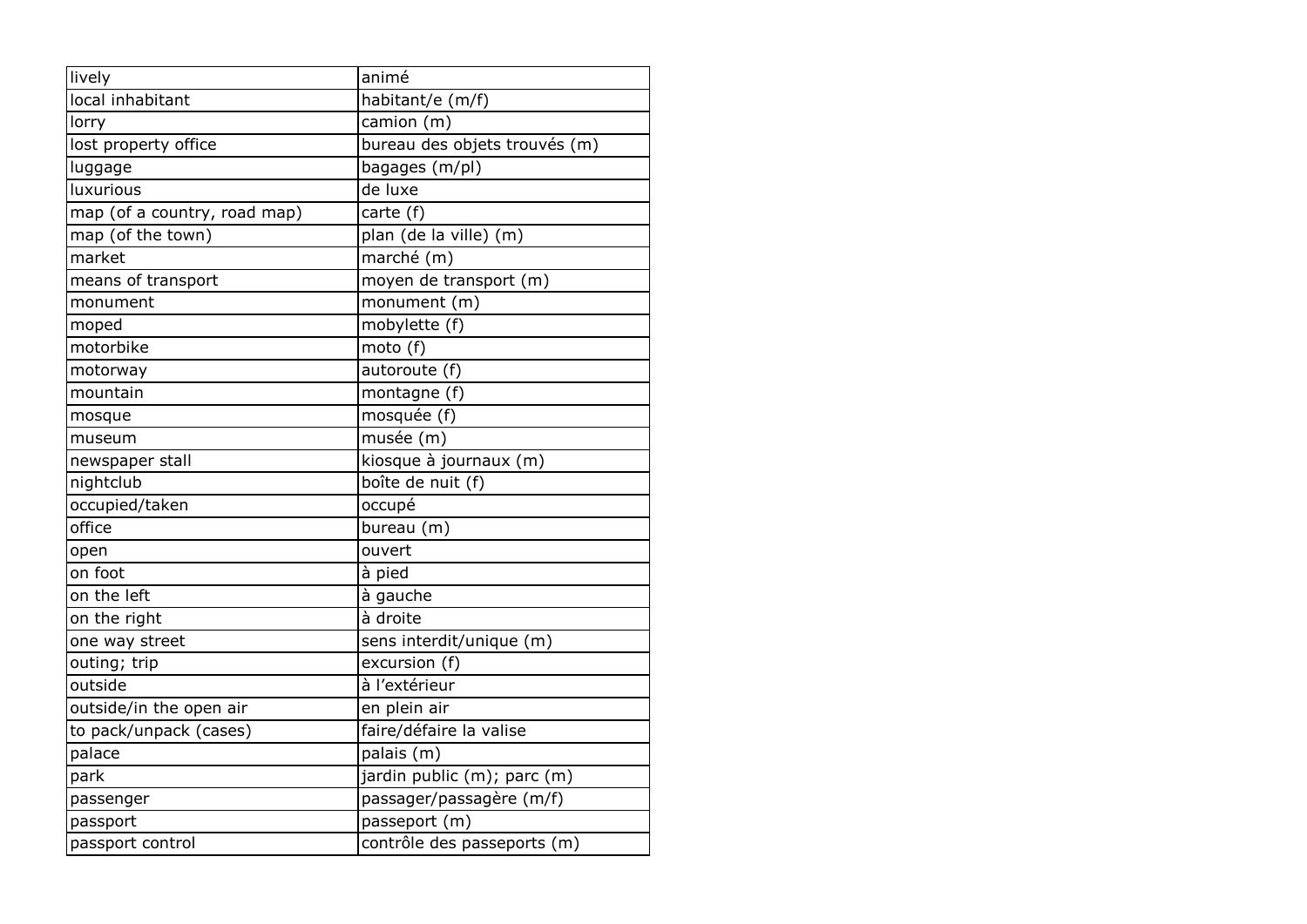| pedestrian             | piéton (m)                          |
|------------------------|-------------------------------------|
| pedestrian area        | zone piétonne (f)                   |
| pedestrian crossing    | passage piéton (m)                  |
| petrol                 | essence (f)                         |
| picturesque            | pittoresque                         |
| pillow                 | oreiller (m)                        |
| pitch (for tent)       | emplacement (m)                     |
| place                  | endroit (m); lieu (m)               |
| playground             | terrain/aire de jeux (m)            |
| plane                  | avion (m)                           |
| platform               | quai (m)                            |
| policeman              | policier (m); agent de police (m/f) |
| police station         | commissariat (m)                    |
| port                   | port (m)                            |
| postcard               | carte postale (f)                   |
| poster/notice          | affiche (f)                         |
| post office            | poste (f)                           |
| price list             | liste des prix (f)/tarif (m)        |
| priority               | priorité (f)                        |
| problem                | problème (m)                        |
| public holiday         | jour férié (m) ; jour de fête (m)   |
| public transport       | transports en commun (m/pl)         |
| public/municipal       | publique; municipal                 |
| railway                | chemin de fer (m)                   |
| reception              | réception (f); accueil (m)          |
| receptionist           | réceptionniste (m/f)                |
| reduction              | reduction (f)                       |
| region                 | région (f)                          |
| rent; rental           | $\overline{log}$ (m)                |
| rented holiday cottage | gîte (m)                            |
| reservation            | réservatiion (f)                    |
| return ticket          | (billet) aller-retour (m)           |
| river                  | rivière (f); fleuve (m)             |
| road                   | route (f)                           |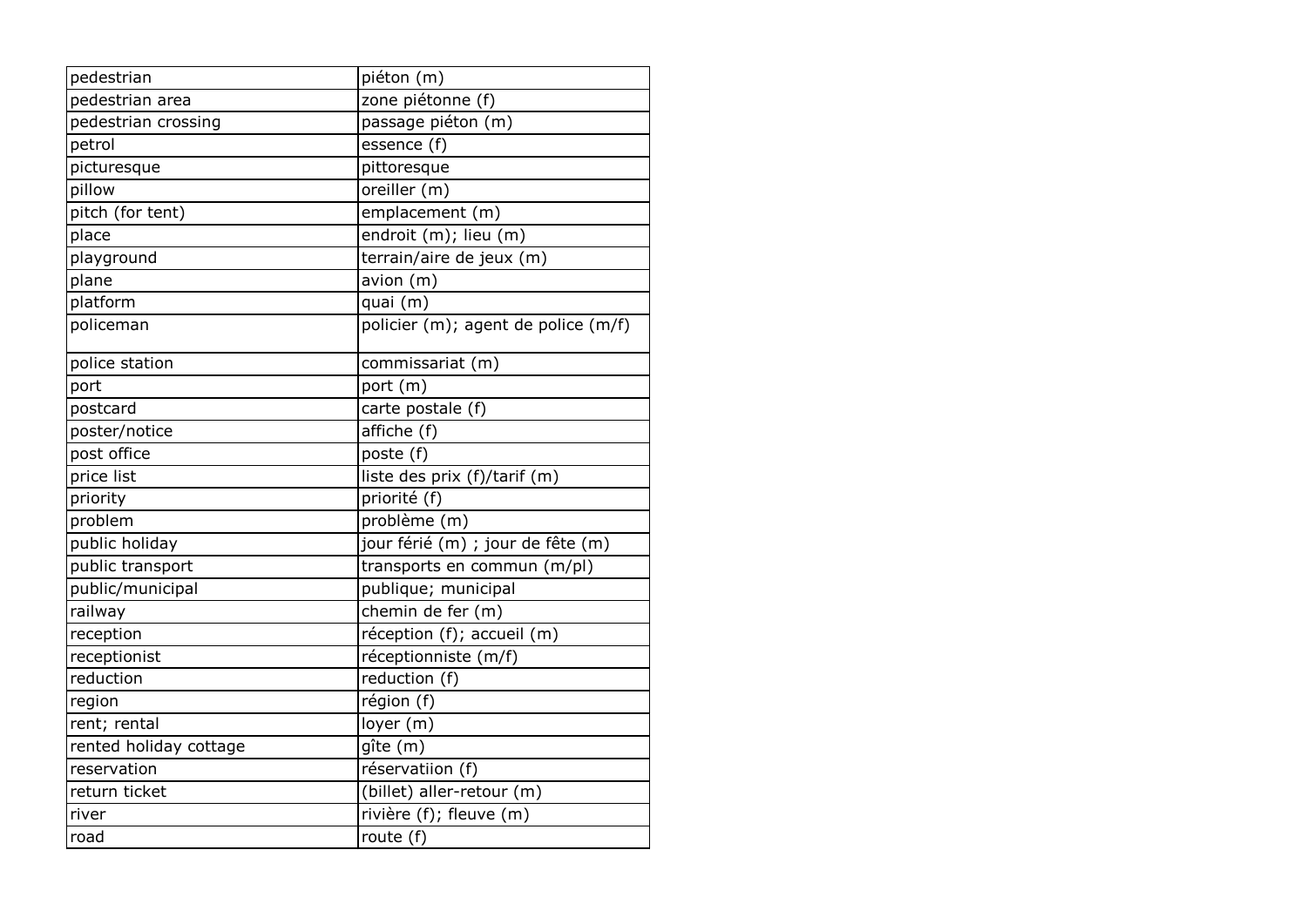| road map                       | carte routière (f)            |
|--------------------------------|-------------------------------|
| road/street                    | rue $(f)$                     |
| (bed)room (in a hotel)         | chambre (f)                   |
| sea                            | mer(f)                        |
| (at the) seaside               | au bord de la mer             |
| season                         | saison (f)                    |
| sheet                          | drap (m)                      |
| ship                           | navire (m)                    |
| shop                           | magasin (m)                   |
| shopping centre                | centre commercial (m)         |
| show                           | spectacle (m)                 |
| shower                         | douche (f)                    |
| shower block (e.g.on campsite) | bloc sanitaire (m)            |
| sign                           | panneau (m)                   |
| single ticket                  | aller simple (m)              |
| single room                    | chambre pour une personne (f) |
| situated                       | situé                         |
| ski resort                     | station de ski (f)            |
| sleeping bag                   | sac de couchage (m)           |
| sleeping car (in a train)      | wagon-lit (m)                 |
| snack bar, buffet (on a train) | buffet (m)                    |
| snack bar                      | snack $(m)$                   |
| soap                           | savon (m)                     |
| souvenir                       | souvenir (m)                  |
| sports centre                  | centre sportif (m)            |
| spacious                       | spacieux/spacieuse            |
| square (in town)               | place (f)                     |
| stadium                        | stade (m)                     |
| star                           | étoile (f)                    |
| stairs; staircase              | escalier (m)                  |
| station (railway)              | gare (f)                      |
| stop (bus, tram etc.)          | arrêt (m)                     |
| suburb; outskirts of town      | banlieue (f)                  |
| suitable for drinking          | potable                       |
| suitcase                       | valise (f)                    |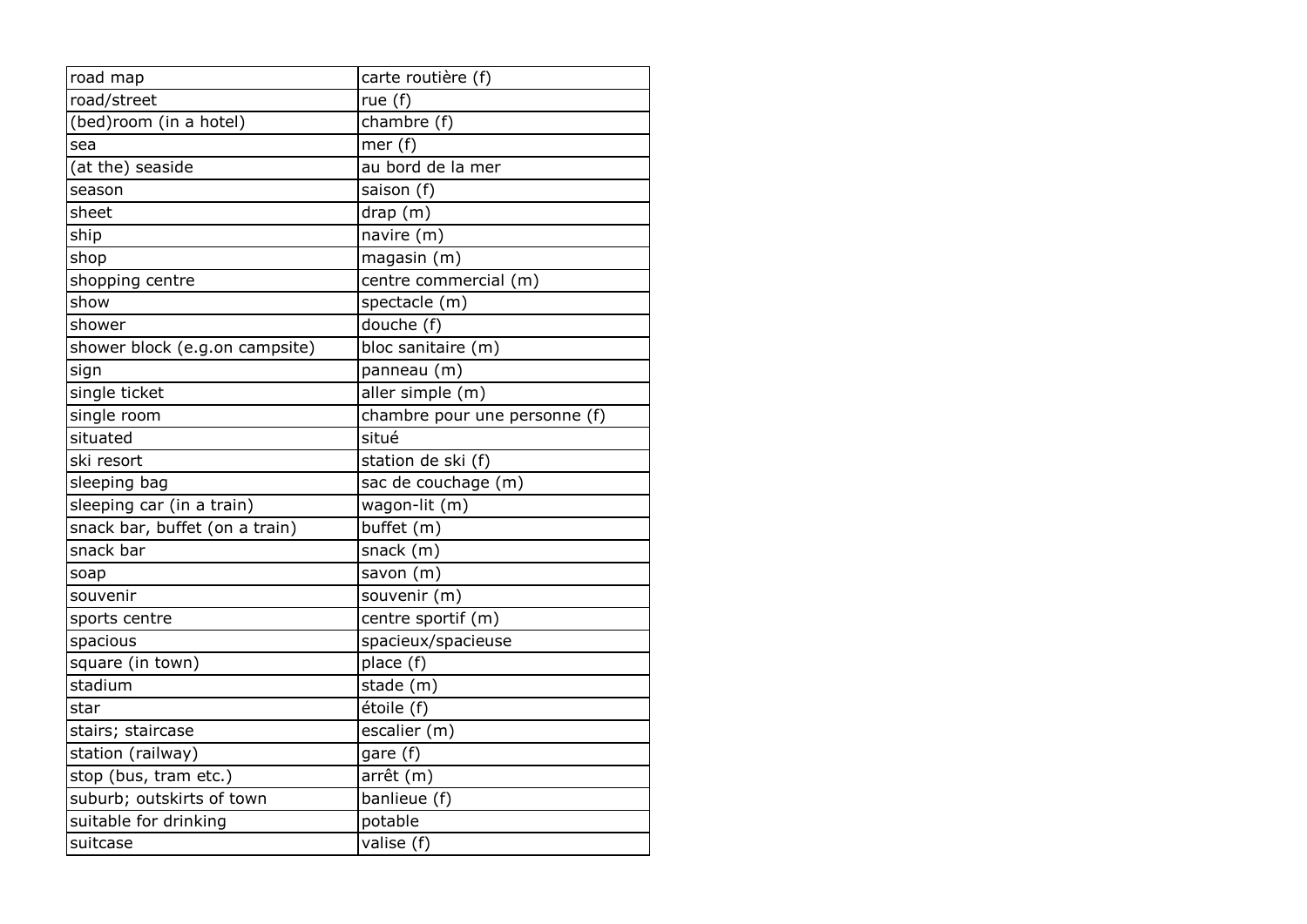| summer camp                       | colonie de vacances (f)              |  |
|-----------------------------------|--------------------------------------|--|
| supplement                        | supplément (m)                       |  |
| supermarket                       | supermarché (m)                      |  |
| swimming pool                     | piscine (f)                          |  |
| taxi                              | taxi (m)                             |  |
| television set                    | téléviseur (m)/poste de télévision   |  |
|                                   | (m)                                  |  |
| tent                              | tente (f)                            |  |
| tennis court                      | court de tennis (m)                  |  |
| theatre                           | théâtre (m)                          |  |
| ticket; tram, bus or metro ticket | billet (m); ticket (m)               |  |
| ticket inspector                  | contrôleur (m)                       |  |
| ticket office                     | guichet (m)                          |  |
| till; cash desk                   | caisse (f)                           |  |
| timetable                         | horaire (m)                          |  |
| tobacconist's shop                | (bureau de) tabac (m)                |  |
| toilets                           | toilettes (f/pl)                     |  |
| toilet paper                      | papier hygiénique (m)                |  |
| toothbrush                        | brosse à dents (f)                   |  |
| toothpaste                        | dentifrice (m)                       |  |
| tour                              | tour $(m)$                           |  |
| tourist                           | touriste (m)                         |  |
| tourist (adjective)               | touristique                          |  |
| tourist attraction                | site touristique (m), attraction (f) |  |
| tourist information office        | office de tourisme (m)               |  |
| tower                             | tour (f)                             |  |
| town                              | ville (f)                            |  |
| town centre                       | centre-ville (m)                     |  |
| town hall                         | mairie (f); hôtel de ville (m)       |  |
| traffic                           | circulation (f)                      |  |
| traffic jam                       | embouteillage (m)                    |  |
| traffic lights                    | feux (m/pl)                          |  |
| train                             | train $(m)$                          |  |
| tram                              | tramway (m)                          |  |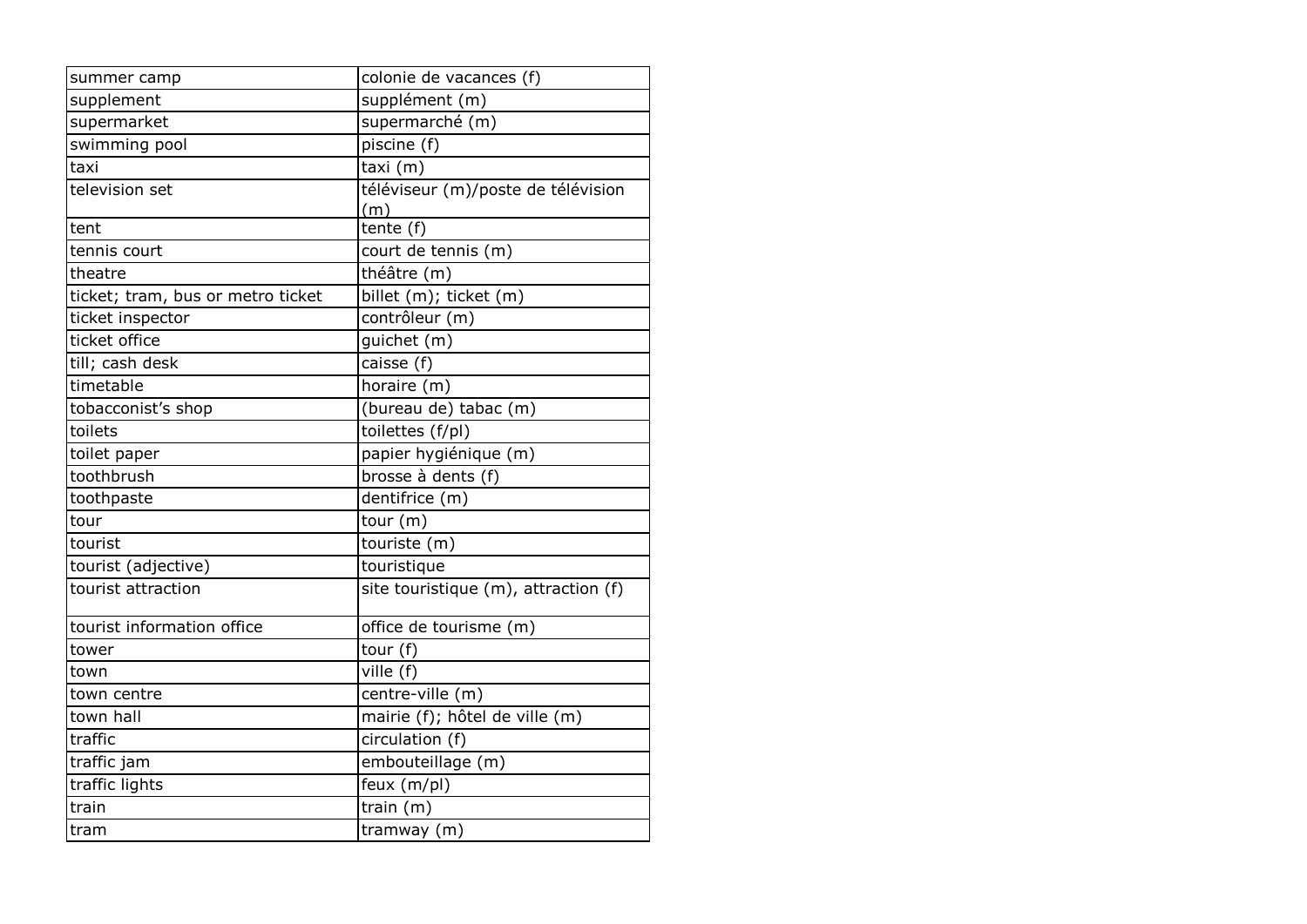| travel agency             | agence de voyage (f)    |
|---------------------------|-------------------------|
| traveller                 | voyageur (m)            |
| (to) turn/switch on       | allumer                 |
| (to) turn/switch off      | éteindre                |
| twin-bedded room          | chambre à deux lits (f) |
| underground railway       | métro (m)               |
| underground station       | station de métro (f)    |
| unleaded petrol           | essence sans plomb (f)  |
| view (over)               | vue (f) (sur)           |
| village                   | village (m)             |
| waiting period/time limit | délai (m)               |
| waiting room              | salle d'attente (f)     |
| wash basin                | lavabo (m)              |
| way out/exit              | sortie (f)              |
| welcome                   | accueil (m)             |
| window                    | fenêtre (f)             |
| (shop) window             | vitrine (f)             |
| winter holidays           | vacances d'hiver (f/pl) |
| youth hostel              | auberge de jeunesse (f) |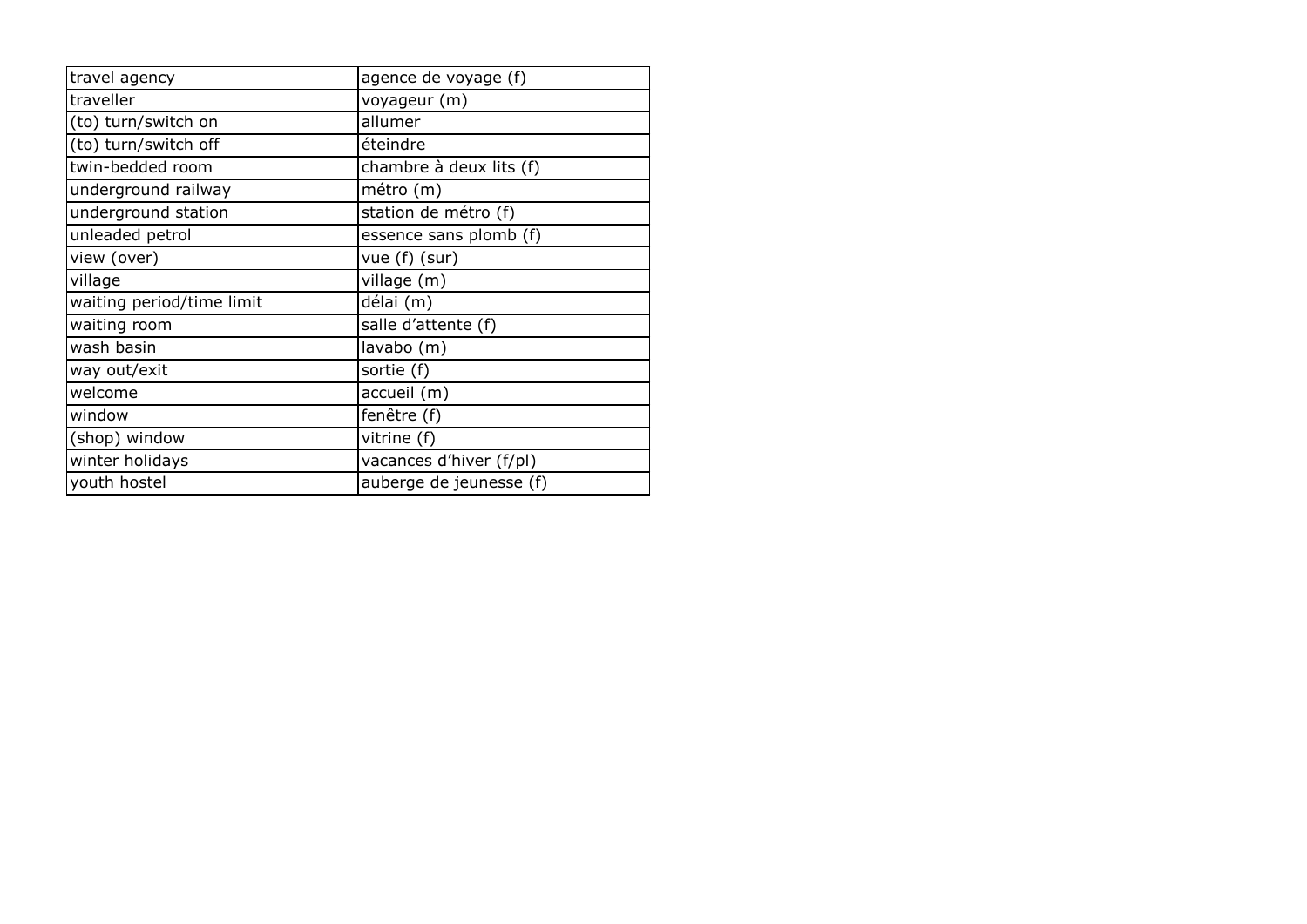| <b>French (Additional Higher Tier vocabulary)</b> |
|---------------------------------------------------|
| distributeur d'argent (m)                         |
| transport aérien (m)                              |
| chambre d'hôte (f)                                |
| linge de lit (m)                                  |
| location de vélos (f)                             |
| embarquer                                         |
| freiner                                           |
| freins (m/pl)                                     |
| canal (m)                                         |
| en provenance de                                  |
| douanes (f/pl)                                    |
| portière (f)                                      |
| pressing (m); nettoyage à sec (m)                 |
| sortie de secours (f)                             |
| événement (m)                                     |
| (train) express (m)                               |
| feux d'artifice (m/pl)                            |
| fontaine (f)                                      |
| poids lourd (m)                                   |
| hélicoptère (m)                                   |
| hospitalité (f)                                   |
| grande surface (f); hypermarché (m)               |
| quincaillerie (f)                                 |
| laverie automatique (f)                           |
| passage à niveau (m)                              |
| intersection (f)                                  |
| aire (de repos) (f)                               |
| sens interdit (m)                                 |
| stationnement interdit (m)                        |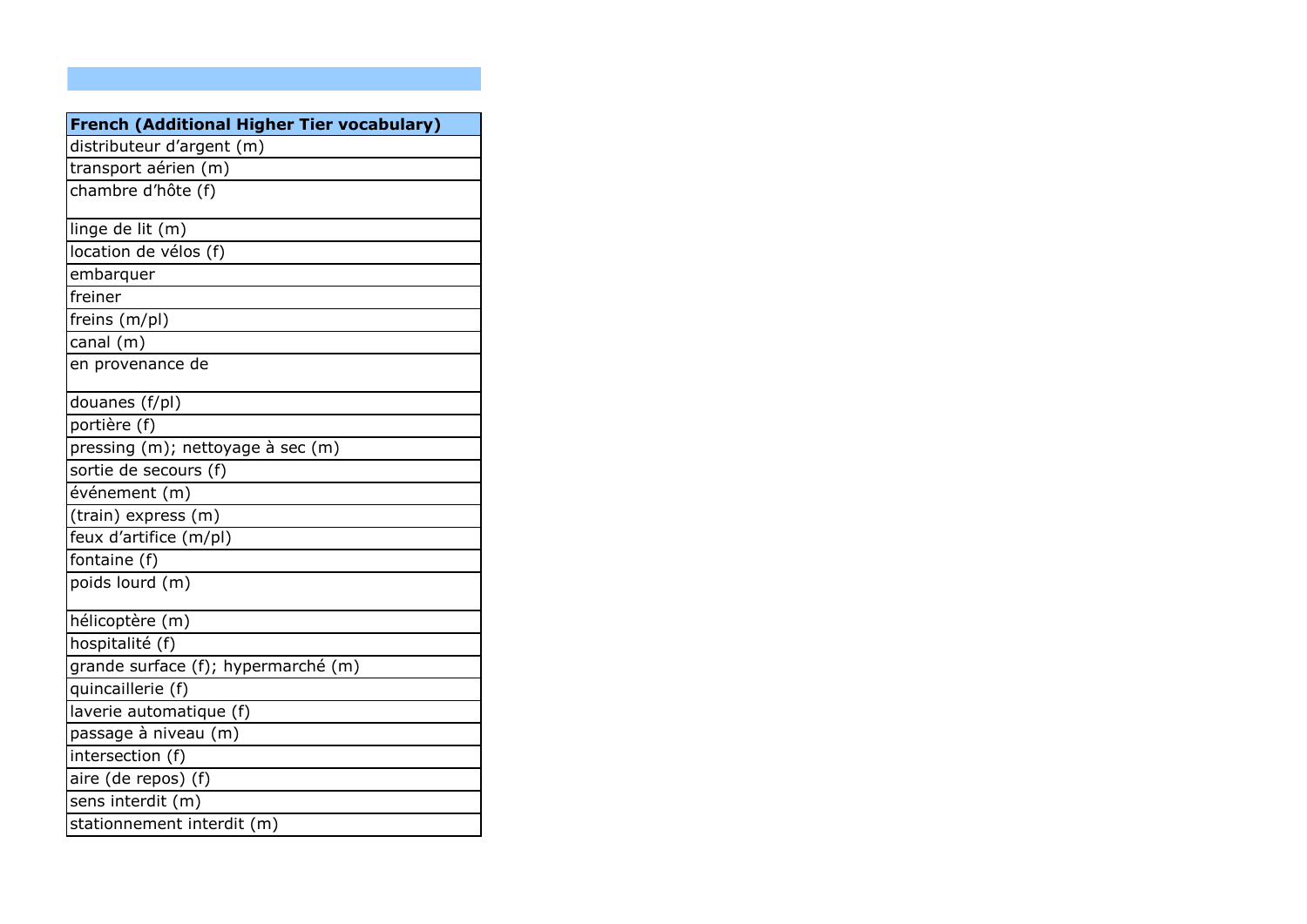| bruit (m)                    |
|------------------------------|
| doubler                      |
| voyage organisé (m)          |
| espace vert (m)              |
| gendarme; policier (m)       |
| gendarmerie (f)              |
| défilé (m)                   |
| enregistrement (m)           |
| rond-point (m)               |
| écraser                      |
| heures de pointe (f/pl)      |
| caisse d'épargne (f)         |
| station balnéaire (f)        |
| ceinture de sécurité (f)     |
| spectacle son et lumière (m) |
| vitesse (f)                  |
| limitation de vitesse (f)    |
| environs (m/pl)              |
| loger                        |
| avoir lieu                   |
| séjourner                    |
| péage (m)                    |
| composter                    |
| vacances de neige (f/pl)     |
| véhicule (m)                 |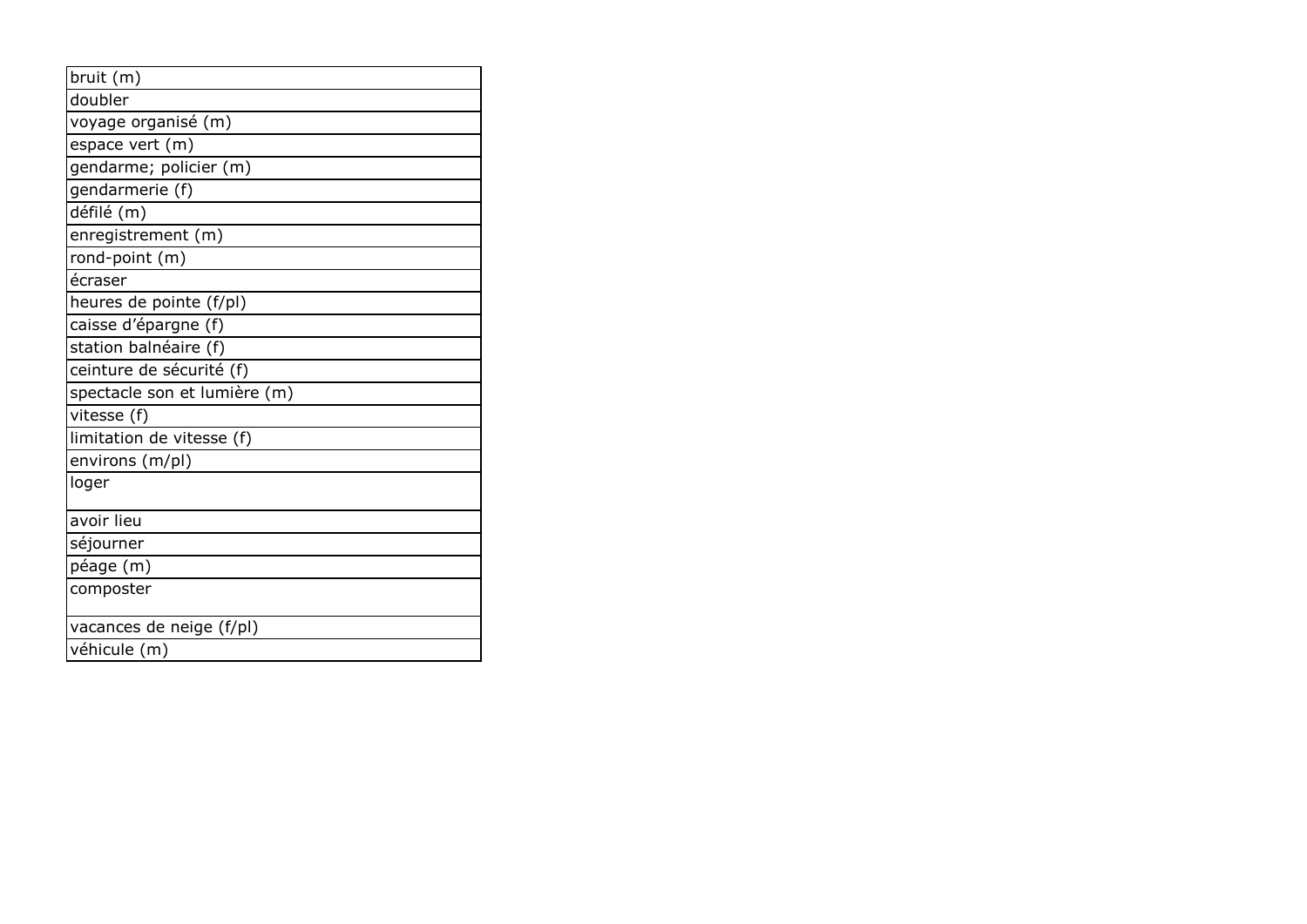#### **8. Phrases associated with weather**

| <b>English</b>       | <b>French (Foundation Tier)</b>        | <b>English</b>      |
|----------------------|----------------------------------------|---------------------|
| bad                  | mauvais                                | average temperature |
| bright               | clair                                  | bright spell        |
| climate              | climat (m)                             | changeable          |
| cloud                | nuage (m)                              | hail                |
| cloudy               | nuageux                                | high temperature    |
| cold                 | froid (m)                              | low temperature     |
| degree (temperature) | degré (m)                              | misty               |
| dry                  | sec                                    | rainy               |
| fog                  | brouillard (m)                         | showers             |
| heat                 | chaleur (f)                            | stormy              |
| highest temperature  | température maximale (f)               | to brighten up      |
| hot                  | chaud                                  | to hail             |
| in the east          | dans l'est/à l'est                     | weather forecast    |
| in the north         | dans le nord/au nord                   |                     |
| in the south         | dans le sud/au sud                     |                     |
| in the west          | dans l'ouest/à l'ouest                 |                     |
| it is freezing       | il gèle                                |                     |
| it is lightning      | il y a des éclairs                     |                     |
| it is raining        | $\overline{il}$ pleut                  |                     |
| it is snowing        | il neige                               |                     |
| it is thundering     | il y a du tonnerre/il fait du tonnerre |                     |
| lowest temperature   | température minimale (f)               |                     |
| mist                 | brume (f)                              |                     |
| nice (weather)       | beau                                   |                     |
| overcast             | couvert                                |                     |
| rain                 | pluie (f)                              |                     |
| season               | saison (f)                             |                     |
| sky                  | ciel (m)                               |                     |
| snow                 | neige (f)                              |                     |
| storm                | orage (m); tempête (f)                 |                     |
| (it is) stormy       | il fait de l'orage                     |                     |

| <b>English</b>      |
|---------------------|
| average temperature |
| pright spell        |
| changeable          |
| าail                |
| nigh temperature    |
| ow temperature      |
| nisty               |
| ainy                |
| showers             |
| stormy              |
| o brighten up:      |
| o hail              |
| weather forecast    |
|                     |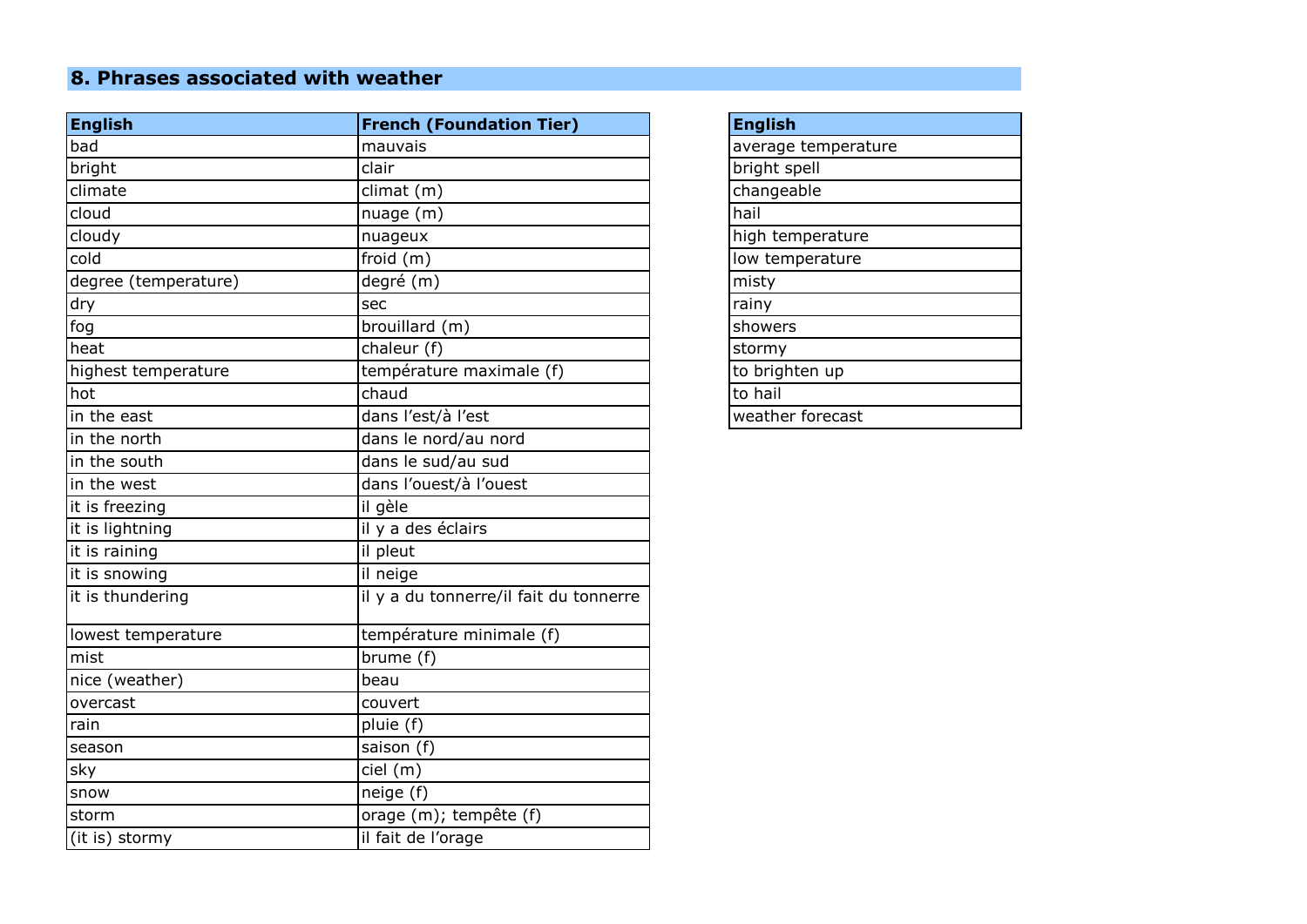| sun                | soleil (m)                         |
|--------------------|------------------------------------|
| sunny              | ensoleillé                         |
| the sun is shining | il fait du soleil/il y a du soleil |
| to freeze          | geler                              |
| to rain            | pleuvoir                           |
| to shine           | briller                            |
| to snow            | neiger                             |
| weather            | temps (m)                          |
| weather report     | météo (f)                          |
| wind               | vent $(m)$                         |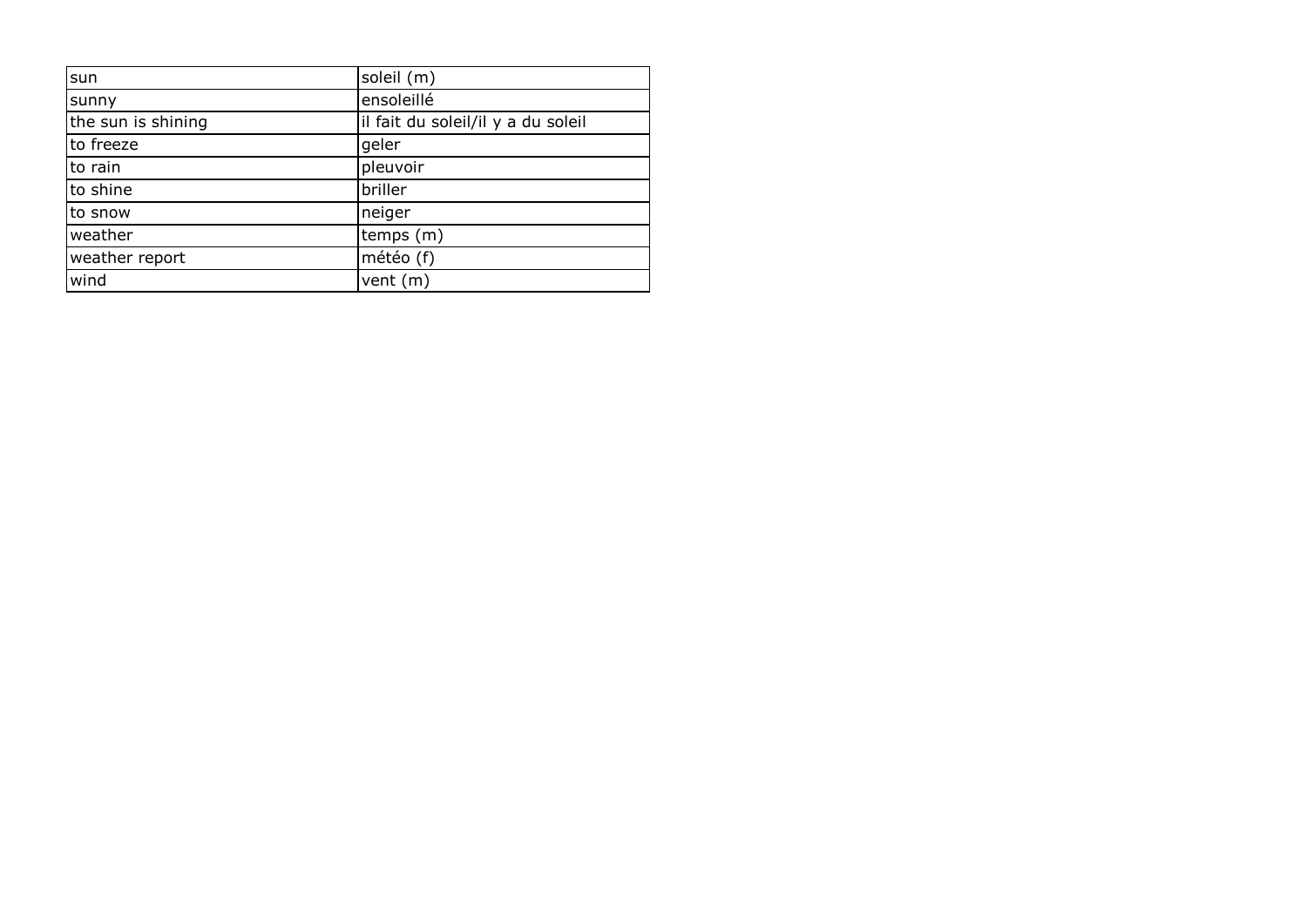| <b>French (Additional Higher Tier vocabulary)</b> |
|---------------------------------------------------|
| température moyenne (f)                           |
| éclaircie (f)                                     |
| variable; incertain                               |
| grêle (f)                                         |
| température élevée (f)                            |
| température basse                                 |
| brumeux                                           |
| pluvieux                                          |
| averses (f/pl)                                    |
| orageux                                           |
| s'éclaircir                                       |
| grêler                                            |
| prévisions météo (f/pl)                           |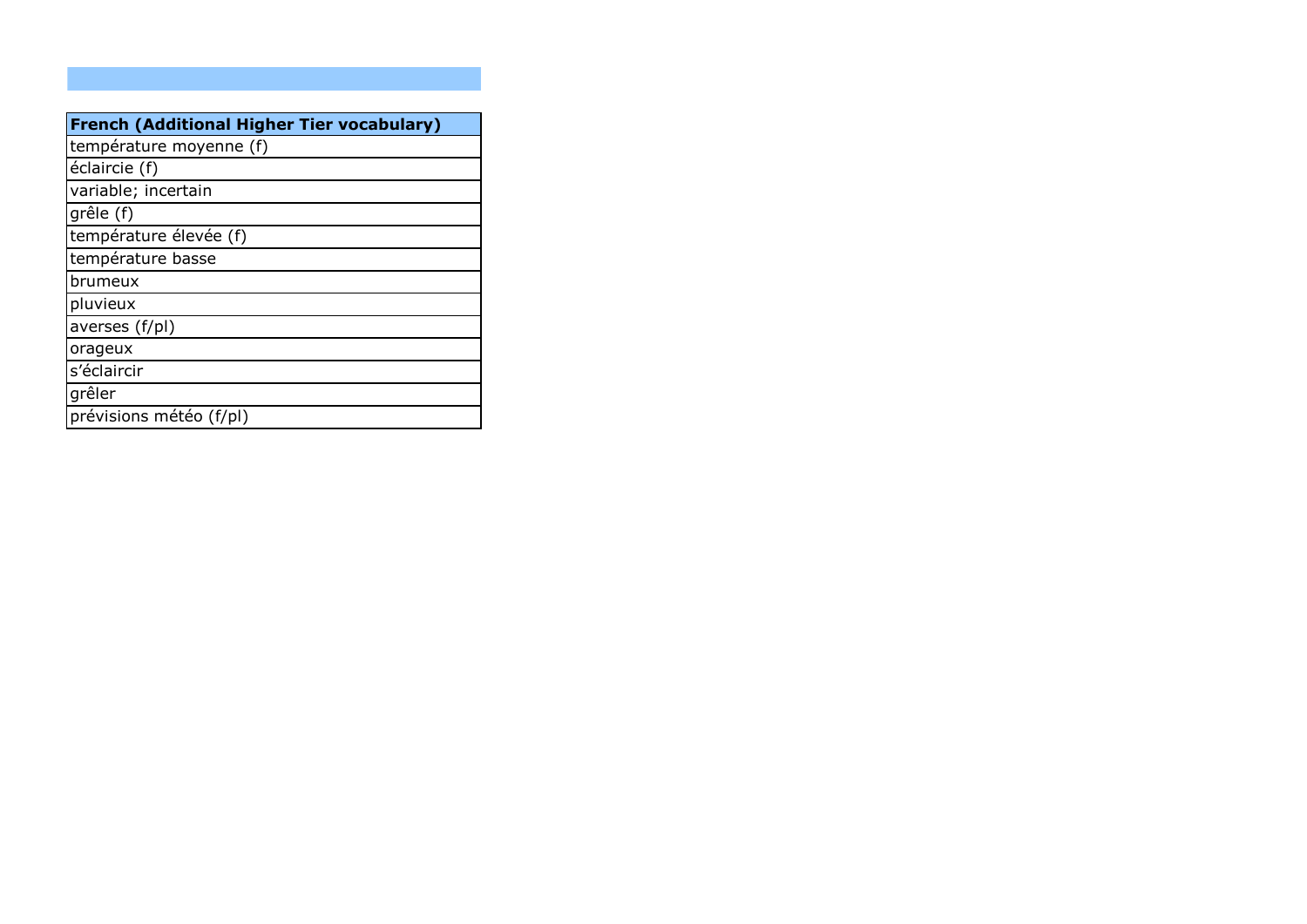# **9. Asking for directions**

| <b>English</b>                  | <b>French</b>                      |
|---------------------------------|------------------------------------|
| are you going on foot/in a car? | vous allez à pied/en voiture?      |
| as far as                       | jusqu'à                            |
| continue                        | continue/continuez                 |
| cross (over)                    | traverse/traversez                 |
| go straight on                  | va/allez tout droit                |
| high street/main street         | grande rue (f)                     |
| how do I get to?                | pour aller à?                      |
| it is 100 metres away           | c'est à 100 mètres                 |
| it is very close                | c'est très près                    |
| take the first road on the left | prends/prenez la 1ère rue à gauche |
| turn left                       | tourne/tournez à gauche            |
| turn right                      | tourne/tournez à droite            |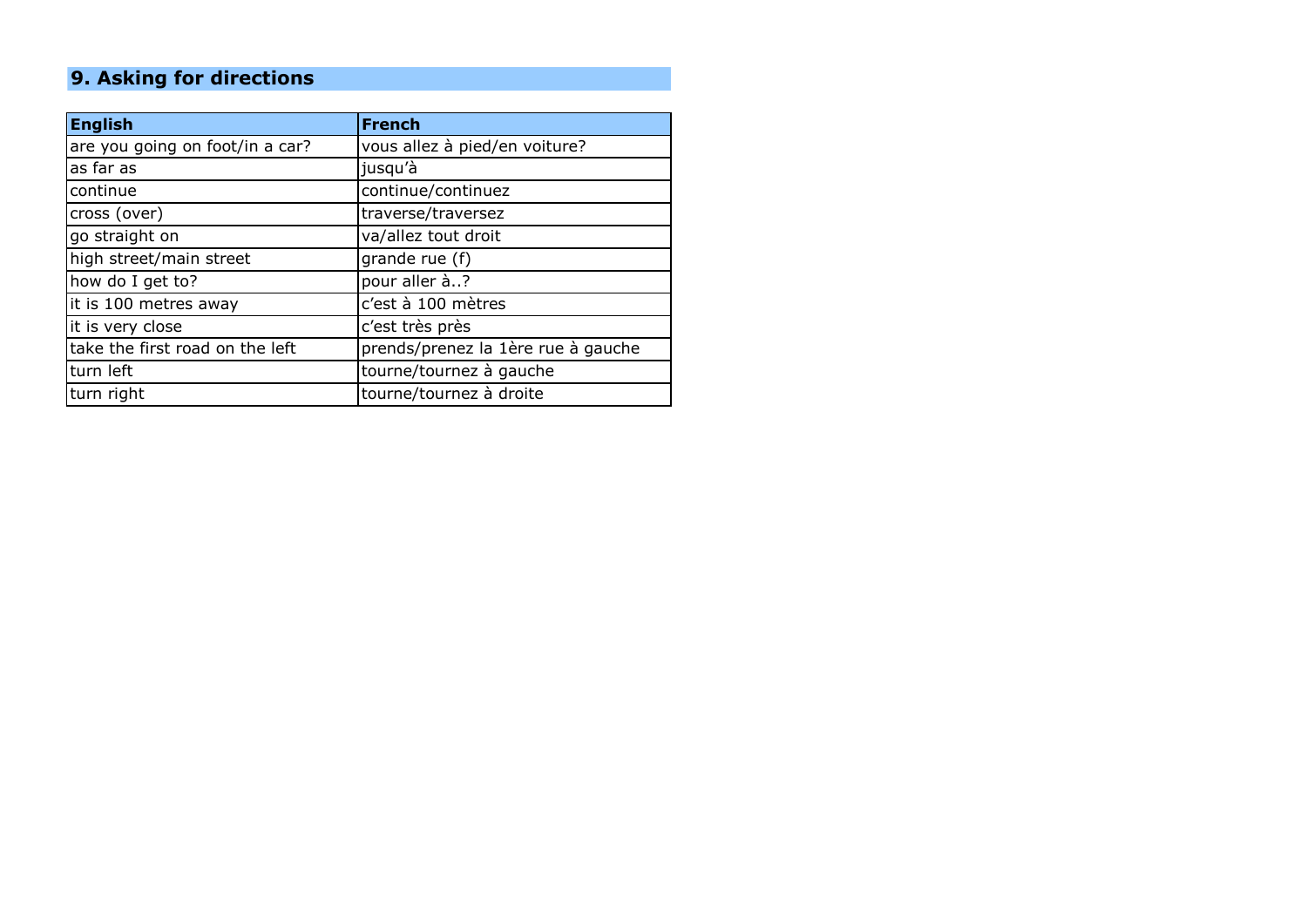# **10. Dealing with problems**

| <b>English</b>     | <b>French (Foundation Tier)</b>    | <b>English</b>           |
|--------------------|------------------------------------|--------------------------|
| address            | adresse (f)                        | instructions for use     |
| bill (invoice)     | $\sqrt{\sqrt{1 - x^2}}$            | insurance                |
| bill               | note (f)                           | progress, improvement    |
| breakdown          | panne (f)                          | to bring back; take back |
| broken             | cassé                              | to return/give back      |
| colour             | couleur (f)                        | to insure                |
| complaint          | plainte (f)                        |                          |
| correct number     | bon numéro (m)                     |                          |
| customer           | $\overline{client}$ (m)/cliente(f) |                          |
| customer service   | accueil (m)                        |                          |
| damage             | endommagement (m)                  |                          |
| delivery           | livraison (f)                      |                          |
| email address      | adresse email $(f)$                |                          |
| form               | formulaire (m)                     |                          |
| guarantee          | garantie (f)                       |                          |
| mistake            | erreur (f)                         |                          |
| mistake/fault      | faute (f)                          |                          |
| payment method     | mode de paiement (m)               |                          |
| purse              | portemonnaie (m)                   |                          |
| quantity           | quantité (f)                       |                          |
| receipt            | regu(m)                            |                          |
| reduction          | réduction (f)                      |                          |
| repair             | réparation (f)                     |                          |
| replacement (part) | produit de remplacement (m); pièce |                          |
|                    | de remplacement (f)                |                          |
| service            | service (m)                        |                          |
| size               | taille (f)                         |                          |
| theft; robbery     | vol (m)                            |                          |
| to complain        | se plaindre                        |                          |
| to deliver         | livrer                             |                          |
| to exchange        | échanger                           |                          |
| to guarantee       | garantir                           |                          |

| <b>English</b>           |
|--------------------------|
| instructions for use     |
| insurance                |
| progress, improvement    |
| to bring back; take back |
| to return/give back      |
| to insure                |
|                          |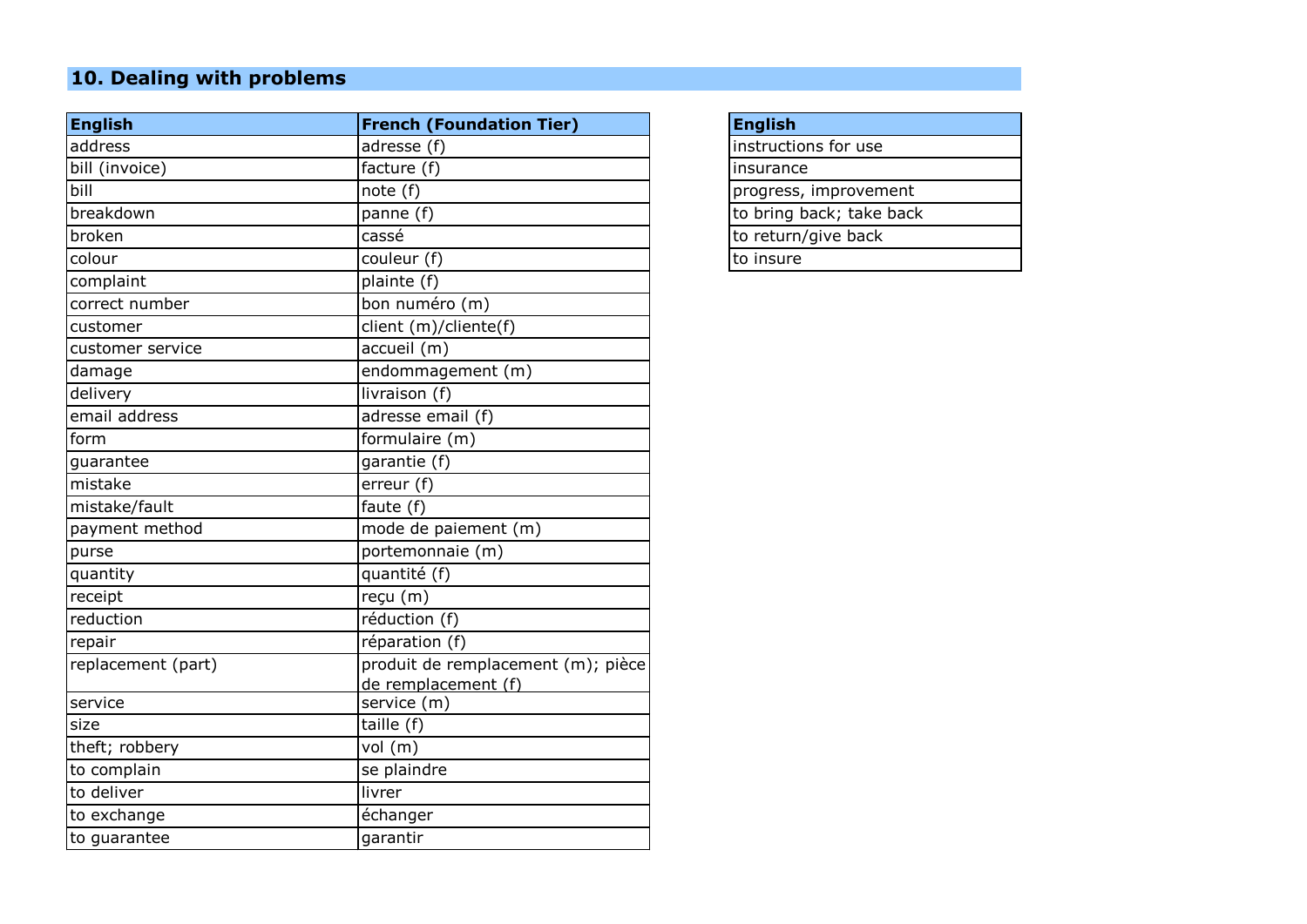| to pay            | payer                   |
|-------------------|-------------------------|
| to repair         | réparer                 |
| to replace        | remplacer               |
| telephone number  | numéro de telephone (m) |
| to work, function | marcher/fonctionner     |
| waiting time      | délai (m)               |
| wallet            | portefeuille (m)        |
| wrong number      | faux numéro (m)         |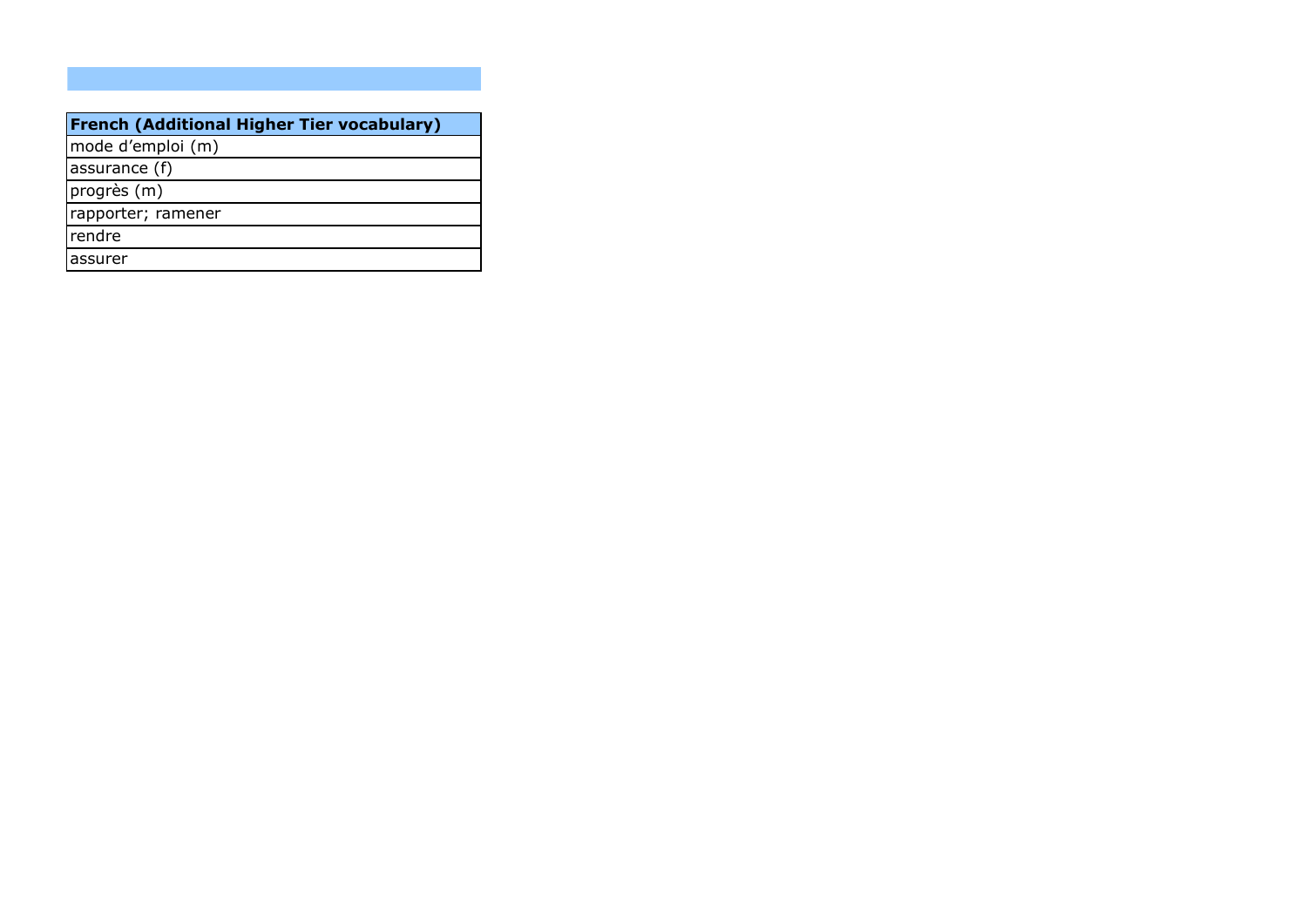#### **11. School**

| <b>English</b>                      | <b>French (Foundation Tier)</b>                 | <b>English</b>                  |
|-------------------------------------|-------------------------------------------------|---------------------------------|
| absent                              | absent                                          | ballpoint pen                   |
| A Levels (equivalent)               | bac(calauréat) (m)                              | biology                         |
| achievement, performance            | niveau (m)                                      | boarding school                 |
| answer                              | réponse (f)                                     | business studies                |
| art                                 | dessin (m)                                      | class register                  |
| biology                             | biologie (f)                                    | core/compulsory subject         |
| board (blackboard, whiteboard etc.) | tableau (m)                                     | degree (university)             |
| book                                | livre (m)                                       | do badly; fail                  |
| break                               | récréation (f)/récré (f)                        | economics                       |
| calculator                          | calculatrice (f)                                | essay                           |
| canteen                             | cantine (f)                                     | final exam                      |
| careers adviser                     | conseiller (m)/conseillère (f)<br>d'orientation | foreign language assistant      |
| caretaker                           | concierge (m/f)                                 | gifted                          |
| changing room                       | vestiaires (m/pl)                               | headteacher of lycée or college |
| chemistry                           | chimie (f)                                      | ink cartridge                   |
| choir                               | chorale (f)                                     | meeting, discussion             |
| class test, assessment              | contrôle (m)                                    | optional (subject)              |
| classroom                           | salle de classe (f)                             | parents' evening                |
| clever                              | intelligent                                     | permission                      |
| secondary school                    | collège (d'enseignement<br>secondaire) (m)      | physics and chemistry           |
| copy; script (exam paper)           | copie (f)                                       | pressure                        |
| corridor                            | couloir (m)                                     | pronunciation                   |
| desk                                | pupitre (m)                                     | sociology                       |
| detention                           | retenue (f)                                     | studies                         |
| dictionary                          | $\overline{\text{d}$ ictionnaire (m)            | supervisor                      |
| drama                               | art dramatique (m)                              | to agree (with) something       |
| drama group, acting group           | groupe théâtral (m)                             | to be cancelled (lessons)       |
| DT (design technology)              | technologie (f)                                 | to drop a subject               |
| education                           | éducation (f)                                   | to have a detention             |

| <b>English</b>                  |
|---------------------------------|
| ballpoint pen                   |
| biology                         |
| boarding school                 |
| business studies                |
| class register                  |
| core/compulsory subject         |
| degree (university)             |
| do badly; fail                  |
| economics                       |
| essay                           |
| final exam                      |
| foreign language assistant      |
| gifted                          |
| headteacher of lycée or college |
| ink cartridge                   |
| meeting, discussion             |
| optional (subject)              |
| parents' evening                |
| permission                      |
| physics and chemistry           |
| pressure                        |
| pronunciation                   |
| sociology                       |
| studies                         |
| supervisor                      |
| to agree (with) something       |
| to be cancelled (lessons)       |
| to drop a subject               |
| to have a detention             |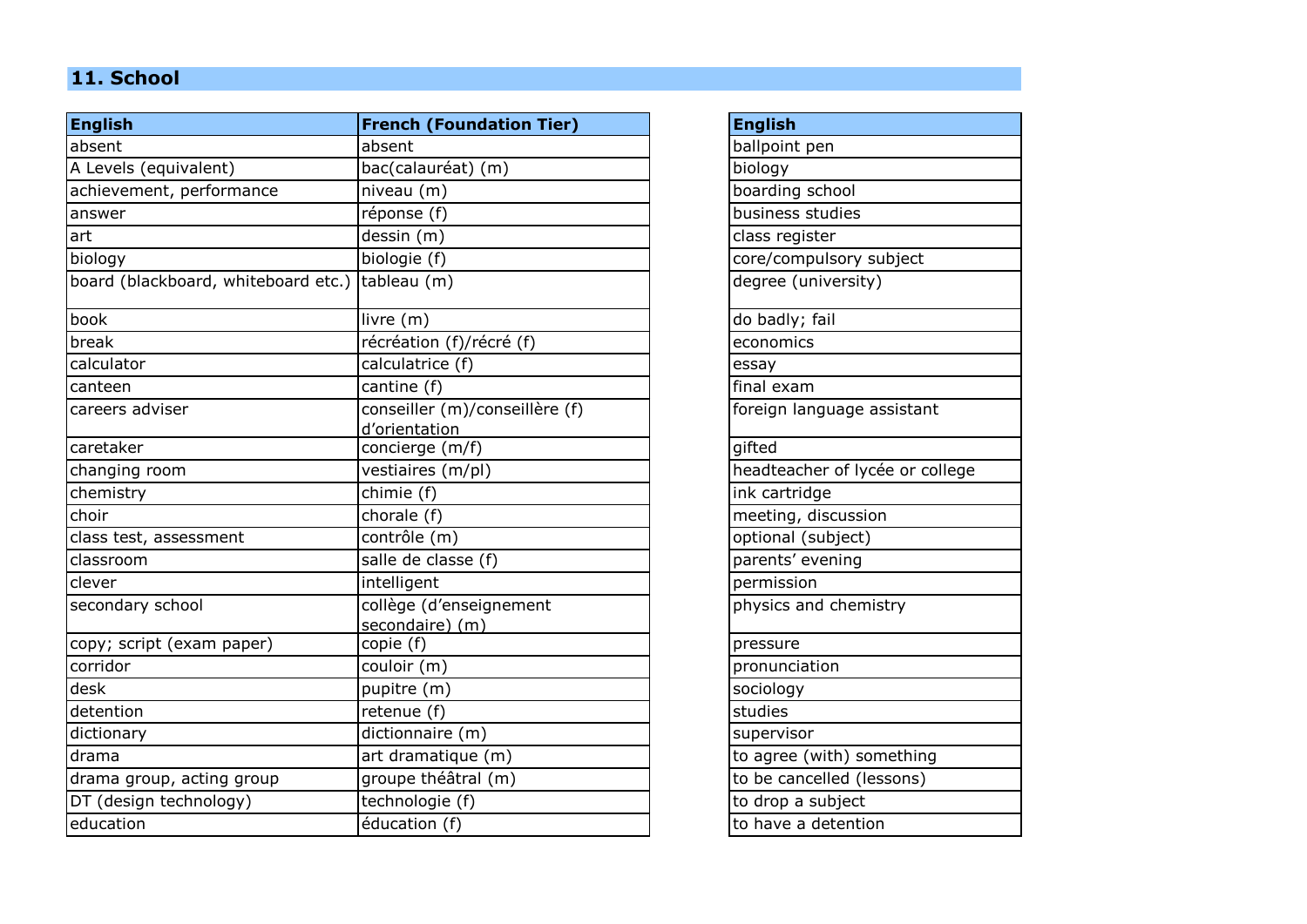| English                       | anglais (m)                  | to improve (one's knowledge/skills<br>in) |
|-------------------------------|------------------------------|-------------------------------------------|
| examination                   | examen (m)                   | to move up (to the next form/year)        |
| exchange                      | échange (m)                  | to pronounce                              |
| exercise book                 | cahier (m)                   | to skive/to skip/bunk lessons             |
| exercise, practice            | exercice (m)                 | to spell                                  |
| experiment                    | expérience (f)               | to teach                                  |
| fair                          | juste                        | to translate                              |
| felt tip                      | feutre (m)                   | training centre                           |
| first day back at school      | rentrée (f)                  | translation                               |
| food technology               | arts ménagers (m/pl)         | waste of time                             |
| foreign languages             | langues étrangères (f/pl)    | (to do a) written punishment, lines       |
| fountain pen                  | stylo à encre (m)            |                                           |
| French                        | français (m)                 |                                           |
| future plans                  | projets pour l'avenir (m/pl) |                                           |
| <b>GCSE</b> equivalent        | brevet (m)                   |                                           |
| geography                     | géographie (f)               |                                           |
| German                        | allemand (m)                 |                                           |
| glue                          | colle (f)                    |                                           |
| gym                           | gymnase (m)                  |                                           |
| gymnastics                    | gymnastique (f)              |                                           |
| half-term                     | mi-trimestre (m)             |                                           |
| hardworking                   | travailleur/travailleuse     |                                           |
| headteacher                   | directeur/directrice (m/f)   |                                           |
| history                       | histoire (f)                 |                                           |
| history-geography; humanities | histoire-géo (f)             |                                           |
| (school) holidays             | vacances (scolaires) (f/pl)  |                                           |
| homework                      | devoirs (m/pl)               |                                           |
| <b>ICT</b>                    | informatique (f)             |                                           |
| Italian                       | italien (m)                  |                                           |
| kindergarten, nursery school  | (école) maternelle (f)       |                                           |
| laboratory                    | laboratoire (m)              |                                           |
| (modern) languages            | langues (vivantes) (f/pl)    |                                           |
| language lab                  | laboratoire de langues (m)   |                                           |

| to improve (one's knowledge/skills<br>in) |
|-------------------------------------------|
|                                           |
| to move up (to the next form/year)        |
| to pronounce                              |
| to skive/to skip/bunk lessons             |
| to spell                                  |
| to teach                                  |
| to translate                              |
| training centre                           |
| translation                               |
| waste of time                             |
| (to do a) written punishment, lines       |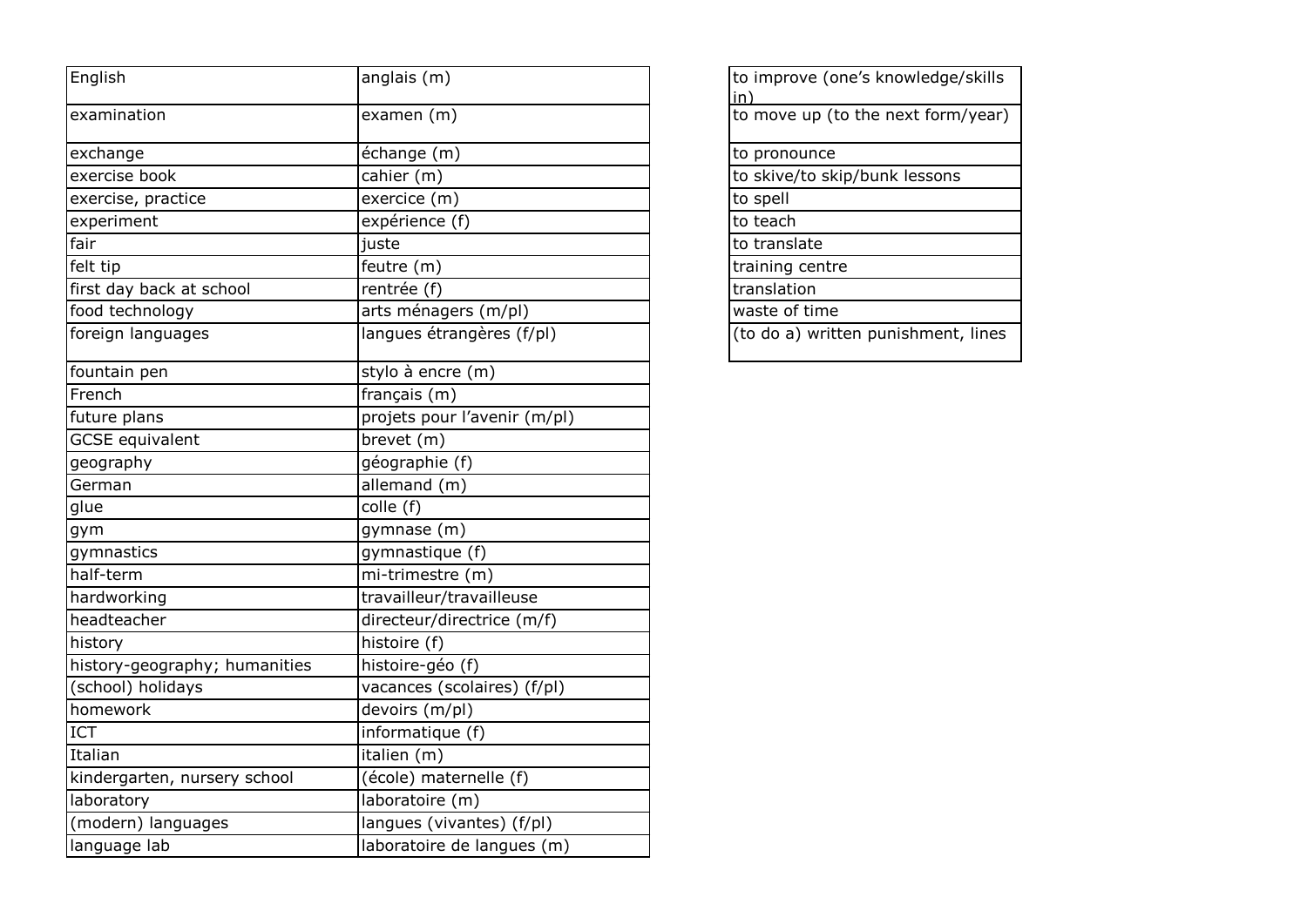| latin                               | latin (m)                         |
|-------------------------------------|-----------------------------------|
| lesson                              | cours $(m)$                       |
| library                             | bibliothèque (f)                  |
| lunch break                         | heure du déjeuner (f)             |
| mark, grade                         | note (f)                          |
| maths                               | mathématiques (f/pl)/maths (f/pl) |
| media studies                       | étude des medias (f)              |
| mixed                               | mixte                             |
| music                               | musique (f)                       |
| oral                                | oral/e                            |
| pad of paper                        | bloc-notes (m)                    |
| page                                | page (f)                          |
| $\overline{PE}$                     | éducation physique (f)/EPS (f)    |
| pen, ballpoint pen                  | stylo (m)                         |
| pencil                              | crayon (m)                        |
| pencil case                         | trousse (f)                       |
| physics                             | physique (f)                      |
| plan, project                       | projet (m)                        |
| playground                          | cour de récréation (f)            |
| present (in school)                 | présent                           |
| primary school                      | école primaire (f)                |
| private school                      | école privée (f)                  |
| progress                            | progrès (m)                       |
| projector                           | projecteur (m)                    |
| personal and social education (PSE) | instruction civique (f)           |
| pupil                               | élève (m/f)                       |
| qualification                       | diplôme (m)                       |
| question                            | question (f)                      |
| religion, Religious Studies         | religion (f)                      |
| report                              | bulletin scolaire (m)             |
| result                              | résultat (m)                      |
| rubber                              | gomme (f)                         |
| rule                                | règle (f)                         |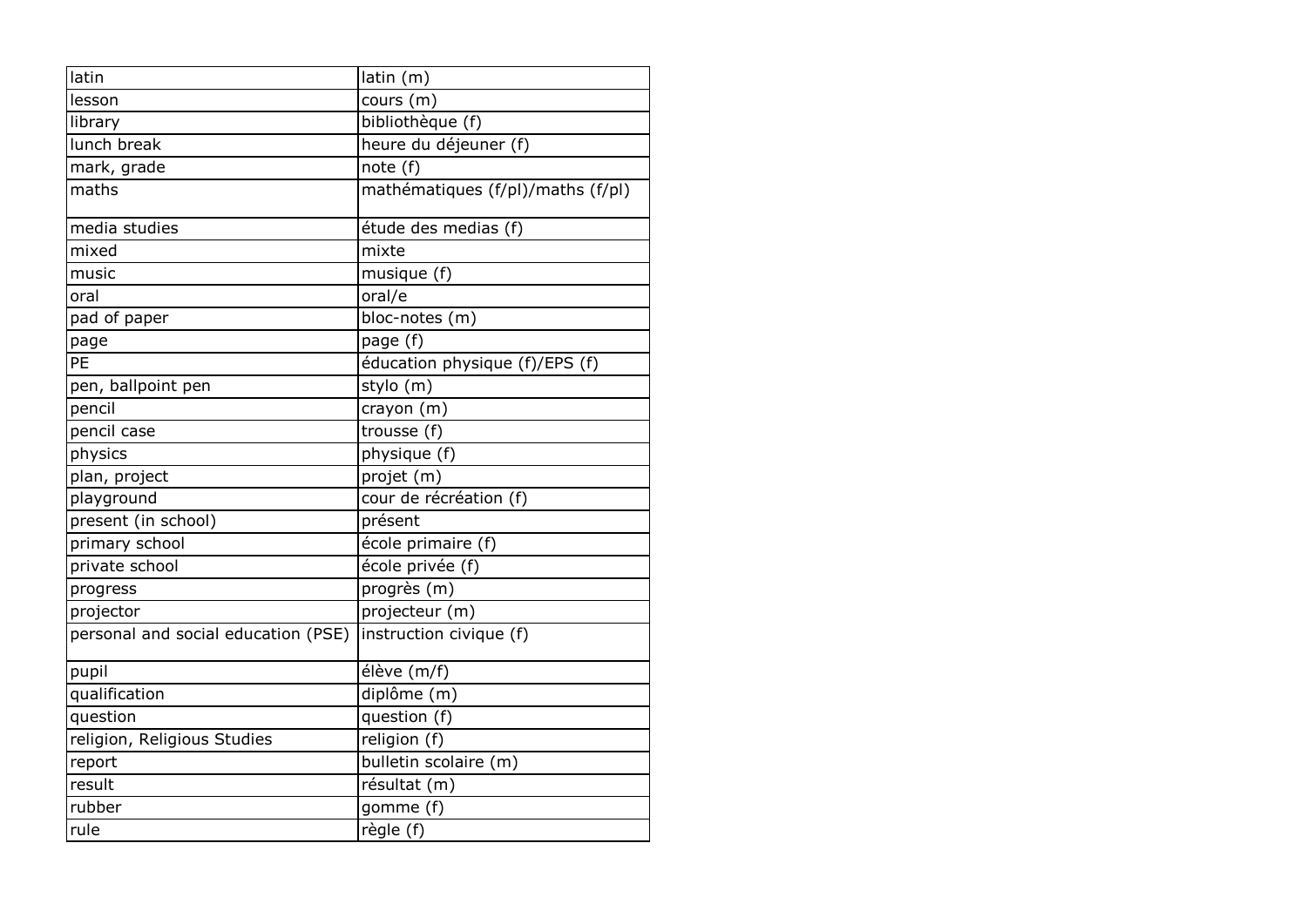| ruler                         | règle (f)                          |
|-------------------------------|------------------------------------|
| secondary school              | collège (m) (11-15 yrs old); lycée |
|                               | (m) (15-18 yrs old)                |
| school bag                    | cartable (m)                       |
| school book                   | livre d'école (m)                  |
| school bus                    | car de ramassage (m)               |
| school day                    | journée scolaire (f)               |
| school group/party            | groupe scolaire (m)                |
| school hall                   | hall de l'école (m)                |
| school keeper; caretaker      | concierge (m/f)                    |
| school leaving certificate    | certificat de fin d'études (m)     |
| school report, certificate    | bulletin scolaire (m)              |
| school trip                   | excursion scolaire (f)             |
| school year                   | année scolaire (f)                 |
| sciences                      | sciences (f/pl)                    |
| scissors                      | ciseaux (m/pl)                     |
| serious (hardworking)         | sérieux/sérieuse                   |
| semester                      | semestre (m)                       |
| sharpener                     | taille-crayon(s) (m)               |
| sixth form                    | lycée (m)                          |
| sociology                     | sociologie (f)                     |
| Spanish                       | espagnol (m)                       |
| sports field                  | terrain de sport (m)               |
| sports hall, gym              | salle de sports (f); gymnase (m)   |
| staff room                    | salle des profs (f)                |
| state                         | État (m)                           |
| state school                  | école publique (f)                 |
| strict                        | strict; sévère                     |
| strong, good at (subject)     | fort/forte; bon/bonne (en)         |
| student                       | étudiant/e                         |
| subject                       | matière (f)                        |
| success                       | succès (m); réussite (f)           |
| successful                    | réussi                             |
| summer holidays               | grandes vacances (f/pl)            |
| supply teacher; cover teacher | remplaçant/e (m/f)                 |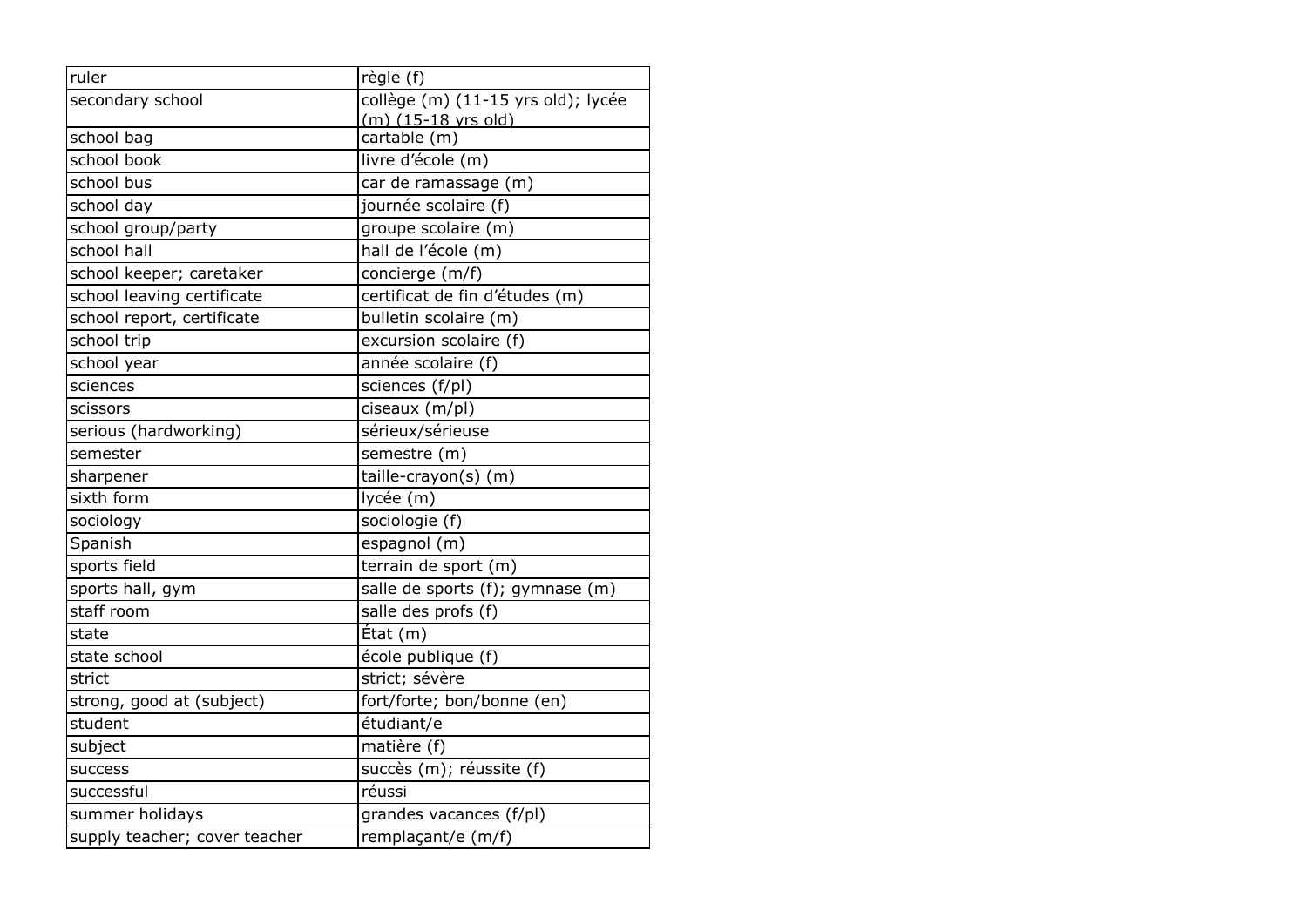| team                                 | équipe (f)                                   |
|--------------------------------------|----------------------------------------------|
| technology                           | technologie (f); EMT (f)                     |
| term                                 | trimestre (m)                                |
| test                                 | contrôle (m)                                 |
| tie                                  | cravate (f)                                  |
| timetable                            | emploi du temps (m)                          |
| to calculate                         | calculer                                     |
| to correct                           | corriger                                     |
| to pass (exam)                       | réussir                                      |
| to pay attention; to be careful      | faire attention                              |
| to practise                          | pratiquer                                    |
| to repeat                            | répéter                                      |
| to repeat a year                     | redoubler                                    |
| to revise                            | réviser                                      |
| to sit an exam                       | passer un examen                             |
| to teach                             | enseigner                                    |
| to work hard                         | travailler dur                               |
| unfair                               | injuste                                      |
| uniform                              | uniforme (m)                                 |
| vocational school; technical college | lycée d'enseignement<br>professionel/LEP (m) |
| weak, bad at (subject)               | faible; mauvais/mauvaise (en)                |
| worksheet                            | fiche de travail (f)                         |
| yr 7                                 | sixième (f)                                  |
| yr 8                                 | cinquième (f)                                |
| yr 9                                 | quatrième (f)                                |
| yr 10                                | troisième (f)                                |
| yr 11                                | seconde (f)                                  |
| yr 12                                | première (f)                                 |
| yr 13                                | terminale (f)                                |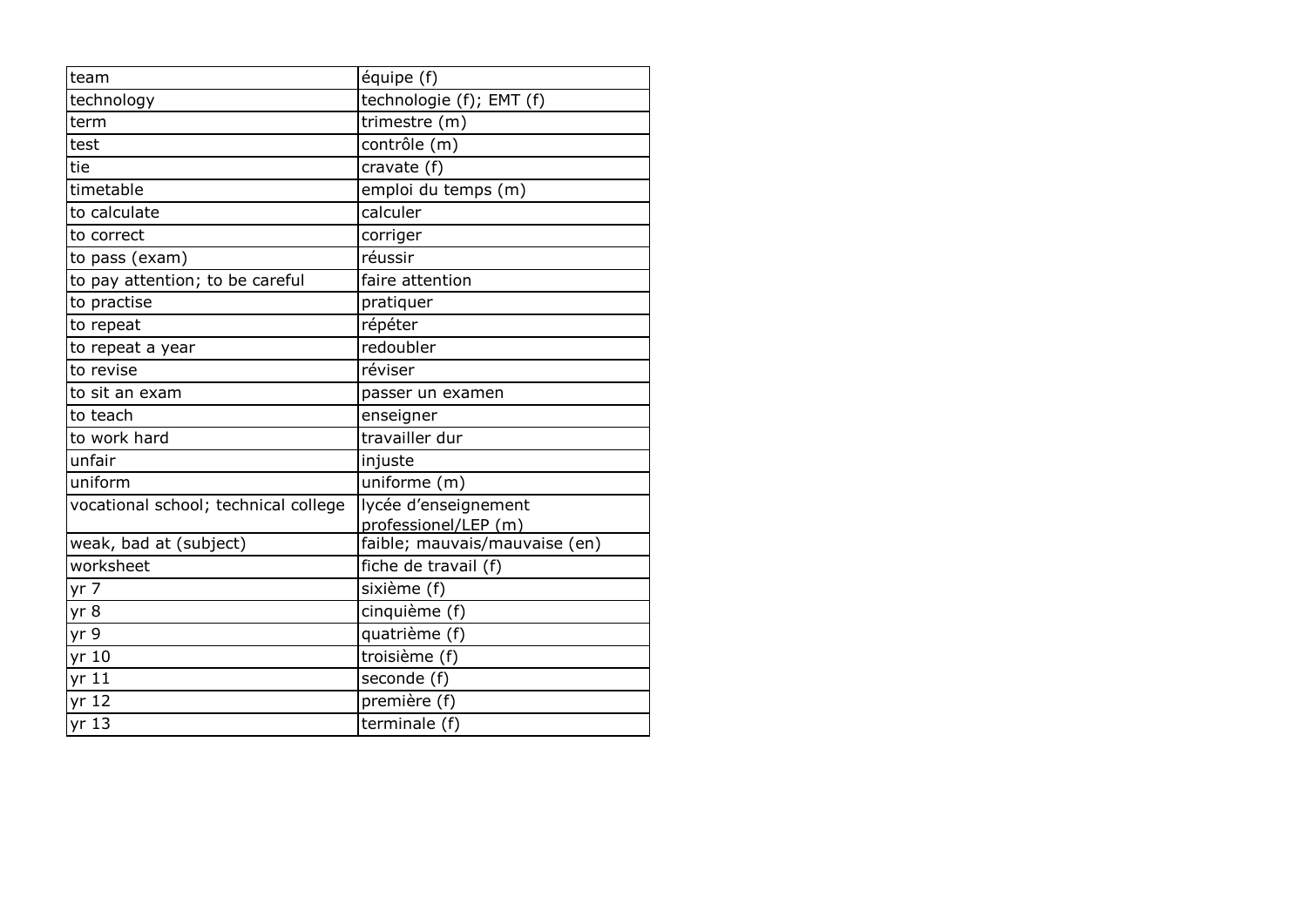| réunion (f)<br>facultatif/ve<br>sciences physiques (f/pl) | <b>French (Additional Higher Tier vocabulary)</b> |
|-----------------------------------------------------------|---------------------------------------------------|
|                                                           | stylo bille (m)                                   |
|                                                           | sciences naturelles (f/pl); sciences nat          |
|                                                           | pensionnat (m); internat (m)                      |
|                                                           | commerce (m)                                      |
|                                                           | appel (m)                                         |
|                                                           | matière obligatoire (f)                           |
|                                                           | licence (f)                                       |
|                                                           | échouer                                           |
|                                                           | économie (f)                                      |
|                                                           | rédaction (f)                                     |
|                                                           | examen final (m)                                  |
|                                                           | assistant/e (de français etc.)                    |
|                                                           | doué                                              |
|                                                           | proviseur (m)                                     |
|                                                           | cartouche (d'encre) (f)                           |
|                                                           |                                                   |
|                                                           |                                                   |
|                                                           | rencontre parents-professeurs (f)                 |
|                                                           | autorisation (f)                                  |
|                                                           |                                                   |
|                                                           | pression (f)                                      |
|                                                           | prononciation (f)                                 |
|                                                           | sociologie (f)                                    |
|                                                           | études (f/pl)                                     |
|                                                           | surveillant/surveillante (m/f)                    |
|                                                           | accepter/être d'accord                            |
|                                                           | être annulé                                       |
|                                                           | laisser tomber                                    |
|                                                           | être en retenue/être collé                        |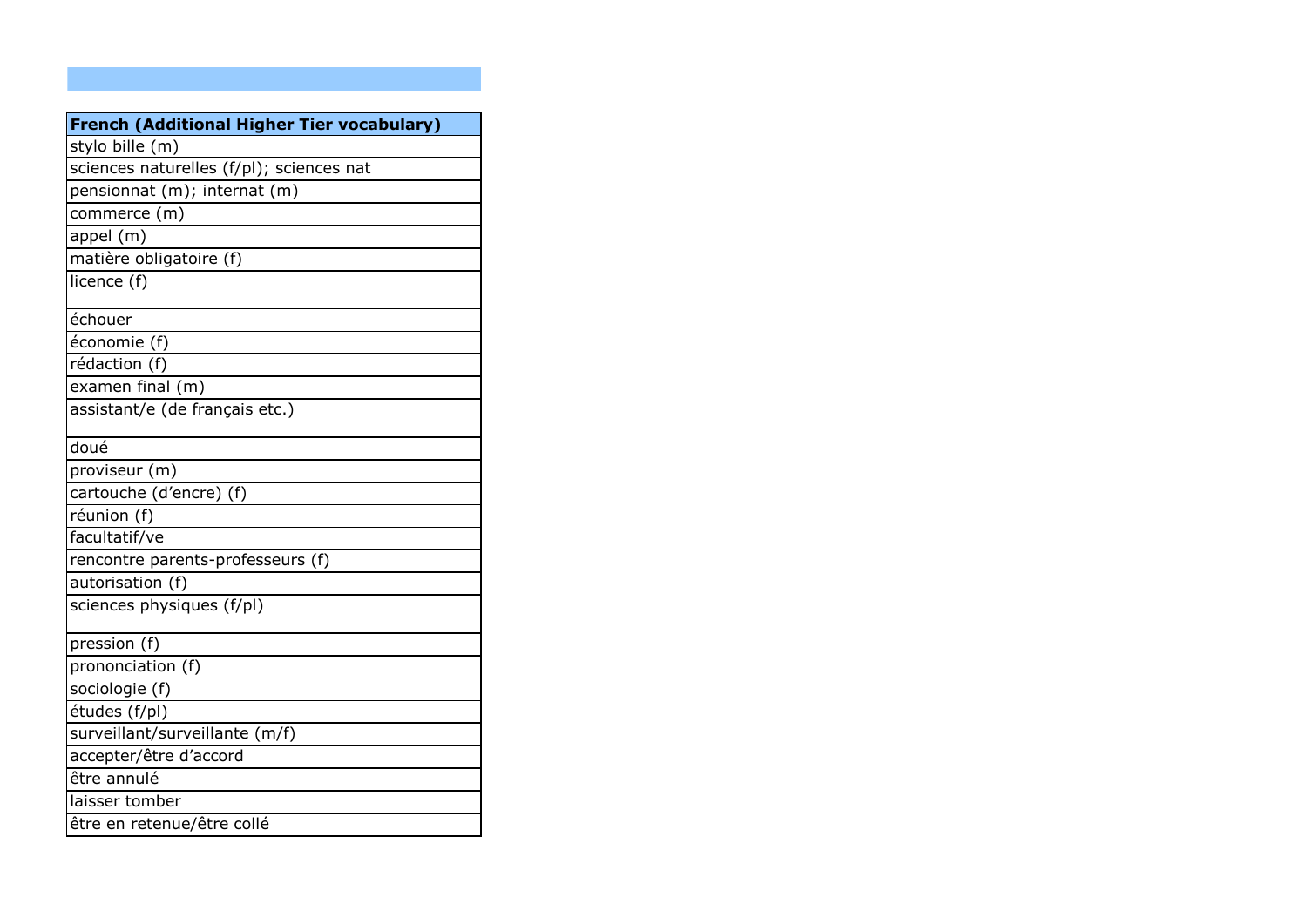| perfectionner                 |
|-------------------------------|
| passer (en classe supérieure) |
| prononcer                     |
| sécher les cours              |
| épeler                        |
| enseigner                     |
| traduire                      |
| centre de formation (m)       |
| traduction (f)                |
| perte de temps (f)            |
| écrire des lignes             |
|                               |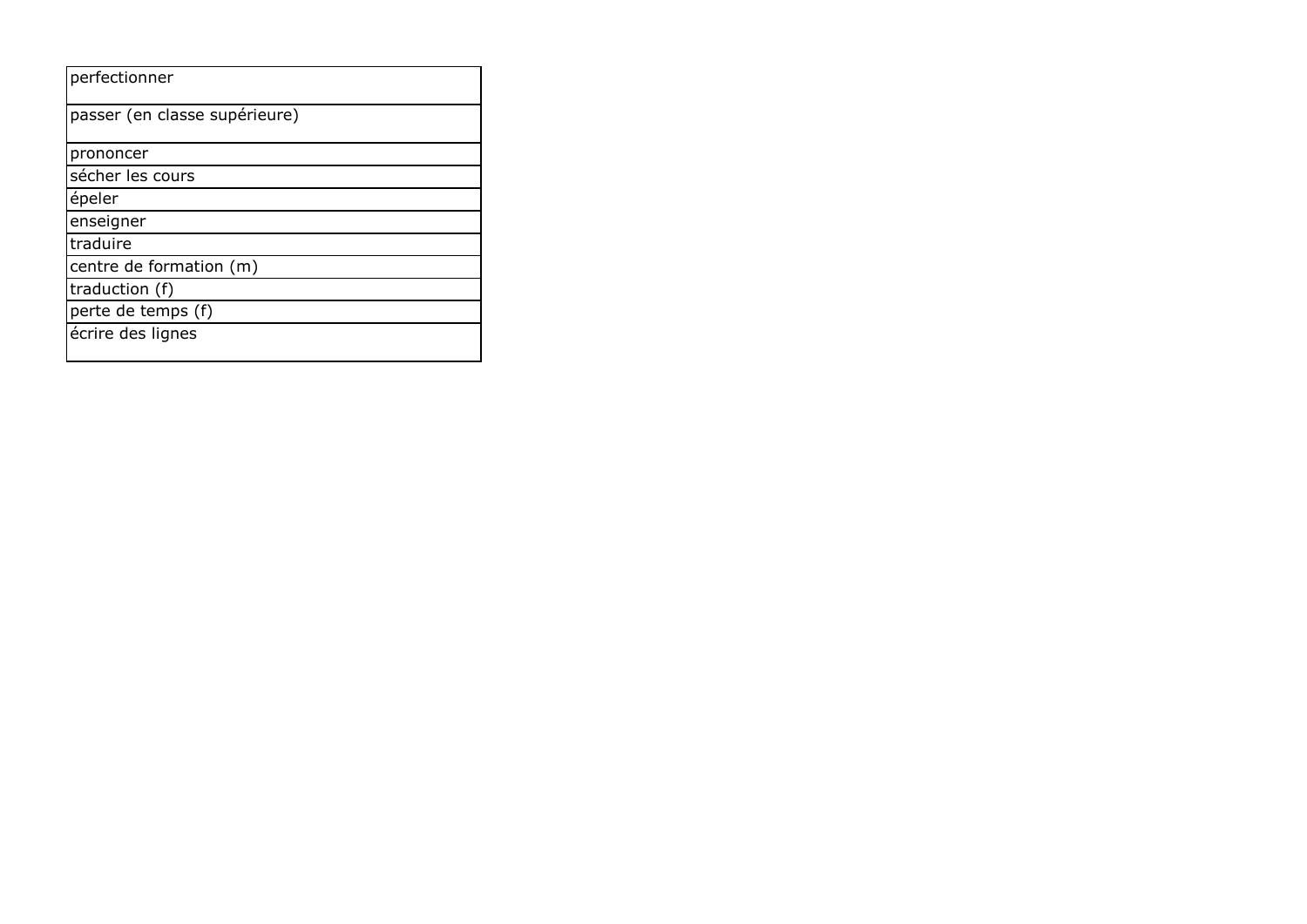# **12. Future aspirations, study and work**

| <b>English</b>           | <b>French (Foundation Tier)</b>  | <b>English</b>                       |
|--------------------------|----------------------------------|--------------------------------------|
| actor, actress           | acteur/actrice (m/f)             | (data) file                          |
| advertisement            | annonce (f); publicité (f)       | aim; goal                            |
| air hostess/air steward  | hôtesse (f)/steward (m) de l'air | apply at/go to e.g. ask at reception |
| ambition                 | ambition (f)                     | apply; enroll                        |
| answerphone              | répondeur (m)                    | appointment                          |
| apprenticeship           | apprentissage (m)                | apprentice                           |
| architect                | architecte (m)                   | charity sale (e.g. bake sale)        |
| artist                   | artiste (m/f)                    | data base                            |
| badly paid               | mal payé                         | enclosed                             |
| baker                    | boulanger/boulangère (m/f)       | forward slash                        |
| builder                  | maçon (m)                        | hard disk                            |
| business/shop            | commerce (m)                     | higher education                     |
| busy                     | occupé                           | impression                           |
| butcher                  | boucher/bouchère (m/f)           | in aid of                            |
| cashier                  | caissier/caissière (m/f)         | internship                           |
| charity                  | organisation charitable (f)      | job advert; vacancy                  |
| civil servant            | fonctionnaire (m/f)              | job; position                        |
| coffee (tea/lunch) break | pause-café (thé/déjeuner) (f)    | key (on keyboard)                    |
| colleague                | collègue (m/f)                   | keyboard                             |
| computer science         | informatique (f)                 | law (study of the subject)           |
| computer scientist       | informaticien/ne (m/f)           | letter of application                |
| conference               | conférence (f)                   | link                                 |
| cook                     | cuisinier/cuisinière (m/f)       | medicine (study of the subject)      |
| degree (university)      | licence (f)                      | memory card                          |
| (a) day's leave          | jour de congé (m)                | mouse                                |
| dentist                  | dentiste (m/f)                   | printer                              |
| designer                 | dessinateur/dessinatrice (m/f)   | profession, job, occupation          |
| doctor                   | médecin (m/f); docteur (m)       | programmer                           |
| drama                    | art dramatique (m)               | promotion prospects                  |
| drama                    | théâtre (m)                      | qualification                        |
| dream                    | rêve (m)                         | qualified                            |

| <b>English</b>                       |
|--------------------------------------|
| (data) file                          |
| aim; goal                            |
| apply at/go to e.g. ask at reception |
| apply; enroll                        |
| appointment                          |
| apprentice                           |
| charity sale (e.g. bake sale)        |
| data base                            |
| enclosed                             |
| forward slash                        |
| hard disk                            |
| higher education                     |
| impression                           |
| in aid of                            |
| internship                           |
| job advert; vacancy                  |
| job; position                        |
| key (on keyboard)                    |
| keyboard                             |
| law (study of the subject)           |
| letter of application                |
| link                                 |
| medicine (study of the subject)      |
| memory card                          |
| mouse                                |
| printer                              |
| profession, job, occupation          |
| programmer                           |
| promotion prospects                  |
| qualification                        |
| qualified                            |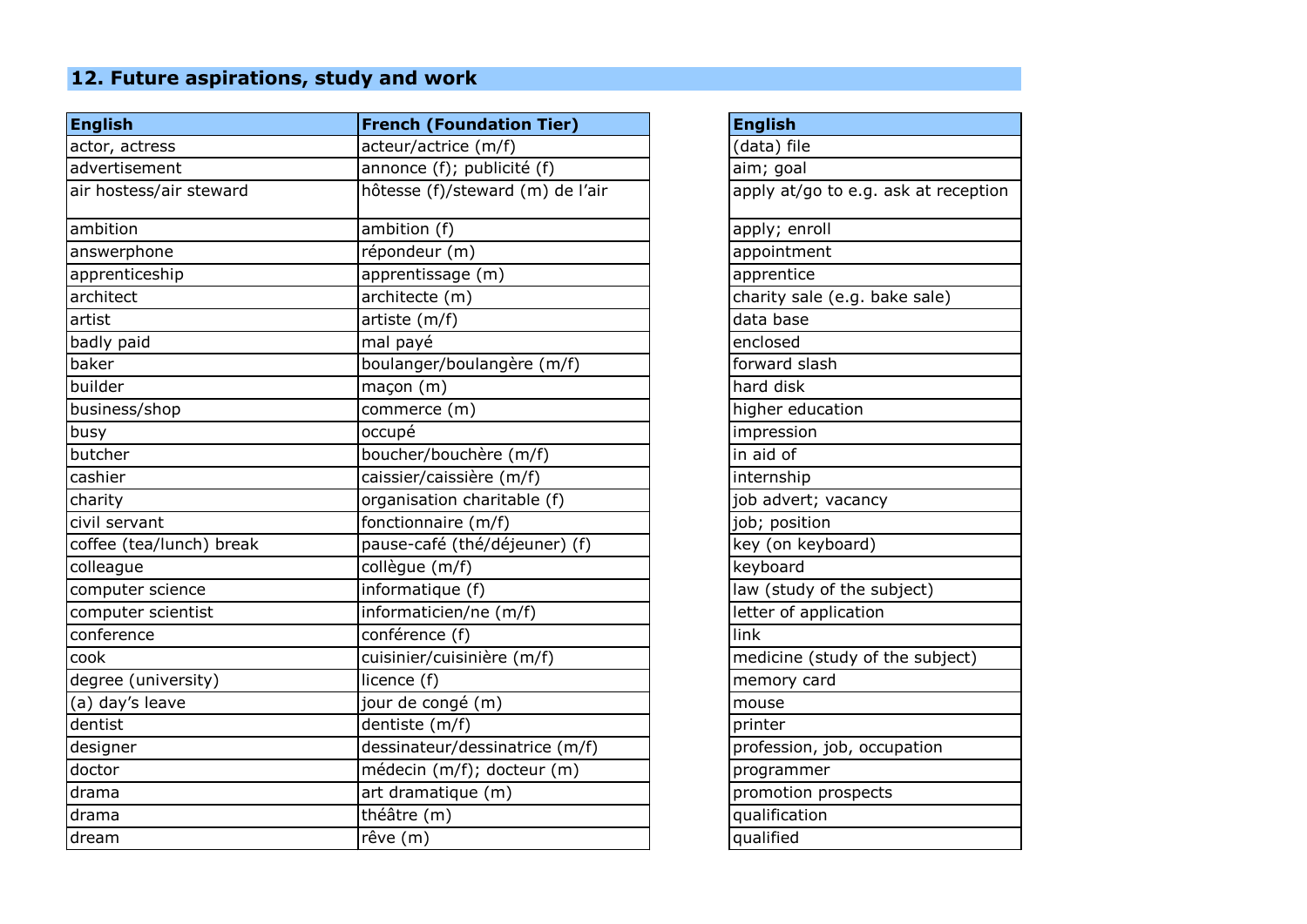| driver                     | chauffeur (m)                                 | school education                   |
|----------------------------|-----------------------------------------------|------------------------------------|
| educational                | éducatif/ve                                   | signature                          |
| electrician                | électricien/électricienne (m/f)               | success                            |
| (bank) employee            | employé(e) (de banque)                        | successful                         |
| employer                   | employeur (m)                                 | teaching; education (as a subject) |
| engineer                   | ingénieur (m)                                 | to apply for a job                 |
| experienced                | expérimenté                                   | to enclose, to attach              |
| farmer                     | fermier/fermière (m/f)                        | to introduce oneself               |
| farmer worker              | agriculteur/agricultrice (m/f)                | touch screen                       |
| fashion                    | mode (f)                                      | underscore                         |
| file                       | classeur (m); fichier (m)                     | university (informal)              |
| fireman                    | pompier (m)                                   | voluntary work                     |
| folder                     | dossier (m)                                   | volunteer                          |
| form                       | formulaire (m)                                | webmail                            |
| interview (job)            | entretien (m)                                 | word processing                    |
| interview (TV or magazine) | entrevue (f)                                  | work (informal)                    |
| job                        | emploi (m)                                    |                                    |
| journalist                 | journaliste (m/f)                             |                                    |
| language                   | langue (f)                                    |                                    |
| manager                    | gérant/e (m/f); directeur/directrice<br>(m/f) |                                    |
| marketing                  | marketing (m)                                 |                                    |
| mechanic                   | mécanicien/mécanicienne (m/f)                 |                                    |
| meeting                    | réunion (f)                                   |                                    |
| musician                   | musicien/musicienne (m/f)                     |                                    |
| nurse                      | infirmier/infirmière (m/f)                    |                                    |
| part time                  | mi-temps                                      |                                    |
| per hour                   | à l'heure                                     |                                    |
| pharmacist                 | pharmacien -ne                                |                                    |
| plan, project              | projet (m)                                    |                                    |
| planned                    | prévu                                         |                                    |
| plumber                    | plombier (m)                                  |                                    |
| poet                       | poète (m/f)                                   |                                    |
| police officer             | agent de police (m/f); policier (m)           |                                    |

| school education                   |
|------------------------------------|
| signature                          |
| <b>SUCCESS</b>                     |
| successful                         |
| teaching; education (as a subject) |
| to apply for a job                 |
| to enclose, to attach              |
| to introduce oneself               |
| touch screen                       |
| underscore                         |
| university (informal)              |
| voluntary work                     |
| volunteer                          |
| webmail                            |
| word processing                    |
| work (informal)                    |
|                                    |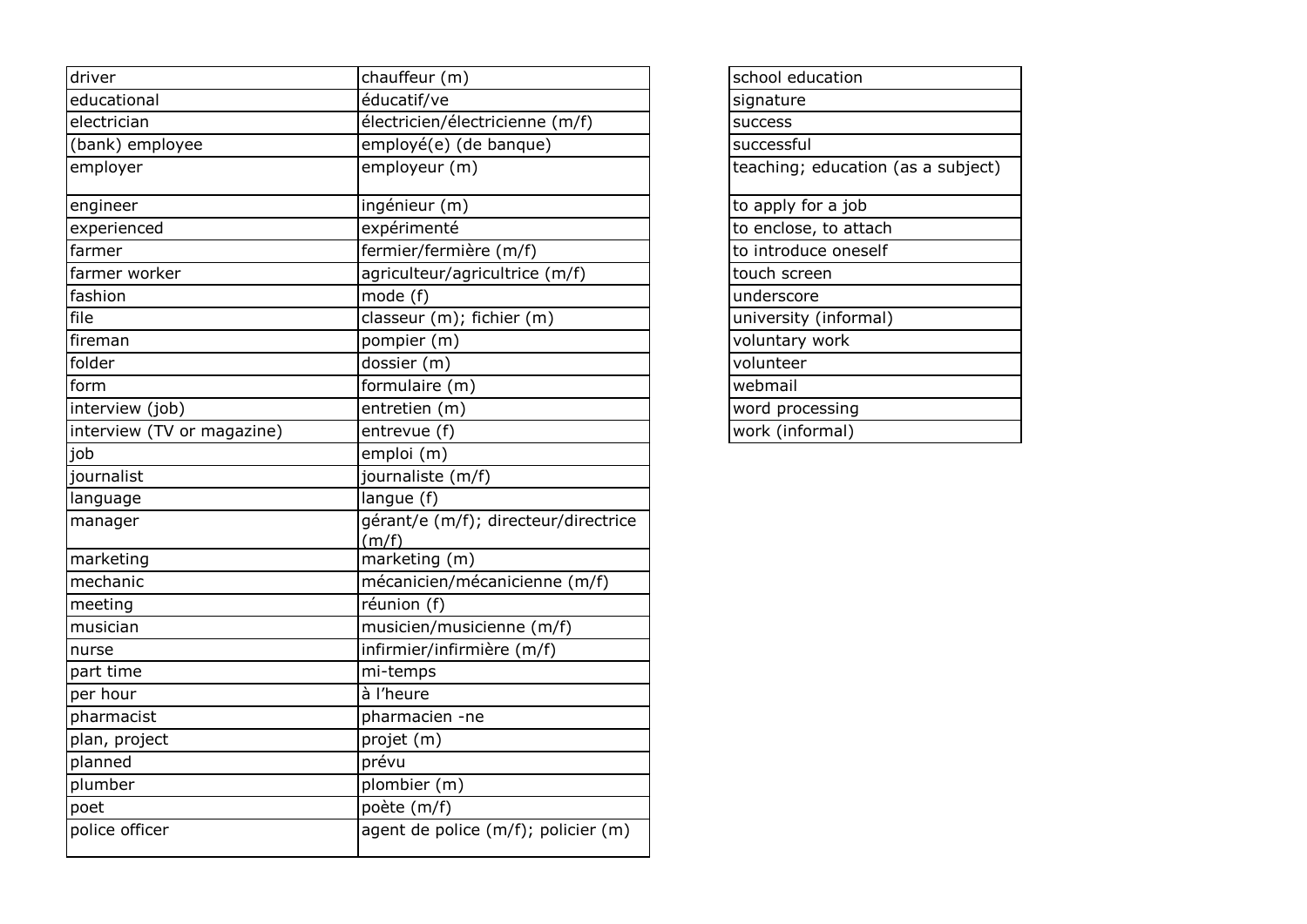| programmer                | programmeur (m)                |  |
|---------------------------|--------------------------------|--|
| rep, sales representative | représentant (m)               |  |
| salary                    | salaire (m)/paie (f)           |  |
| sewing, tailoring         | couture (f)                    |  |
| situation wanted          | demande d'emploi (f)           |  |
| skills                    | compétences (f/pl)             |  |
| society/company           | société (f)                    |  |
| student                   | étudiant/e (m/f)               |  |
| teacher                   | professeur (m)                 |  |
| teacher (primary)         | instituteur/institutrice (m/f) |  |
| technician                | technicien/technicienne (m/f)  |  |
| telephone call            | coup de téléphone (m)          |  |
| terms of employment       | conditions de travail (f/pl)   |  |
| to apply for a job        | poser sa candidature           |  |
| to do a course            | faire un stage                 |  |
| to fill in a form         | remplir un formulaire          |  |
| to file                   | classer                        |  |
| to organise               | organiser                      |  |
| to print                  | imprimer                       |  |
| to study                  | faire des études               |  |
| to type                   | taper                          |  |
| training                  | formation (f)                  |  |
| travel agency             | agence de voyages (f)          |  |
| unemployment              | chômage (m)                    |  |
| university                | université (f)                 |  |
| voluntarily, without pay  | bénévolement                   |  |
| waiter/waitress           | serveur/serveuse (m/f)         |  |
| well paid                 | bien payé                      |  |
| work                      | travail (m)                    |  |
| work experience           | stage (en entreprise) (m)      |  |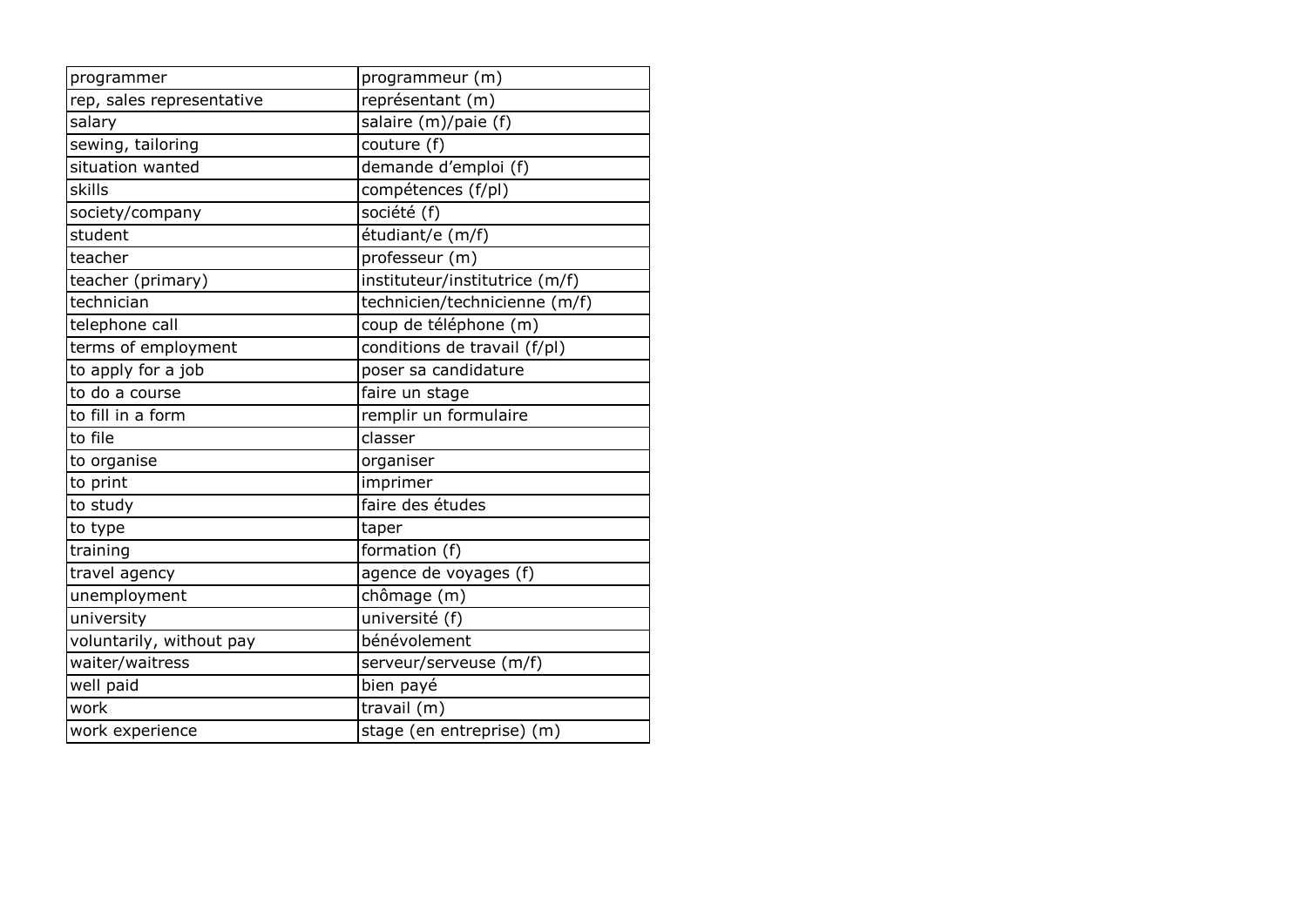| <b>French (Additional Higher Tier vocabulary)</b> |
|---------------------------------------------------|
| fichier (m)                                       |
| but (m)                                           |
| s'adresser/s'adresser à                           |
| s'inscrire                                        |
| rendez-vous (m)                                   |
| apprenti/e                                        |
| vente de charité (f)                              |
| base de données $(f)$                             |
| ci-inclus                                         |
| slash (m)                                         |
| disque dur (m)                                    |
| études universitaires (f/pl)                      |
| impression (f)                                    |
| au profit de                                      |
| stage (m)                                         |
| offre d'emploi (f)                                |
| emploi (m); poste (m)                             |
| touche (f)                                        |
| clavier (m)                                       |
| droit (m)                                         |
| lettre de candidature (f)                         |
| lien (m)                                          |
| médicine (f)                                      |
| carte mémoire (f)                                 |
| souris (f)                                        |
| imprimante (f)                                    |
| métier (m)                                        |
| programmeur (m)                                   |
| possibilités d'avancement (f/pl)                  |
| diplôme (m)                                       |
| qualifié; diplômé                                 |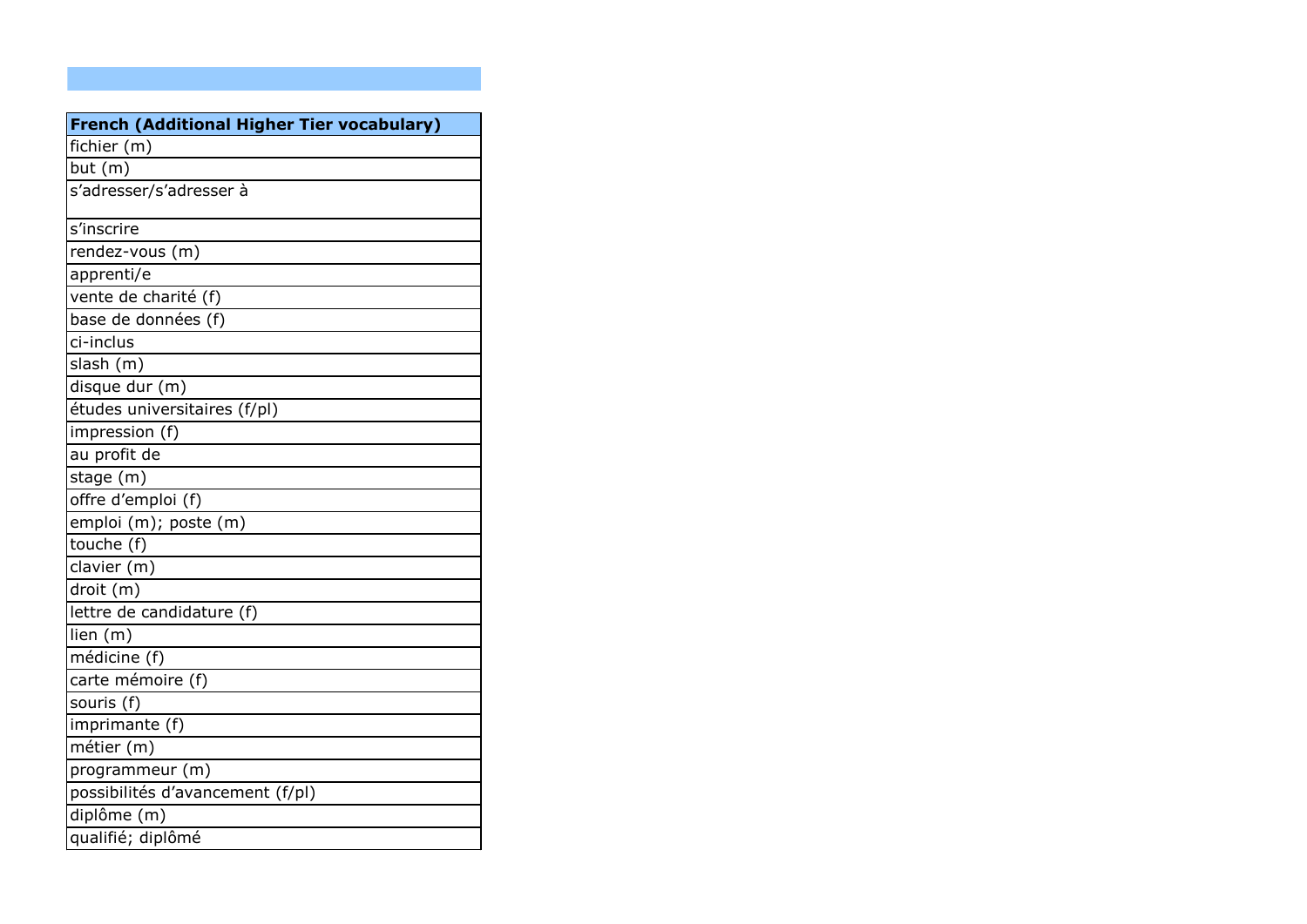| éducation (f)           |
|-------------------------|
| signature (f)           |
| succès (m)/réussite (f) |
| réussi                  |
| enseignement (m)        |
| poser sa candidature    |
| joindre                 |
| se présenter            |
| écran tactile (m)       |
| soulignement (m)        |
| fac(ulté) (f)           |
| travail volontaire (m)  |
| volontaire (m/f)        |
| web-mail (m)            |
| traitement de texte (m) |
| boulot (m)              |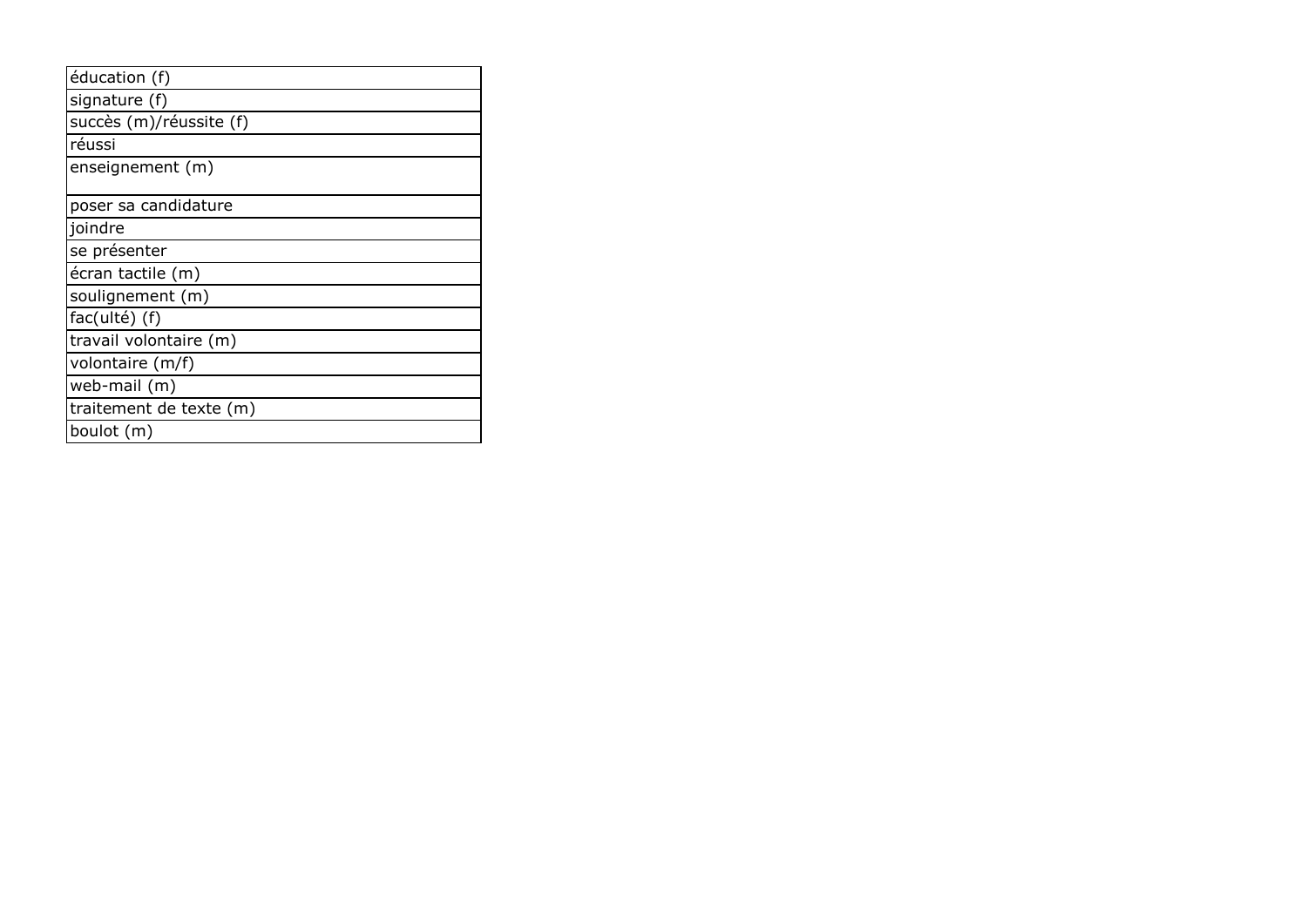### **13. International and global dimension: bringing the world together, environmental issues**

| <b>English</b>           | <b>French (Foundation Tier)</b>         | <b>English</b>                  |
|--------------------------|-----------------------------------------|---------------------------------|
| advantages/disadvantages | avantages (m/pl)/désavantages<br>(m/pl) | climate (adjective)             |
| animals                  | animaux (m/pl)                          | earthquake                      |
| campaign                 | campagne (f)                            | fresh water                     |
| charity                  | organisation charitable (f)             | global warming                  |
| coal                     | charbon (m)                             | instant                         |
| country                  | pays (m)                                | malnourished                    |
| disaster                 | désastre (m); catastrophe (f)           | rights of man; peoples' rights  |
| drinking water           | eau potable (f)                         | salt water                      |
| drought                  | sécheresse (f)                          | security                        |
| earth                    | terre (f)                               | solar power                     |
| electricity              | électricité (f)                         | species                         |
| energy; power            | énergie (f)                             | sports event                    |
| environment              | environnement (m)                       | spying                          |
| fair trade               | commerce équitable (m)                  | starving                        |
| (music) festival         | $f$ estival (de musique) (m)            | to (make) compost               |
| flood; flooding          | innondation (f)                         | to benefit                      |
| for/against              | pour/contre                             | to lack                         |
| (rain)forest             | forêt (f) (tropicale)                   | to contaminate                  |
| gas                      | gaz(m)                                  | to save; to keep safe           |
| global; world wide       | mondiale                                | to sort/separate (e.g. rubbish) |
| hunger; famine           | faim (f); famine (f)                    | to stay in contact              |
| hurricane                | ouragan (m)                             | to survive                      |
| international            | international                           | to threaten                     |
| lack (of)                | manque (de) (m)                         | unfortunate; needy              |
| natural resources        | ressources naturelles (f/pl)            | volcano                         |
| oil                      | pétrole (m)                             |                                 |
| Olympic games            | jeux olympiques (m/pl)                  |                                 |
| people                   | gens (m/pl)                             |                                 |
| planet                   | planète (f)                             |                                 |
| pollution                | pollution (f)                           |                                 |
| poverty                  | pauvreté (f)                            |                                 |

| <b>English</b>                  |
|---------------------------------|
| climate (adjective)             |
| earthquake                      |
| fresh water                     |
| global warming                  |
| instant                         |
| malnourished                    |
| rights of man; peoples' rights  |
| salt water                      |
| security                        |
| solar power                     |
| species                         |
| sports event                    |
| spying                          |
| starving                        |
| to (make) compost               |
| to benefit                      |
| to lack                         |
| to contaminate                  |
| to save; to keep safe           |
| to sort/separate (e.g. rubbish) |
| to stay in contact              |
| to survive                      |
| to threaten                     |
| unfortunate; needy              |
| volcano                         |
|                                 |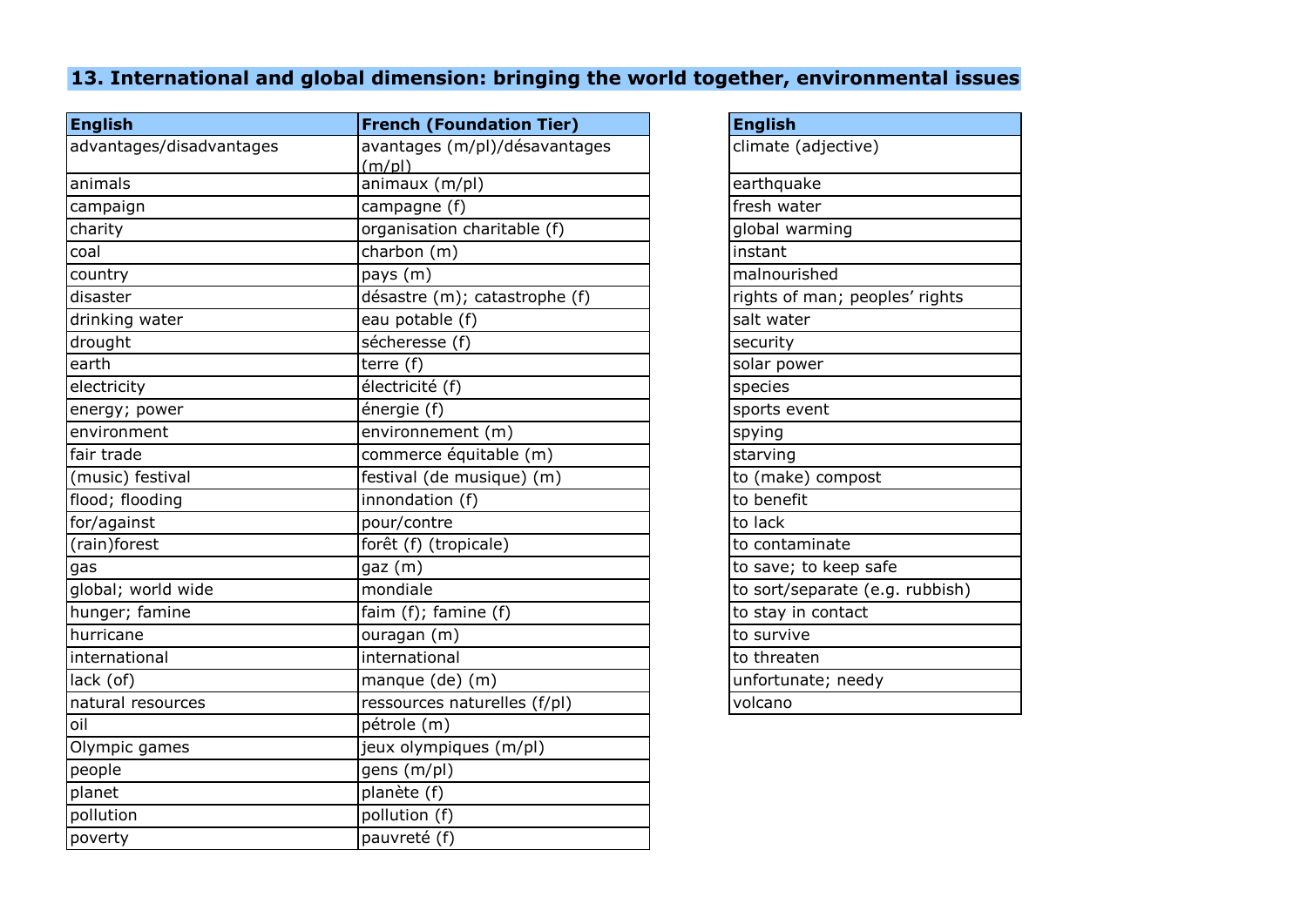| protection           | protection (f)                   |
|----------------------|----------------------------------|
| recycling            | recyclage (m)                    |
| rubbish              | ordures (f/pl)                   |
| to die               | mourir                           |
| to live              | vivre                            |
| to pollute           | polluer                          |
| to protect           | protéger                         |
| to recycle           | recycler                         |
| to save (water)      | économiser (l'eau)               |
| war                  | guerre (f)                       |
| world                | monde (m)                        |
| world cup (football) | coupe du monde (de football) (f) |